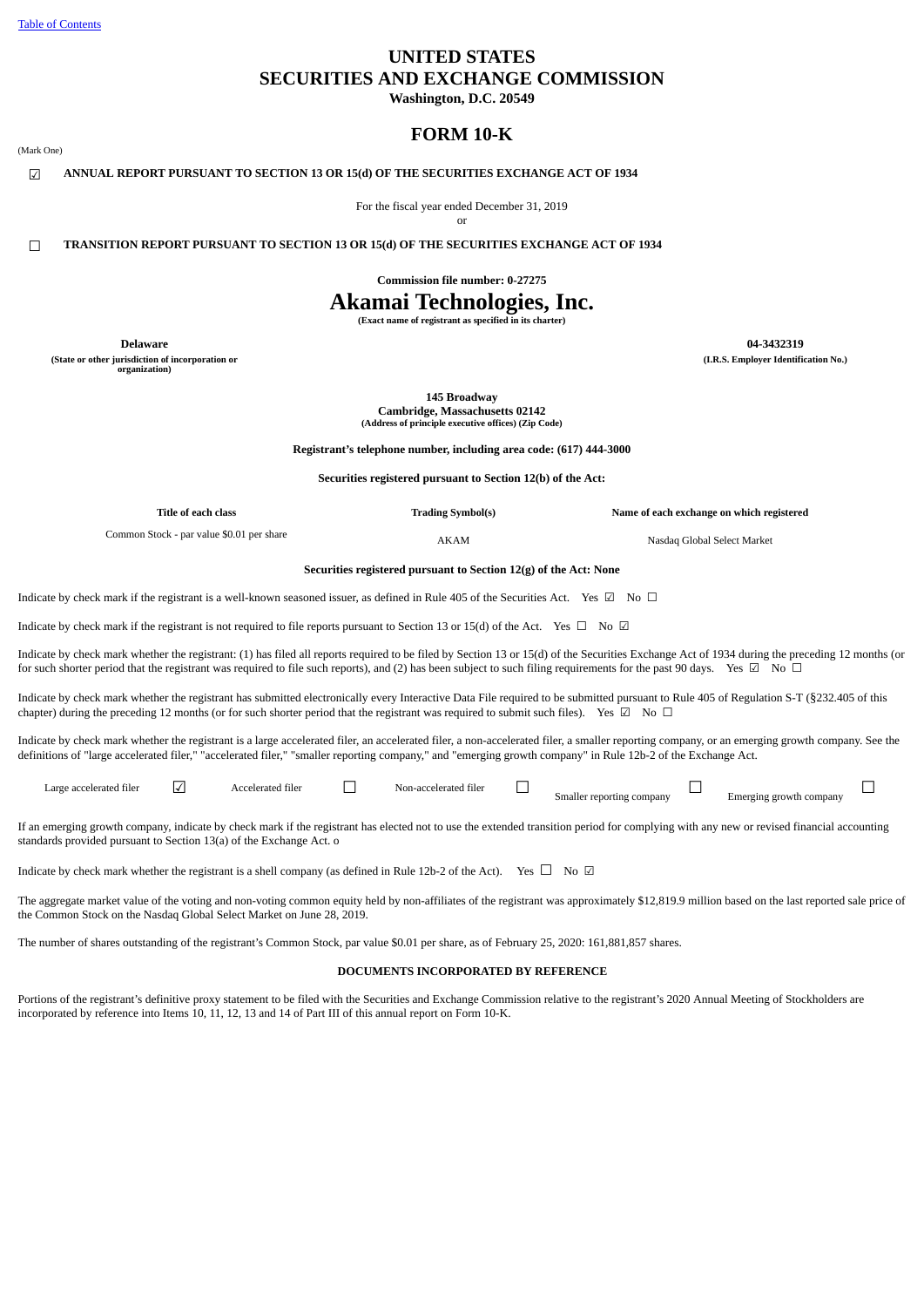# **AKAMAI TECHNOLOGIES, INC.**

## **ANNUAL REPORT ON FORM 10-K**

# **FOR THE FISCAL YEAR ENDED DECEMBER 31, 2019**

# **TABLE OF CONTENTS**

# <span id="page-1-0"></span>**PART I**

| Item 1.           | <b>Business</b>                                                                                              | $\overline{3}$  |
|-------------------|--------------------------------------------------------------------------------------------------------------|-----------------|
| Item 1A.          | <b>Risk Factors</b>                                                                                          | $\underline{9}$ |
| Item 1B.          | <b>Unresolved Staff Comments</b>                                                                             | $\overline{20}$ |
| Item 2.           | <b>Properties</b>                                                                                            | $\overline{20}$ |
| Item 3.           | <b>Legal Proceedings</b>                                                                                     | $\overline{20}$ |
| Item 4.           | <b>Mine Safety Disclosures</b>                                                                               | 20              |
| PART II           |                                                                                                              |                 |
| Item 5.           | Market for Registrant's Common Equity, Related Stockholder Matters and Issuer Purchases of Equity Securities | 20              |
| Item 6.           | <b>Selected Financial Data</b>                                                                               | $\overline{21}$ |
| Item 7.           | <b>Management's Discussion and Analysis of Financial Condition and Results of Operations</b>                 | 21              |
| Item 7A.          | Quantitative and Qualitative Disclosures About Market Risk                                                   | 42              |
| Item 8.           | <b>Financial Statements and Supplementary Data</b>                                                           | $\frac{44}{1}$  |
| Item 9.           | Changes in and Disagreements With Accountants on Accounting and Financial Disclosure                         | $\frac{87}{2}$  |
| Item 9A.          | <b>Controls and Procedures</b>                                                                               | 87              |
| Item 9B.          | <b>Other Information</b>                                                                                     | 88              |
| PART III          |                                                                                                              |                 |
| Item 10.          | Directors, Executive Officers and Corporate Governance                                                       | <b>88</b>       |
| Item 11.          | <b>Executive Compensation</b>                                                                                | 88              |
| Item 12.          | Security Ownership of Certain Beneficial Owners and Management and Related Stockholder Matters               | $\frac{89}{2}$  |
| Item 13.          | Certain Relationships and Related Transactions, and Director Independence                                    | 89              |
| Item 14.          | <b>Principal Accounting Fees and Services</b>                                                                | 89              |
| <b>PART IV</b>    |                                                                                                              |                 |
| Item 15.          | <b>Exhibits, Financial Statement Schedules</b>                                                               | 89              |
| Item 16.          | Form 10-K Summary                                                                                            | 92              |
| <b>SIGNATURES</b> |                                                                                                              | 93              |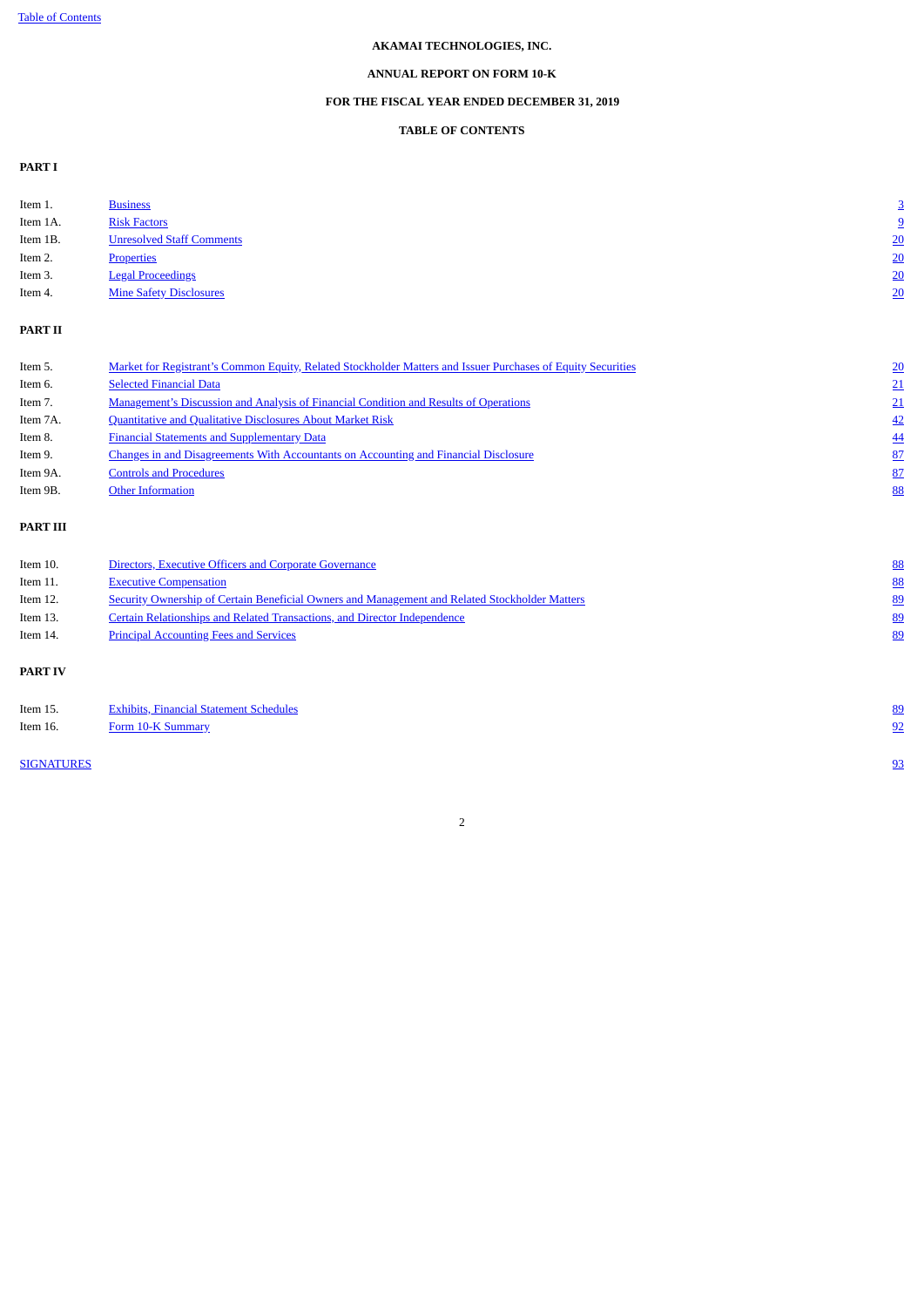## *Forward-Looking Statements*

This annual report on Form 10-K contains "forward-looking statements" within the meaning of the Private Securities Litigation Reform Act of 1995. These statements are subject to risks and uncertainties and are based on the beliefs and assumptions of our management as of the date hereof based on information currently available to our management. Use of words such as "believes," "expects," "anticipates," "intends," "plans," "estimates," "should," "forecasts," "if," "continues," "goal," "likely" or similar expressions indicates a forwardlooking statement. Forward-looking statements are not quarantees of future performance and involve risks, uncertainties and assumptions. Actual results may differ materially from the forward-looking statements we make. See "Risk Factors" elsewhere in this annual report on Form 10-K for a discussion of certain risks associated with our business. We disclaim any *obligation to update any forward-looking statements as a result of new information, future events or otherwise.*

### **PART I**

#### <span id="page-2-0"></span>**Item 1. Business**

#### **Overview**

Akamai provides solutions for securing, delivering and optimizing content and business applications over the Internet. At the core of our solutions is our globally-distributed Akamai Intelligent Edge Platform, which is designed to help our customers leverage the power and reach of the Internet while protecting them from malicious threats to their business. We deploy servers and technology at the "edge" of the Internet – establishing touch points on its perimeter in more than 130 countries and nearly 1,500 networks around the world. This approach affords us unique insight and visibility into traffic volumes, attack patterns, vulnerabilities and other activities across this complex cloud of networks and systems. Leveraging these insights and our position at the edge, we offer our customers solutions designed to protect them from threats and attacks, while empowering them to securely deliver their business as they engage, entertain and interact with their customers; extend their internal systems beyond their corporate perimeters to control access and better leverage the cloud; and help them operate with the scale, resiliency and security competitiveness businesses demand.

We believe that the edge is the next frontier of digital transformation – the intersection of users, digital technology and transactions, cloud computing and entertainment – and that our security, performance and delivery solutions can give our customers the competitive edge they need to capitalize on the opportunities this intersection creates.

#### **Our Strategy**

The technology landscape is rapidly evolving, driving businesses to enhance their digital capabilities to improve productivity, transform customer experiences, increase brand awareness and drive competitive advantage.

The network known as the Internet of Things, or IoT, is now connecting billions of devices that transmit large volumes of data from and within offices, hospitals, manufacturing plants, power grids, roads, schools and homes every second. We believe that new technologies like blockchain are emerging that promise to surpass the ability of current methods to process transactions more quickly and deliver data and content more securely. In addition, organizations seeking streamlined operations, digital transformation and improved cost management are increasing their reliance on servers and networks comprising the "cloud" based on the promise of agility and scale – a promise that has not always been realized.

At the same time, there are challenges and risks that have the potential to disrupt progress in every industry, compromise online experiences, and, in the most extreme cases, destroy value that took decades to build. Security threats are growing more sinister and advanced. Enterprise applications are moving from behind the firewall to the cloud while employees increasingly demand remote access from a variety of devices – which we believe makes securing access harder to achieve with just traditional perimeter defenses. More consumers are "cutting the cord" and consuming entertainment over the Internet rather than through traditional cable, and they are increasingly using mobile devices to view content and shop. Web pages are also vastly more complex than ever before with advertisements, videos, graphics and other third-party content, causing speed and reliability to suffer.

We believe that Akamai is uniquely positioned to help our customers capitalize on the opportunities and mitigate the risks presented by this dynamic environment. The Akamai Intelligent Edge Platform is architected to surround and extend a customer's existing cloud architecture, so it can accelerate and secure cloud-based activities and workloads on a global scale, while also improving reliability and reducing cost. Our platform comprises more than 250,000 servers deployed in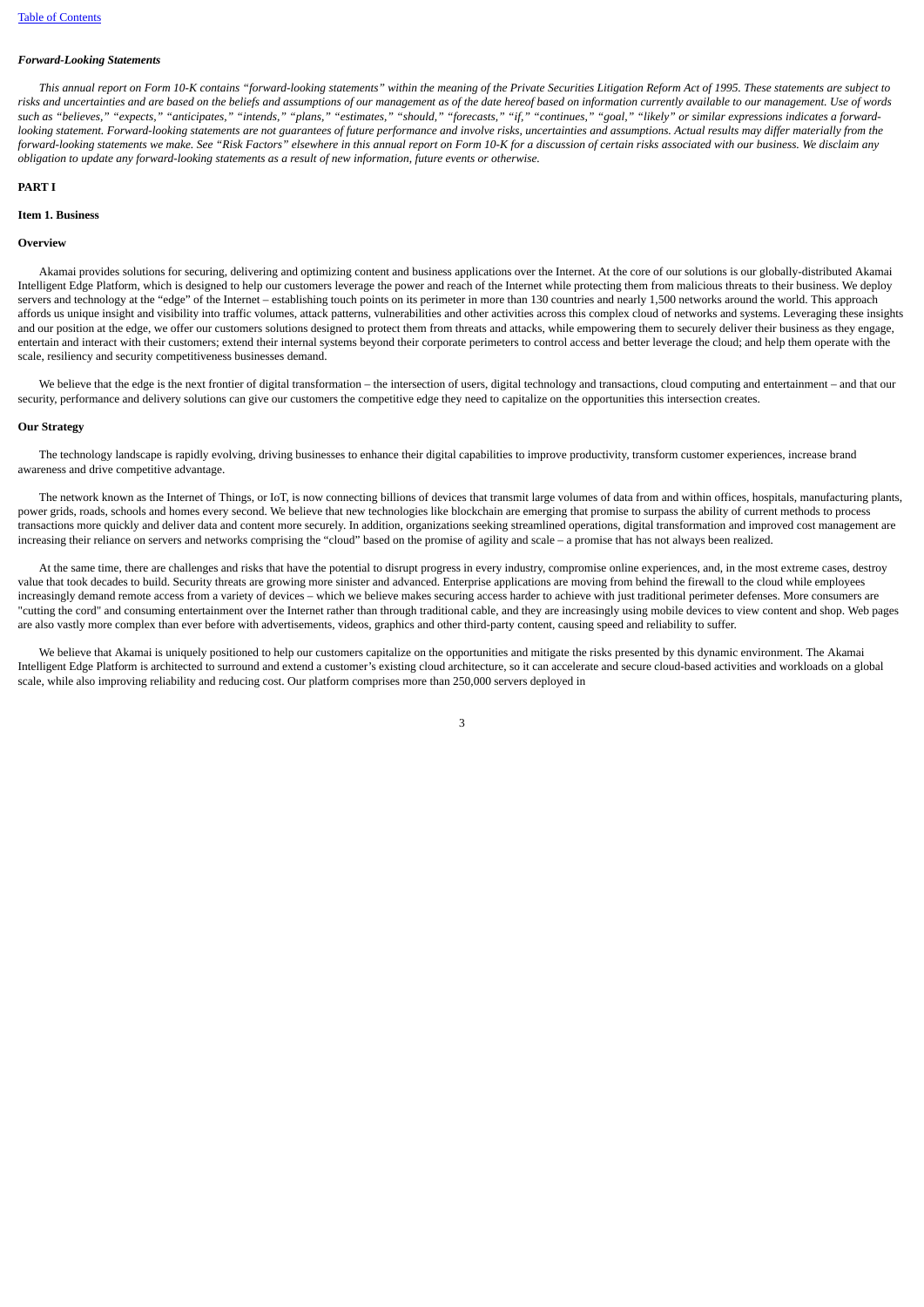approximately 3,900 locations around the world, tied together with sophisticated software and algorithms. Our software also resides on millions of end-user devices, as part of our work on client-assisted delivery for large media files. By placing integrated computing resources, data, content and security protection closer to end-users, at the edge, our technology is designed to extend our customers' existing cloud solutions to deliver superior user experiences that are bi-directional, instantaneous, rich and secure. The platform is also architected to enable us to:

- identify, absorb and block security threats:
- efficiently route traffic away from Internet trouble spots;
- help our customer implement a Zero Trust security model as described below:
- detect what devices individuals are using and optimize content delivery to them;
- secure and manage customer identity;
- provide our customers with business, technical and analytical insights into their online operations; and
- understand different types of traffic visiting websites so that customers can respond to them.

We believe that our scale, unique technology, high-quality intellectual property portfolio, industry-leading security capabilities, strong relationships with hundreds of leading telecommunications carriers and thousands of major brands on the web, and relentless and personalized attention to customer and partner needs create significant value for stockholders and provide a meaningful edge over competitors.

#### **Our Solutions**

We offer online solutions for the security, delivery and acceleration of websites and applications. Our customers include a large percentage of the world's most important brands, including hundreds of media companies, online retailers, major governments, financial institutions and other leading enterprises. Across all of these customers, our mission is to make digital experiences fast, intelligent and secure.

#### *Cloud Security Solutions*

Our Cloud Security Solutions are designed to defend websites, applications and data centers against a multitude of cyberattacks. These solutions include:

• Kona Site Defender – Kona Site Defender is a cloud security solution that defends against network and application layer distributed denial of service, or DDoS, attacks, web application attacks and direct-to-origin attacks. This offering provides customizable protection for enterprises that want more control over their application security.

• Web Application Protector – Web Application Protector is designed to safeguard web assets from web application and DDoS attacks, while improving performance. This offering provides easy-to-implement application security for organizations that do not have robust security teams or expertise.

• Site Shield – Site Shield provides an additional layer of defense for critical websites and web applications. Site Shield is designed to cloak websites from the public Internet, essentially removing them from Internet-accessible IP address space. This helps prevent attackers from directly targeting the application origin and forces traffic to go through our network, where attacks can be better detected and mitigated.

• Bot Manager – Bot Manager provides organizations with a flexible framework to better manage the wide array of bots, both helpful and malicious, accessing their websites. It offers the ability to identify bots, categorize different bots based on business or IT impact, and apply different management policies to mitigate that impact.

• Edge DNS – The Domain Name System, or DNS, translates human-readable domain names into numerical IP addresses to enable individuals who type in a website name to reach the desired location on the Internet. Our Edge DNS (formerly known as Fast DNS) offering is a DNS resolution solution that is designed to quickly and dependably direct individuals to our customers' websites. Crucially, we have architected this service to protect against DNS-based DDoS attacks.

• Identity Cloud – In January 2019, we purchased Janrain, Inc., a provider of customer identity access management solutions. Leveraging the technology we acquired, our Identity Cloud solution enables fast-to-deploy single sign-on (SSO), registration, authentication and preference management. It also enables centralized profile access management that is designed to facilitate our customers' compliance with the myriad and changing privacy-related regulatory requirements around the world.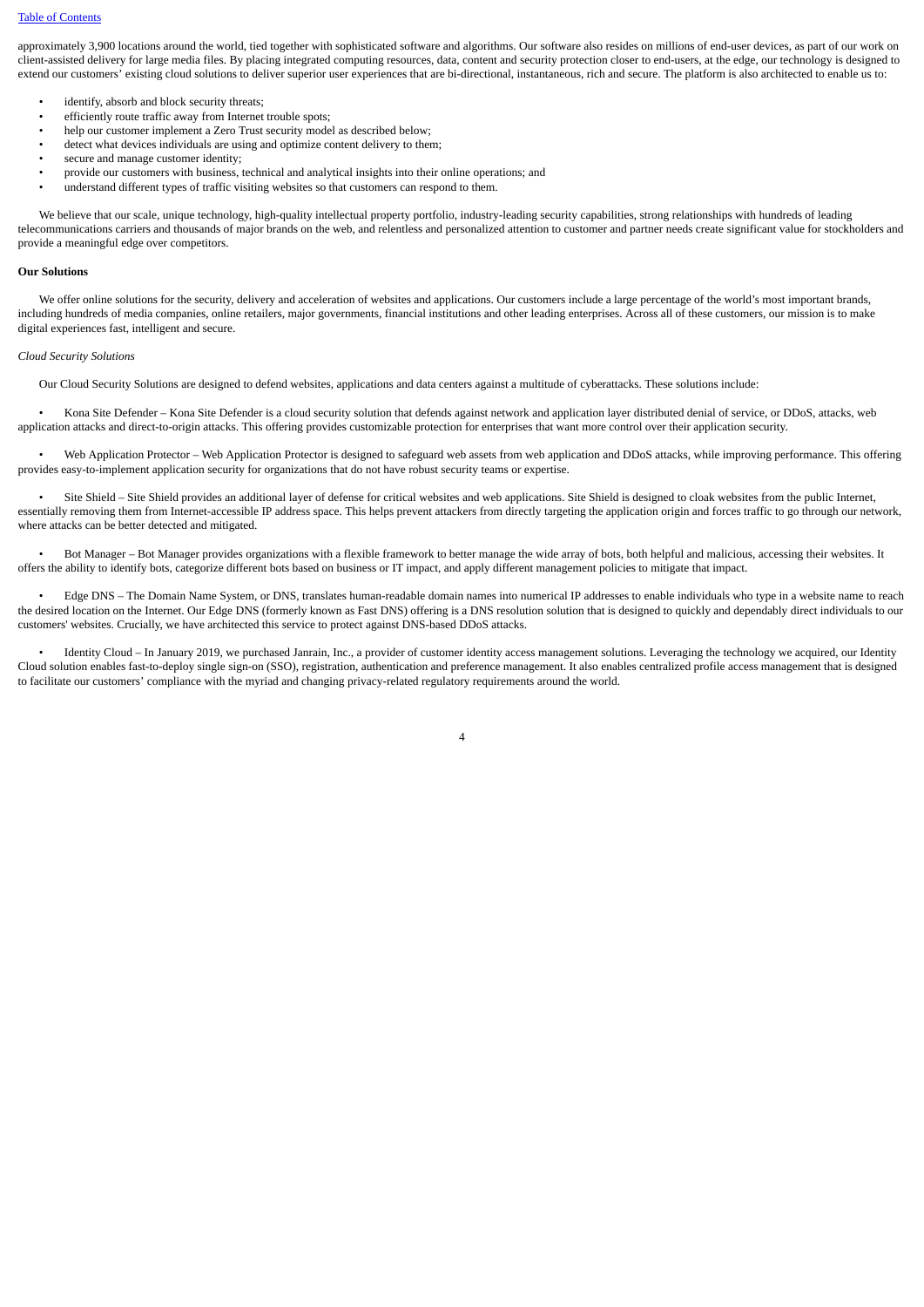• Prolexic Routed – Prolexic Routed is a DDoS scrubbing solution that is designed to protect web- and IP-based applications, entire data centers and supporting network infrastructure from DDoS attacks. It provides cloud-based security against high-bandwidth, sustained DDoS attacks as well as potentially those that target specific applications and services.

• Client Reputation – Client Reputation provides an additional layer of security based on Akamai's visibility into prior malicious behavior on the Akamai network. Our algorithms use both legitimate and attack traffic to profile the behavior of attacks, clients and applications. Client Reputation assigns risk scores to every known malicious IP address and enables customers to take action on individual clients based on the assessed risk to their organizations.

#### *Enterprise Security Solutions*

Our Enterprise Security Solutions are designed to help customers move from a legacy perimeter-based approach to security to what we refer to as a "Zero Trust" security model. Zero Trust is a network security model based on a strict identity verification process. The framework dictates that only authenticated and authorized users and devices can access applications and data. At the same time, it protects those applications and users from advanced threats on the Internet. Our approach is centered on dynamically controlling access to individual applications behind the network firewall and proactively protecting users from malware using the Intelligent Edge Platform. Our key Enterprise Security Solutions include:

• Enterprise Application Access – Enterprise Application Access enables adaptive access to applications behind the firewall, based on identity and a multitude of dynamic security signals, without providing users access to our customer's broader corporate network.

• Enterprise Threat Protector – Enterprise Threat Protector is designed to enable enterprise security teams to proactively and easily identify, block and mitigate targeted attacks such as malware, ransomware, phishing and data exfiltration that exploit DNS.

#### *Web and Mobile Performance Solutions*

The ultimate goal of our Web and Mobile Performance Solutions is to enable dynamic websites and applications to have instant response times, no matter where the user is, what device or browser they are using, or how they are connected to the Internet. This is accomplished through a variety of advanced technologies embedded in our platform, which can be thought of as a virtual, streamlined Internet built on top of the native Internet. Key offerings include:

• Ion – Ion is a suite of intelligent performance optimization tools and controls designed to improve user experiences on the web and iOS and Android devices. This solution continuously monitors the end-user experience to adapt in real-time to changes in content, user behavior and connectivity.

• Dynamic Site Accelerator – Dynamic Site Accelerator is designed to improve reliability, increase the offload of traffic from origin servers and enhance network performance while handling the specific requirements of dynamically-generated content without a costly hardware buildout. Using real-time network optimizations and advanced caching techniques, this solution is designed to accelerate and secure interactive websites; helping customers to scale to meet sudden traffic surges arising from flash sales or other events.

• Image Manager – To help our customers cope with the multitude and variety of devices used by their users and the complexity of preparing images for delivery over the web, Image Manager automatically optimizes online images to attain the best combination of size, quality and file format suited for each image and device and automates the creation and delivery of tailored derivative image assets.

• CloudTest – CloudTest helps customers prepare for business-critical traffic events or changes to their Internet-facing environment by empowering them to conduct large-scale load testing safely. The solution allows customers to conduct additional analysis of their websites in a pre-production environment. Testing capabilities include web and mobile applications with real-time analytics and customizable dashboards that allow for root cause analysis while tests are in process.

• mPulse – mPulse is a real user monitoring offering that provides real-time website performance data to help customers improve their digital experiences. Using advanced algorithms and data visualization tools, mPulse generates insights that enable enterprises to identify and address performance issues based on their impact on customer engagement, conversions, revenue and other key business metrics.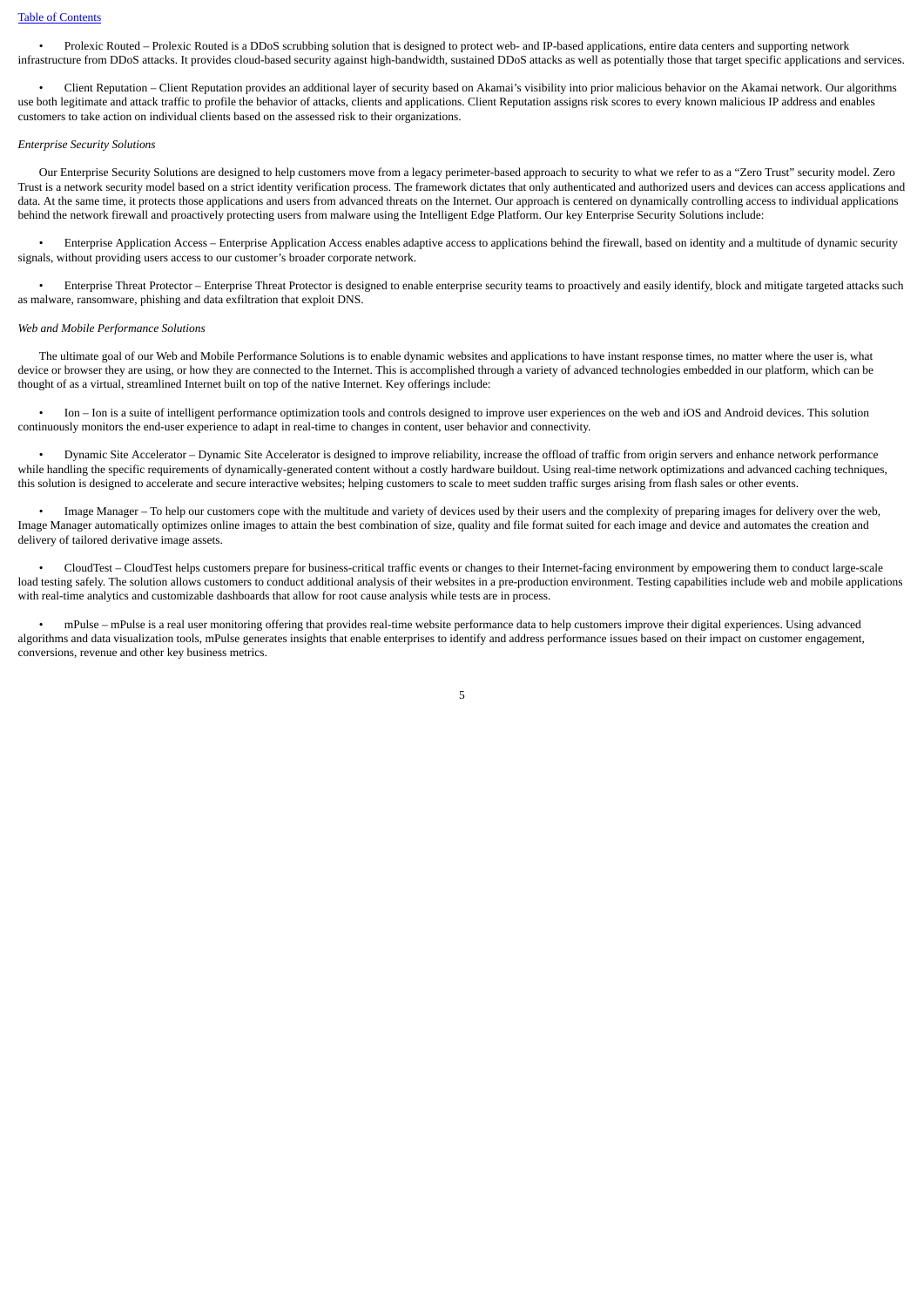## *Media Delivery Solutions*

In recent years, online and mobile gaming, as well as streaming of movies, television and live events, have come to represent a significant percentage of traffic on the Internet. An increasing number of large media companies have introduced over-the-top (often referred to as OTT) video offerings that have increased the amount of video available online. Providing solutions to optimize delivery of media content is an important part of our current and future strategy. Our Media Delivery Solutions are designed to enable enterprises to execute their digital media distribution strategies, not only by providing solutions to address their volume and global reach requirements but also by improving the end-user experience, boosting reliability and reducing the cost of Internet-related infrastructure. Our offerings include:

• Adaptive Media Delivery – We provide delivery solutions for video and music streaming that are designed to cope with variable connection speeds and different devices and to reach disparate locations around the world.

• Download Media Delivery – Our download delivery offering provides accelerated distribution for large file downloads, including games, progressive media (video and audio) files, documents and other file-based content.

• Media Services Live – This service helps simplify the preparation of live-streamed television, enabling our customers to reliably deliver high-quality live content to online audiences across multiple types of devices and platforms.

• Media Analytics – We offer a comprehensive suite of analytics tools to monitor online video viewing, while measuring audience engagement, and quality of service performance. These solutions are designed to provide actionable and relevant metrics to help businesses understand their entire media workflow from the initial introduction of media into the workstream through arrival at the device.

NetStorage – NetStorage is a globally-distributed cloud storage solution for our customers' content that offers automatic geographically-dispersed replication that is architected for resiliency, high availability and real time performance optimization.

#### *Carrier Solutions*

With the growth in consumer adoption of IP-delivered television and online/mobile gaming, carriers around the world have experienced significant traffic increases, resulting in congestion across networks from aggregation to backbone to interconnection. Compounding this challenge, security and personalized services are now critical for carriers to protect and grow their revenue and subscriber bases. To address these needs, our carrier offerings are designed to help customers operate a cost-efficient network that capitalizes on traffic growth and new subscriber services by reducing the complexity of building a content delivery network, or CDN, and interconnecting access providers. Our carrier offerings include:

Security and Personalization Services (SPS) – We offer an array of SPS solutions. Our SPS Secure Business offering is designed to enable carriers to sell to their small- and medium-sized business customers easy-to-deploy cyberthreat protection to prevent ransomware, phishing, botnets and zero-day malware attacks. The SPS Secure Consumer product is a cybersecurity solution designed to protect a carrier's consumer subscribers and IoT devices from phishing, viruses, ransomware and malware. The solution includes parental controls that allow subscribers to tailor Internet access for each family member from a simple web page. Our SPS Reach offering is designed to empower service providers to create in-browser messages that can reach 85% of target audiences within the first 24 hours. Multimedia messages – including surveys, videos and web pages – are delivered to subscribers' smartphones, tablets and desktop computers.

• DNS Infrastructure – We offer intelligent recursive DNS platforms built for effective management of DNS traffic in licensed, managed and cloud-based solutions. To improve subscriber experience, our DNS Infrastructure solutions manage subscriber preferences and enable security and personalization services that are designed for carriers.

• Aura Managed CDN – Aura Managed CDN is a scalable, turnkey CDN solution designed to provide carriers with CDN capabilities through an infrastructure that is maintained by Akamai. With it, an operator can leverage the same CDN techniques used by Akamai, but on servers that are dedicated to the carrier's services. Operators can deliver multi-screen video services and large objects, plus offer commercial CDN services, relying on Akamai CDN experts and technology for content provisioning, delivery and reporting.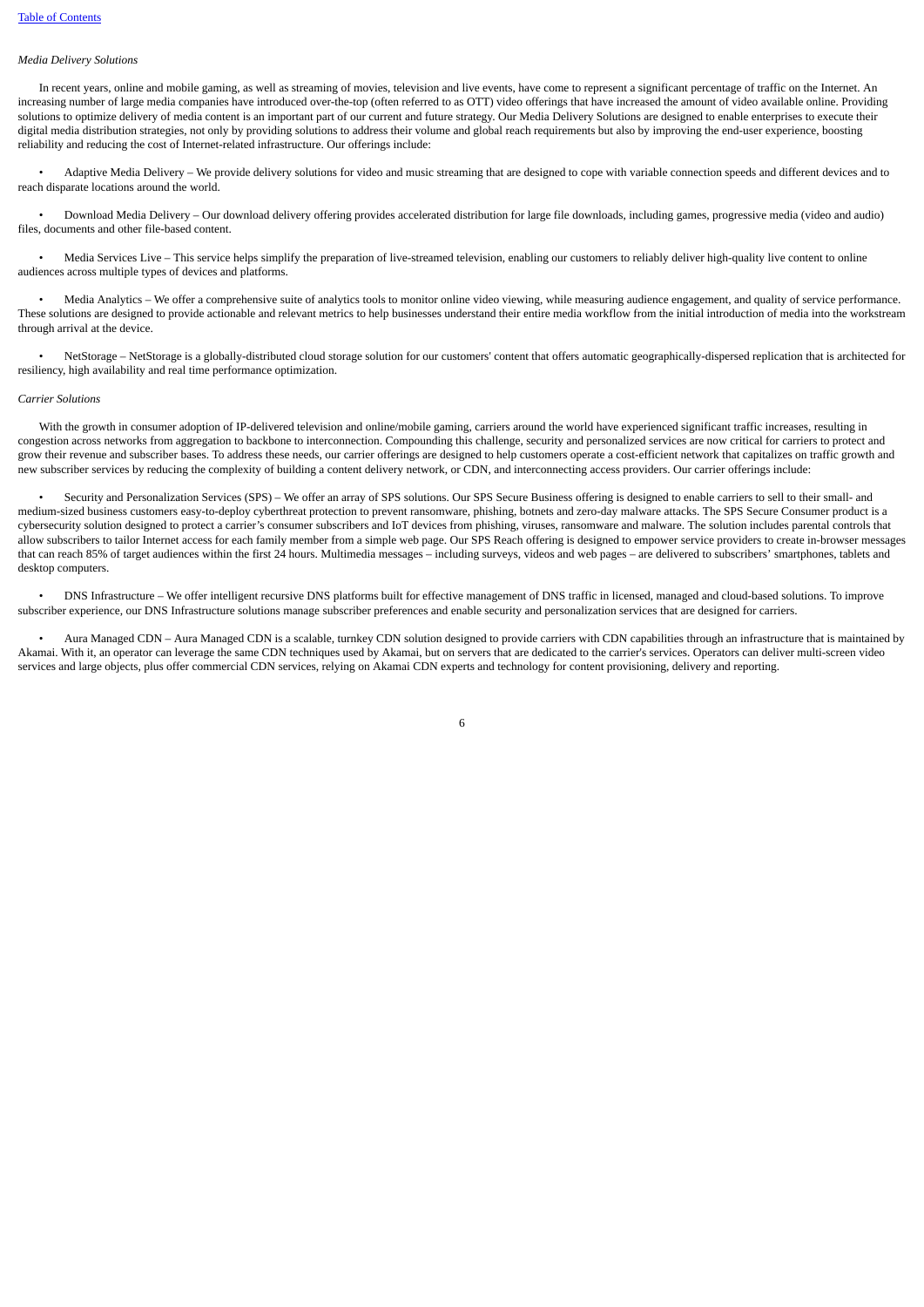#### *Services and Support Solutions*

Akamai provides an array of service and support offerings that are designed to assist our customers with integrating, configuring, optimizing and managing our core offerings. Once customers are deployed on our network, they can rely on our professional services experts for customized solutions, problem resolution and 24/7 technical support. Special features available to enterprises that purchase our premium support solution include a dedicated technical account team, proactive service monitoring, custom technical support handling procedures and customized training.

With the increasing focus on security threats, we also offer specialized managed security services to help our customers implement and maintain Akamai cloud security solutions. These services include 24/7 traffic monitoring, configuration assistance, technical security reviews, threat advisories and emergency support for security events.

#### **Our Technology and Network**

The Akamai Intelligent Edge Platform provides the technological underpinnings for all of our solutions. We use data generated in connection with each of our solutions to improve and augment the functionality of our overlay network and, in turn, to improve the effectiveness of our other solutions. In this approach, insights and learnings are integrated across the broader platform in support of our entire solution portfolio.

The Akamai Intelligent Edge Platform leverages more than 250,000 servers deployed in nearly 1,500 networks ranging from large, backbone network providers to medium and small Internet service providers, or ISPs, to cable modem and satellite providers to universities and other networks. By deploying servers within a wide variety of networks across more than 130 countries, we are better able to manage and control routing and delivery quality to geographically diverse users. We also have thousands of peering relationships that provide us with direct paths to end-user networks, which reduce data loss, while also potentially giving us more options for delivery at reduced cost.

To make this wide-reaching deployment effective, we use specialized technologies, such as advanced routing, load balancing, data collection and monitoring. Our intelligent routing software is designed to ensure that website visitors experience fast page loading, access to applications and content assembly wherever they are on the Internet and regardless of global or local traffic conditions. Dedicated professionals staff our network operations command center 24 hours a day, seven days a week to monitor and react to Internet traffic patterns and trends. We frequently deploy enhancements to our software globally to strengthen and improve the effectiveness of our network.

Our platform offers flexibility too. Customers can control the extent of their use of Akamai 's technology to scale on demand, using as much or as little capacity of the global platform as they require, to support widely varying traffic and rapid growth without the need for expensive and complex internal infrastructure.

#### **Customers**

As of December 31, 2019, our customers included many of the world's leading corporations, including Adobe, Airbnb, Alibaba, Autodesk, Capital Group, Carnival Corporation, The Coca-Cola Company, Concur, Crate & Barrel, eBay, Electronic Arts, Epic Games, FedEx, Fidelity Investments, General Electric, Honda, IKEA, Japan Airlines, JetBlue, Lufthansa, Maersk Transportation & Logistics, Marriott, NBCUniversal, Panasonic, Panera Bread, PayPal, Philips, Qualcomm, Rabobank, Riot Games, Sony Interactive Entertainment, Spotify, Telefonica, Toshiba, Turner Broadcasting, Ubisoft, Viacom and The Washington Post. We also actively sell to government agencies. As of December 31, 2019, our public-sector customers included the Federal Aviation Administration, the U.S. Census Bureau, the U.S. Department of Defense, the U.S. Department of Labor, the U.S. Department of State and the U.S. Department of the Treasury.

No customer accounted for 10% or more of total revenue for any of the years ended December 31, 2019, 2018 and 2017. Less than 10% of our total revenue in each of the years ended December 31, 2019, 2018 and 2017 was derived from contracts or subcontracts terminable at the election of the federal government, and we do not expect such contracts to account for more than 10% of our total revenue in 2020.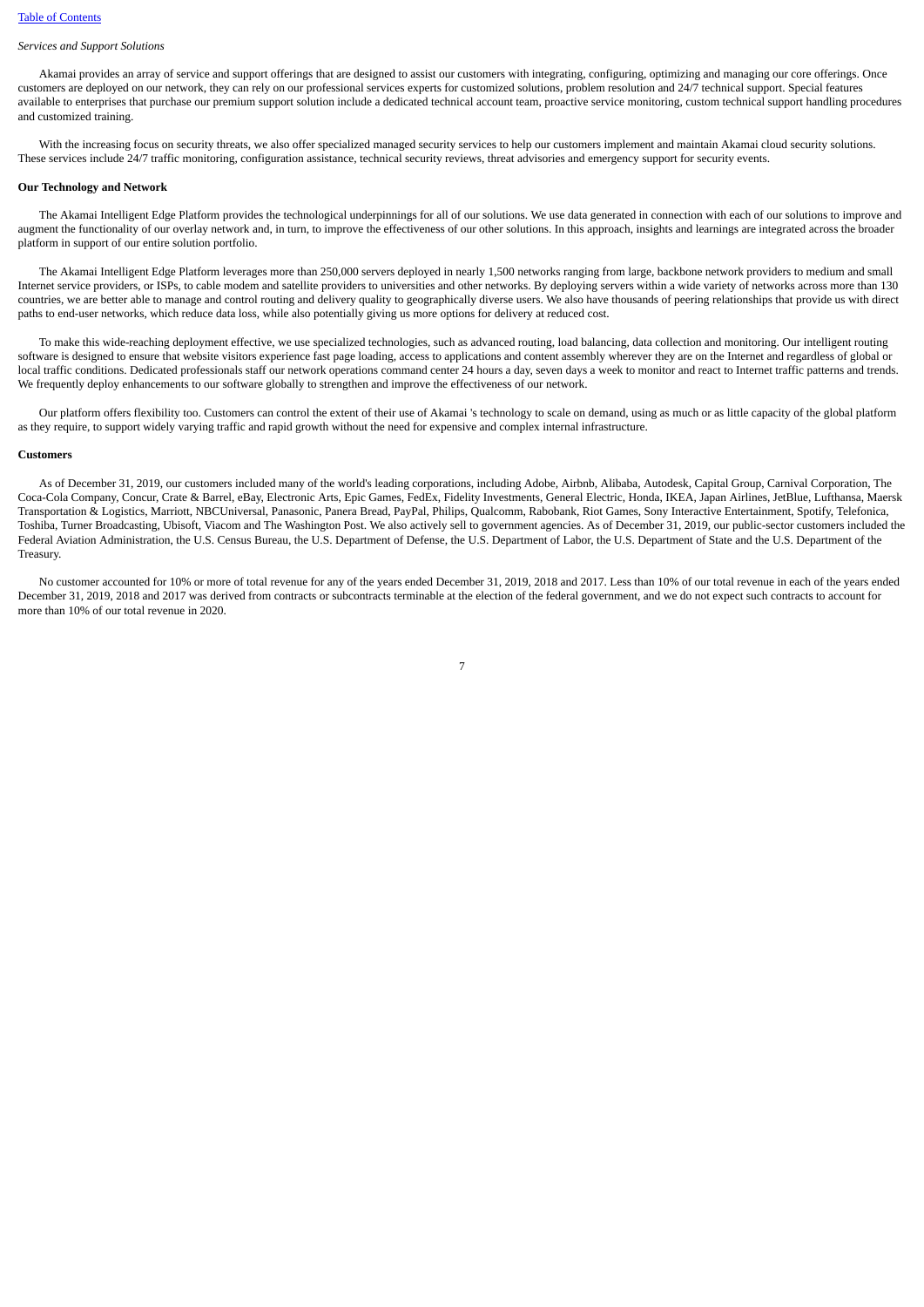#### **Sales, Services and Marketing**

We market and sell our solutions globally through our direct sales and services organization and through many channel partners including AT&T, Deutsche Telecom, IBM, Microsoft, Orange Business Services and Telefonica Group. In addition to entering into agreements with resellers, we have several other types of sales and marketing focused alliances with entities such as system integrators, application service providers, referral partners and sales agents. By aligning with these partners, we believe we are better able to market our solutions and encourage increased adoption of our technology throughout the industry.

Our sales, services and marketing professionals are based in locations across the Americas, Europe, the Middle East and Asia and focus on direct and channel sales, sales operations, professional services, account management and technical consulting. As of December 31, 2019, we had 3,639 employees in these roles.

To support our sales efforts and promote the Akamai brand, we conduct comprehensive marketing programs. Our marketing strategies include an active public relations campaign, print advertisements, online advertisements, participation at trade shows, strategic alliances, ongoing customer communication programs, training and sales support.

#### **Competition**

The market for our solutions is intensely competitive and characterized by rapidly changing technology, evolving industry standards and frequent new product and service innovations. We expect competition for our offerings to increase both from existing competitors and new market entrants. We compete primarily on the basis of:

- the performance and reliability of our solutions;
- return on investment in terms of cost savings and new revenue opportunities for our customers;
- reduced infrastructure complexity;
- sophistication and functionality of our offerings:
- scalability;
- security:
- ease of implementation and use of service:
- customer support; and
- price.

We compete with companies offering products and services that address Internet performance problems, including companies that provide Internet content delivery and hosting services, security solutions, technologies used by carriers to improve the efficiency of their systems, streaming content delivery services and equipment-based solutions for Internet performance problems, such as load balancers and server switches. Other companies offer online distribution of digital media assets through advertising-based billing or revenue-sharing models that may represent an alternative method for charging for the delivery of content and applications over the Internet. In addition, existing and potential customers may decide to purchase or develop their own hardware, software or other technology solutions rather than rely on a third-party provider like us. Our security solutions compete with those offered by both hardware and software providers, many of which are more established security vendors than we are.

We believe that we compete favorably with other companies in our industry through the global scale of the Akamai Intelligent Edge Platform, which we believe provides the most effective means of meeting the needs of enterprise customers and is unique to us. In our view, we also benefit from the superior quality of our offerings, our customer service and the information we can provide to our customers about their online operations and value.

#### **Proprietary Rights and Licensing**

Our success and ability to compete are dependent on developing and maintaining the proprietary aspects of our technology and operating without infringing on the proprietary rights of others. We rely on a combination of patent, trademark, trade secret and copyright laws and contractual restrictions to protect the proprietary aspects of our technology. As of December 31, 2019, we owned, or had exclusive rights to, more than 416 U.S. patents covering our technology as well as patents issued by other countries. Our U.S.-issued patents have terms extendable to various dates between 2020 and 2039. We do not believe that the expiration of any particular patent in the near future would be materially detrimental to our business. In October 1998, we entered into a license agreement with the Massachusetts Institute of Technology, or MIT, under which we were granted a royalty-free, worldwide exclusive right to use and sublicense the intellectual property rights of MIT under various patent applications and copyrights relating to Internet content delivery technology. We seek to limit disclosure of our intellectual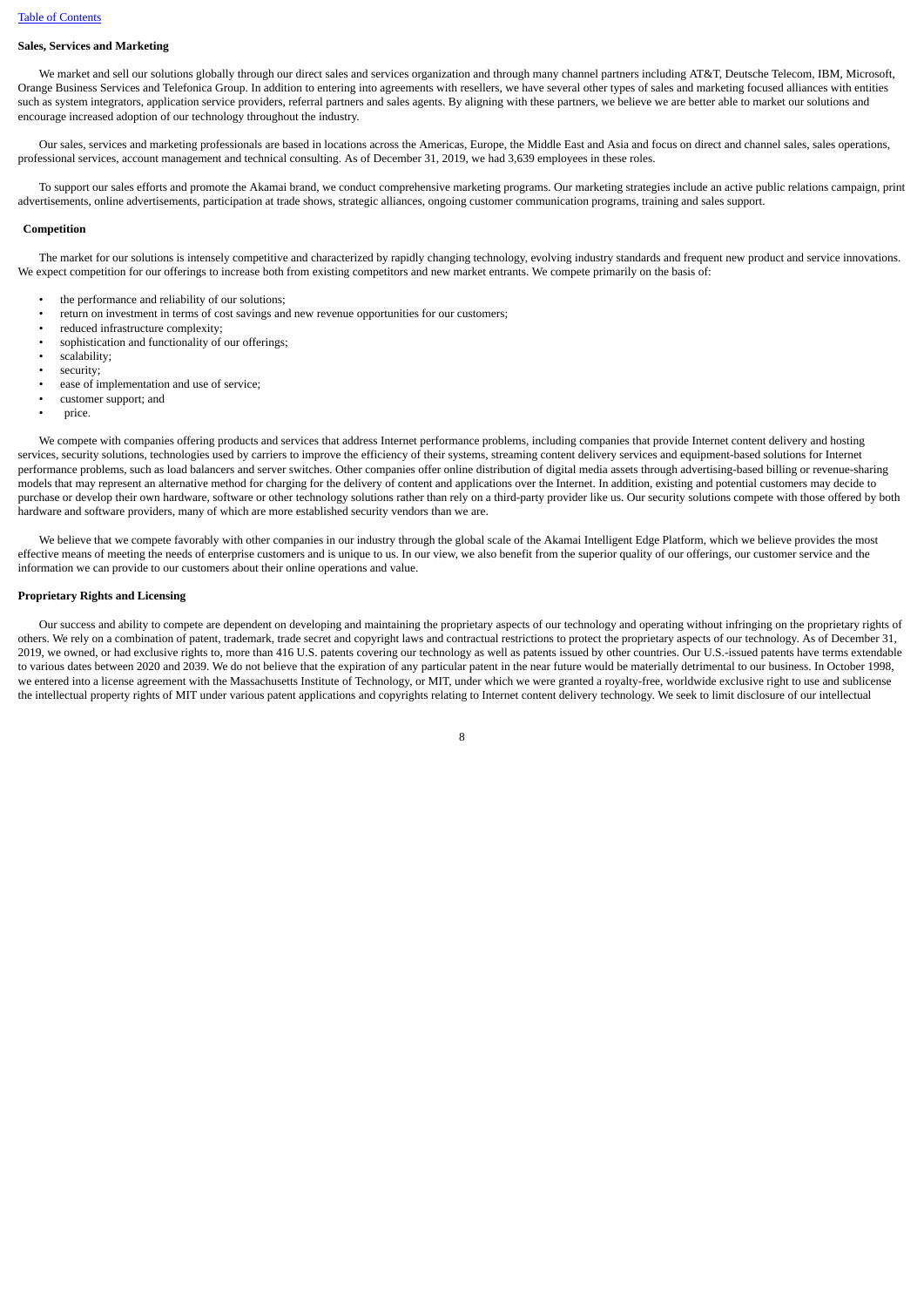property by requiring employees and consultants with access to our proprietary information to execute confidentiality agreements with us and by restricting access to our source code.

## **Employees**

As of December 31, 2019, we had 7,724 full-time and part-time employees. Our future success will depend in part on our ability to attract, retain and motivate highly qualified technical, managerial and other personnel for whom competition is intense. Our employees are not represented by any collective bargaining unit. We believe our relations with our employees are good, and we have been acknowledged in respected publications as an excellent place to work.

## **Additional Information**

Akamai was incorporated in Delaware in 1998, and we have our corporate headquarters at 145 Broadway, Cambridge, Massachusetts. Our Internet website address is www.akamai.com. We make available, free of charge, on or through our Internet website, our annual reports on Form 10-K, quarterly reports on Form 10-Q, current reports on Form 8-K and amendments thereto that we have filed or furnished with the Securities and Exchange Commission, or the Commission, as soon as reasonably practicable after we electronically file them with the Commission. We are not, however, including the information contained on our website, or information that may be accessed through links on our website, as part of, or incorporating such information by reference into, this annual report on Form 10-K.

## <span id="page-8-0"></span>**Item 1A. Risk Factors**

The following are important factors that could cause our actual operating results to differ materially from those indicated or suggested by forward-looking statements made in this annual report on Form 10-K or presented elsewhere by management from time to time.

## *We may face slowing revenue growth which could negatively impact our profitability and stock price.*

The revenue growth rate we have enjoyed in recent years may not continue in future periods and could decline. Our revenue depends on continued growth in demand for our solutions and our ability to maintain the prices we charge for them. Our traditional offerings, particularly our Media and Web Performance solutions, are subject to increasing pricing pressure in certain verticals and geographies due to competition and business conditions affecting many of our customers. This has increased the difficulty of accelerating revenue growth. Our ability to increase our revenue depends on many other factors including how well we can:

- retain existing customers and sell new and additional products to them;
- attract new customers;
- develop and sell new solutions that are attractive to our current and potential customers and not easily replicable by competitors;
- address potential commoditization of our delivery-based solutions, which can lead to lower prices and loss of customers to competitors;
- counteract multi-vendor policies designed to reduce reliance on any particular provider, such as us;
- adapt to changes in our customer contracting models from a committed revenue structure to a "pay-as-you-go" approach, which would make it easier for customers to stop doing business with us;
- anticipate and react to changes in usage or adoption rates of the Internet, e-commerce and electronic devices;
- handle the impact of competition across our business;
- cope with any inability of our customers, particularly commerce, travel and media companies, to continue their operations and spending levels; and
- manage the impact of changes in general economic conditions, public health issues (for example, an outbreak of a contagious disease such as the novel coronavirus), natural disasters and public unrest.

A slowing revenue growth rate could negatively impact our profitability and stock price.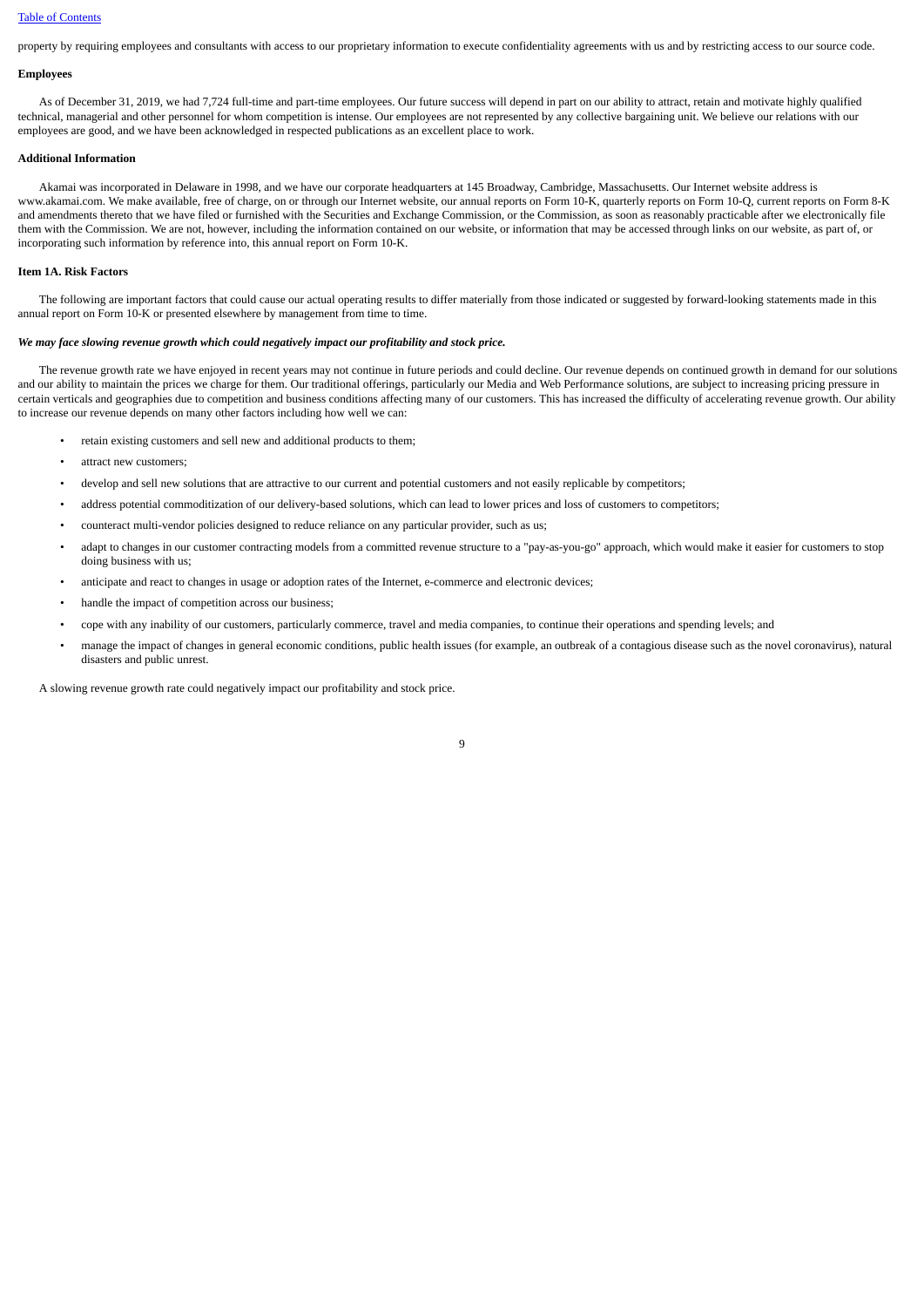## If we are unable to continue to increase the amount of traffic we deliver over our network, it will be difficult to maintain or improve our current level of profitability without impacting *our operations.*

Maintaining or improving our profitability depends both on our ability to increase our revenue, even with potential challenges discussed above, and limit our expenses. We base our decisions about expense levels and investments on estimates of our future revenue and future anticipated rate of growth; however, many of our expenses are fixed cost in nature for some minimum amount of time so it may not be possible to reduce costs in a timely manner or without incurring fees to exit certain obligations early. In anticipation of higher traffic on our network, we have increased capital expenditures recently and expect to continue doing so in the near term future. As a result, increasing the amount of traffic we deliver is key to profitable revenue growth. Numerous factors can impact traffic growth including:

- the pace of introduction of OTT video delivery initiatives by our customers;
- the popularity of our customers' streaming offerings as compared to those offered by companies that do not use our solutions;
- the pace at which our customers' enterprise applications move from behind the firewall to the cloud;
- media and other customers utilizing their own data centers and implementing delivery approaches that limit or eliminate reliance on third party providers like us; and
- general economic conditions and industry pressures.

If we are unable to increase revenue and limit expenses, our results of operations would suffer. If we are required to significantly reduce expenses to maintain or improve profitability, such actions may negatively affect our ability to invest in our business for innovation, systems improvement and other initiatives.

#### *If we are unable to compete effectively, our business will be adversely affected.*

We compete in markets that are intensely competitive and rapidly changing. Our current and potential competitors vary by size, product offerings, and geographic region and range from start-ups that offer solutions competing with a discrete part of our business to large technology or telecommunications companies that offer, or may be planning to introduce, products and services that are broadly competitive with what we do. The primary competitive factors in our market are: differentiation of technology, global presence, quality of solutions, customer service, technical expertise, security, ease-of-use, breadth of services offered, price, and financial strength. Our competitors include some of our current partners and customers. Many of our current and potential competitors have substantially greater financial, technical and marketing resources, larger customer bases, broader product portfolios, longer operating histories, greater brand recognition and more established relationships in the industry than we do. As a result, some of these competitors may be able to:

- develop superior products or services;
- enter new markets more easily;
- gain greater market acceptance for their products and services;
- expand their offerings more efficiently and more rapidly;
- bundle their products that are competitive with ours with other solutions they offer in a way that makes our offerings less appealing to current and potential customers;
- more quickly adapt to new or emerging technologies and changes in customer requirements;
- take advantage of acquisition, investment and other opportunities more readily;
- offer lower prices than ours;
- spend more money on the promotion, marketing, and sales of their products and services; and
- spend more money on research and development, including offering higher salaries to talented professionals which may impact our ability to hire or retain engineering and other personnel.

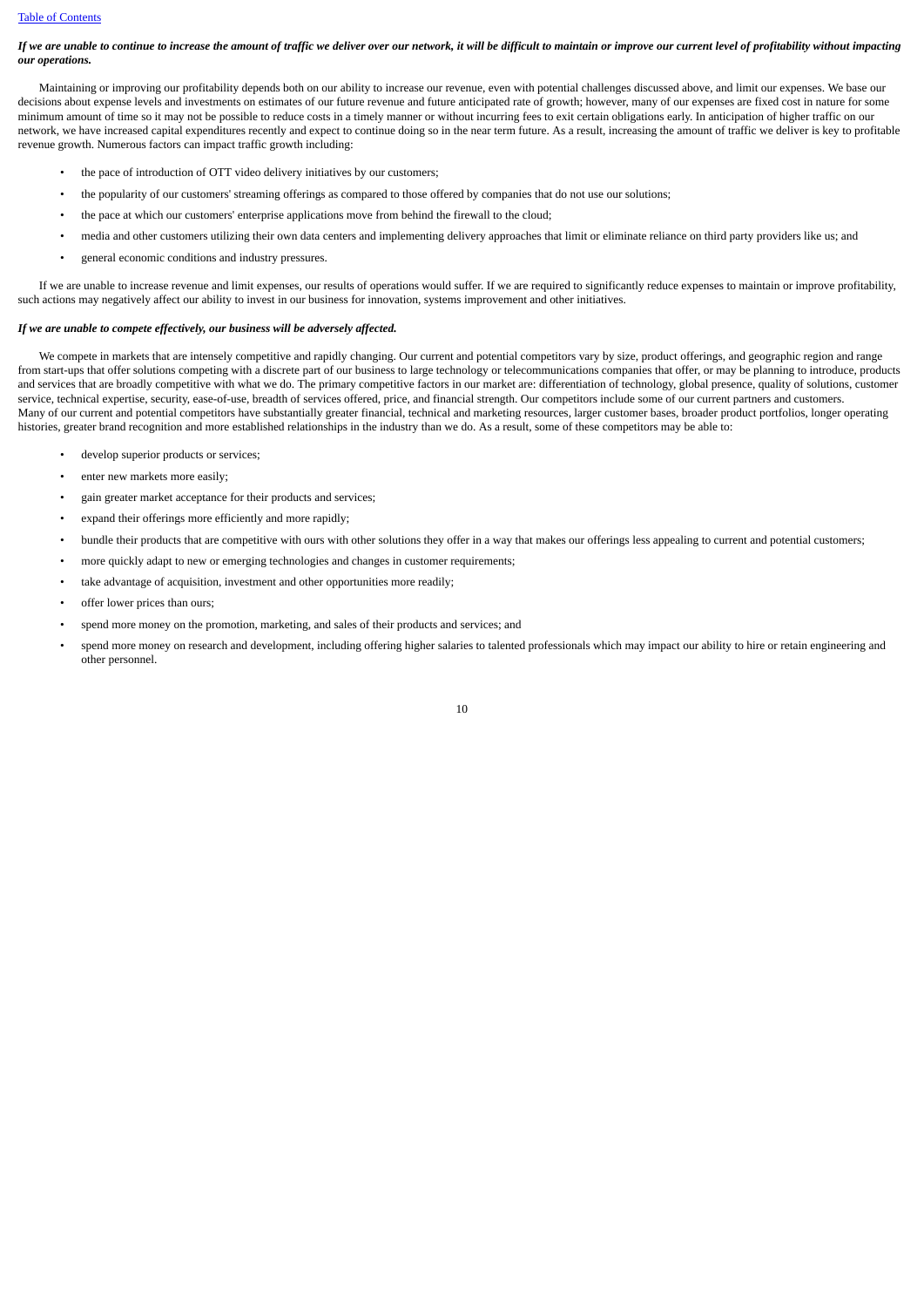Smaller and more nimble competitors may be able to:

- attract customers by offering less sophisticated versions of products and services than we provide at lower prices than those we charge;
- develop new business models that are disruptive to us;
- in some cases, use funds from recent initial public offerings or private financings to strengthen their business to enable them to better compete with us; and
- respond more quickly than we can to new or emerging technologies, changes in customer requirements, and market and industry developments, resulting in superior offerings.

Ultimately, any type of increased competition could result in price and revenue reductions, loss of customers and loss of market share, each of which could materially impact our business, profitability, financial condition, results of operations and cash flows.

#### If current and potential large customers shift to hardware-based or other DIY internal solutions, our business will be negatively impacted.

We are reliant on large media and other customers to direct significant amounts of traffic to our network for a significant part of our revenues. In the past, some of those customers have determined that it is better for them to employ a "do-it-yourself" or "DIY" strategy by putting in place equipment, software, and other technology solutions for content and application delivery and security protection within their internal systems instead of using Akamai solutions for some or all of their needs. Essentially, this is another form of competition for us. As the amount of money a customer spends with us increases, the risk that they will seek alternative solutions such as DIY or a multi-vendor policy likewise increases. If additional large customers shift to this model, traffic on our network and our contracted revenue commitments would decrease, which would negatively impact our business, profitability, financial condition, results of operations and cash flows.

### If we do not continue to develop new solutions that are attractive to enterprises, our revenues and operatina results could be adversely affected.

Innovation is important to our revenue growth and profitability. We must develop new solutions that customers want to purchase in a rapidly-changing technology environment where it can be difficult to anticipate the needs of potential customers and competitors are also developing new solutions. The process of developing new solutions is complex, lengthy, and uncertain; we must commit significant resources to developing new services or features without knowing whether our investments will result in solutions the market will accept, and we may choose to invest in business areas for which a viable market for our products does not ultimately develop. This could cause our expenses to grow more rapidly than our revenue. Similarly, trying to innovate through acquisition can be costly and with uncertain prospects for success. If we choose to cut research and development expenses to increase our profitability, investment in innovation could suffer and limit our development of new products. Failure to develop, on a cost-effective basis, innovative new or enhanced solutions that are attractive to customers and profitable to us could have a material detrimental effect on our business, results of operations, financial condition and cash flows.

We and the other companies that compete in this industry and these markets experience continually shifting business relationships, commercial focuses and business priorities, all of which occur in reaction to industry and market forces and the emergence of new opportunities. These shifts have led or could lead to our customers or partners becoming our competitors; network suppliers no longer seeking to work with us; and large technology companies that previously did not appear to show interest in the markets we seek to address entering into those markets as our competitors. With this constantly changing environment, we may face operational difficulties in adjusting to the changes or our core strategies could become obsolete. Any of these developments could harm our business.

### Cybersecurity breaches and attacks on us, as well as steps we need to take to prevent them, could lead to significant costs and disruptions that harm our business, financial results and *reputation.*

The Akamai Intelligent Edge network transmits and stores both our and our customers' information, data, and encryption keys; customer information and data may, in turn, include individual data of and about their individual end-users. Maintaining the security of the information we hold and of our solutions, network and internal IT systems, which include hundreds of thousands of servers, is a critical issue for us and our customers. Internet-based attacks on our customers and our own network are frequent, rapidly evolving and take a variety of forms, including DDoS attacks, infrastructure attacks, botnets, malicious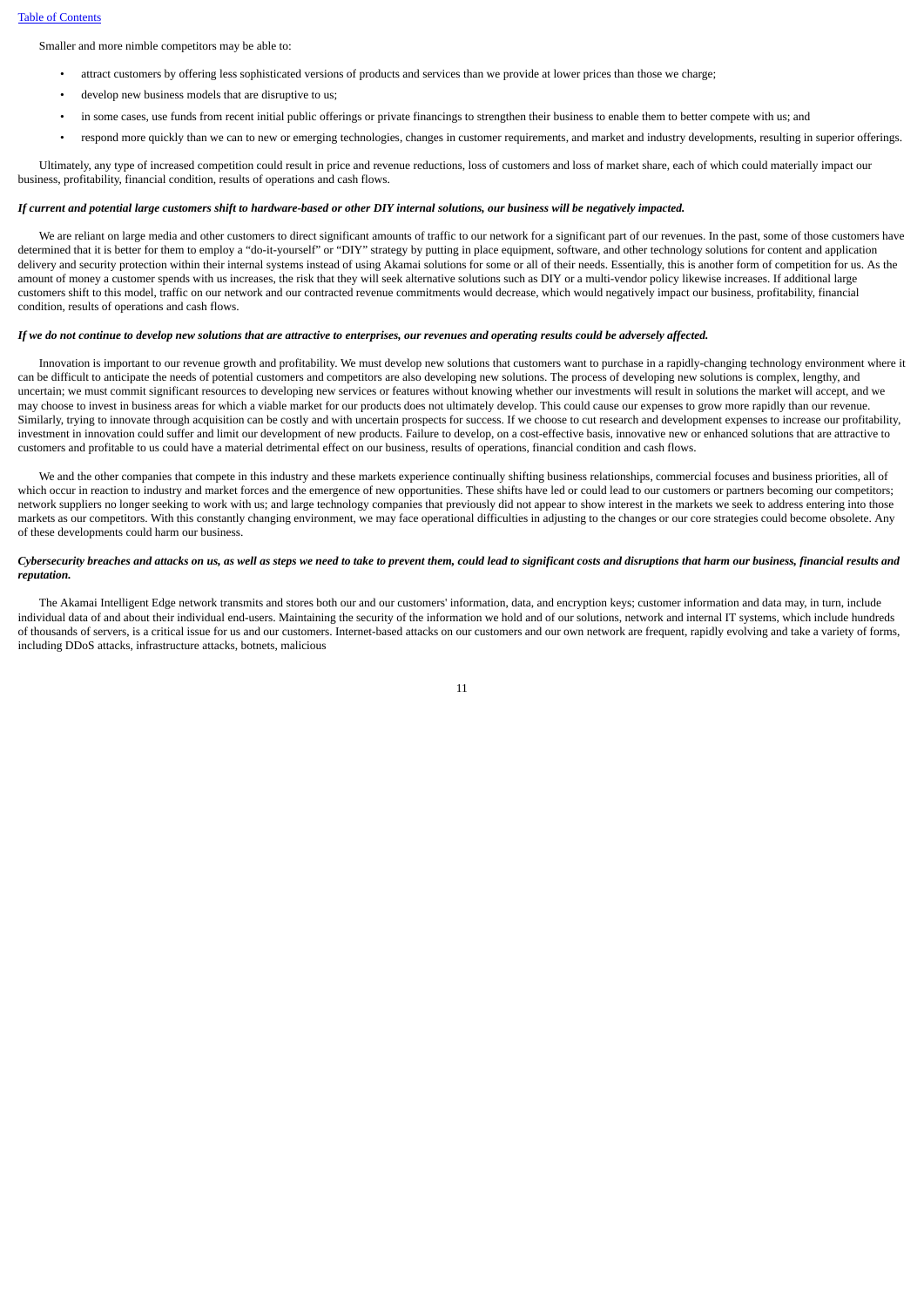file uploads, cross-site scripting, credential abuse, ransomware, bugs, viruses, worms and malicious software programs. Malicious actors also attempt to fraudulently induce employees or suppliers to disclose sensitive information through illegal electronic spamming, phishing or other tactics. In addition, unauthorized parties may attempt to gain physical access to our facilities in order to infiltrate our internal-use information systems. Cyberthreats are constantly evolving, increasing the difficulty of detecting and successfully defending against them.

Moreover, the complexities in managing the security profile of a distributed network with vast scale and geographic reach that evolves to incorporate new capabilities expose us to both known and unknown vulnerabilities. These vulnerabilities, resident in either software or configurations, may persist for extended periods of time. Similar security risks exist with respect to acquired companies, our business partners and the third-party vendors that we rely on for aspects of our information technology support services and administrative functions. As a result, we are subject to risks that the activities of our business partners and third-party vendors may adversely affect our business even if an attack or breach does not directly target our systems.

To defend against security threats to our internal IT systems and cloud-based services, we must continuously engineer more secure solutions, enhance security and reliability features, improve the deployment of software updates to address security vulnerabilities, develop mitigation technologies that help to secure customers from attacks, and maintain the digital security infrastructure that protects the integrity of our network, products, and services. This is frequently costly, with a negative impact on near-term profitability. We may need to increase our spending in the future; these costs could reduce our operating margin.

Breaches of our facilities, network, or data security could disrupt the security of our systems and business applications, impair our ability to provide solutions to our customers and protect their data, result in product development delays, compromise confidential or technical business information, thereby harming our reputation or competitive position, result in theft or misuse of our intellectual property or other assets, expose us to lawsuits, fines or other penalties under privacy laws and other regulations, require us to allocate more resources to improved technologies, or otherwise adversely affect our business. Any of these occurrences could have a material detrimental effect on our business, results of operations, financial condition and cash flows.

#### *Evolving privacy, content and other regulations could negatively impact our profitability and business operations.*

Laws and regulations that apply to the Internet related to privacy, security requirements, data localization, and restrictions on social media or other content could pose risks to our revenues, intellectual property, and customer relationships as well as increase expenses or create other disadvantages to our business. Interpretations of laws or regulations that would subject us to regulatory supervision or, in the alternative, require us to exit a line of business or a country, could lead to loss of significant revenues and have a negative impact on the quality of our solutions.

Privacy laws are rapidly proliferating, changing and evolving globally. Governments, privacy advocates and class action attorneys are increasingly scrutinizing how companies collect, process, use, store, share and transmit personal data. New laws, such as the European Union General Data Protection Regulation, or GDPR, and the California Consumer Privacy Act of 2018, or CCPA, and industry self-regulatory codes have been enacted and more laws are being considered that may affect how we use data generated from our network as well as our ability to reach current and prospective customers, understand how our solutions are being used and respond to customer requests allowed under the laws. Any perception that our business practices, our data collection activities or how our solutions operate represent an invasion of privacy, whether or not consistent with current regulations and industry practices, may subject us to public criticism (or boycotts), class action lawsuits, reputational harm, or claims by regulators, industry groups or other third parties, all of which could disrupt our business and expose us to liability. Compliance with GDPR and other laws may be administratively difficult and expensive.

Engineering efforts to build new capabilities to facilitate compliance with data localization, privacy, law enforcement access requirements, or other regulations could require us to take on substantial expense and the divert engineering resources from other projects. We might experience reduced demand for our offerings if we are unable to engineer products that meet our legal duties or help our customers meet their obligations under the GDPR, the CCPA, or other data regulations, or if the changes we implement to comply with such laws and regulations make our offerings less attractive.

Our ability to leverage the data generated by our global network of servers is important to the value of many of the solutions we offer, our operational efficiency and future product development opportunities. Our ability to use data in this way may be constrained by regulatory developments. Compliance with applicable laws and regulations regarding personal data may require changes in services, business practices, or internal systems that result in increased costs, lower revenue, reduced efficiency, or greater difficulty in competing with foreignbased firms. Compliance with data regulations might limit our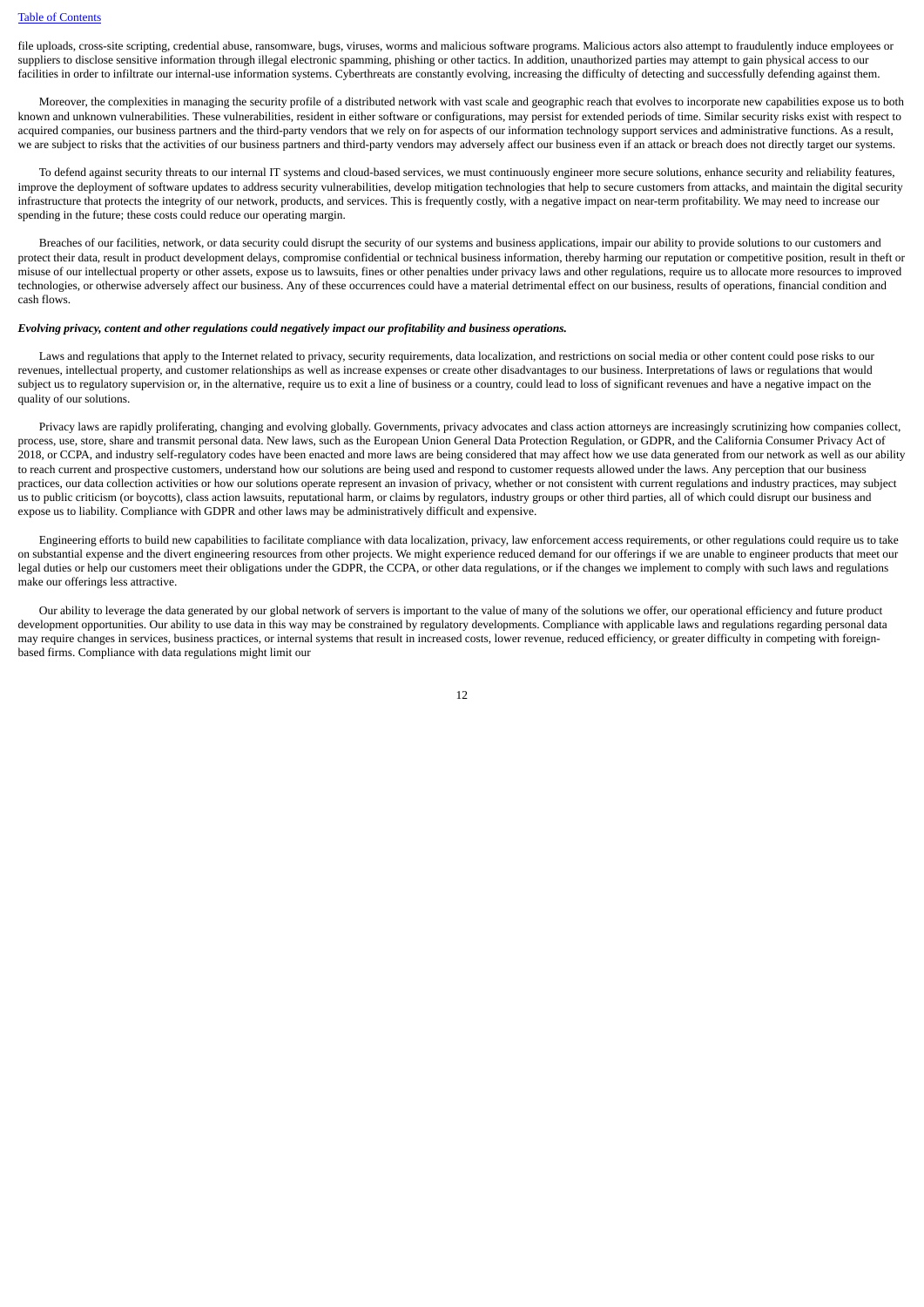ability to innovate or offer certain features and functionality in some jurisdictions where we operate. Failure to comply with existing or new rules may result in significant penalties or orders to stop the alleged noncompliant activity, as well as negative publicity and diversion of management time and effort.

Although we take steps intended to improve the security controls across our business groups and geographies, our security controls over personal data, our training of employees and third parties on data security, and other practices we follow may not prevent the improper disclosure or misuse of customer or end user data we store and manage. Improper disclosure or misuse of personal data could harm our reputation, lead to legal exposure to end customers or end users, or subject us to liability under laws that protect personal data, resulting in increased costs or loss of revenue.

## *We face risks associated with global operations that could harm our business.*

A significant portion of our revenue growth in recent quarters has been attributable to revenue gains outside the United States. Our operations in foreign countries subject us to risks (in addition to the regulatory risks discussed above) that may increase our costs, make our operations less efficient and require significant management attention. These risks include:

- uncertainty regarding liability for content or services:
- loss of revenues if the U.S. or foreign governments impose limitations on doing business with significant current or potential customers;
- adjusting to different employee/employer relationships and different regulations governing such relationships;
- corporate and personal liability for alleged or actual violations of laws and regulations;
- difficulty in staffing, developing and managing foreign operations as a result of distance, language and cultural differences;
- theft of intellectual property in high-risk countries where we operate;
- difficulties in transferring funds from, or converting currencies in, certain countries;
- managing the costs and processes necessary to comply with export control, sanctions, anti-corruption, data protection and competition laws and regulations;
- reliance on channel partners over which we have limited control or influence on a day-to-day basis; and
- potentially adverse tax consequences.

To continue to grow our revenues generated outside the United States, we will likely need to increase our reliance on resellers, systems integrators, and other strategic partners and to leverage those relationships to expand our distribution channels. We have not always been successful at developing these relationships due to the complexity of our solutions, our historical reliance on an internal sales force, and other factors. Our failure to maintain and increase the number and quality of relationships with channel partners, and any inability to successfully execute on the partnerships we initiate, could significantly impede our revenue growth prospects in the short and long term.

Geo-political events such as the United Kingdom's withdrawal from the European Union, commonly referred to as Brexit, may increase the likelihood of certain of these risks materializing or heighten their impact on us in affected regions. In particular, it is possible that the level of economic activity in the United Kingdom and the rest of Europe will be adversely impacted and that we will face increased regulatory and legal complexities, including those related to tax, trade, security and employee relations as a result of Brexit. Such changes could be costly and potentially disruptive to our operations and business relationships in affected regions. Trade disputes, unrest and other political activity, as well as public health issues (for example, an outbreak of a contagious disease such as the novel coronavirus), safety issues, natural disasters or general economic or political factors that disrupt our customers' businesses or our own operations could negatively impact our revenue and ability to offer services in impacted countries.

We entered into a Non-Prosecution Agreement with the U.S. Securities and Exchange Commission, or the Commission, in June 2016 in connection with resolution of an investigation relating to sales practices in a country outside the U.S. In the event we violate the terms of this Non-Prosecution Agreement, we could be subject to additional investigation or enforcement by the Commission or the Department of Justice. Although we have implemented policies and procedures designed to ensure compliance with the Non-Prosecution Agreement and relevant laws and regulations, there can be no assurance that our employees, contractors or agents will not violate our policies or applicable laws. Any such violations could result in fines and penalties, criminal sanctions against us or our employees and prohibitions on the conduct of our business and on our ability to

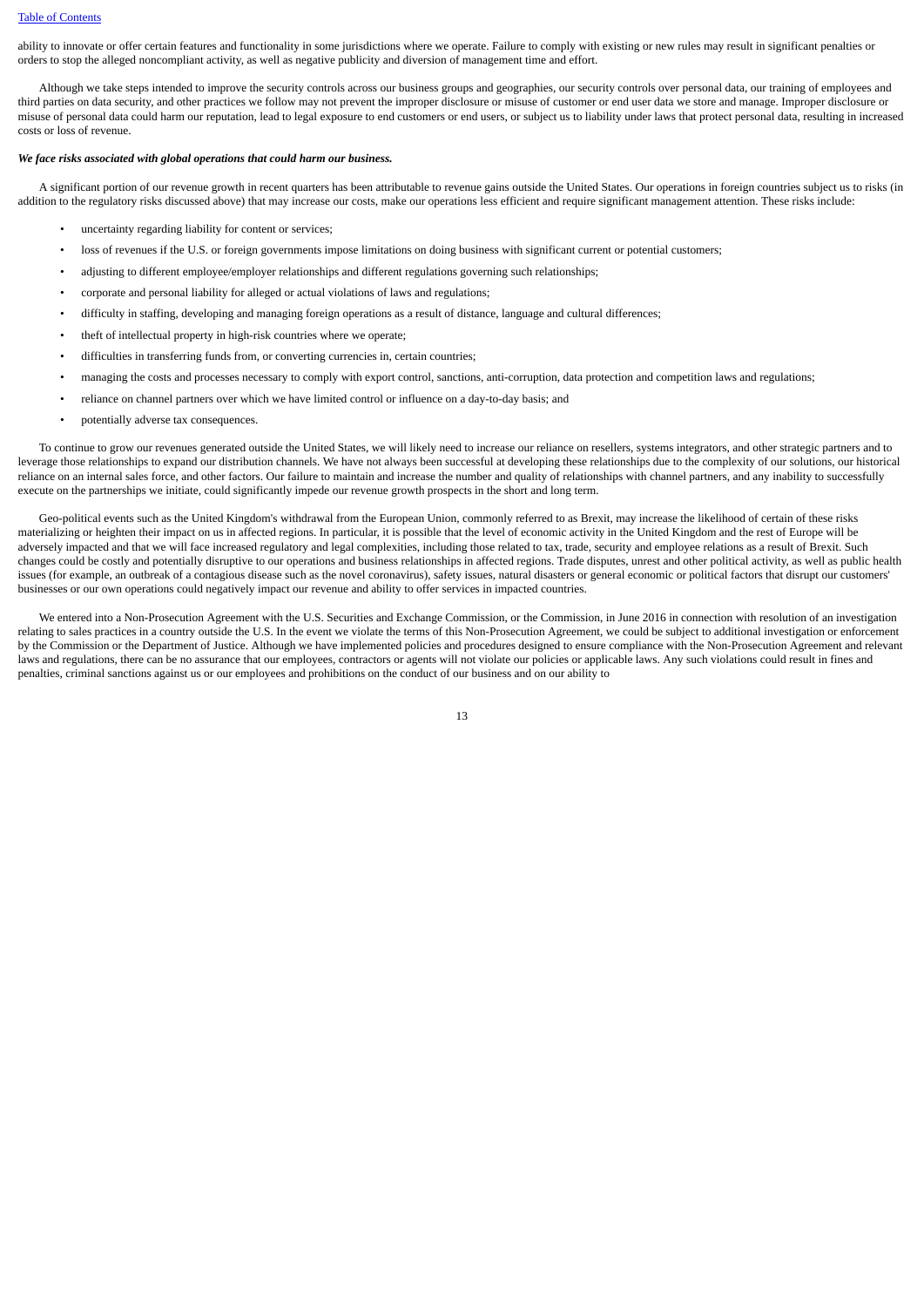offer our solutions in one or more countries. They could also materially affect our brand or reputation, our global operations, any international expansion efforts, our ability to attract and retain employees, our business overall, and our financial results.

#### *Fluctuations in foreign currency exchange rates affect our operating results in U.S. dollar terms.*

Revenue generated and expenses incurred by our international subsidiaries are often denominated in the currencies of the local countries. As a result, our consolidated U.S. dollar financial statements are subject to fluctuations due to changes in exchange rates as the financial results of our international subsidiaries are translated from local currencies into U.S. dollars. In addition, our financial results are subject to changes in exchange rates that impact the settlement of transactions in non-functional currencies. While we have implemented a foreign currency hedging program to mitigate transactional exposures, there is no guarantee that such program will be effective.

### Defects or disruptions in our products and IT systems could require us to increase spending on upgrading systems, diminish demand for our solutions or subject us to substantial *liability.*

Our solutions are highly complex and are designed to be deployed in and across numerous large and complex networks that we do not control. From time to time, we have needed to correct errors and defects in the software that underlies our platform that have given rise to service incidents or otherwise impacted our operations. We have also experienced customer dissatisfaction with the quality of some of our media delivery and other services, which has led to loss of business and could lead to loss of customers in the future. While we have robust quality control processes in place, there may be additional errors and defects in our software that may adversely affect our operations. We may not have in place adequate quality assurance procedures to ensure that we detect errors in our software in a timely manner, and we may have insufficient resources to efficiently address multiple service incidents happening simultaneously or in rapid succession. If we are unable to efficiently and cost-effectively fix errors or other problems that may be identified and improve the quality of our solutions or systems, or if there are unidentified errors that allow persons to improperly access our services or systems, we could experience loss of revenue and market share, damage to our reputation, increased expenses, delayed payments and be exposed to legal actions by our customers.

Our business relies on our data systems, traffic measurement systems, billing systems, ordering processes and other operational and financial reporting and control systems. All of these systems have become increasingly complex due to the diversification and complexity of our business, acquisitions of new businesses with different systems, and increased regulation over controls and procedures. As a result, these systems could generate errors that impact traffic measurement or invoicing, revenue recognition and financial forecasting. We will need to continue to upgrade and improve our data systems, traffic measurement systems, billing systems, ordering processes and other operational and financial systems, procedures and controls. These upgrades and improvements may be difficult and costly. If we are unable to adapt our systems and organization in a timely, efficient and cost-effective manner to accommodate changing circumstances, our business may be adversely affected.

## Acquisitions and other strategic transactions we complete could result in operating difficulties, dilution, diversion of management attention and other harmful consequences that may *adversely impact our business and results of operations.*

We expect to continue to pursue acquisitions and other types of strategic relationships that involve technology sharing or close cooperation with other companies. Acquisitions and other complex transactions are accompanied by a number of risks, including the following:

- difficulty integrating the technologies, operations and personnel of acquired businesses;
- potential disruption of our ongoing business;
- potential distraction of management;
- diversion of business resources from core operations;
- financial consequences including an increase in operating expenses and other dilutive effects on our earnings;
- assumption of legal risks related to compliance with laws, including privacy and anti-corruption regulations;
- failure to realize synergies or other expected benefits;
- acquisition of IT systems that expose us to cybersecurity risks;
- increased accounting charges such as impairment of goodwill or intangible assets, amortization of intangible assets acquired and a reduction in the useful lives of intangible assets acquired; and

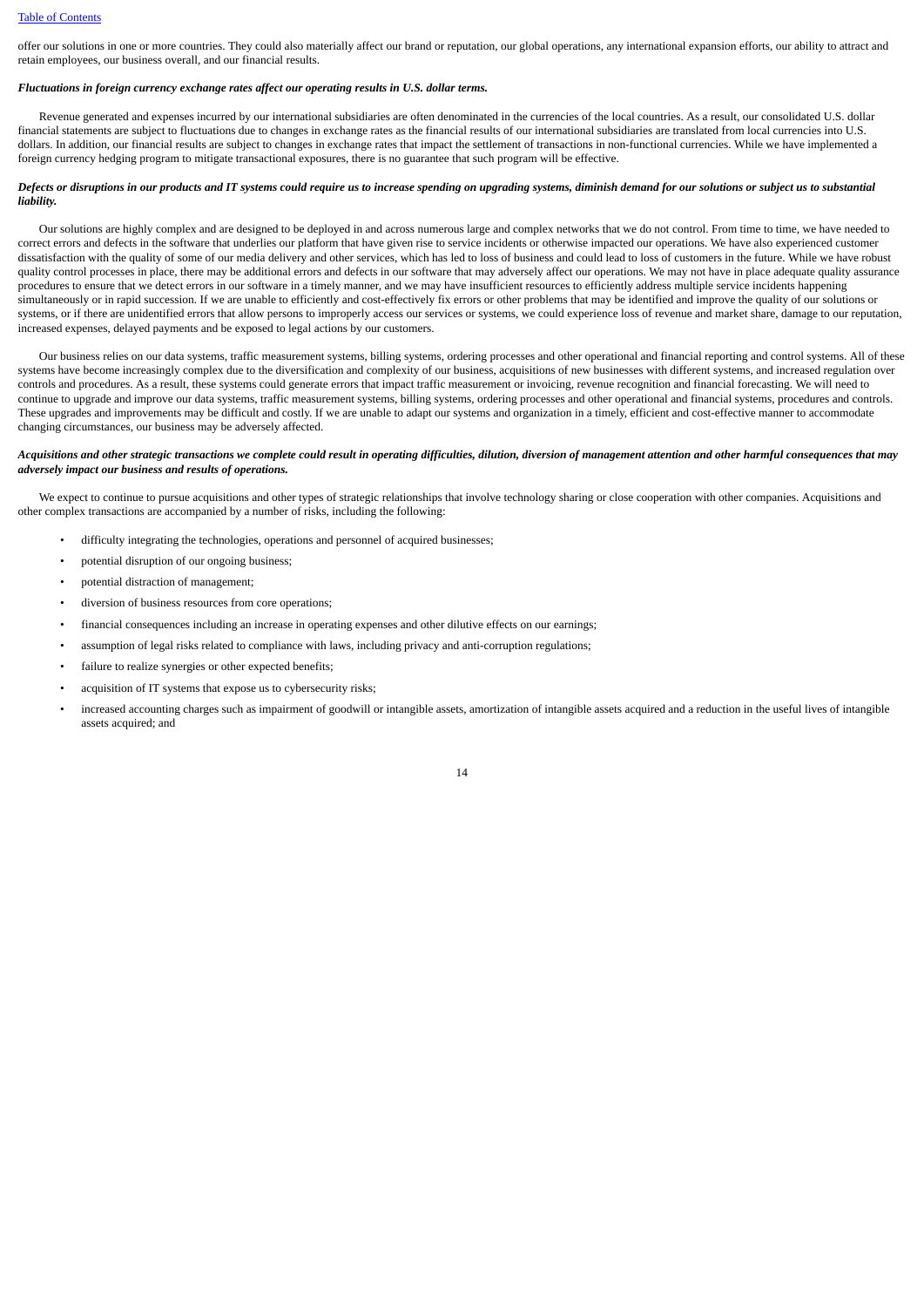• potential unknown liabilities associated with acquired businesses.

Any inability to integrate completed acquisitions or combinations in an efficient and timely manner could have an adverse impact on our results of operations. If we use a significant portion of our available cash to pay for acquisitions that are not successful, it could harm our balance sheet and limit our flexibility to pursue other opportunities without having enjoyed the intended benefits of the acquisition. As we complete acquisitions, we may encounter difficulty in incorporating acquired technologies into our offerings while maintaining the quality standards that are consistent with our brand and reputation. If we are not successful in completing acquisitions or other strategic transactions that we may pursue in the future, we may incur substantial expenses and devote significant management time and resources without a successful result. Future acquisitions could require use of substantial portions of our available cash or result in dilutive issuances of securities.

#### *Our failure to effectively manage our operations as our business evolves could harm us.*

Our future operating results will depend on our ability to manage our operations. As a result of the diversification of our business, personnel growth, increased usage of alternative working arrangements, acquisitions and international expansion in recent years, many of our employees are now based outside of our Cambridge, Massachusetts headquarters; however, most key management decisions are made by a relatively small group of individuals based primarily at our headquarters. If we are unable to appropriately increase management depth, enhance succession planning and decentralize our decision-making at a pace commensurate with our actual or desired growth rates, we may not be able to achieve our financial or operational goals. It is also important to our continued success that we hire qualified personnel, properly train them and manage out poorly-performing personnel, all while maintaining our corporate culture and spirit of innovation. If we are not successful in these efforts, our growth and operations could be adversely affected.

## *Our restructuring and reorganization activities may be disruptive to our operations and harm our business.*

Over the past several years, we have implemented internal restructurings and reorganizations designed to reduce the size and cost of our operations, improve operational efficiencies, enhance our ability to pursue market opportunities and accelerate our technology development initiatives. We may take similar steps in the future as we seek to realize operating synergies, optimize our operations to achieve our target operating model and profitability objectives, respond to market forces, or better reflect changes in the strategic direction of our business. Disruptions in operations may occur as a result of taking these actions. Taking these actions may also result in significant expense for us, including with respect to workforce reductions, as well as decreased productivity due to employee distraction and unanticipated employee turnover. Substantial expense or business disruptions resulting from restructuring and reorganization activities could adversely affect our operating results.

#### If we are unable to retain our key employees and hire and retain qualified sales, technical, marketing and support personnel, our ability to compete could be harmed.

Our future success depends upon the services of our executive officers and other key technology, sales, marketing and support personnel who have critical industry experience and relationships. There is significant competition for talented individuals in the regions in which our primary offices are located, which affects both our ability to retain key employees and hire new ones. None of our officers or key employees is bound by an employment agreement for any specific term, and members of our senior management have left Akamai over the years for a variety of reasons. The loss of the services of any of our key employees or our inability to attract and retain new talent may be disruptive to our operations and overall business.

#### We may need to defend against patent or copyright infringement claims, which would cause us to incur substantial costs or limit our ability to use certain technologies in the future.

As we expand our business and develop new technologies, products and services, we have become increasingly subject to intellectual property infringement and other claims and related litigation. We have also agreed to indemnify our customers and channel and strategic partners if our solutions infringe or misappropriate specified intellectual property rights; as a result, we have been and could again become involved in litigation or claims brought against customers or channel or strategic partners if our solutions or technology are the subject of such allegations. Any litigation or claims, whether or not valid, brought against us or pursuant to which we indemnify our customers or partners could result in substantial costs and diversion of resources and require us to do one or more of the following:

- cease selling, incorporating or using features, functionalities, products or services that incorporate the challenged intellectual property;
- pay substantial damages and incur significant litigation expenses;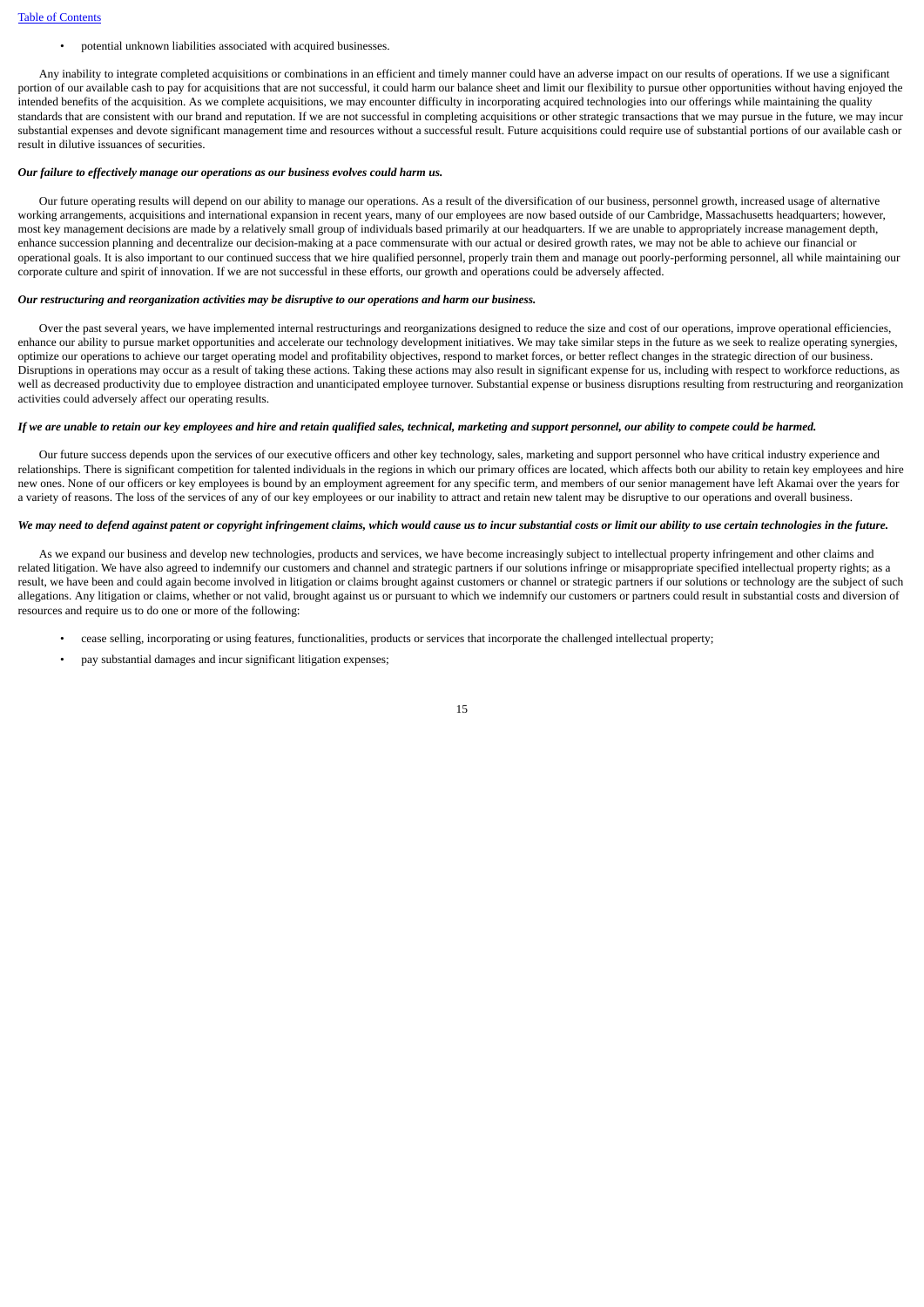- obtain a license from the holder of the infringed intellectual property right, which license may not be available on reasonable terms or at all; or
- redesign products or services.

If we are forced to take any of these actions, our business may be seriously harmed.

#### Our business will be adversely affected if we are unable to protect our intellectual property rights from unauthorized use or infringement by third parties.

We rely on a combination of patent, copyright, trademark and trade secret laws and contractual restrictions on disclosure to protect our intellectual property rights. These legal protections afford only limited protection. We have previously brought lawsuits against entities that we believed were infringing our intellectual property rights but have not always prevailed. Such lawsuits can be expensive and require a significant amount of attention from our management and technical personnel, and the outcomes are unpredictable. Monitoring unauthorized use of our solutions is difficult, and we cannot be certain that the steps we have taken or will take will prevent unauthorized use of our technology. Furthermore, we cannot be certain that any pending or future patent applications will be granted, that any future patent will not be challenged, invalidated or circumvented, or that rights granted under any patent that may be issued will provide competitive advantages to us. If we are unable to protect our proprietary rights from unauthorized use, the value of our intellectual property assets may be reduced. Although we have licensed from other parties proprietary technology covered by patents, we cannot be certain that any such patents will not be challenged, invalidated or circumvented. Such licenses may also be non-exclusive, meaning our competition may also be able to access such technology.

#### We rely on certain "open-source" software the use of which could result in our having to distribute our proprietary software, including our source code, to third parties on unfavorable *terms, which could materially affect our business.*

Certain of our offerings use software that is subject to open-source licenses. Open-source code is software that is freely accessible, usable and modifiable; however, certain open-source code is governed by license agreements, the terms of which could require users of such software to make any derivative works of the software available to others on unfavorable terms or at no cost. Because we use open-source code, we may be required to take remedial action in order to protect our proprietary software. Such action could include replacing certain source code used in our software, discontinuing certain of our products or taking other actions that could be expensive and divert resources away from our development efforts. In addition, the terms relating to disclosure of derivative works in many open-source licenses are unclear. If a court interprets one or more such open-source licenses in a manner that is unfavorable to us, we could be required to make certain of our key software available at no cost. Furthermore, open-source software may have security flaws and other deficiencies that could make our solutions less reliable and damage our business.

#### Our business strategy depends on the ability to source adequate transmission capacity and the servers we need to operate our network; failure to have access to those resources could *lead to loss of revenue and service disruptions.*

Our operations are dependent in part upon transmission capacity provided by third party telecommunications network providers and access to co-location facilities to house our servers. There can be no assurance that we are adequately prepared for unexpected increases in bandwidth demands by our customers, particularly those under cyber-attack. Failure to put in place the capacity we require to operate our business effectively could result in a reduction in, or disruption of, service to our customers and ultimately a loss of those customers. The Akamai Intelligent Edge Platform relies on hundreds of thousands of servers deployed around the world. Disruptions in our supply chain could prevent us from purchasing servers at attractive prices or at all. For example, it may be difficult to purchase servers and other equipment that are manufactured in areas that face disruptions to operations due to unrest or other political activity, public health issues (for example, an outbreak of a contagious disease such as the novel coronavirus), safety issues, natural disasters or general economic conditions. Failure to have adequate server deployment could harm the quality of our services, which could lead to the loss of customers and revenue.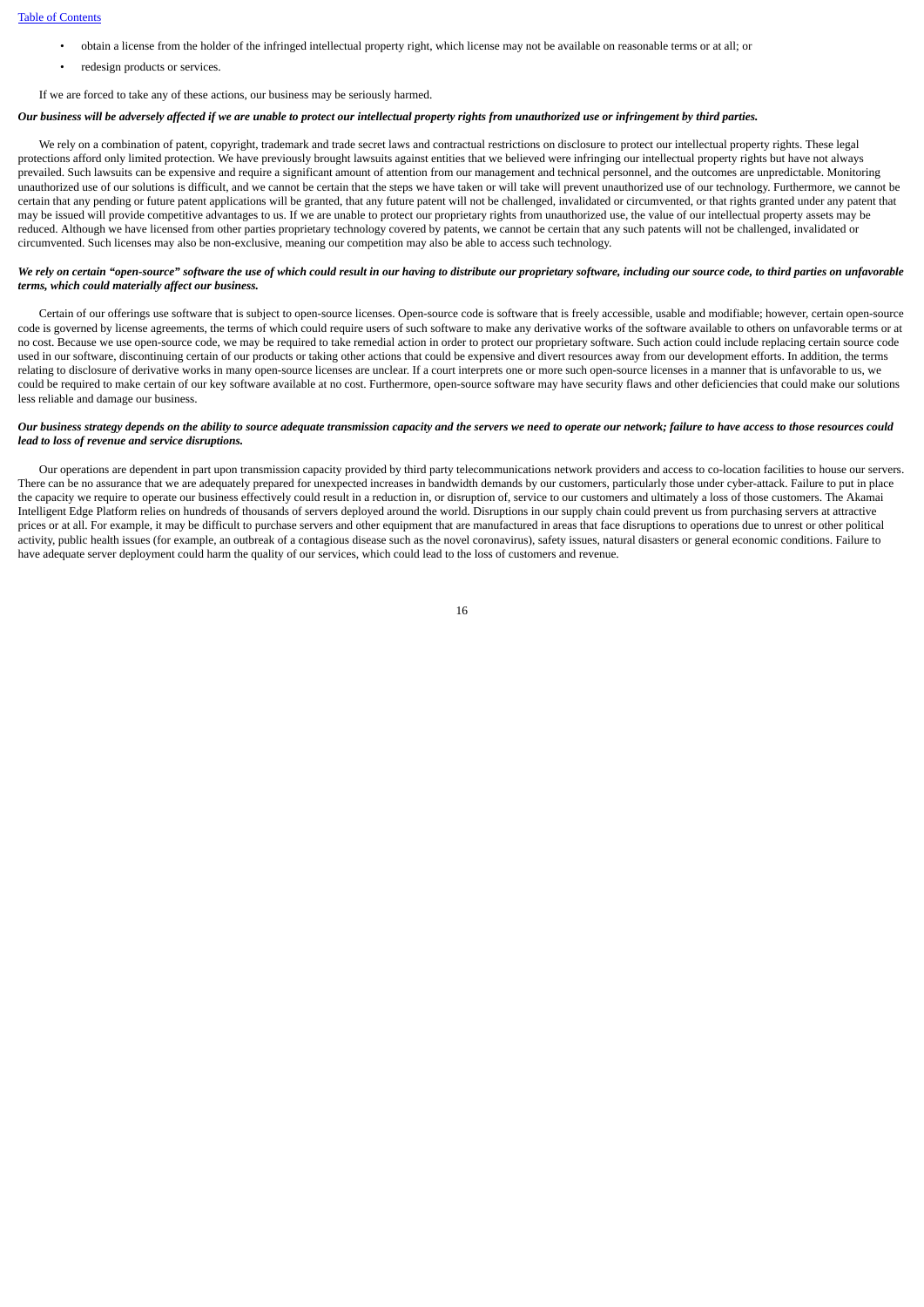## *Our stock price has been, and may continue to be, volatile, and your investment could lose value.*

The market price of our common stock has historically been volatile. Trading prices may continue to fluctuate in response to a number of events and factors, including the following:

- quarterly variations in operating results;
- announcements by our customers related to their businesses that could be viewed as impacting their usage of our solutions;
- market speculation about whether we are a takeover target or considering a strategic transaction;
- activism by any single large stockholder or combination of stockholders;
- changes in financial estimates and recommendations by securities analysts;
- failure to meet the expectations of securities analysts;
- purchases or sales of our stock by our officers and directors;
- general economic conditions and other macro-economic factors;
- repurchases of shares of our common stock;
- successful cyber-attacks affecting our network or systems;
- performance by other companies in our industry; and
- geopolitical conditions such as acts of terrorism or military conflicts.

Furthermore, our revenue, particularly that portion attributable to usage of our solutions beyond customer commitments, can be difficult to forecast, and, as a result, our quarterly operating results can fluctuate substantially. This concern is particularly acute with respect to our media and commerce customers. We have introduced new billing models over the years, including recently offering a zero overage plan that eliminates surcharges for certain traffic. In the future, our customer contracting models may change to move away from a committed revenue structure to a "pay-as-you-go" approach, which could make it easier for customers to reduce the amount of business they do with us or leave altogether. Changes in billing models and committed revenue requirements could, therefore, create challenges with our forecasting processes. Because a significant portion of our cost structure is largely fixed in the short-term, revenue shortfalls tend to have a disproportionately negative impact on our profitability. If we announce revenue or profitability results that do not meet or exceed our guidance or make changes in our guidance with respect to future operating results, our stock price may decrease significantly as a result.

Any of these events, as well as other circumstances discussed in these Risk Factors, may cause the price of our common stock to fall. In addition, the stock market in general, and the market prices of stock of publicly-traded technology companies in particular, have experienced significant volatility that often has been unrelated to the operating performance of affected companies. These broad stock market fluctuations may adversely affect the market price of our common stock, regardless of our operating performance.

## If the accounting estimates we make, and the assumptions on which we rely, in preparing our financial statements prove inaccurate, our actual results may be adversely affected.

Our financial statements have been prepared in accordance with accounting principles generally accepted in the U.S. The preparation of these financial statements requires us to make estimates and judgments about, among other things, taxes, revenue recognition, stock-based compensation costs, capitalization of internal-use software development costs, investments, contingent obligations, allowance for doubtful accounts, intangible assets, and restructuring charges. These estimates and judgments affect, among other things, the reported amounts of our assets, liabilities, revenue and expenses, the amounts of charges accrued by us, and related disclosure of contingent assets and liabilities. We base our estimates on historical experience and on various other assumptions that we believe to be reasonable under the circumstances and at the time they are made. If our estimates or the assumptions underlying them are not correct, actual results may differ materially from our estimates and we may need to, among other things, accrue significant additional charges that could adversely affect our results of operations, which in turn could adversely affect our stock price. In addition, new accounting pronouncements and interpretations of accounting pronouncements have occurred and may occur in the future that could adversely affect our reported financial results.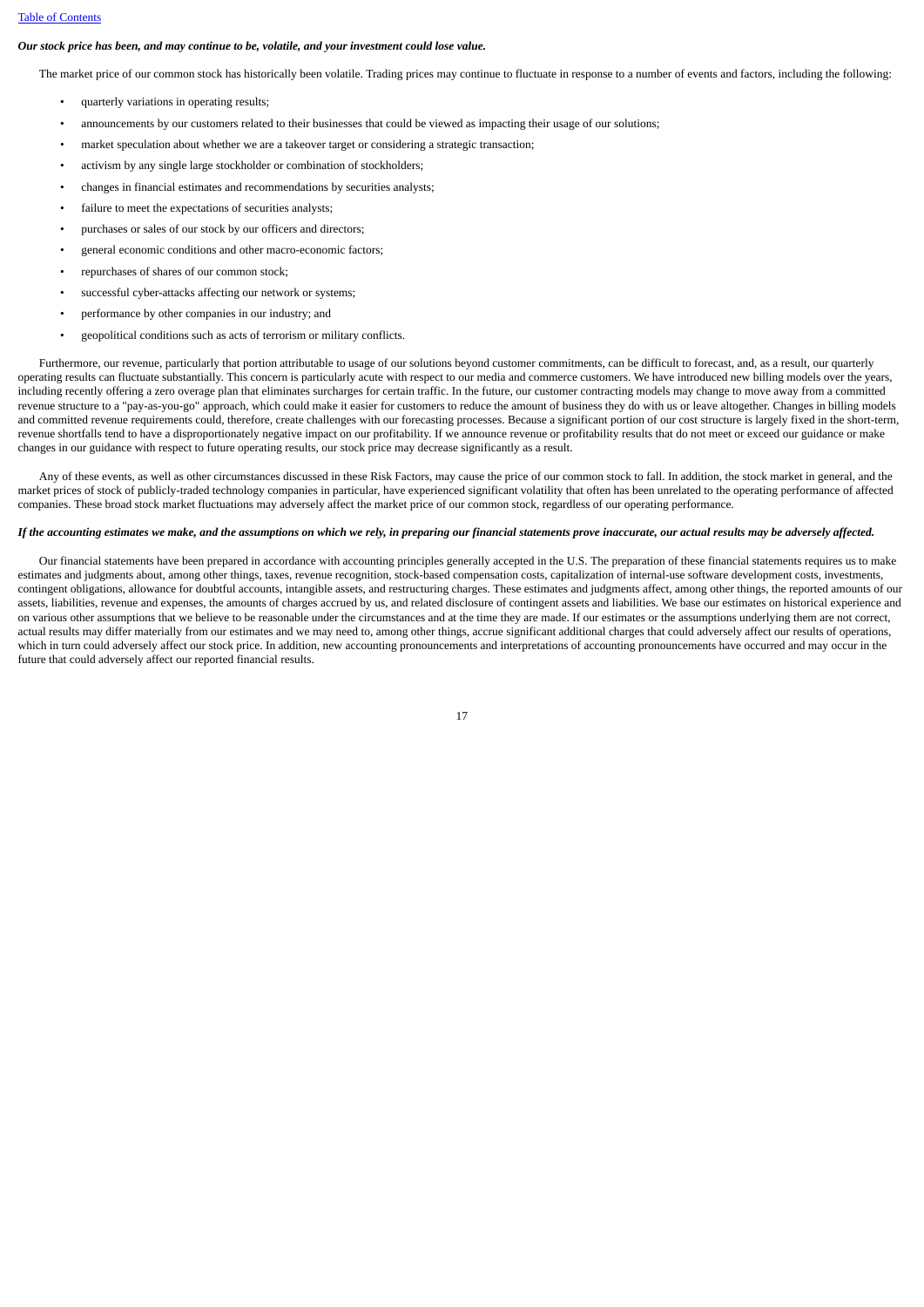## *We may have exposure to greater-than-anticipated tax liabilities.*

Our future income taxes could be adversely affected by earnings being lower than anticipated in jurisdictions that have lower statutory tax rates and higher than anticipated in jurisdictions that have higher statutory tax rates, or changes in tax laws, regulations, or accounting principles, as well as certain discrete items such as equity-related compensation. We have recorded certain tax reserves to address potential exposures involving our income tax and sales and use tax positions. These potential tax liabilities result from the varying application of statutes, rules, regulations and interpretations by different jurisdictions. We are currently subject to tax audits in various jurisdictions including the Commonwealth of Massachusetts. In the second quarter of 2018, we filed an appeal with the Massachusetts Appellate Tax Board contesting adverse audit findings relating to our eligibility to claim certain tax benefits and exemptions. The appeal hearing was held in late 2019. If the outcome of this appeal and other audits are adverse to us, our reserves may not be adequate to cover our total actual liability, and we would need to take a financial charge. Although we believe our estimates, our reserves and the positions we have taken in all jurisdictions are reasonable, the ultimate tax outcome may differ from the amounts recorded in our financial statements and may materially affect our financial results in the period or periods for which such determination is made.

## If we fail to maintain an effective system of internal controls, we may not be able to accurately report our financial results or prevent fraud. As a result, our stockholders could lose confidence in our financial reporting, which could harm our business and the trading price of our common stock.

We have complied with Section 404 of the Sarbanes-Oxley Act of 2002 by assessing, strengthening and testing our system of internal controls. Even though we concluded our internal control over financial reporting and disclosure controls and procedures were effective as of the end of the period covered by this report, we need to continue to maintain our processes and systems and adapt them to changes as our business evolves and we rearrange management responsibilities and reorganize our business. This continuous process of maintaining and adapting our internal controls and complying with Section 404 is expensive and time-consuming and requires significant management attention. We cannot be certain that our internal control measures will continue to provide adequate control over our financial processes and reporting and ensure compliance with Section 404. Furthermore, as our business changes, including by expanding our operations in different markets, increasing reliance on channel partners and completing acquisitions, our internal controls may become more complex and we will be required to expend significantly more resources to ensure our internal controls remain effective. Failure to implement required new or improved controls, or difficulties encountered in their implementation, could harm our operating results or cause us to fail to meet our reporting obligations. If we or our independent registered public accounting firm identify material weaknesses, the disclosure of that fact, even if quickly remediated, could reduce the market's confidence in our financial statements and harm our stock price.

## *Any failure to meet our debt obligations would damage our business.*

As of the date of this report, we had total par value of \$1,150.0 million of convertible senior notes outstanding due in 2027 and we had total par value of \$1,150.0 million of convertible senior notes outstanding due in 2025. We also entered into a credit facility in May 2018 that provides for an initial \$500.0 million in revolving loans; under specified circumstances, we would be able to borrow an additional \$500.0 million thereunder. Our ability to repay any amounts we borrow under our credit facility, refinance the notes, make cash payments in connection with conversions of the notes or repurchase the notes in the event of a fundamental change (as defined in the applicable indenture governing the notes) will depend on market conditions and our future performance, which is subject to economic, financial, competitive and other factors beyond our control. We also may not use the cash we have raised through future borrowing under the credit facility or the issuance of the convertible senior notes in an optimally productive and profitable manner. If we are unable to remain profitable or if we use more cash than we generate in the future, our level of indebtedness at such time could adversely affect our operations by increasing our vulnerability to adverse changes in general economic and industry conditions and by limiting or prohibiting our ability to obtain additional financing for additional capital expenditures, acquisitions and general corporate and other purposes. In addition, if we are unable to make cash payments upon conversion of the notes, we would be required to issue significant amounts of our common stock, which would be dilutive to the stock of existing stockholders. If we do not have sufficient cash to repurchase the notes following a fundamental change, we would be in default under the terms of the notes, which could seriously harm our business. Although the terms of our credit facility include certain financial ratios that potentially limit our future indebtedness, the terms of the notes do not do so. If we incur significantly more debt, this could intensify the risks described above.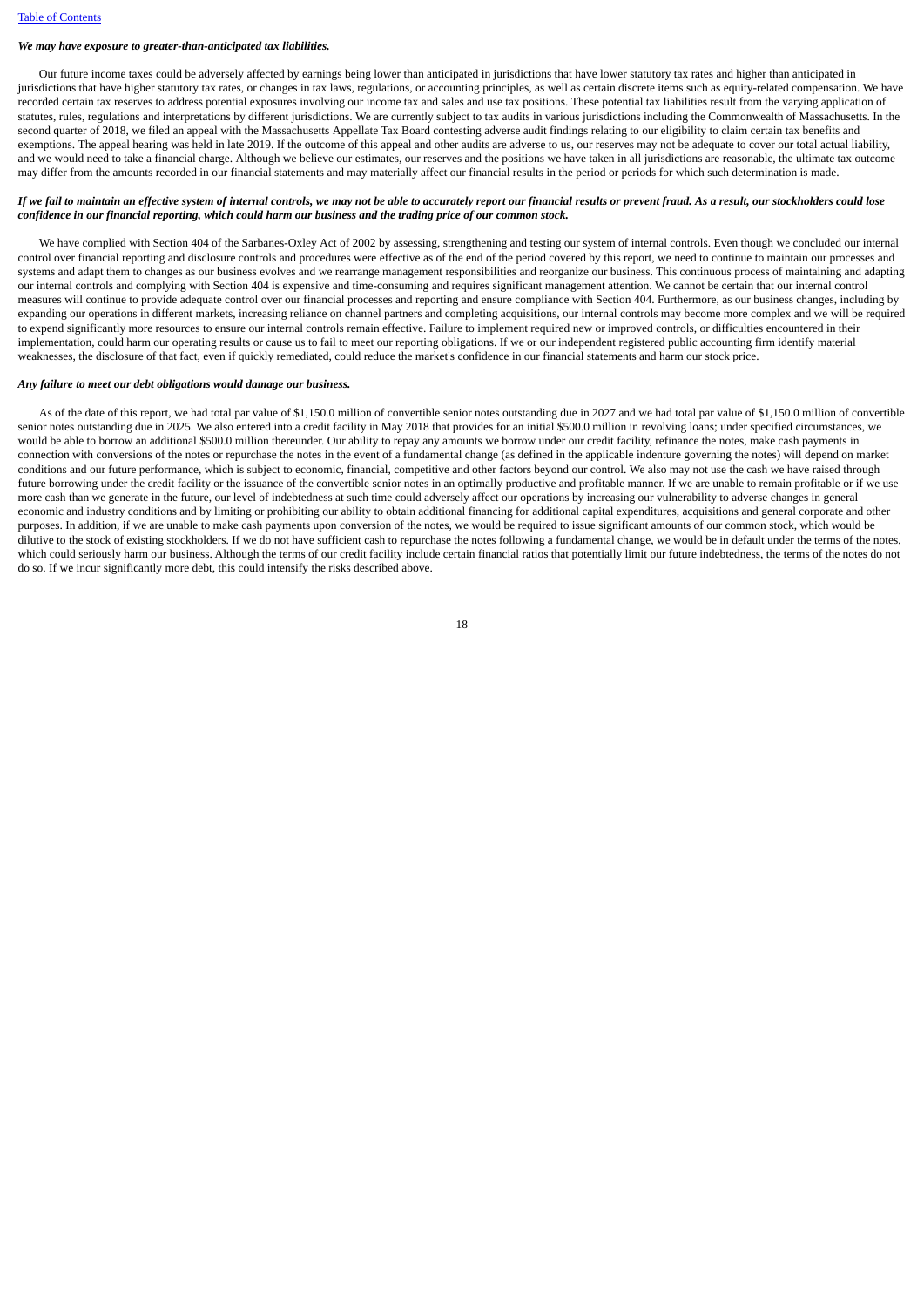#### We may issue additional shares of our common stock or instruments convertible into shares of our common stock and thereby materially and adversely affect the market price of our *common stock.*

Our Board of Directors has the authority to issue additional shares of our common stock or other instruments convertible into, or exchangeable or exercisable for, shares of our common stock. If we issue additional shares of our common stock or instruments convertible into, or exchangeable or exercisable for, shares of our common stock, it may materially and adversely affect the market price of our common stock.

## Our sales to government clients subject us to risks including early termination, audits, investigations, sanctions and penalties.

We have customer contracts with the U.S. government, as well as foreign, state and local governments and their respective agencies. Such government entities often have the right to terminate these contracts at any time, without cause. There is increased pressure for governments and their agencies, both domestically and internationally, to reduce spending. Most of our government contracts are subject to legislative approval of appropriations to fund the expenditures under these contracts. These factors combine to potentially limit the revenue we derive from government contracts in the future. Additionally, government contracts generally have requirements that are more complex than those found in commercial enterprise agreements and therefore are more costly to comply with. Such contracts are also subject to audits and investigations that could result in civil and criminal penalties and administrative sanctions, including termination of contracts, refund of a portion of fees received, forfeiture of profits, suspension of payments, fines and suspensions or debarment from future government business.

#### *Litigation may adversely impact our business.*

From time to time, we are or may become involved in various legal proceedings relating to matters incidental to the ordinary course of our business, including patent, commercial, product liability, breach of contract, employment, class action, whistleblower and other litigation and claims, and governmental and other regulatory investigations and proceedings. In addition, under our charter, we could be required to indemnify and advance expenses to our directors and officers in connection with their involvement in certain actions, suits, investigations and other proceedings. Such matters can be time-consuming, divert management's attention and resources and cause us to incur significant expenses. Furthermore, because litigation is inherently unpredictable and may not be covered by insurance, there can be no assurance that the results of any litigation matters will not have an adverse impact on our business, results of operations, financial condition or cash flows.

#### *Global climate change and related natural resource conservation regulations could adversely impact our business.*

The long-term effects of climate change on the global economy and our industry in particular remain unknown. Changes in weather where we operate may increase the costs of powering and cooling computer hardware we use to develop software and provide cloud-based services. Catastrophic natural disasters could negatively impact our office locations. In response to concerns about global climate change, governments may adopt new regulations affecting the use of fossil fuels or requiring the use of alternative fuel sources. Our deployed network of servers consumes significant energy resources, including those generated by the burning of fossil fuels. While we have invested in projects to support renewable energy development, our customers, investors and other stakeholders may require us to take more steps to demonstrate that we are taking ecologically responsible measures in operating our business. The costs and any expenses we may incur to make our network more energy-efficient and comply with any new regulations could make us less profitable in future periods. Failure to comply with applicable laws and regulations or other requirements imposed on us could lead to fines, lost revenue and damage to our reputation.

## Because we currently do not intend to pay dividends, stockholders will benefit from an investment in our common stock only if it appreciates in value.

We currently intend to retain our future earnings, if any, for use in the operation of our business and do not expect to pay any cash dividends in the foreseeable future on our common stock. As a result, the success of an investment in our common stock will depend upon any future appreciation in its value. There is no guarantee that our common stock will appreciate in value or even maintain the price at which stockholders have purchased their shares.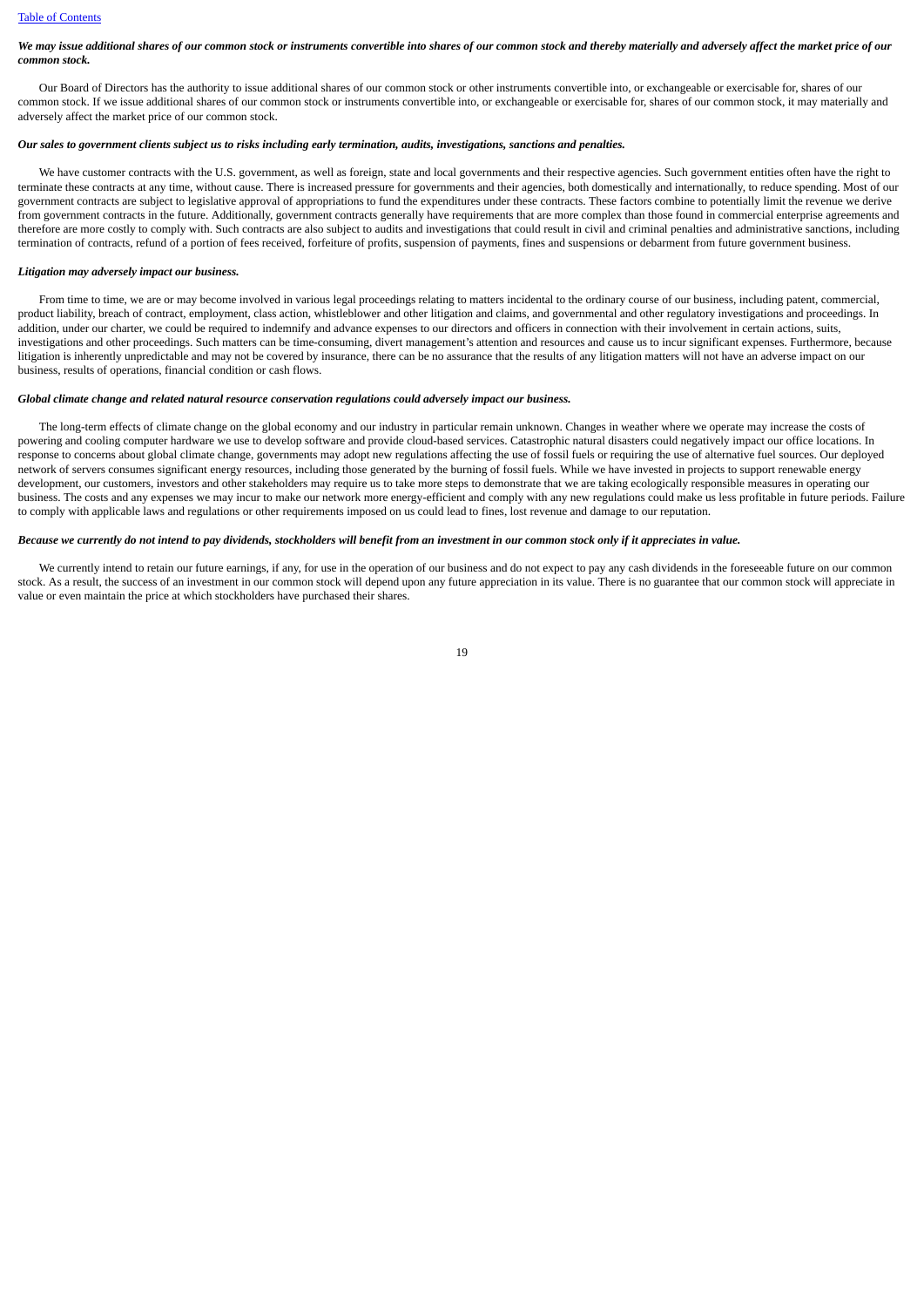Provisions of our charter, by-laws and Delaware law may have anti-takeover effects that could prevent a change in control even if the change in control would be beneficial to our *stockholders.*

Provisions of our charter, by-laws and Delaware law could make it more difficult for a third party to control or acquire us, even if doing so would be beneficial to our stockholders. These provisions include:

- a classified board structure that is being phased out over time, with approximately two-thirds of our Board of Directors up for re-election this year;
- our Board of Directors has the right to elect directors to fill a vacancy created by the expansion of the Board of Directors or the resignation, death or removal of a director;
- stockholders must provide advance notice to nominate individuals for election to the Board of Directors or to propose matters that can be acted upon at a stockholders' meeting; and
- our Board of Directors may issue, without stockholder approval, shares of undesignated preferred stock.

Further, as a Delaware corporation, we are also subject to certain Delaware anti-takeover provisions. Under Delaware law, a corporation may not engage in a business combination with any holder of 15% or more of its capital stock unless the holder has held the stock for three years or, among other things, the board of directors has approved the transaction. Our Board of Directors could rely on Delaware law to prevent or delay an acquisition of us.

## <span id="page-19-0"></span>**Item 1B. Unresolved Staff Comments**

None.

## <span id="page-19-1"></span>**Item 2. Properties**

Our headquarters is located in Cambridge, Massachusetts where we lease approximately 653,000 square feet. We also have offices in other locations in the United States and other countries, the largest of which are in Santa Clara, California; Bangalore, India; and Krakow, Poland. All of our facilities are leased. We believe our facilities are sufficient to meet our needs for the foreseeable future and, if needed, additional space will be available at a reasonable cost.

#### <span id="page-19-2"></span>**Item 3. Legal Proceedings**

We are party to litigation that we consider routine and incidental to our business. We do not currently expect the results of any of these litigation matters to have a material effect on our business, results of operations, financial condition or cash flows.

## <span id="page-19-3"></span>**Item 4. Mine Safety Disclosures**

Not applicable.

## **PART II**

## <span id="page-19-4"></span>Item 5. Market For Registrant's Common Equity, Related Stockholder Matters and Issuer Purchases of Equity Securities

Our common stock, par value \$0.01 per share, trades under the symbol "AKAM" on the NASDAQ Global Select Market.

As of February 25, 2020, there were 218 holders of record of our common stock.

We have never paid or declared any cash dividends on shares of our common stock or other securities and do not anticipate paying or declaring any cash dividends in the foreseeable future. We currently intend to retain all future earnings, if any, for use in the operation of our business.

#### *Issuer Purchases of Equity Securities*

The following is a summary of our repurchases of our common stock in the fourth quarter of 2019 (in thousands, except share and per share data):

| Period <sup>(1)</sup>                | <b>Total Number of Shares</b><br>Purchase $d^{(2)}$ | Average Price Paid per<br>Share <sup>(3)</sup> | <b>Total Number of Shares</b><br>Purchased as Part of<br><b>Publicly Announced Plans</b><br>or $Programs(4)$ | Approximate Dollar Value<br>of Shares that May Yet be<br>Purchased Under Plans or<br>Programs <sup>(4)</sup> |
|--------------------------------------|-----------------------------------------------------|------------------------------------------------|--------------------------------------------------------------------------------------------------------------|--------------------------------------------------------------------------------------------------------------|
| October 1, 2019 – October 31, 2019   | 227,274                                             | 90.24                                          | 227,274                                                                                                      | 787,703                                                                                                      |
| November 1, 2019 - November 30, 2019 | 232,835                                             | 86.88                                          | 232,835                                                                                                      | 767,475                                                                                                      |
| December 1, 2019 - December 31, 2019 | 22,818                                              | 87.39                                          | 22,818                                                                                                       | 765,481                                                                                                      |
| Total                                | 482,927                                             | 88.48                                          | 482,927                                                                                                      | 765.481                                                                                                      |

(1) Information is based on settlement dates of repurchase transactions<br>
(2) Consists of shares of our common stock, par value \$0.01 per share.<br>
(3) Includes commissions paid.<br>
Effective November 2018, the Board authorized

Consists of shares of our common stock, par value \$0.01 per share. Includes commissions paid

(4) Effective November 2018, the Board authorized a \$1.1 billion repurchase program through December 2021.

During the year ended December 31, 2019, we repurchased 4.0 million shares of our common stock for an aggregate of \$334.5 million.

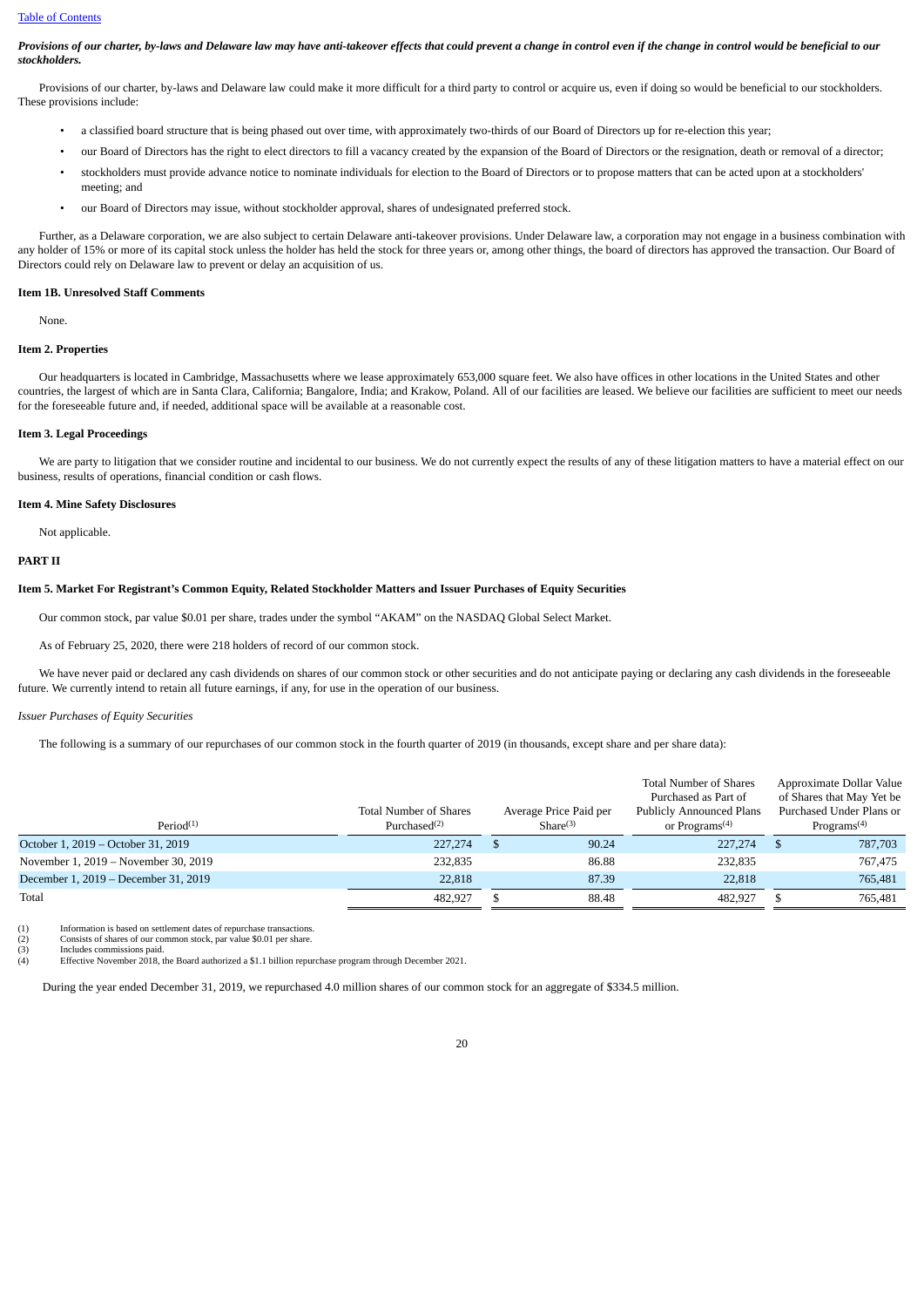## <span id="page-20-0"></span>**Item 6. Selected Financial Data**

The following selected consolidated financial data should be read in conjunction with our consolidated financial statements and related notes, "Management's Discussion and Analysis of Financial Condition and Results of Operations" and other financial data included elsewhere in this annual report on Form 10-K. The consolidated statements of income and balance sheet data for all periods presented is derived from the audited consolidated financial statements included elsewhere in this annual report on Form 10-K or in prior year annual reports on Form 10-K on file with the Commission.

The following table sets forth selected financial data for the last five fiscal years (in thousands, except per share data):

| Year ended December 31,                          | 2019            | 2018                     | 2017            |               | 2016      | 2015            |
|--------------------------------------------------|-----------------|--------------------------|-----------------|---------------|-----------|-----------------|
| Revenue                                          | \$<br>2,893,617 | \$<br>2,714,474          | \$<br>2,489,035 | <sup>\$</sup> | 2,347,988 | \$<br>2,197,448 |
| Total costs and operating expenses               | 2,344,699       | 2,351,975                | 2,174,746       |               | 1,881,478 | 1,731,298       |
| Income from operations                           | 548,918         | 362,499                  | 314,289         |               | 466,510   | 466,150         |
| Net income                                       | 478,035         | 298,373                  | 222,766         |               | 320,727   | 321,406         |
| Basic net income per share                       | 2.94            | 1.78                     | 1.30            |               | 1.83      | 1.80            |
| Diluted net income per share                     | 2.90            | 1.76                     | 1.29            |               | 1.82      | 1.78            |
| Cash, cash equivalents and marketable securities | 2,372,378       | 2,101,171                | 1,279,528       |               | 1,616,329 | 1,524,235       |
| Total assets                                     | 7,006,886       | 5,461,770                | 4,648,916       |               | 4,432,190 | 4,181,684       |
| Convertible senior notes - Due 2019              |                 | 686,552                  | 662,913         |               | 640,087   | 624,288         |
| Convertible senior notes - Due 2025              | 912,719         | 874,080                  |                 |               |           |                 |
| Convertible senior notes - Due 2027              | 927,072         | $\overline{\phantom{m}}$ |                 |               |           |                 |
| Long-term operating lease liabilities            | 692,181         |                          |                 |               | -         |                 |
| Other long-term liabilities                      | 123,620         | 185,121                  | 166,840         |               | 156,329   | 110,319         |
| Total stockholders' equity                       | 3,657,958       | 3,191,860                | 3,362,469       |               | 3,270,218 | 3,120,848       |

During the year ended December 31, 2019, we adopted accounting guidance that requires companies to present assets and liabilities arising from leases on the consolidated balance sheet. The guidance was applied prospectively beginning January 1, 2019. Accordingly, assets arising from leases are presented above in Total assets in 2019 only. In addition, liabilities arising from leases are presented in Operating lease liabilities in 2019 only.

See Note 2 to our consolidated financial statements included elsewhere in this annual report on Form 10-K for more details regarding new accounting pronouncements.

Prior period information as of and for the years ended December 31, 2017 and 2016 has been restated for the adoption of the new accounting standard for revenue recognition, which we adopted on January 1, 2018. Under this standard, the way revenue is recognized changed for some of our contracts with customers and primarily impacts the timing of recognizing revenue from a small number of licensed software customers. As a result of the new standard we also began capitalizing certain commission and incentive payments. The financial data as of and for the year ended December 31, 2015 has not been restated for the new accounting standard.

During the years presented in the table above, various acquisitions occurred, the results of which are presented prospectively from the date of acquisition. These acquisitions may impact the comparability of the consolidated financial data presented above. See Note 8 to our consolidated financial statements included elsewhere in this annual report on Form 10-K for more details regarding these acquisitions.

## <span id="page-20-1"></span>**Item 7. Management's Discussion and Analysis of Financial Condition and Results of Operations**

This Management's Discussion and Analysis of Financial Condition and Results of Operations, or MD&A, should be read in conjunction with our consolidated financial statements and notes thereto that appear elsewhere in this annual report on Form 10-K. See "Risk Factors" elsewhere in this annual report on Form 10-K for a discussion of certain risks associated with our business. The following discussion contains forward-looking statements. The forward-looking statements do not include the potential impact of any mergers, acquisitions, *divestitures or other events that may be announced after the date hereof.*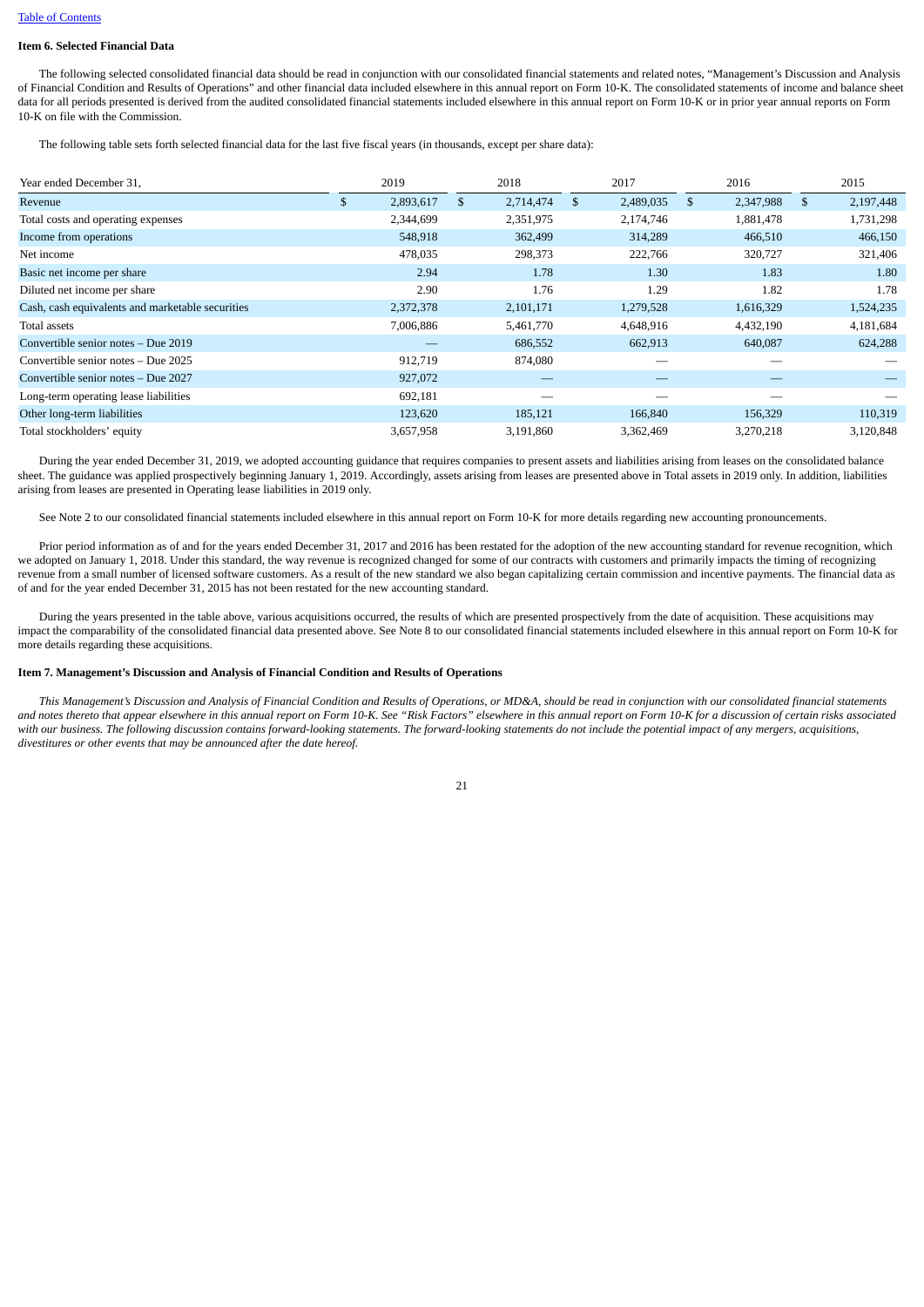## **Overview**

We provide solutions for securing, delivering and optimizing content and business applications over the Internet. The key factors that influence our financial success are our ability to build on recurring revenue commitments for our security and performance offerings, increase media traffic on our network, effectively managing the prices we charge for our solutions, develop new products and carefully manage our capital spending and other expenses.

#### *Revenue*

For most of our solutions, our customers commit to contracts having terms of a year or longer, which allows us to have a consistent and predictable base level of revenue. In addition to a base level of revenue, we are also dependent on media customers where usage of our solutions is more variable. As a result, our revenue is impacted by the amount of media and software download traffic we serve on our network, the rate of adoption of gaming, social media and video platform offerings, the timing and variability of customer-specific one-time events and the impact of seasonal variations on our business. The ability to expand our product portfolio and to effectively manage the prices we charge for our solutions are also key factors impacting our revenue growth.

We have observed the following trends related to our revenue in recent years:

- Increased sales of our security solutions have made a significant contribution to revenue growth. We plan to continue to invest in this area with a focus on further enhancing our product portfolio and extending our go-to-market capabilities.
- We have experienced increases in the amount of traffic delivered for customers that use our solutions for video, gaming and software downloads, contributing to an increase in our revenue in 2019 as compared to 2018.
- We have increased committed recurring revenue from our solutions by increasing sales of incremental solutions to our existing customers and adding new customers; however, we have also experienced slower revenue growth in recent quarters particularly in our web performance solutions. We expect the trend of slower revenue growth to continue in 2020 as our commerce customers continue to experience financial pressure and we face more contract renewals with large media and other customers in 2020 as compared to 2019.
- The prices paid by some of our customers have declined, particularly in the context of contract renewals and large media consolidations, reflecting the impact of competition and volume discounts. Our revenue would have been higher absent these price declines.
- In recent years, revenue from our international operations has been growing at a faster pace than from our U.S. operations, particularly in terms of new customer acquisition and cross-selling of incremental solutions. Because we publicly report in U.S. dollars, if the dollar continues to strengthen, our reported revenue results will be negatively impacted.
- We have experienced variations in certain types of revenue from quarter to quarter. In particular, we typically experience higher revenue in the fourth quarter of each year for some of our solutions as a result of holiday season activity. In addition, we experience quarterly variations in revenue attributable to, among other things, the nature and timing of software and gaming releases by our customers; whether there are large live sporting or other events that increase the amount of media traffic on our network; and the frequency and timing of purchases of custom solutions.

#### *Expenses*

Our level of profitability is also impacted by our expenses, including direct costs to support our revenue such as bandwidth and co-location costs. We have observed the following trends related to our profitability in recent years:

• Our profitability improved in 2019 as compared to 2018 due to higher revenue as well as the effects of cost savings and efficiency initiatives we have undertaken. We expect to continue to undertake efforts intended to improve the efficiency of operations. If we are able to continue our efficiency efforts such that our rate of revenue growth exceeds our expense growth rate, we anticipate overall profitability improvement in 2020 as compared to 2019.

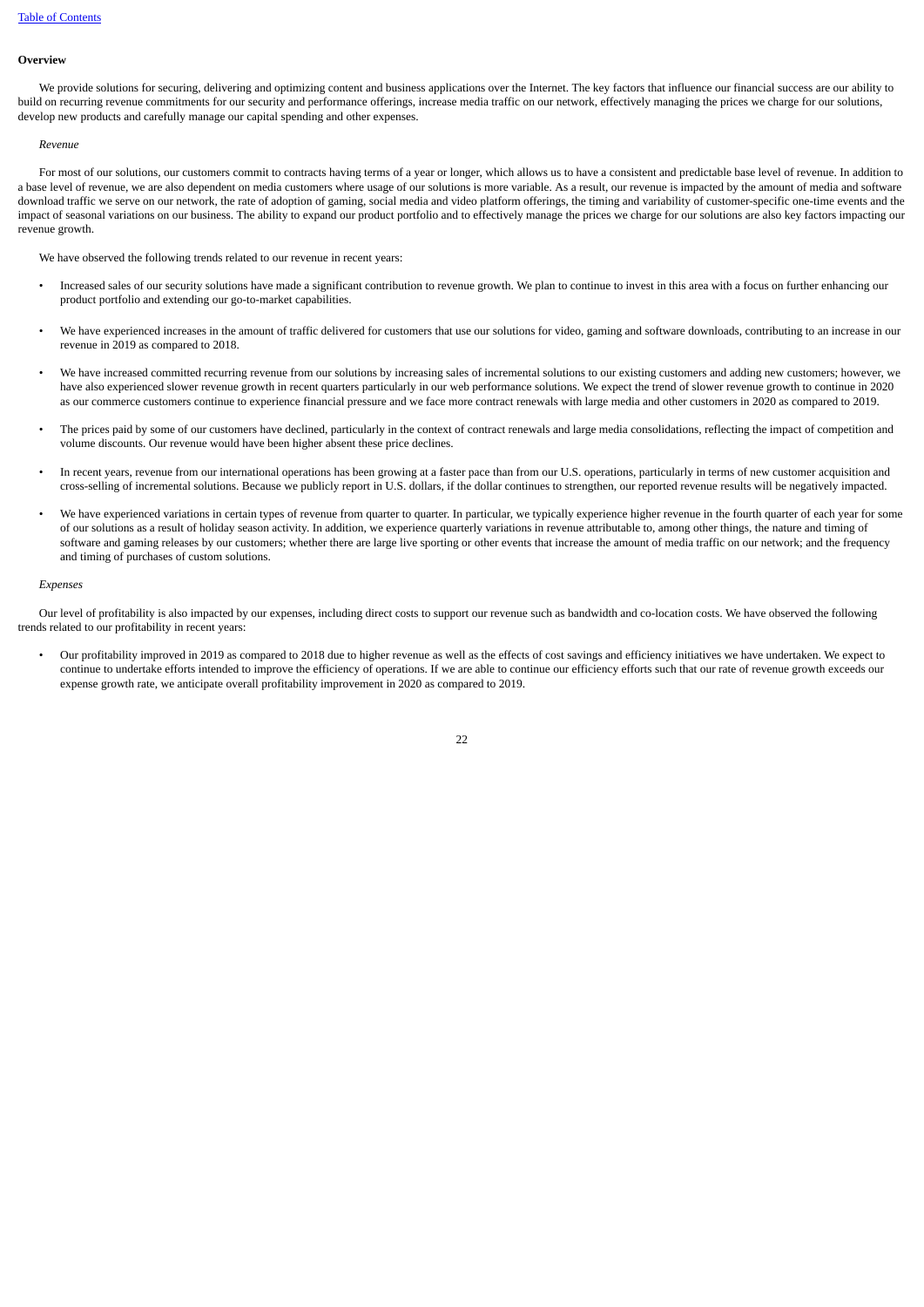- Network bandwidth costs represent a significant portion of our cost of revenue. Historically, we have been able to mitigate increases in these costs by reducing our network bandwidth costs per unit and investing in internal-use software development to improve the performance and efficiency of our network. Our total bandwidth costs may increase in the future as a result of expected higher traffic levels and serving more traffic from higher cost regions. We will need to continue to effectively manage our bandwidth costs to maintain current levels of profitability.
- Co-location costs are also a significant portion of our cost of revenue. By improving our internal-use software and managing our hardware deployments to enable us to use servers more efficiently, we have been able to manage the growth of co-location costs. We expect to continue to scale our network in the future and will need to continue to effectively manage our co-location costs to maintain current levels of profitability.
- Payroll and related costs stabilized in 2019 as compared to prior years. We expect to continue to manage our headcount and payroll costs in the future to focus investments on certain areas of the business while maintaining efficient operations in others. We expect to continue to hire employees in support of our strategic initiatives, but do not expect overall headcount to increase significantly in 2020.
- Depreciation and amortization expense related to our network equipment decreased during 2019 as compared to 2018. We implemented software and hardware initiatives to manage our global network more efficiently; as a result, the expected average useful life of our network assets, primarily servers, increased from four years to five years, effective January 1, 2019. We expect to continue to invest in our network in 2020, which will increase our capital expenditures and resulting depreciation expense.

We report our revenue in two divisions: the Web Division and the Media and Carrier Division. Revenue by division is a customer-focused reporting view that reflects revenue from customers that are managed by the division. As the purchasing patterns and required account expertise of customers change over time, we may reassign a customer from one division to another. In 2019, we reassigned some of our customers from the Media and Carrier Division to the Web Division and revised historical results in order to reflect the most recent categorization and to provide a comparable view for all periods presented.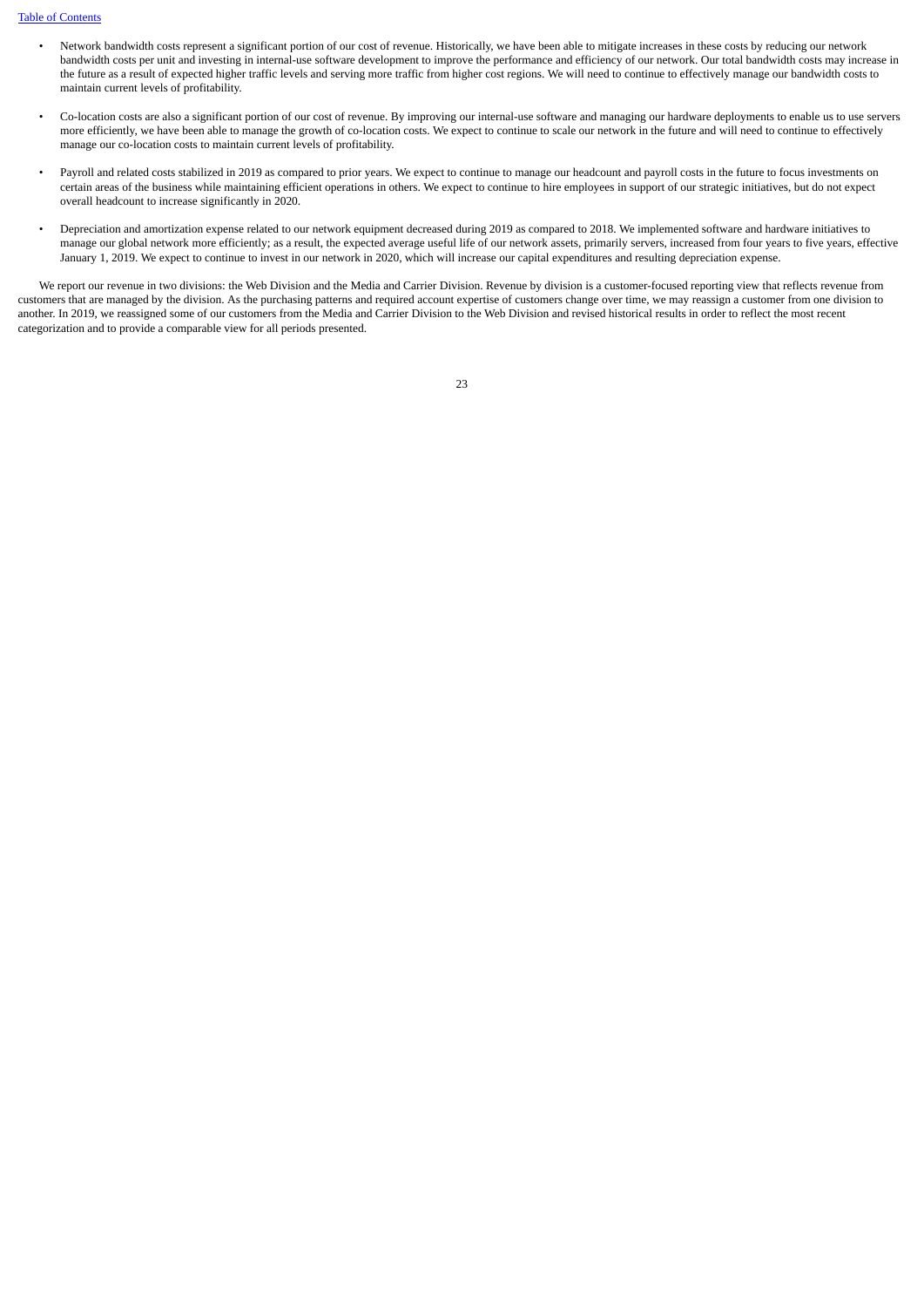# **Results of Operations**

The following sets forth, as a percentage of revenue, consolidated statements of income data for the years indicated:

|                                                                                       | 2019   | 2018   | 2017   |
|---------------------------------------------------------------------------------------|--------|--------|--------|
| Revenue                                                                               | 100.0% | 100.0% | 100.0% |
| Costs and operating expenses:                                                         |        |        |        |
| Cost of revenue (exclusive of amortization of acquired intangible assets shown below) | 34.1   | 35.1   | 35.2   |
| Research and development                                                              | 9.0    | 9.1    | 8.9    |
| Sales and marketing                                                                   | 18.1   | 19.1   | 19.3   |
| General and administrative                                                            | 17.8   | 21.1   | 20.5   |
| Amortization of acquired intangible assets                                            | 1.3    | 1.2    | 1.2    |
| Restructuring charge                                                                  | 0.6    | 1.0    | 2.2    |
| Total costs and operating expenses                                                    | 80.9   | 86.6   | 87.3   |
| Income from operations                                                                | 19.1   | 13.4   | 12.7   |
| Interest income                                                                       | 1.2    | 1.0    | 0.7    |
| Interest expense                                                                      | (1.7)  | (1.6)  | (0.8)  |
| Other (expense) income, net                                                           |        | (0.1)  |        |
| Income before provision for income taxes                                              | 18.6   | 12.7   | 12.6   |
| Provision for income taxes                                                            | (1.8)  | (1.6)  | (3.7)  |
| Loss from equity method investment                                                    |        |        |        |
| Net income                                                                            | 16.8%  | 11.1%  | 8.9%   |

## *Revenue*

Revenue during the periods presented is as follows (in thousands):

|                               |           |           | For the Years Ended December 31, |      |                                     |      | For the Years Ended December 31, |           |  |           |          |       |                                     |  |  |
|-------------------------------|-----------|-----------|----------------------------------|------|-------------------------------------|------|----------------------------------|-----------|--|-----------|----------|-------|-------------------------------------|--|--|
|                               | 2019      | 2018      | % Change                         |      | % Change at<br>Constant<br>Currencv |      |                                  | 2018      |  | 2017      | % Change |       | % Change at<br>Constant<br>Currency |  |  |
| <b>Web Division</b>           | 1,566,401 | .448,644  |                                  | 8.1% |                                     | 9.4% |                                  | 1,448,644 |  | 1,307,641 |          | 10.8% | 10.3%                               |  |  |
| Media and Carrier<br>Division | 1,327,216 | 1,265,830 |                                  | 4.8  |                                     | 6.1  |                                  | 1,265,830 |  | 1,181,394 |          | 7.2   | 6.7                                 |  |  |
| Total revenue                 | 2,893,617 | 2,714,474 |                                  | 6.6% |                                     | 7.8% |                                  | 2,714,474 |  | 2,489,035 |          | 9.1%  | 8.6%                                |  |  |

The increase in our revenue in 2019 as compared to 2018 was primarily the result of higher media traffic volumes, including from our large Internet platform customers, and continued strong growth in sales of our Cloud Security Solutions. Cloud Security Solutions revenue for the year ended December 31, 2019 was \$848.7 million, compared to \$658.7 million for the year ended December 31, 2018, which represents a 28.8% increase. The increase in our revenue in 2018 as compared to 2017 was primarily the result of higher media traffic volumes, increased sales of our new product offerings and continued strong growth in our Cloud Security Solutions. Cloud Security Solutions revenue for the year ended December 31, 2018 was \$658.7 million, compared to \$487.6 million for the year ended December 31, 2017, which represents a 35.1% increase.

The increase in Web Division revenue for 2019 as compared to 2018 was primarily the result of increased sales of both new and existing Cloud Security Solutions to this customer base. The increase in Web Division revenue in 2018 as compared to 2017 was due to increased purchases of new solutions and upgrades to existing services by this customer base. Increased sales of our Cloud Security Solutions to Web Division customers, in particular our Kona Site Defender, Prolexic and managed security solutions, as well as our new Bot Manager offering were a principal contributor to our overall revenue growth in 2018.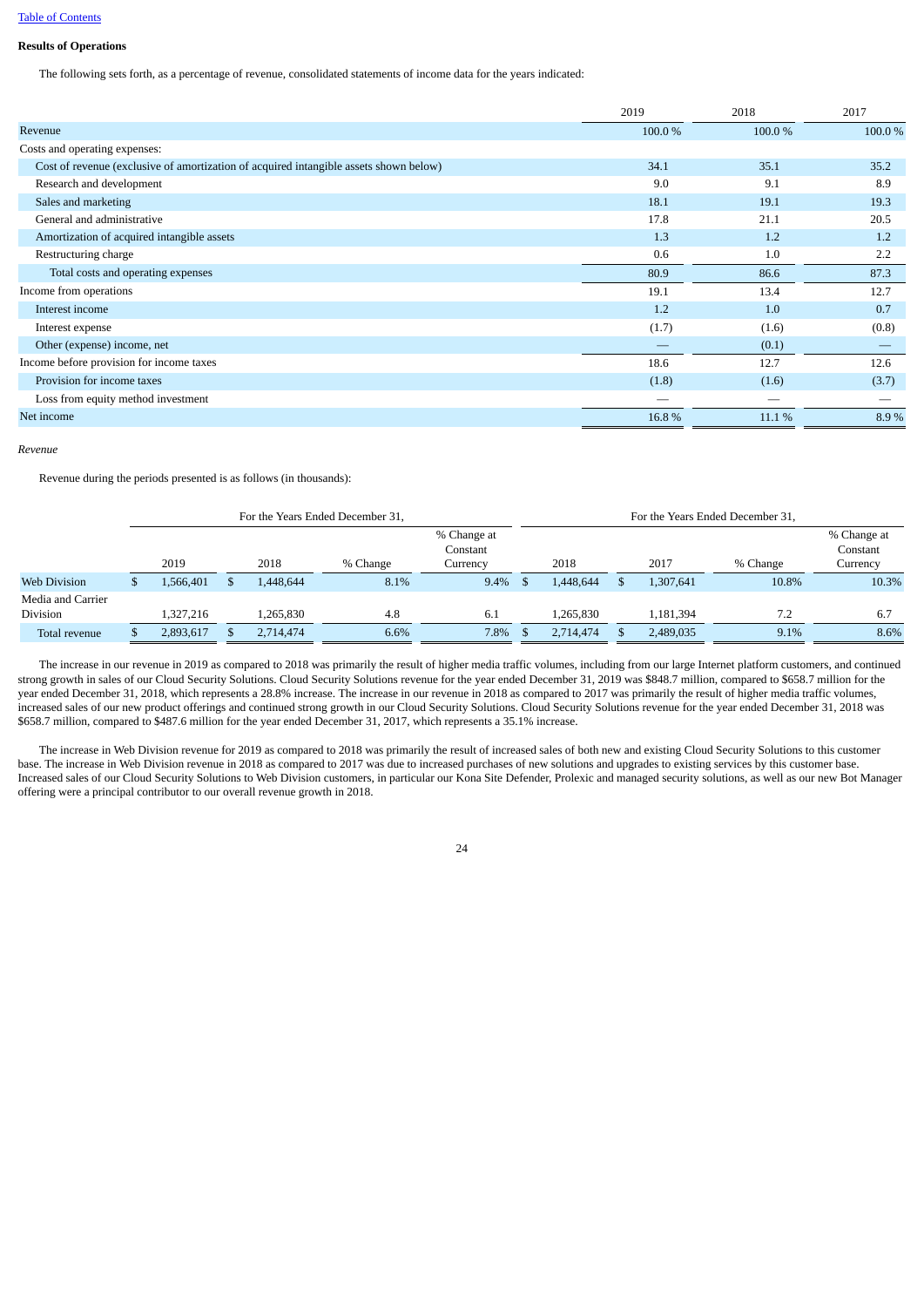The increase in Media and Carrier Division revenue for 2019 as compared to 2018, as well as 2018 as compared to 2017, was primarily the result of increased customer traffic volumes from video delivery and gaming customers and sales of Cloud Security Solutions to this customer base.

Revenue derived in the U.S. and internationally during the periods presented is as follows (in thousands):

|               |           |           | For the Years Ended December 31, |                                     | For the Years Ended December 31, |           |  |           |          |                                     |  |  |  |
|---------------|-----------|-----------|----------------------------------|-------------------------------------|----------------------------------|-----------|--|-----------|----------|-------------------------------------|--|--|--|
|               | 2019      | 2018      | % Change                         | % Change at<br>Constant<br>Currencv |                                  | 2018      |  | 2017      | % Change | % Change at<br>Constant<br>Currency |  |  |  |
| U.S.          | 1,694,211 | 1,683,272 | 0.6%                             | 0.6%                                |                                  | 1,683,272 |  | 1,637,198 | 2.8%     | 2.8%                                |  |  |  |
| International | 1,199,406 | 1,031,202 | 16.3                             | 19.6                                |                                  | 1,031,202 |  | 851,837   | 21.1     | 19.7                                |  |  |  |
| Total revenue | 2,893,617 | 2,714,474 | 6.6%                             | 7.8%                                |                                  | 2,714,474 |  | 2,489,035 | 9.1%     | 8.6%                                |  |  |  |

The U.S. growth rate for 2019 was negatively impacted by a reduction in prices paid by some of our customers, partially offset by an increase in revenue from our large Internet platform customers, as these customers are based in the U.S. For the year ended December 31, 2019, approximately 41% of our revenue was derived from our operations located outside of the U.S., compared to 38% for the year ended December 31, 2018, and 34% for the year ended December 31, 2017. No single country outside of the U.S. accounted for 10% or more of revenue during any of these periods.

Internationally, during 2019 and 2018, we continued to see strong revenue growth from our operations in the Asia-Pacific region. Changes in foreign currency exchange rates negatively impacted our revenue by \$33.9 million in 2019 as compared to 2018, and positively impacted our revenue by \$11.2 million in 2018 as compared to 2017.

#### *Cost of Revenue*

Cost of revenue consisted of the following for the periods presented (in thousands):

|                                                  |         |     | For the Years Ended December 31. |            | For the Years Ended December 31. |         |     |         |          |  |  |
|--------------------------------------------------|---------|-----|----------------------------------|------------|----------------------------------|---------|-----|---------|----------|--|--|
|                                                  | 2019    |     | 2018                             | % Change   |                                  | 2018    |     | 2017    | % Change |  |  |
| <b>Bandwidth fees</b>                            | 165,335 | Эħ. | 154,853                          | $6.8\%$ \$ |                                  | 154,853 | \$. | 168,092 | (7.9)%   |  |  |
| Co-location fees                                 | 127,024 |     | 128,082                          | (0.8)      |                                  | 128.082 |     | 130,181 | (1.6)    |  |  |
| Network build-out and supporting services        | 101,135 |     | 88,543                           | 14.2       |                                  | 88,543  |     | 75,209  | 17.7     |  |  |
| Payroll and related costs                        | 248,146 |     | 238,920                          | 3.9        |                                  | 238,920 |     | 216,760 | 10.2     |  |  |
| Stock-based compensation, including amortization |         |     |                                  |            |                                  |         |     |         |          |  |  |
| of prior capitalized amounts                     | 51,607  |     | 45,765                           | 12.8       |                                  | 45,765  |     | 36,677  | 24.8     |  |  |
| Depreciation of network equipment                | 125,589 |     | 150,458                          | (16.5)     |                                  | 150,458 |     | 143.825 | 4.6      |  |  |
| Amortization of internal-use software            | 168,788 |     | 146,864                          | 14.9       |                                  | 146,864 |     | 105,093 | 39.7     |  |  |
| Total cost of revenue                            | 987.624 |     | 953,485                          | $3.6\%$    | Ŝ.                               | 953.485 |     | 875.837 | 8.9%     |  |  |
| As a percentage of revenue                       | 34.1%   |     | 35.1%                            |            |                                  | 35.1%   |     | 35.2%   |          |  |  |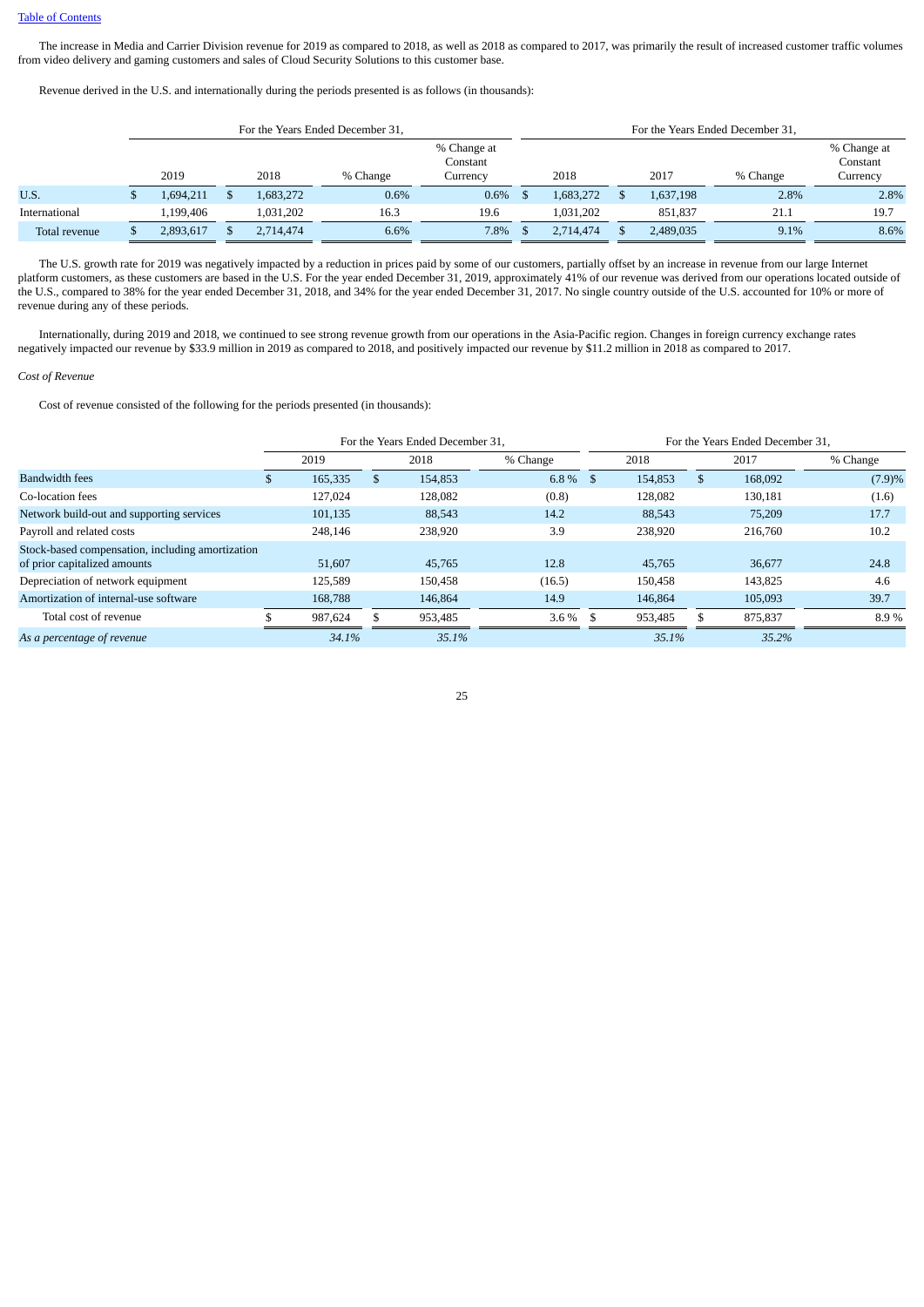The increase in total cost of revenue for 2019 as compared to 2018 was primarily due to increases in:

- amortization of internal-use software as we continued to release internally-developed software onto our network related to new product launches and significant enhancements to our existing services;
- network build-out and supporting service costs due to investments in network expansion;
- bandwidth fees to support the increase in traffic served on our network; and
- payroll and related costs due to increased hiring to support revenue growth.

These increases were partially offset by lower depreciation expense of network equipment of \$31.5 million for the year ended December 31, 2019, due to software and hardware initiatives we implemented to manage our global network more efficiently, resulting in an increase in the expected average useful life of our network assets, primarily servers, from four to five years effective January 1, 2019.

The increase in total cost of revenue for 2018 as compared to 2017 was primarily due to increases in amortization of internal-use software as we continued to release internallydeveloped software onto our network related to new product launches and significant enhancements to our existing services throughout 2017 and 2018; payroll and related costs, as well as stock-based compensation, due to increased hiring in our services team in 2017 to support revenue growth; and amounts paid for network build-out and supporting services related to installation fees and investments in our network. These increases were partially offset by decreases in our bandwidth and co-location fees as we have been able to more effectively manage our network and reduce our costs.

During 2020, we plan to continue to focus our efforts on expanding our operating margins, including continuing to manage our bandwidth and co-location costs. We do anticipate amortization of internal-use software development costs to increase in 2020 as we plan to continue making investments in our network with the expectation that our customer base will continue to expand and that we will continue to deliver more traffic to existing customers.

## *Research and Development Expenses*

Research and development expenses consisted of the following for the periods presented (in thousands):

|                                        |            |    | For the Years Ended December 31, |          |      | For the Years Ended December 31, |      |           |          |  |  |  |
|----------------------------------------|------------|----|----------------------------------|----------|------|----------------------------------|------|-----------|----------|--|--|--|
|                                        | 2019       |    | 2018                             | % Change | 2018 |                                  | 2017 |           | % Change |  |  |  |
| Payroll and related costs              | 382,084    | J. | 365,713                          | 4.5%     |      | 365,713                          | S    | 322,604   | 13.4%    |  |  |  |
| Stock-based compensation               | 49.685     |    | 44,034                           | 12.8     |      | 44,034                           |      | 38,863    | 13.3     |  |  |  |
| Capitalized salaries and related costs | (183, 282) |    | (174, 373)                       | 5.1      |      | (174, 373)                       |      | (148,998) | 17.0     |  |  |  |
| Other expenses                         | 12.878     |    | 10.791                           | 19.3     |      | 10.791                           |      | 9.965     | 8.3      |  |  |  |
| Total research and development         | 261,365    |    | 246,165                          | 6.2%     |      | 246,165                          |      | 222,434   | 10.7%    |  |  |  |
| As a percentage of revenue             | 9.0%       |    | 9.1%                             |          |      | 9.1%                             |      | 8.9%      |          |  |  |  |

The increases in research and development expenses for 2019 as compared to 2018, as well as 2018 as compared to 2017, were due to increases in payroll and related costs, including stock-based compensation, as a result of headcount growth to support investments in new product development and network scaling, and as a result of employees joining us through acquisitions. These increases were partially offset by increases in capitalized salaries and related costs due to continued investment in internal-use software deployed on our network.

Research and development costs are expensed as incurred, other than certain internal-use software development costs eligible for capitalization. Capitalized development costs consist of payroll and related costs for personnel and external consulting expenses involved in the development of internal-use software used to deliver our services and operate our network. For the years ended December 31, 2019, 2018 and 2017, we capitalized \$33.7 million, \$31.9 million and \$26.8 million, respectively, of stock-based compensation. These capitalized internaluse software development costs are amortized to cost of revenue over their estimated useful lives, which is generally two years, but can be up to seven years based on the software developed and its expected useful life.

We expect research and development costs to increase in 2020 as we maintain our focus on innovation; however, we do not expect these costs to increase as a percentage of revenue.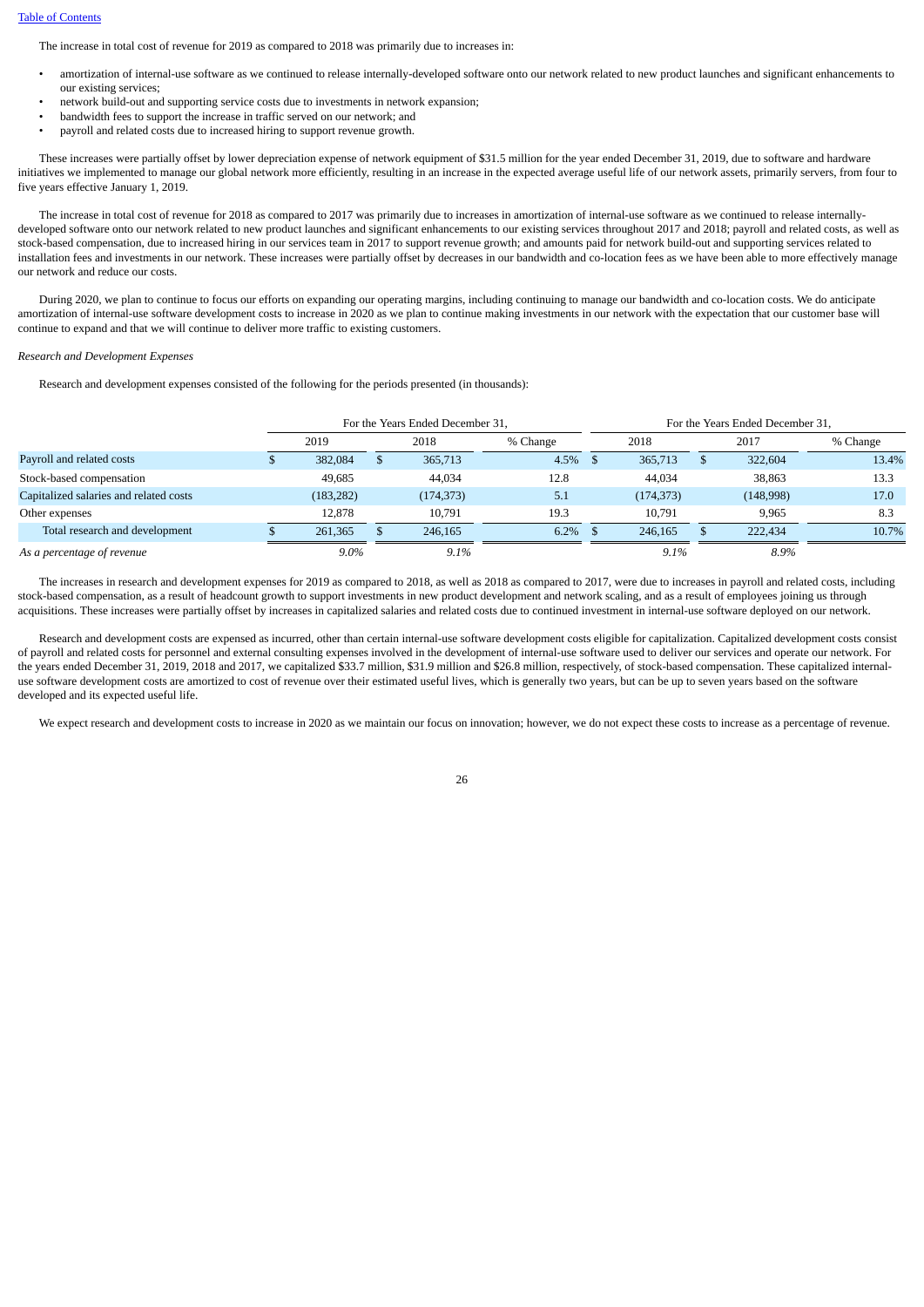# *Sales and Marketing Expenses*

Sales and marketing expenses consisted of the following for the periods presented (in thousands):

|                                      |         | For the Years Ended December 31, |           | For the Years Ended December 31, |  |         |          |  |  |  |
|--------------------------------------|---------|----------------------------------|-----------|----------------------------------|--|---------|----------|--|--|--|
|                                      | 2019    | 2018                             | % Change  | 2018                             |  | 2017    | % Change |  |  |  |
| Payroll and related costs            | 382,570 | 388,320                          | $(1.5)\%$ | 388,320                          |  | 342,719 | 13.3%    |  |  |  |
| Stock-based compensation             | 62,149  | 64.372                           | (3.5)     | 64,372                           |  | 60.247  | 6.8      |  |  |  |
| Marketing programs and related costs | 52,787  | 41,796                           | 26.3      | 41,796                           |  | 48.551  | (13.9)   |  |  |  |
| Other expenses                       | 26,377  | 22.865                           | 15.4      | 22.865                           |  | 30,005  | (23.8)   |  |  |  |
| Total sales and marketing            | 523.883 | 517,353                          | 1.3%      | 517,353                          |  | 481,522 | 7.4 %    |  |  |  |
| As a percentage of revenue           | 18.1%   | 19.1%                            |           | 19.1%                            |  | 19.3%   |          |  |  |  |

The increase in sales and marketing expenses for 2019 as compared to 2018 was primarily due to increased spending for marketing programs and other expenses primarily for a customer conference that took place during 2019 that did not take place in 2018, partially offset by a decrease in payroll and related costs and stock-based compensation due to reduced headcount in the marketing organization. The increase in sales and marketing expenses for 2018 as compared to 2017 was primarily due to growth in payroll and related costs from headcount increases in 2017 to support our divisions' go-to-market strategies in pursuit of growth opportunities.

During 2020 we do not expect significant increases in sales and marketing expenses as we plan to continue to carefully manage costs in an our efforts to refine and optimize our go-tomarket efforts and improve operating margins.

# *General and Administrative Expenses*

General and administrative expenses consisted of the following for the periods presented (in thousands):

|                                      |          | For the Years Ended December 31, |            |     | For the Years Ended December 31, |      |           |          |  |  |  |
|--------------------------------------|----------|----------------------------------|------------|-----|----------------------------------|------|-----------|----------|--|--|--|
|                                      | 2019     | 2018                             | % Change   |     | 2018                             | 2017 |           | % Change |  |  |  |
| Payroll and related costs            | 194,232  | \$<br>188,635                    | $3.0\%$    | -\$ | 188,635                          | \$   | 194,199   | (2.9)%   |  |  |  |
| Stock-based compensation             | 52,826   | 53,514                           | (1.3)      |     | 53,514                           |      | 44,884    | 19.2     |  |  |  |
| Depreciation and amortization        | 78,587   | 80,014                           | (1.8)      |     | 80,014                           |      | 76,128    | 5.1      |  |  |  |
| <b>Facilities-related costs</b>      | 90,674   | 86,107                           | 5.3        |     | 86,107                           |      | 80,452    | 7.0      |  |  |  |
| Provision for doubtful accounts      | 1,924    | 2,672                            | (28.0)     |     | 2,672                            |      | 3,209     | (16.7)   |  |  |  |
| Acquisition-related costs            | 1,920    | 2,868                            | (33.1)     |     | 2,868                            |      | 23,373    | (87.7)   |  |  |  |
| License of patent                    | (8, 855) | (17, 146)                        | (48.4)     |     | (17, 146)                        |      | (16, 421) | 4.4      |  |  |  |
| Legal and stockholder matter costs   | 10,000   | 23,091                           | (56.7)     |     | 23,091                           |      |           | 100.0    |  |  |  |
| Endowment of Akamai Foundation       | –        | 50,000                           | (100.0)    |     | 50,000                           |      |           | 100.0    |  |  |  |
| Professional fees and other expenses | 94,785   | 104,312                          | (9.1)      |     | 104,312                          |      | 103,341   | 0.9      |  |  |  |
| Total general and administrative     | 516,093  | 574,067                          | $(10.1)\%$ | -\$ | 574,067                          |      | 509,165   | 12.7%    |  |  |  |
| As a percentage of revenue           | 17.8%    | 21.1%                            |            |     | 21.1%                            |      | 20.5%     |          |  |  |  |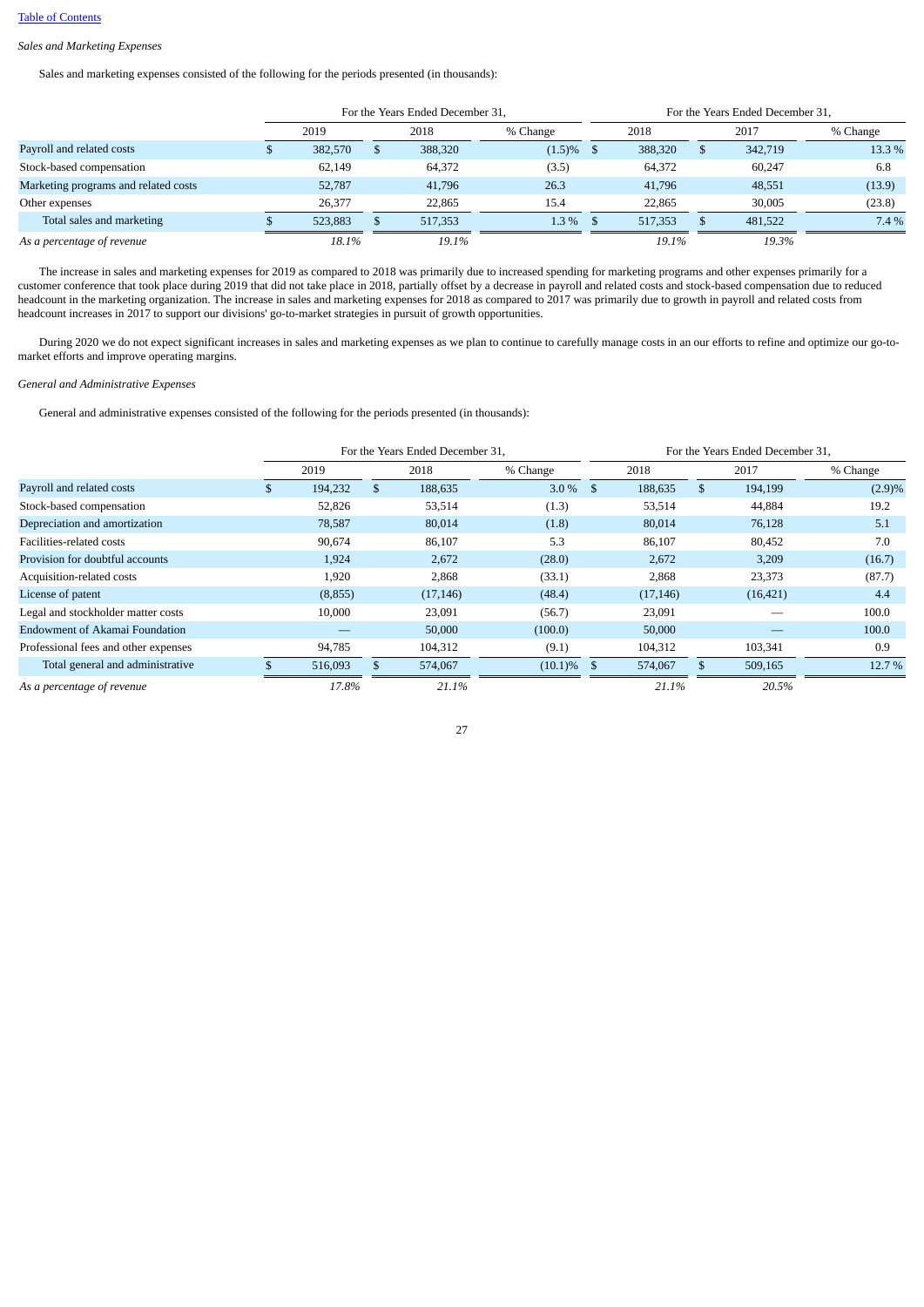The decrease in general and administrative expenses for 2019 as compared to 2018 was primarily due to:

- a one-time endowment contribution to the Akamai Foundation in 2018;
- a reduction in legal and stockholder matter costs related to matters in 2018 that did not recur in 2019; and<br>• and a decrease in other expenses due to a decrease in pop income tax receptes
- and a decrease in other expenses due to a decrease in non-income tax reserves.

These decreases were partially offset by cessation of payments to us under the terms of a litigation settlement agreement with Limelight Networks, Inc., or Limelight.

Our general and administrative expenses increased in 2018 as compared to 2017 primarily due to the one-time endowment contribution to the Akamai Foundation, legal and stockholder matter costs related to a settlement charge from our litigation with Limelight, amounts paid to professional service providers for advisory services provided in connection with a non-routine stockholder matter and higher stock-based compensation expense, primarily due to performance-based awards that experienced higher achievement in 2018 as compared to 2017.

General and administrative expenses for 2019 and 2018 are broken out by category as follows (in thousands):

|                                           |         |           |   | For the Years Ended December 31, |            |    | For the Years Ended December 31, |         |         |           |  |  |  |
|-------------------------------------------|---------|-----------|---|----------------------------------|------------|----|----------------------------------|---------|---------|-----------|--|--|--|
|                                           |         | 2019      |   | 2018                             | % Change   |    | 2018                             |         | 2017    | % Change  |  |  |  |
| <b>Global functions</b>                   |         | \$198,077 | D | 197,377                          | $0.4\%$    | -S | 197,377                          | -S      | 201,539 | $(2.1)\%$ |  |  |  |
| As a percentage of revenue                |         | 6.8%      |   | 7.3%                             |            |    |                                  |         | 8.1%    |           |  |  |  |
| Infrastructure                            |         | 307,500   |   | 308,915                          | (0.5)      |    | 308,915                          |         | 297,465 | 3.8       |  |  |  |
| As a percentage of revenue                |         | 10.6%     |   | 11.4%                            |            |    | 11.4%                            |         | 12.0%   |           |  |  |  |
| Other                                     |         | 10.516    |   | 67,775                           | (84.5)     |    | 67,775                           |         | 10.161  | 567.0     |  |  |  |
| Total general and administrative expenses | 516.093 |           |   | 574.067                          | $(10.1)\%$ |    | 574,067                          | 509.165 |         | 12.7 %    |  |  |  |
| As a percentage of revenue                |         |           |   |                                  |            |    | 21.1%                            |         | 20.5%   |           |  |  |  |

Global functions expense includes payroll, stock-based compensation and other employee-related costs for administrative functions, including finance, purchasing, order entry, human resources, legal, information technology and executive personnel, as well as third-party professional service fees. Infrastructure expense includes payroll, stock-based compensation and other employee-related costs for our network infrastructure functions, as well as facility rent expense, depreciation and amortization of facility and IT-related assets, software and softwarerelated costs, business insurance and taxes. Our network infrastructure function is responsible for network planning, sourcing, architecture evaluation and platform security. Other expense includes acquisition-related costs, provision for doubtful accounts, legal settlements, non-routine stockholder matter costs, the endowment of the Akamai Foundation, transformation costs and the licensing of a patent.

During 2020, we plan to continue to focus our efforts on expanding our operating margins and, in particular, assessing opportunities to reduce third-party spending and increase automation of manual tasks.

## *Amortization of Acquired Intangible Assets*

|                                            |        | For the Years Ended December 31. |          | For the Years Ended December 31, |  |        |          |  |  |
|--------------------------------------------|--------|----------------------------------|----------|----------------------------------|--|--------|----------|--|--|
| (in thousands)                             | 2019   | 2018                             | % Change | 2018                             |  | 2017   | % Change |  |  |
| Amortization of acquired intangible assets | 38,581 | 33.311                           | 15.8%    | 33.311                           |  | 30,904 | 7.8%     |  |  |
| As a percentage of revenue                 | 1.3%   | 1.2%                             |          | 1.2%                             |  | 1.2%   |          |  |  |

The increase in amortization of acquired intangible assets in 2019 as compared to 2018, as well as 2018 as compared to 2017, was the result of amortization of assets related to our recent acquisitions.

Based on acquired intangible assets as of December 31, 2019, future amortization is expected to be approximately \$41.0 million, \$36.2 million, \$31.0 million, \$23.9 million and \$16.6 million for the years ending December 31, 2020, 2021, 2022, 2023 and 2024, respectively.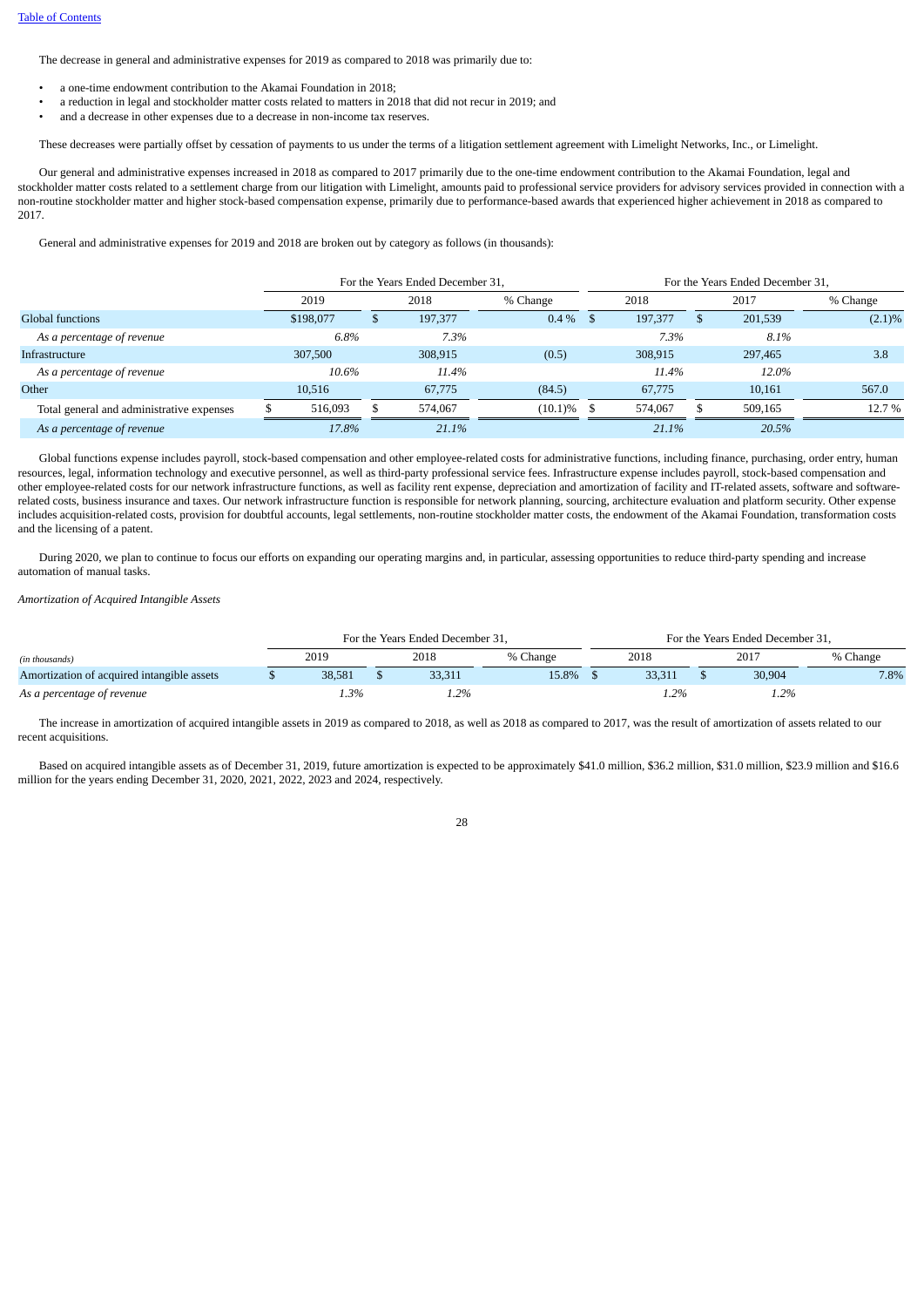## *Restructuring Charge*

|                            |  |        | For the Years Ended December 31. |        | For the Years Ended December 31, |  |        |  |        |            |  |  |
|----------------------------|--|--------|----------------------------------|--------|----------------------------------|--|--------|--|--------|------------|--|--|
| (in thousands)             |  | 2019   |                                  | 2018   | % Change                         |  | 2018   |  | 2017   | % Change   |  |  |
| Restructuring charge       |  | 17.153 |                                  | 27.594 | $(37.8)\%$                       |  | 27,594 |  | 54,884 | $(49.7)\%$ |  |  |
| As a percentage of revenue |  | 0.6%   |                                  | 1.0%   |                                  |  | 1.0%   |  | 2.2%   |            |  |  |

The restructuring charge in 2019 was primarily the result of management actions to focus on investments with the potential to accelerate revenue growth. The restructuring charge relates to certain headcount reductions and software charges for software not yet placed into service that will not be implemented due to this action.

The restructuring charge in 2018 was primarily the result of management actions intended to re-balance investments to focus on long-term growth and scale. The restructuring charge relates to certain headcount reductions and software charges for software not yet placed into service that will not be implemented due to this action.

The restructuring charge in 2017 was primarily the result of management actions intended to shift focus to more critical areas of the business and away from products that have not seen expected commercial success. The restructuring was also intended to facilitate cost efficiencies and savings. The restructuring charge relates to certain headcount and facility reductions and certain capitalized internal-use software charges for software not yet placed into service that will not be completed and implemented due to this action.

In addition to the actions described above, we have also recognized restructuring charges for redundant employees, facilities and contracts associated with completed acquisitions.

We expect to incur additional restructuring charges of \$4.0 million to \$7.0 million in 2020 as a result of the action committed to in the fourth quarter of 2019.

## *Non-Operating Income (Expense)*

|                             |           | For the Years Ended December 31, |          | For the Years Ended December 31, |  |          |  |           |             |  |  |
|-----------------------------|-----------|----------------------------------|----------|----------------------------------|--|----------|--|-----------|-------------|--|--|
| (in thousands)              | 2019      |                                  | 2018     | % Change                         |  | 2018     |  | 2017      | % Change    |  |  |
| Interest income             | 34,355    | S                                | 26,940   | $27.5\%$ \$                      |  | 26,940   |  | 17,855    | 50.9%       |  |  |
| As a percentage of revenue  | 1.2%      |                                  | 1.0%     |                                  |  | 1.0 %    |  | $0.7\%$   |             |  |  |
| Interest expense            | (49, 364) | - \$                             | (43,202) | $14.3\%$ \$                      |  | (43,202) |  | (18, 839) | 129.3%      |  |  |
| As a percentage of revenue  | (1.7)%    |                                  | (1.6)%   |                                  |  | (1.6)%   |  | (0.8)%    |             |  |  |
| Other (expense) income, net | (1, 428)  | - \$                             | (3, 148) | $(54.6)\%$ \$                    |  | (3, 148) |  | 887       | $(454.9)\%$ |  |  |
| As a percentage of revenue  | $-\%$     |                                  | (0.1)%   |                                  |  | (0.1)%   |  | $-\%$     |             |  |  |

For the periods presented, interest income primarily consists of interest earned on invested cash balances and marketable securities. The increase to interest income in 2019 as compared to 2018 was primarily the result of increased cash, cash equivalents and marketable securities balances as a result of our August 2019 issuance of \$1,150.0 million in par value of convertible senior notes due 2027. The increase to interest income in 2018 as compared to 2017 was primarily the result of increased cash, cash equivalents and marketable securities balances as a result of our May 2018 issuance of \$1,150.0 million in par value of convertible senior notes due 2025.

Interest expense is related to our debt transactions, which are described in Note 11 to the consolidated financial statements included elsewhere in this annual report on Form 10-K. The increase to interest expense for 2019 as compared to 2018 was primarily due to the August 2019 issuance of \$1,150.0 million in par value of convertible senior notes due 2027, which bear regular interest of 0.375%, but have an effective interest rate of 3.1% due to the conversion feature. The increase to interest expense for 2018 as compared to 2017 was primarily due to the May 2018 issuance of \$1,150.0 million in par value of convertible senior notes due 2025, which bear regular interest of 0.125%, but have an effective interest rate of 4.26% due to the conversion feature.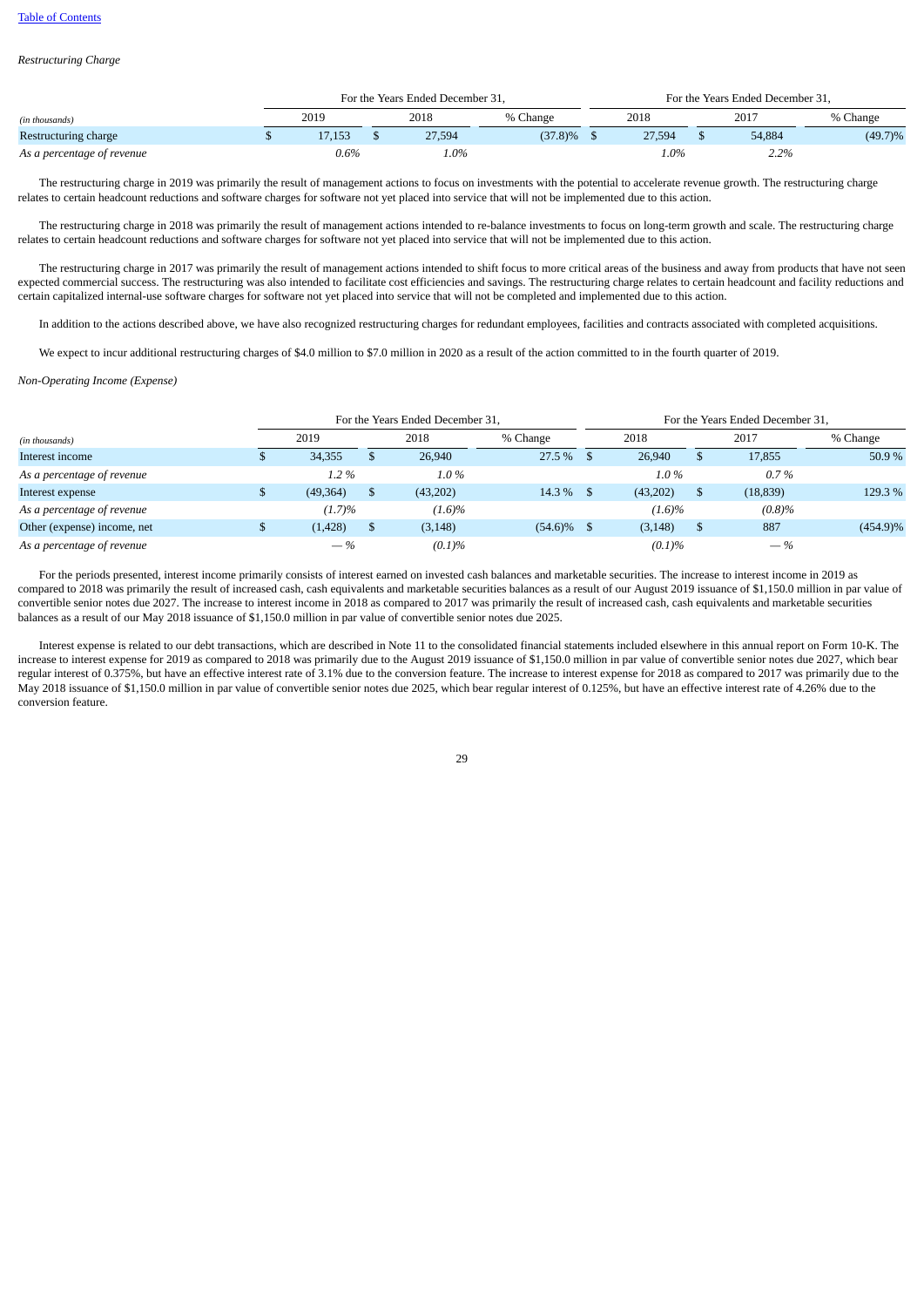Other (expense) income, net for the years ended December 31, 2019, 2018 and 2017 primarily represents net foreign exchange gains and losses mainly due to foreign currency exchange rate fluctuations on intercompany and other non-functional currency transactions. Other (expense) income, net may fluctuate in the future based on changes in foreign currency exchange rates or other events. Other (expense) income, net also includes gains and losses from certain equity investments.

*Provision for Income Taxes*

|                            |  |        | For the Years Ended December 31. |        | For the Years Ended December 31, |      |        |      |        |            |  |  |
|----------------------------|--|--------|----------------------------------|--------|----------------------------------|------|--------|------|--------|------------|--|--|
| (in thousands)             |  | 2019   |                                  | 2018   | % Change                         | 2018 |        | 2017 |        | % Change   |  |  |
| Provision for income taxes |  | 53,350 |                                  | 44,716 | 19.3%                            |      | 44,716 |      | 91.426 | $(51.1)\%$ |  |  |
| As a percentage of revenue |  | 1.8%   |                                  | 1.6%   |                                  |      | 1.6%   |      | 3.7%   |            |  |  |
| Effective income tax rate  |  | 10.0%  |                                  | 13.0%  |                                  |      | 13.0%  |      | 29.1%  |            |  |  |

The increase in the provision for income taxes for 2019 as compared to 2018 was mainly due to an increase in profit before taxes and an increase in the valuation allowance recorded against deferred tax assets related to state credits. These amounts were partially offset by the composition of income from foreign jurisdictions that is taxed at lower rates and the release of certain tax reserves related to the expiration of local statutes of limitations.

The decrease in the provision for income taxes for 2018 as compared to 2017 was mainly due to the reduction in the U.S. federal statutory tax rate from 35.0% to 21.0% as part of the U.S. Tax Cuts and Jobs Act, or TCJA, that was enacted in December 2017, an increase in the excess tax benefit related to stock-based compensation and the net impact of the TCJA recorded in 2017. These amounts were partially offset by an intercompany sale of intellectual property and an increase in non-deductible executive compensation.

For the year ended December 31, 2019, our effective income tax rate was lower than the federal statutory tax rate due to the release of certain tax reserves related to the expiration of local statutes of limitations, foreign income taxed at lower rates, the excess tax benefit related to stock-based compensation and the benefit of the U.S. federal, state and foreign research and development credits. These amounts were partially offset by the valuation allowance recorded against deferred tax assets related to state tax credits, non-deductible executive compensation, an intercompany sale of intellectual property and state income taxes.

For the year ended December 31, 2018, our effective income tax rate was lower than the federal statutory tax rate due to foreign income taxed at lower rates, the excess tax benefit related to stock-based compensation, a decrease in the provisional amount of the one-time transition tax that was recorded in 2017, the release of certain tax reserves related to the expiration of local statutes of limitations and the benefit of U.S. federal, state and foreign research and development credits. These amounts were partially offset by an intercompany sale of intellectual property and state income taxes.

For the year ended December 31, 2017, our effective income tax rate was lower than the federal statutory tax rate due to foreign income taxed at lower rates, the re-measurement of deferred taxes at lower tax rates expected to be in place upon realization due to the TCJA, which was enacted in December 2017, the impact of the release of the acquisition-related reserve due to the expiration of the local statute of limitations and the benefit of U.S. federal, state and foreign research and development credits. These amounts were partially offset by a provisional charge for the one-time transition tax on the mandatory deemed repatriation of cumulative foreign earnings taken as part of the TCJA, the effects of stock-based compensation in accordance with authoritative guidance for share-based payments and state income taxes.

Our effective income tax rate may fluctuate between fiscal years and from quarter to quarter due to items arising from discrete events, such as tax benefits from the disposition of employee equity awards, tax law changes and settlements of tax audits and assessments. Our effective income tax rate is also impacted by, and may fluctuate in any given period because of, the composition of income in foreign jurisdictions where tax rates differ depending on the local statutory rates.

Refer to Note 19 to the consolidated financial statements included elsewhere in this annual report on Form 10-K for additional information regarding unrecognized tax benefits that, if recognized, would impact the effective income tax rate in the next 12 months and the potential impact that current litigation related to an adverse audit finding could have on our results of operations.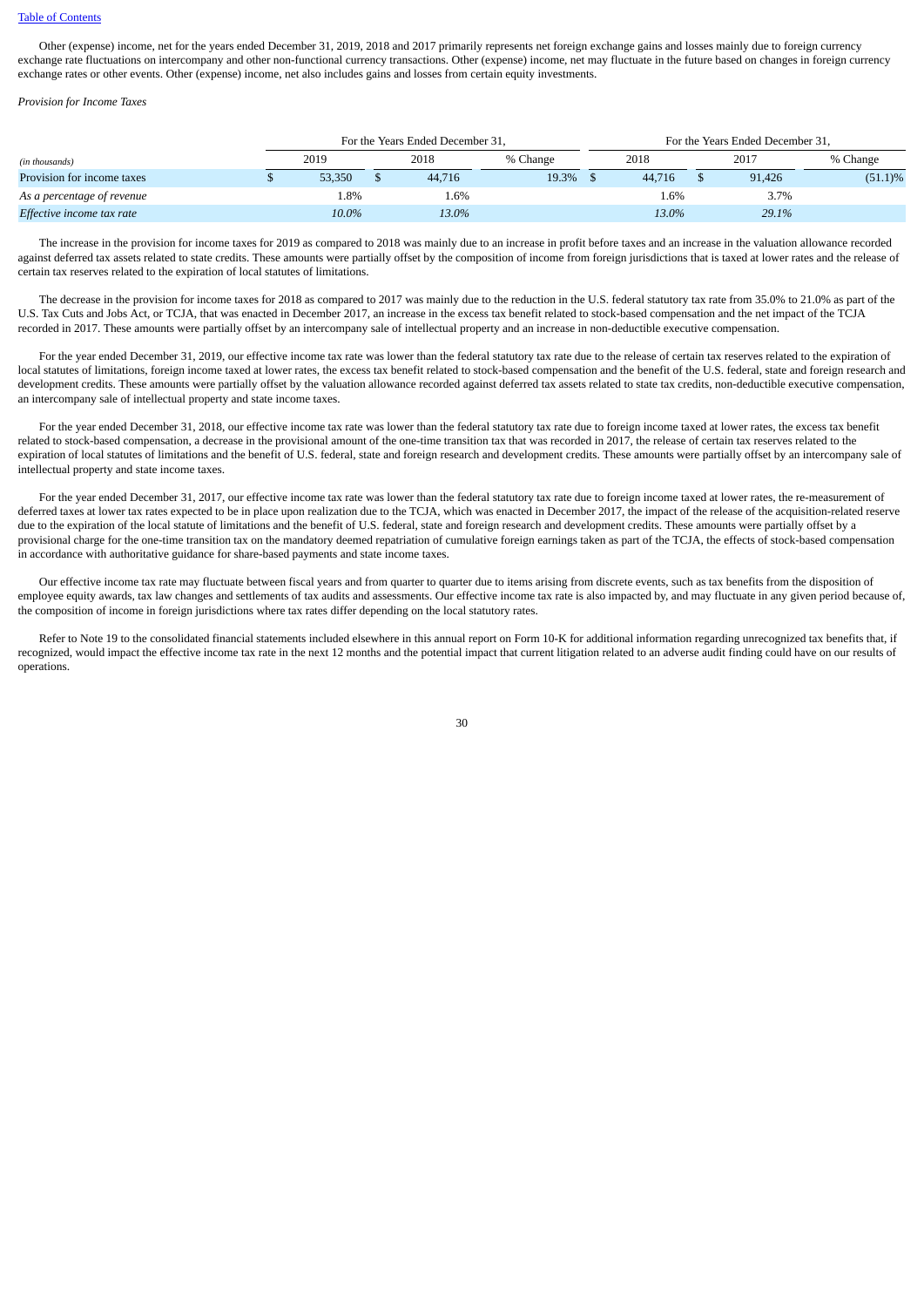*Loss from Equity Method Investment*

|                                    |       | For the Years Ended December 31, |       | For the Years Ended December 31, |  |                |  |       |          |  |
|------------------------------------|-------|----------------------------------|-------|----------------------------------|--|----------------|--|-------|----------|--|
| (in thousands)                     | 2019  |                                  | 2018  | % Change                         |  | 2018           |  | 201'  | % Change |  |
| Loss from equity method investment | L.096 |                                  |       | 100.0%                           |  |                |  |       | $-$ %    |  |
| As a percentage of revenue         | $-\%$ |                                  | $-\%$ |                                  |  | $ \frac{1}{2}$ |  | $-\%$ |          |  |

During 2019, we started recognizing our share of earnings from our previously announced investment with Mitsubishi UFJ Financial Group, or MUFG. Our investment with MUFG established a joint venture, GO-NET, to offer a new blockchain-based online payment network. We recorded a loss of \$1.1 million dollars which reflects our share of the losses incurred by GO-NET. We expect to record additional losses in 2020 and beyond as GO-NET continues executing on the early stages of its business plan.

## **Non-GAAP Financial Measures**

In addition to providing financial measurements based on generally accepted accounting principles in the United States of America, or GAAP, we provide additional financial metrics that are not prepared in accordance with GAAP, or non-GAAP financial measures. Management uses non-GAAP financial measures, in addition to GAAP financial measures, to understand and compare operating results across accounting periods, for financial and operational decision making, for planning and forecasting purposes, to measure executive compensation and to evaluate our financial performance. These non-GAAP financial measures are non-GAAP income from operations, non-GAAP operating margin, non-GAAP net income, non-GAAP net income per share, Adjusted EBITDA, Adjusted EBITDA margin, capital expenditures and impact of foreign currency exchange rates, as discussed below.

Management believes that these non-GAAP financial measures reflect our ongoing business in a manner that allows for meaningful comparisons and analysis of trends in the business, as they facilitate comparing financial results across accounting periods and to those of peer companies. Management also believes that these non-GAAP financial measures enable investors to evaluate our operating results and future prospects in the same manner as management. These non-GAAP financial measures may exclude expenses and gains that may be unusual in nature, infrequent or not reflective of our ongoing operating results.

The non-GAAP financial measures do not replace the presentation of our GAAP financial measures and should only be used as a supplement to, not as a substitute for, our financial results presented in accordance with GAAP.

The non-GAAP adjustments, and our basis for excluding them from non-GAAP financial measures, are outlined below:

- **Amortization of acquired intangible assets** We have incurred amortization of intangible assets, included in our GAAP financial statements, related to various acquisitions we have made. The amount of an acquisition's purchase price allocated to intangible assets and term of its related amortization can vary significantly and are unique to each acquisition; therefore, we exclude amortization of acquired intangible assets from our non-GAAP financial measures to provide investors with a consistent basis for comparing pre- and post-acquisition operating results.
- Stock-based compensation and amortization of capitalized stock-based compensation Although stock-based compensation is an important aspect of the compensation paid to our employees, the grant date fair value varies based on the stock price at the time of grant, varying valuation methodologies, subjective assumptions and the variety of award types. This makes the comparison of our current financial results to previous and future periods difficult to interpret; therefore, we believe it is useful to exclude stock-based compensation and amortization of capitalized stock-based compensation from our non-GAAP financial measures in order to highlight the performance of our core business and to be consistent with the way many investors evaluate our performance and compare our operating results to peer companies.
- **Acquisition-related costs** Acquisition-related costs include transaction fees, advisory fees, due diligence costs and other direct costs associated with strategic activities. In addition, subsequent adjustments to our initial estimated amounts of contingent consideration and indemnification associated with specific acquisitions are included within acquisition-related costs. These amounts are impacted by the timing and size of the acquisitions. We exclude acquisition-related costs from our non-GAAP financial measures to provide a useful comparison of our operating results to prior periods and to our peer companies because such amounts vary significantly based on the magnitude of our acquisition transactions and do not reflect our core operations.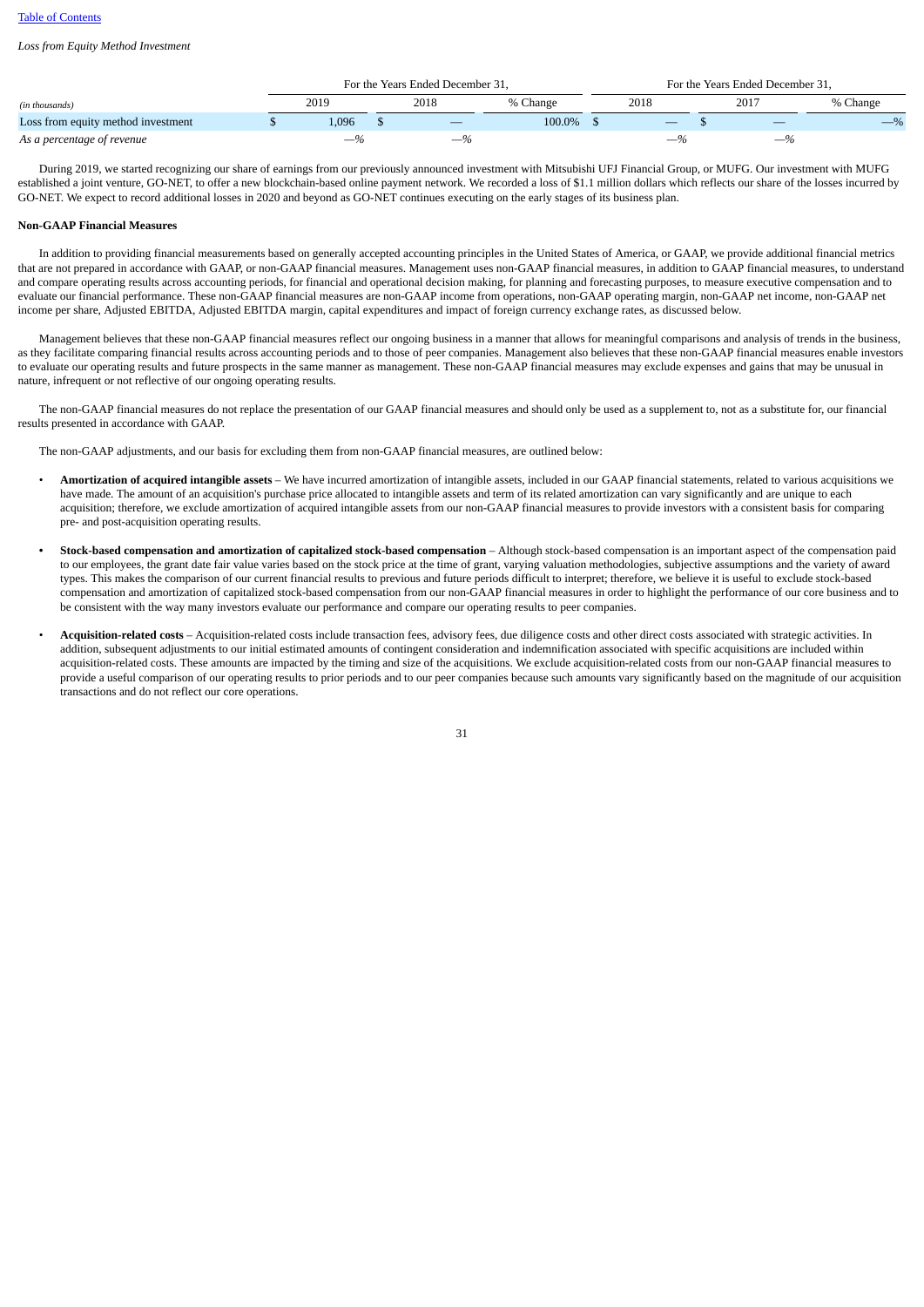- **• Restructuring charges** We have incurred restructuring charges that are included in our GAAP financial statements, primarily related to workforce reductions and estimated costs of exiting facility lease commitments. We exclude these items from our non-GAAP financial measures when evaluating our continuing business performance as such items vary significantly based on the magnitude of the restructuring action and do not reflect expected future operating expenses. In addition, these charges do not necessarily provide meaningful insight into the fundamentals of current or past operations of our business.
- Amortization of debt discount and issuance costs and amortization of capitalized interest expense In August 2019, we issued \$1,150 million of convertible senior notes due 2027 with a coupon interest rate of 0.375%. In May 2018, we issued \$1,150 million of convertible senior notes due 2025 with a coupon interest rate of 0.125%. In February 2014, we issued \$690 million of convertible senior notes due 2019 with a coupon interest rate of 0%. The imputed interest rates of these convertible senior notes were 3.10%, 4.26% and 3.20%, respectively. This is a result of the debt discounts recorded for the conversion features that are required to be separately accounted for as equity under GAAP, thereby reducing the carrying values of the convertible debt instruments. The debt discounts are amortized as interest expense together with the issuance costs of the debt. The interest expense excluded from our non-GAAP results is comprised of these non-cash components and is excluded from management's assessment of our operating performance because management believes the non-cash expense is not representative of ongoing operating performance.
- **• Gains and losses on investments** We have recorded gains and losses from the disposition, changes to fair value and impairment of certain investments. We believe excluding these amounts from our non-GAAP financial measures is useful to investors as the types of events giving rise to them are not representative of our core business operations and ongoing operating performance.
- **Legal and stockholder matter costs** We have incurred losses related to the settlement of legal matters and costs from professional service providers related to a non-routine stockholder matter. We believe excluding these amounts from our non-GAAP financial measures is useful to investors as the types of events giving rise to them are not representative of our core business operations.
- **Endowment of Akamai Foundation** During the second quarter of 2018, we incurred a charge to endow the Akamai Foundation. We believe excluding this amount from non-GAAP financial measures is useful to investors as this one-time event is not representative of our core business operations.
- **Transformation costs** We have incurred professional services fees associated with internal transformation programs designed to improve operating margins and that are part of a planned program intended to significantly change the manner in which business is conducted. We believe excluding these amounts from our non-GAAP financial measures is useful to investors as the types of events and activities giving rise to them occur infrequently and are not representative of our core business operations and ongoing operating performance.
- **Income and losses from equity method investment** We record income or losses on our share of earnings and losses of our equity method investment. We exclude such income and losses because we lack control over the operations of the investment and the related income and losses are not representative of our core business operations.
- Income tax effect of non-GAAP adjustments and certain discrete tax items The non-GAAP adjustments described above are reported on a pre-tax basis. The income tax effect of non-GAAP adjustments is the difference between GAAP and non-GAAP income tax expense. Non-GAAP income tax expense is computed on non-GAAP pre-tax income (GAAP pre-tax income adjusted for non-GAAP adjustments) and excludes certain discrete tax items (such as recording or releasing of valuation allowances), if any. We believe that applying the non-GAAP adjustments and their related income tax effect allows us to highlight income attributable to our core operations.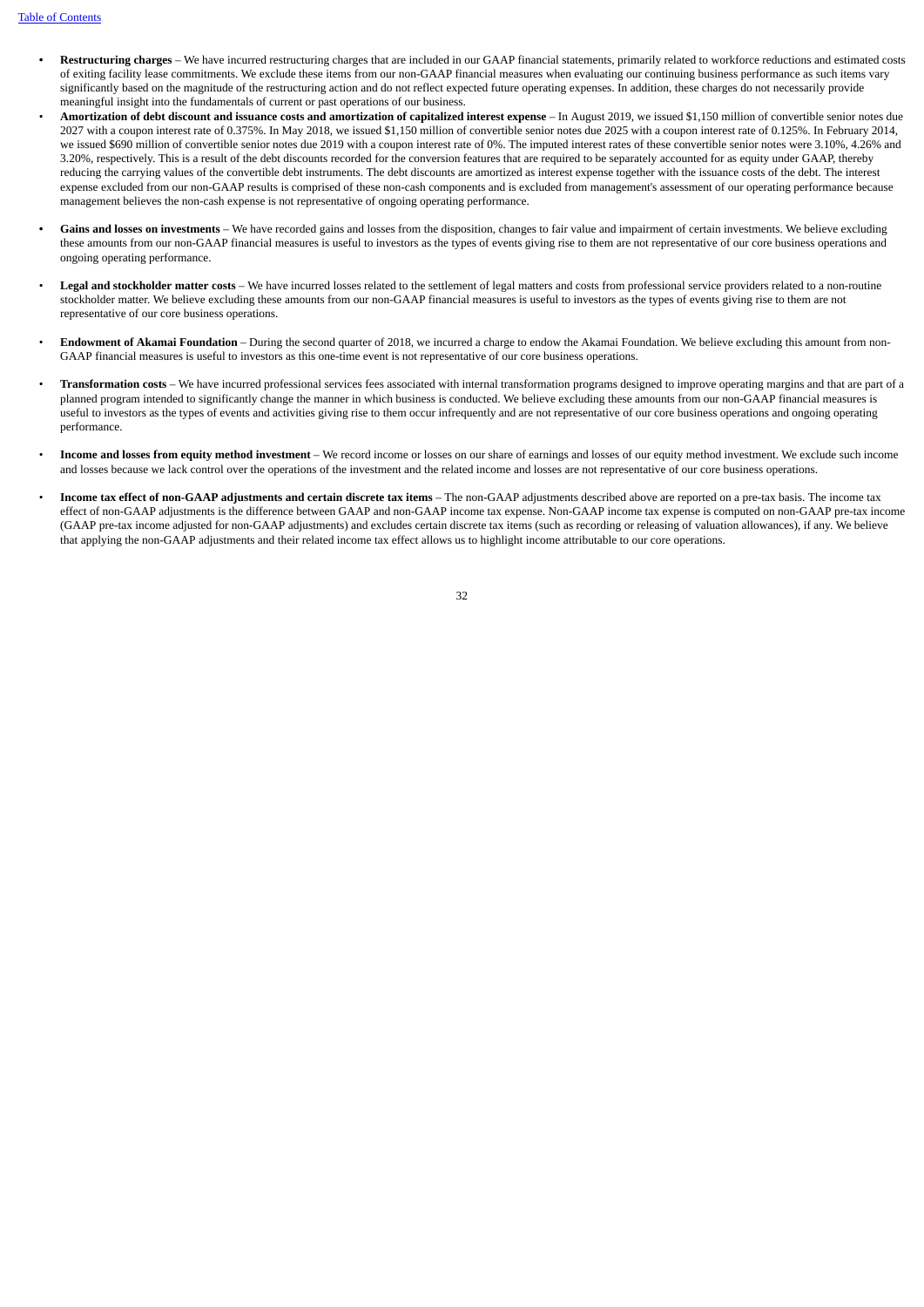The following table reconciles GAAP income from operations to non-GAAP income from operations and non-GAAP operating margin for the years ended December 31, 2019, 2018 and 2017 (in thousands):

|                                                                                       |    | 2019    |     | 2018    | 2017    |
|---------------------------------------------------------------------------------------|----|---------|-----|---------|---------|
| Income from operations                                                                | S. | 548,918 | \$. | 362,499 | 314,289 |
| Amortization of acquired intangible assets                                            |    | 38,581  |     | 33,311  | 30,904  |
| Stock-based compensation                                                              |    | 187,140 |     | 183,813 | 164,308 |
| Amortization of capitalized stock-based compensation and capitalized interest expense |    | 34,438  |     | 28,603  | 19,953  |
| Restructuring charge                                                                  |    | 17,153  |     | 27,594  | 54,884  |
| Acquisition-related costs                                                             |    | 1,920   |     | 2,868   | 23,374  |
| Legal and stockholder matter costs                                                    |    | 10,000  |     | 23,091  |         |
| Endowment of Akamai Foundation                                                        |    |         |     | 50,000  |         |
| <b>Transformation costs</b>                                                           |    | 5,527   |     | 7,730   |         |
| Non-GAAP income from operations                                                       |    | 843.677 |     | 719.509 | 607,712 |
|                                                                                       |    |         |     |         |         |
| GAAP operating margin                                                                 |    | 19%     |     | 13%     | 13%     |
| Non-GAAP operating margin                                                             |    | 29%     |     | 27%     | 24%     |

The following table reconciles GAAP net income to non-GAAP net income for the years ended December 31, 2019, 2018 and 2017 (in thousands):

|                                                                                       | 2019 |           |     | 2018                     |     | 2017      |
|---------------------------------------------------------------------------------------|------|-----------|-----|--------------------------|-----|-----------|
| Net income                                                                            |      | 478,035   | \$. | 298,373                  | \$. | 222,766   |
| Amortization of acquired intangible assets                                            |      | 38,581    |     | 33,311                   |     | 30,904    |
| Stock-based compensation                                                              |      | 187,140   |     | 183,813                  |     | 164,308   |
| Amortization of capitalized stock-based compensation and capitalized interest expense |      | 34,438    |     | 28,603                   |     | 19,953    |
| Restructuring charge                                                                  |      | 17,153    |     | 27,594                   |     | 54,884    |
| Acquisition-related costs                                                             |      | 1,920     |     | 2,868                    |     | 23,374    |
| Legal and stockholder matter costs                                                    |      | 10,000    |     | 23,091                   |     |           |
| Endowment of Akamai Foundation                                                        |      |           |     | 50,000                   |     |           |
| <b>Transformation costs</b>                                                           |      | 5,527     |     | 7,730                    |     |           |
| Amortization of debt discount and issuance costs                                      |      | 45,857    |     | 41,958                   |     | 18,839    |
| Loss (gain) on investments                                                            |      | 60        |     | 1,481                    |     | (450)     |
| Loss from equity method investment                                                    |      | 1,096     |     | $\overline{\phantom{a}}$ |     |           |
| Income tax effect of above non-GAAP adjustments and certain discrete tax items        |      | (80, 488) |     | (86,391)                 |     | (82, 817) |
| Non-GAAP net income                                                                   |      | 739,319   |     | 612,431                  |     | 451,761   |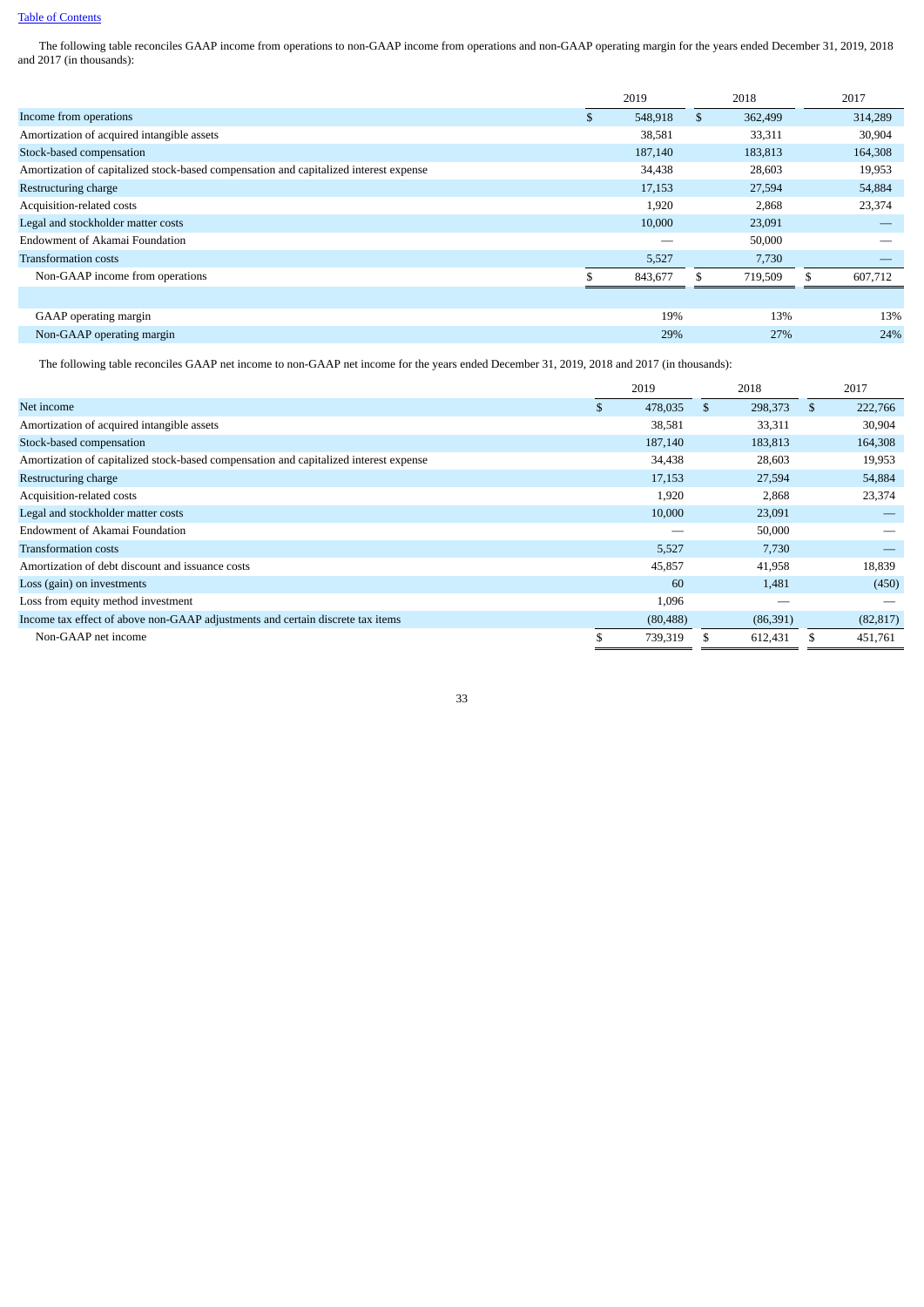The following table reconciles GAAP net income per diluted share to non-GAAP net income per diluted share for the years ended December 31, 2019, 2018 and 2017 (shares in thousands):

|                                                                                       | 2019                          |              | 2018    |              | 2017    |
|---------------------------------------------------------------------------------------|-------------------------------|--------------|---------|--------------|---------|
| GAAP net income per diluted share                                                     | \$<br>2.90                    | $\mathbf{s}$ | 1.76    | $\mathbf{s}$ | 1.29    |
| Amortization of acquired intangible assets                                            | 0.23                          |              | 0.20    |              | 0.18    |
| Stock-based compensation                                                              | 1.14                          |              | 1.09    |              | 0.95    |
| Amortization of capitalized stock-based compensation and capitalized interest expense | 0.21                          |              | 0.17    |              | 0.12    |
| Restructuring charge                                                                  | 0.10                          |              | 0.16    |              | 0.32    |
| Acquisition-related costs                                                             | 0.01                          |              | 0.02    |              | 0.14    |
| Legal and stockholder matter costs                                                    | 0.06                          |              | 0.14    |              |         |
| Endowment of Akamai Foundation                                                        |                               |              | 0.30    |              |         |
| <b>Transformation costs</b>                                                           | 0.03                          |              | 0.05    |              |         |
| Amortization of debt discount and issuance costs                                      | 0.28                          |              | 0.25    |              | 0.11    |
| Loss (gain) on investments                                                            | $\overbrace{\phantom{aaaaa}}$ |              | 0.01    |              |         |
| Loss from equity method investment                                                    | 0.01                          |              |         |              |         |
| Income tax effect of above non-GAAP adjustments and certain discrete tax items        | (0.49)                        |              | (0.51)  |              | (0.48)  |
| Non-GAAP net income per diluted share (1)                                             | 4.49                          |              | 3.62    |              | 2.62    |
|                                                                                       |                               |              |         |              |         |
| Shares used in per share calculations                                                 | 164,573                       |              | 169,188 |              | 172,711 |

(1) May not foot due to rounding

Non-GAAP net income per diluted share is calculated as non-GAAP net income divided by diluted weighted average common shares outstanding. GAAP diluted weighted average common shares outstanding are adjusted in non-GAAP per share calculations for the shares that would be delivered to us pursuant to the note hedge transactions entered into in connection with the issuance of our convertible senior notes. Under GAAP, shares delivered under hedge transactions are not considered offsetting shares in the fully-diluted share calculation until they are delivered. However, we would receive a benefit from the note hedge transactions and would not allow the dilution to occur, so management believes that adjusting for this benefit provides a meaningful view of net income per share. Unless and until our weighted average stock price is greater than \$95.10, the initial conversion price of the convertible senior notes due 2025, or \$116.18, the initial conversion price of the convertible senior notes due 2027, there will be no difference between our GAAP and non-GAAP diluted weighted average common shares outstanding.

We consider Adjusted EBITDA to be another important indicator of the operational strength and performance of our business and a good measure of our historical operating trends. Adjusted EBITDA eliminates items that we do not consider to be part of our core operations. We define Adjusted EBITDA as GAAP net income excluding the following items: interest income; income taxes; depreciation and amortization of tangible and intangible assets; stock-based compensation; amortization of capitalized stock-based compensation; acquisition-related costs; restructuring charges; gains and losses on legal settlements; costs from professional service providers related to a non-routine stockholder matter; costs incurred related to the endowment of the Akamai Foundation; transformation costs; foreign exchange gains and losses; interest expense; amortization of capitalized interest expense; certain gains and losses on investments; gains and losses from equity method investments; and other non-recurring or unusual items that may arise from time to time. Adjusted EBITDA margin represents Adjusted EBITDA stated as a percentage of revenue.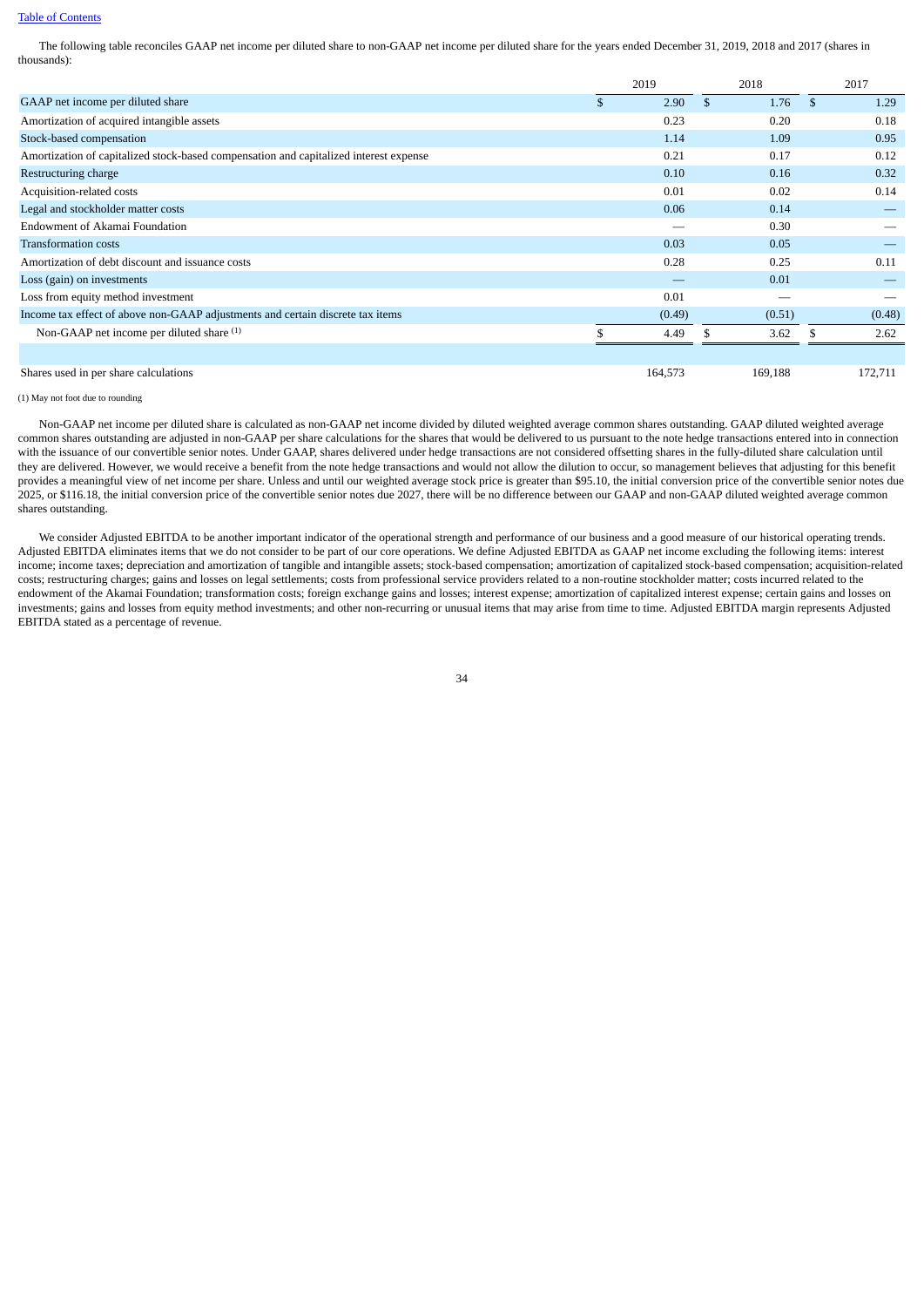The following table reconciles GAAP net income to Adjusted EBITDA and Adjusted EBITDA margin for the years ended December 31, 2019, 2018 and 2017 (in thousands):

|                                                                                       | 2019          |              | 2018      | 2017         |                          |  |
|---------------------------------------------------------------------------------------|---------------|--------------|-----------|--------------|--------------------------|--|
| Net income                                                                            | \$<br>478,035 | $\mathbb{S}$ | 298,373   | $\mathbf{s}$ | 222,766                  |  |
| Amortization of acquired intangible assets                                            | 38,581        |              | 33,311    |              | 30,904                   |  |
| Stock-based compensation                                                              | 187,140       |              | 183,813   |              | 164,308                  |  |
| Amortization of capitalized stock-based compensation and capitalized interest expense | 34,438        |              | 28,603    |              | 19,953                   |  |
| Restructuring charge                                                                  | 17,153        |              | 27,594    |              | 54,884                   |  |
| Acquisition-related costs                                                             | 1,920         |              | 2,868     |              | 23,374                   |  |
| Legal and stockholder matter costs                                                    | 10,000        |              | 23,091    |              | $\overline{\phantom{a}}$ |  |
| Interest income                                                                       | (34, 355)     |              | (26, 940) |              | (17, 855)                |  |
| Endowment of Akamai Foundation                                                        | –             |              | 50,000    |              |                          |  |
| <b>Transformation costs</b>                                                           | 5,527         |              | 7,730     |              |                          |  |
| Amortization of debt discount and issuance costs                                      | 49,364        |              | 43,202    |              | 18,839                   |  |
| Provision for income taxes                                                            | 53,350        |              | 44,716    |              | 91,426                   |  |
| Depreciation and amortization                                                         | 367,655       |              | 372,606   |              | 321,456                  |  |
| Loss (gain) on investments                                                            | 60            |              | 1,481     |              | (450)                    |  |
| Loss from equity method investment                                                    | 1,096         |              |           |              |                          |  |
| Other expense (income), net                                                           | 1,368         |              | 1,667     |              | (437)                    |  |
| Adjusted EBITDA                                                                       | 1,211,332     | \$.          | 1,092,115 | \$           | 929,168                  |  |
| Adjusted EBITDA margin                                                                | 42%           |              | 40%       |              | 37%                      |  |

#### *Impact of Foreign Currency Exchange Rates*

Revenue and earnings from our international operations have historically been an important contributor to our financial results. Consequently, our financial results have been impacted, and management expects they will continue to be impacted, by fluctuations in foreign currency exchange rates. For example, when the local currencies of our foreign subsidiaries weaken, generally our consolidated results stated in U.S. dollars are negatively impacted.

Because exchange rates are a meaningful factor in understanding period-to-period comparisons, management believes the presentation of the impact of foreign currency exchange rates on revenue and earnings enhances the understanding of our financial results and evaluation of performance in comparison to prior periods. The dollar impact of changes in foreign currency exchange rates presented is calculated by translating current period results using monthly average foreign currency exchange rates from the comparative period and comparing them to the reported amount. The percentage change at constant currency presented is calculated by comparing the prior period amounts as reported and the current period amounts translated using the same monthly average foreign currency exchange rates from the comparative period.

## **Liquidity and Capital Resources**

To date, we have financed our operations primarily through public and private sales of debt and equity securities and cash generated by operations. As of December 31, 2019, our cash, cash equivalents and marketable securities, which primarily consisted of corporate bonds and U.S. government agency obligations, totaled \$2.4 billion. Factoring in our outstanding convertible senior notes of \$2.3 billion, our net cash at December 31, 2019 was \$72.4 million. We place our cash investments in instruments that meet high-quality credit standards, as specified in our investment policy. Our investment policy also limits the amount of our credit exposure to any one issue or issuer and seeks to manage these assets to achieve our goals of preserving principal and maintaining adequate liquidity at all times.

Changes in cash, cash equivalents and marketable securities are dependent upon changes in, among other things, working capital items such as accounts receivable, deferred revenue, accounts payable and various accrued expenses, as well as changes in our capital and financial structure due to common stock repurchases, debt repurchases and issuances, purchases and sales of marketable securities and similar events. We believe our strong balance sheet and cash position are important competitive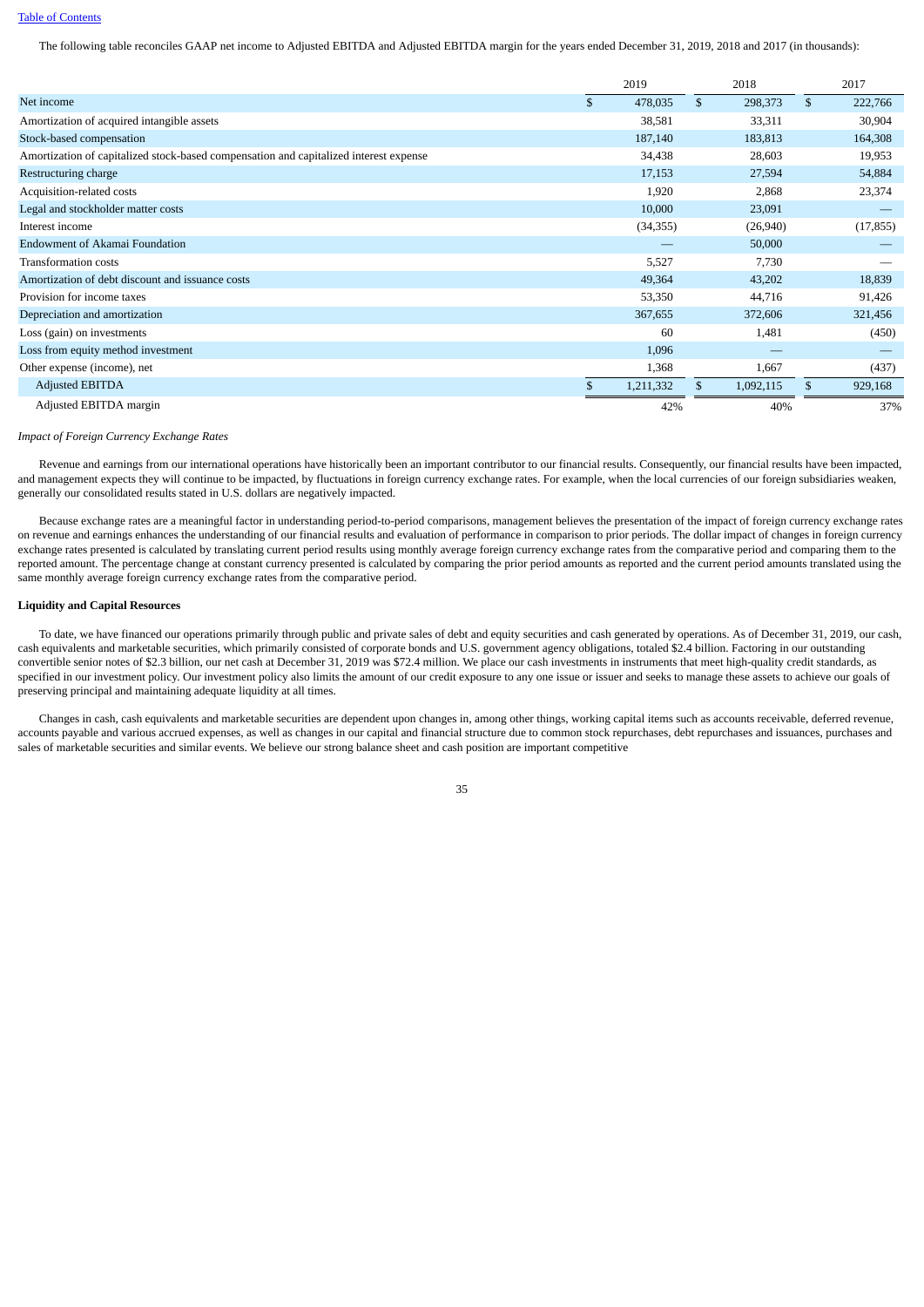differentiators that provide the financial flexibility necessary to make investments at opportune times. We expect to continue to evaluate strategic investments to strengthen our business.

As of December 31, 2019, we had cash and cash equivalents of \$255.4 million held in accounts outside the U.S. The TCJA establishes a territorial tax system in the U.S., which provides companies with the potential ability to repatriate earnings with minimal U.S. federal income tax impact beginning in 2018. As a result, our liquidity is not materially impacted by the amount of cash and cash equivalents held in accounts outside the U.S.

*Cash Provided by Operating Activities*

|                                                   |  | For the Years Ended December 31, |  |           |      |          |
|---------------------------------------------------|--|----------------------------------|--|-----------|------|----------|
| (in thousands)                                    |  | 2019<br>2018                     |  |           | 2017 |          |
| Net income                                        |  | 478,035                          |  | 298,373   |      | 222,766  |
| Non-cash reconciling items included in net income |  | 683.132                          |  | 679.648   |      | 590,249  |
| Changes in operating assets and liabilities       |  | (102, 863)                       |  | 30,306    |      | (12,032) |
| Net cash flows provided by operating activities   |  | 1,058,304                        |  | 1,008,327 |      | 800.983  |

The increase in cash provided by operating activities for 2019 as compared to 2018 was primarily due to increased profitability in 2019, partially offset by the timing of cash collections from customers, an increase of \$28.8 million in cash paid for income taxes and timing of collections and payments of other working capital items.

The increase in cash provided by operating activities for 2018 as compared to 2017 was primarily due to increased profitability in 2018, lower cash paid for income taxes due to a lower U.S. federal statutory tax rate due to the application of the TCJA during 2018 and the timing of collections and payments of other working capital items. The increase in cash provided by operating activities for 2018 as compared to 2017 was partially offset by a one-time contribution to the Akamai Foundation of \$50.0 million, as well as higher annual bonus payouts in the first quarter of 2018 as compared to 2017 due to increased headcount from hiring in 2017.

*Cash Used in Investing Activities*

|                                                                                                   | For the Years Ended December 31, |             |  |            |  |            |  |  |
|---------------------------------------------------------------------------------------------------|----------------------------------|-------------|--|------------|--|------------|--|--|
| (in thousands)                                                                                    |                                  | 2019        |  | 2018       |  | 2017       |  |  |
| Cash paid for acquired businesses, net of cash acquired                                           |                                  | (165, 329)  |  | (79)       |  | (369,073)  |  |  |
| Purchases of property and equipment and capitalization of internal-use software development costs |                                  | (562,077)   |  | (405, 741) |  | (414,778)  |  |  |
| Net marketable securities activity                                                                |                                  | (904, 919)  |  | (98, 647)  |  | 326,272    |  |  |
| Other investing activities                                                                        |                                  | (35,609)    |  | (2,066)    |  | (1,586)    |  |  |
| Net cash used in investing activities                                                             |                                  | (1,667,934) |  | (506, 533) |  | (459, 165) |  |  |

The increase in cash used in investing activities in 2019 as compared to 2018 was primarily driven by an increase in purchases of marketable securities with the proceeds from our August 2019 issuance of convertible senior notes, cash paid for acquired companies in 2019, increased capital expenditures and cash invested in an equity method investment.

The increase in cash used in investing activities in 2018 as compared to 2017 was driven by marketable securities activities. In 2017, we did not reinvest all proceeds from sales and maturities of our marketable securities which created a cash inflow in that year. The increase in cash used in investing activities in 2018 as compared to 2017 was partially offset by the cash paid in 2017 for the acquisitions of Nominum, Inc. and Soasta, Inc.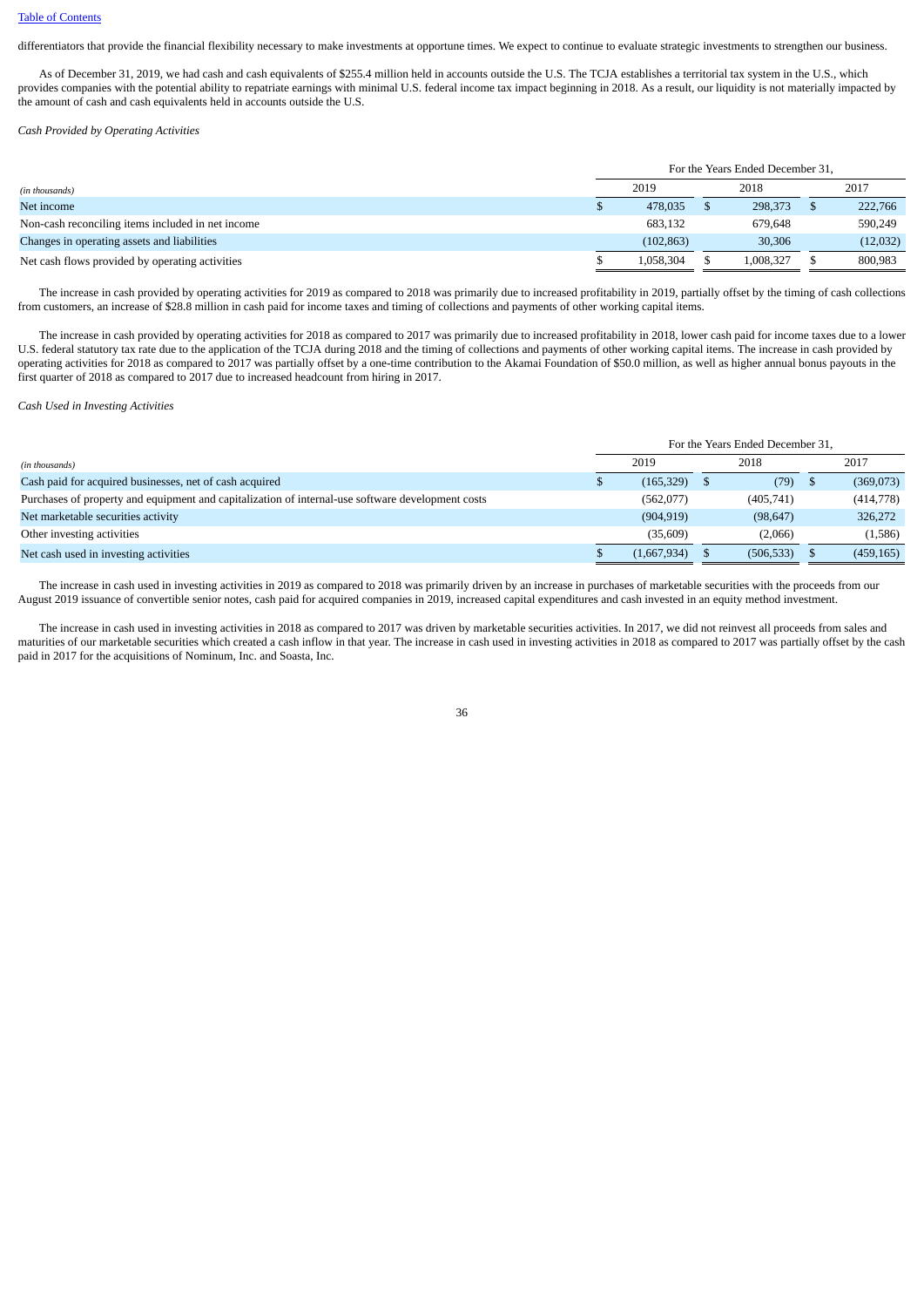*Cash (Used in) Provided by Financing Activities*

|                                                     | For the Years Ended December 31, |           |  |           |  |            |  |  |
|-----------------------------------------------------|----------------------------------|-----------|--|-----------|--|------------|--|--|
| (in thousands)                                      | 2019<br>2018                     |           |  |           |  | 2017       |  |  |
| Activity related to convertible senior notes        |                                  | 318,554   |  | 990,390   |  |            |  |  |
| Activity related to stock-based compensation        |                                  | (18, 154) |  | (1,697)   |  | (2,715)    |  |  |
| Repurchases of common stock                         |                                  | (334,519) |  | (750,000) |  | (361, 194) |  |  |
| Other financing activities                          |                                  | (1,558)   |  | (5,085)   |  | (1,096)    |  |  |
| Net cash (used in) provided by financing activities |                                  | (35,677)  |  | 233,608   |  | (365,005)  |  |  |

The change in net cash used in or provided by financing activities in 2019 as compared to 2018 was due to our repayment of \$690 million of aggregate principal of convertible notes in 2019, partially offset by a decrease in shares repurchased under our repurchase programs.

The change in net cash used in or provided by financing activities during 2018 as compared to 2017 was the result of our issuance of convertible senior notes issued in May 2018 and related note hedge and warrant transactions. The increase was partially offset by an increase in shares repurchased under our repurchase programs.

In February 2016, the Board of Directors authorized a \$1.0 billion share repurchase program that was effective from February 2016 through December 2018. In March 2018, the Board of Directors increased the share repurchase authorization by \$416.7 million, such that the amount that was authorized and available for repurchase in 2018 was \$750.0 million. Subsequently, effective November 2018, the Board of Directors authorized an additional \$1.1 billion repurchase program through December 2021. Our goal for the share repurchase programs is to offset the dilution created by our employee equity compensation programs and provide the flexibility to return capital to shareholders as business and market conditions warrant.

During 2019, 2018 and 2017, we repurchased 4.0 million, 10.2 million and 6.9 million shares of our common stock, respectively, at an average price per share of \$82.90, \$73.54 and \$52.59, respectively. These repurchases have contributed to a decrease to shares outstanding over the past three years.

#### *Convertible Senior Notes*

In August 2019, we issued \$1,150.0 million in par value of convertible senior notes due 2027 and entered into related convertible note hedge and warrant transactions. We intend to use the net proceeds of the offering for share repurchases, working capital and general corporate purposes, including potential acquisitions and other strategic transactions.

In May 2018, we issued \$1,150.0 million in par value of convertible senior notes due 2025 and entered into related convertible note hedge and warrant transactions. We used a portion of the net proceeds to repay at maturity all of our \$690.0 million outstanding aggregate principle amount of convertible senior notes due in 2019. In addition, we have used and expect to continue to use the remaining net proceeds of the offering for share repurchases, working capital and general corporate purposes, including potential acquisitions and other strategic transactions.

In February 2014, we issued \$690.0 million in par value of convertible senior notes due 2019 and entered into related convertible note hedge and warrant transactions. The notes were classified as a current liability on our consolidated balance sheet as of December 31, 2018. We repaid the full \$690.0 million in principal amount of the notes in cash in February 2019, as the notes matured and no conversions occurred.

The terms of the notes and the hedge and warrant transactions are discussed more fully in Note 11 to the consolidated financial statements included elsewhere in this annual report on Form 10-K.

#### *Revolving Credit Facility*

In May 2018, we entered into a \$500.0 million, five-year revolving credit agreement, or the Credit Agreement. Borrowings under the facility may be used to finance working capital needs and for general corporate purposes. The facility provides for an initial \$500.0 million in revolving loans. Under specified circumstances, the facility can be increased to up to \$1.0 billion in aggregate principal amount.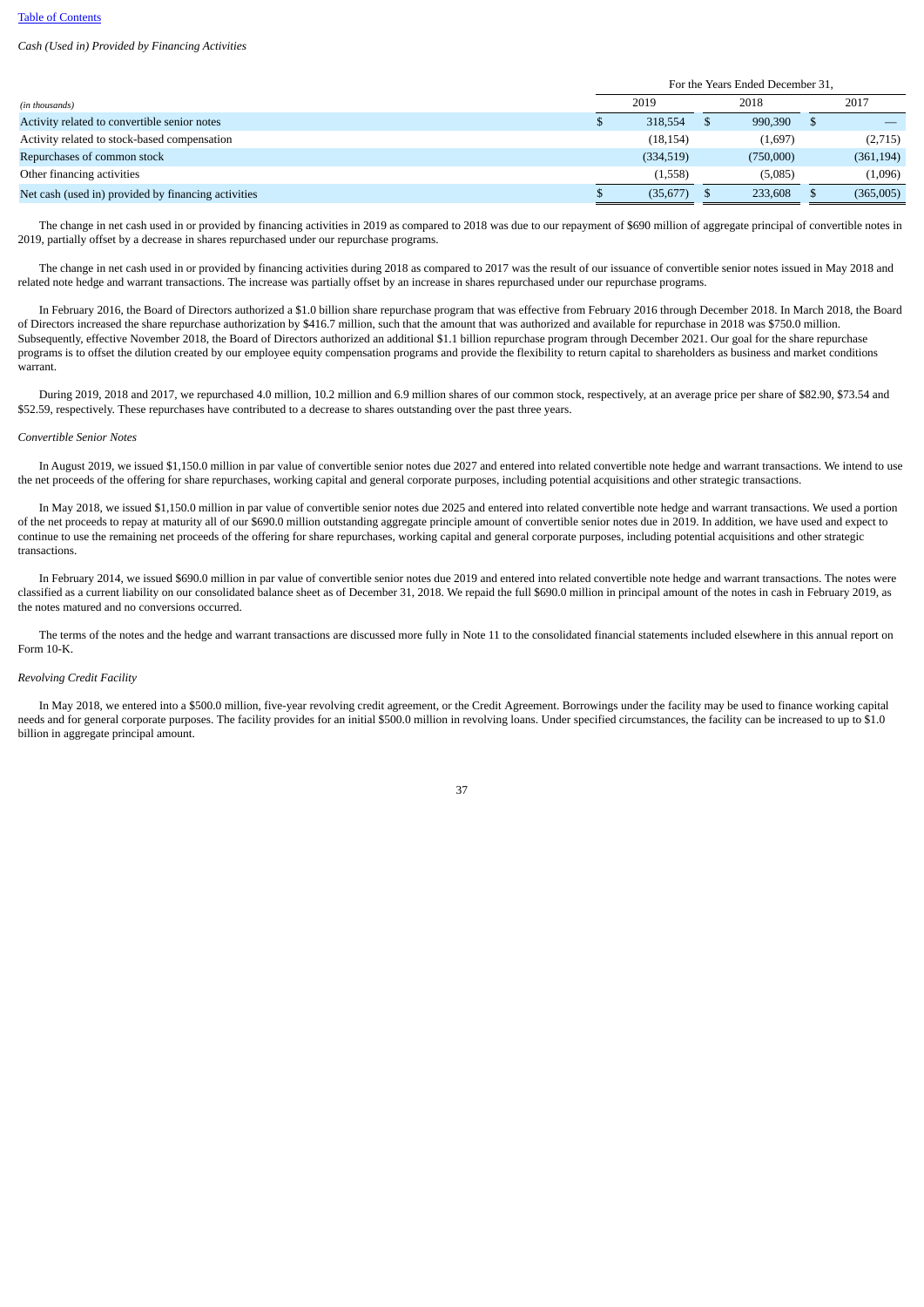Borrowings under the Credit Agreement bear interest, at our option, at a base rate plus a spread of 0.00% to 0.25% or an adjusted LIBOR rate plus a spread of 0.875% to 1.25%, in each case with such spread being determined based on our consolidated leverage ratio specified in the Credit Agreement. Regardless of what amounts, if any, are outstanding under the Credit Agreement, we are also obligated to pay an ongoing commitment fee on undrawn amounts at a rate of 0.075% to 0.15%, with such rate being based on our consolidated leverage ratio specified in the Credit Agreement.

The Credit Agreement contains customary representations and warranties, affirmative and negative covenants and events of default. Principal covenants include a maximum consolidated leverage ratio and a minimum consolidated interest coverage ratio. There were no outstanding borrowings under the Credit Agreement as of December 31, 2019.

#### *Liquidity Outlook*

Based on our present business plan, we expect our current cash, cash equivalents and marketable securities balances and our forecasted cash flows from operations to be sufficient to meet our foreseeable cash needs for at least the next 12 months. Our foreseeable cash needs, in addition to our recurring operating costs, include our expected capital expenditures, investments in information technology and facility expansion, opportunistic business acquisitions, anticipated share repurchases, lease and purchase commitments and settlements of other long-term liabilities.

# **Contractual Obligations, Contingent Liabilities and Commercial Commitments**

The following table presents our contractual obligations and commercial commitments, as of December 31, 2019, for the next five years and thereafter (in thousands):

|                                    |   | Payments Due by Period |    |                        |                    |         |                    |         |      |                        |  |  |  |  |
|------------------------------------|---|------------------------|----|------------------------|--------------------|---------|--------------------|---------|------|------------------------|--|--|--|--|
|                                    |   | Total                  |    | Less than<br>12 Months | 12 to 36<br>Months |         | 36 to 60<br>Months |         |      | More than<br>60 Months |  |  |  |  |
| Operating lease obligations: $(1)$ |   |                        |    |                        |                    |         |                    |         |      |                        |  |  |  |  |
| Real estate arrangements           | ¢ | 907,441                | \$ | 77.961                 | -S                 | 154,960 | \$                 | 141,971 | - \$ | 532,549                |  |  |  |  |
| Co-location arrangements           |   | 116,346                |    | 63,514                 |                    | 27,153  |                    | 10,984  |      | 14,695                 |  |  |  |  |
| Bandwidth agreements               |   | 113.243                |    | 83.124                 |                    | 28,598  |                    | 1,431   |      | 90                     |  |  |  |  |
| Open vendor purchase orders        |   | 225,813                |    | 190,042                |                    | 31,525  |                    | 3,882   |      | 364                    |  |  |  |  |
| Convertible senior notes           |   | 2,300,000              |    |                        |                    |         |                    |         |      | 2,300,000              |  |  |  |  |
| Total contractual obligations      |   | 3,662,843              |    | 414,641                |                    | 242,236 |                    | 158,268 |      | 2,847,698              |  |  |  |  |

(1) Excludes \$13.7 million of obligations for operating leases that have not yet commenced. See Note 12 to our consolidated financial statements included elsewhere in this annual report on Form 10-K for additional informat

In accordance with the authoritative guidance for accounting for uncertainty in income taxes, as of December 31, 2019, we had unrecognized tax benefits of \$32.6 million, including \$7.8 million of accrued interest and penalties. We believe that it is reasonably possible that \$2.8 million of our unrecognized tax benefits will be recognized by the end of 2020. The settlement period for the remaining amount of the unrecognized tax benefits is unknown.

#### **Letters of Credit**

As of December 31, 2019, we had outstanding \$7.4 million in irrevocable letters of credit issued by us in favor of third party beneficiaries, primarily related to facility leases. These irrevocable letters of credit, which are not included in the table of contractual obligations above, are unsecured and are expected to remain in effect, in some cases, until 2026.

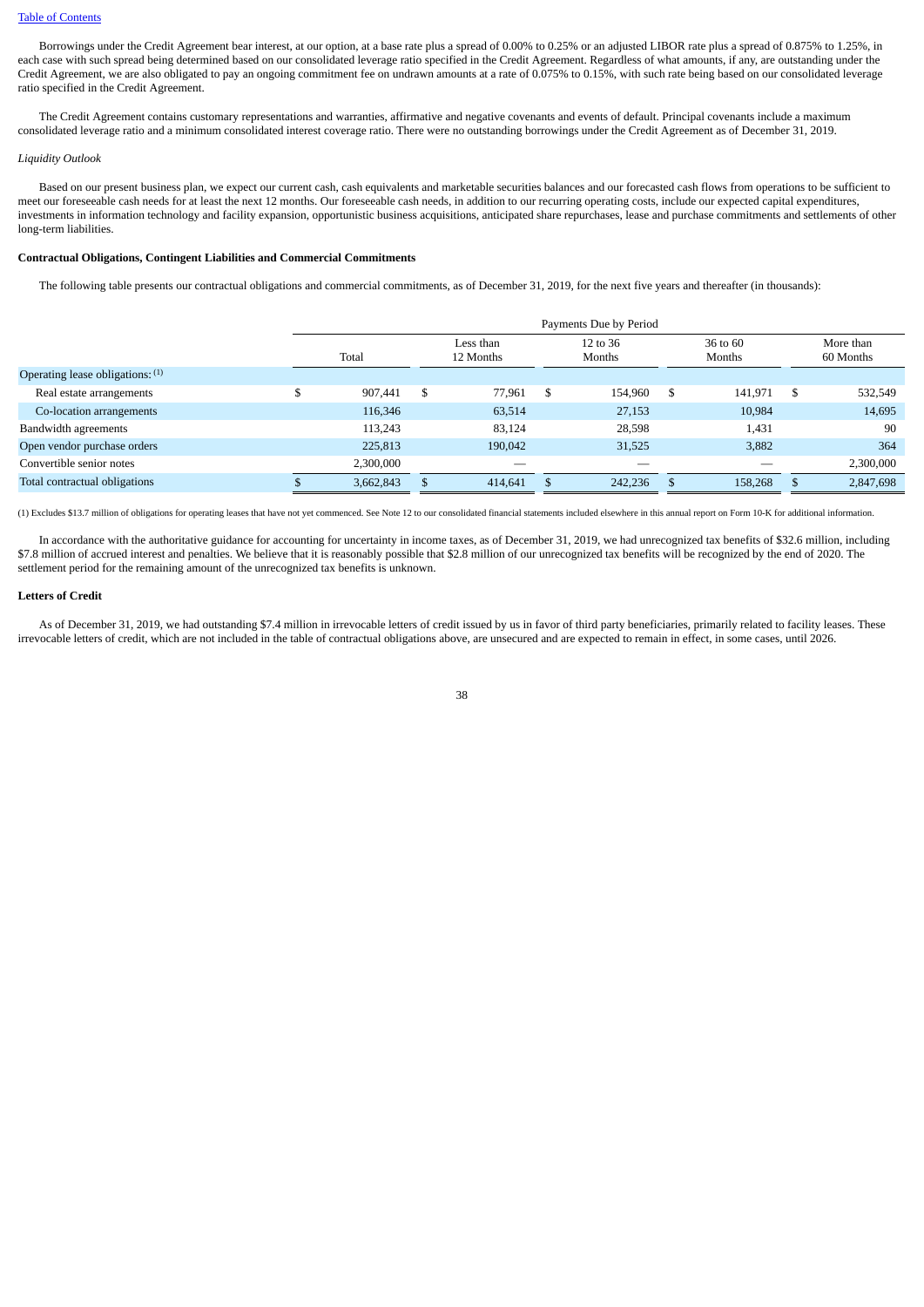#### **Off-Balance Sheet Arrangements**

We have entered into indemnification agreements with third parties, including vendors, customers, landlords, our officers and directors, shareholders of acquired companies, joint venture partners and third parties to which we license technology. Generally, these indemnification agreements require us to reimburse losses suffered by a third party due to various events, such as lawsuits arising from patent or copyright infringement or our negligence. These indemnification obligations are considered off-balance sheet arrangements in accordance with the authoritative guidance for guarantor's accounting and disclosure requirements for guarantees, including indirect guarantees of indebtedness of others. See Note 13 to our consolidated financial statements included elsewhere in this annual report on Form 10-K for further discussion of these indemnification agreements. The fair value of guarantees issued or modified during 2019 and 2018 was determined to be immaterial.

#### **Legal Matters**

We are party to litigation that we consider routine and incidental to our business. We do not currently expect the results of any of these litigation matters to have a material effect on our business, results of operations, financial condition or cash flows.

#### **Significant Accounting Policies and Estimates**

See Note 2 to the consolidated financial statements included elsewhere in this annual report on Form 10-K for information regarding recent and newly adopted accounting pronouncements.

#### **Application of Critical Accounting Policies and Estimates**

#### *Overview*

Our MD&A is based upon our consolidated financial statements, which have been prepared in accordance with GAAP. These principles require us to make estimates and judgments that affect the reported amounts of assets, liabilities, revenue and expenses, cash flow and related disclosure of contingent assets and liabilities. Our estimates include those related to revenue recognition, accounts receivable and related reserves, valuation and impairment of marketable securities, capitalized internal-use software development costs, goodwill and acquired intangible assets, income tax reserves, impairment and useful lives of long-lived assets and stock-based compensation. We base our estimates on historical experience and on various other assumptions that we believe to be reasonable under the circumstances at the time such estimates are made. Actual results may differ from these estimates. For a complete description of our significant accounting policies, see Note 2 to our consolidated financial statements included elsewhere in this annual report on Form 10-K.

#### *Definitions*

We define our critical accounting policies as those policies that require us to make subjective estimates and judgments about matters that are uncertain and are likely to have a material impact on our consolidated financial statements. Our estimates are based upon assumptions and judgments about matters that are highly uncertain at the time an accounting estimate is made and applied and require us to assess a range of potential outcomes.

#### *Review of Critical Accounting Policies and Estimates*

#### *Revenue Recognition*

Our contracts with customers sometimes include promises to transfer multiple services to a customer. Determining whether services are distinct performance obligations often requires the exercise of judgment by management. Advanced features that enhance a main product or service and are highly interrelated are generally not considered distinct; rather, they are combined with the service they relate to into one performance obligation. Different determinations related to combining services into performance obligations could result in differences in the timing and amount of revenue recognized in a period.

Determination of the standalone selling price, or SSP, also requires the exercise of judgment by management. SSP is based on observable inputs such as the price we charge for the service when sold separately, or the discounted list price per management's approved price list. In cases where services are not sold separately or price list rates are not available, a costplus-margin approach or adjusted market approach is used to determine SSP. Changes to SSP could result in differences in the allocation of transaction price among performance obligations, which could result in differences in the timing and amount of revenue recognized in a period.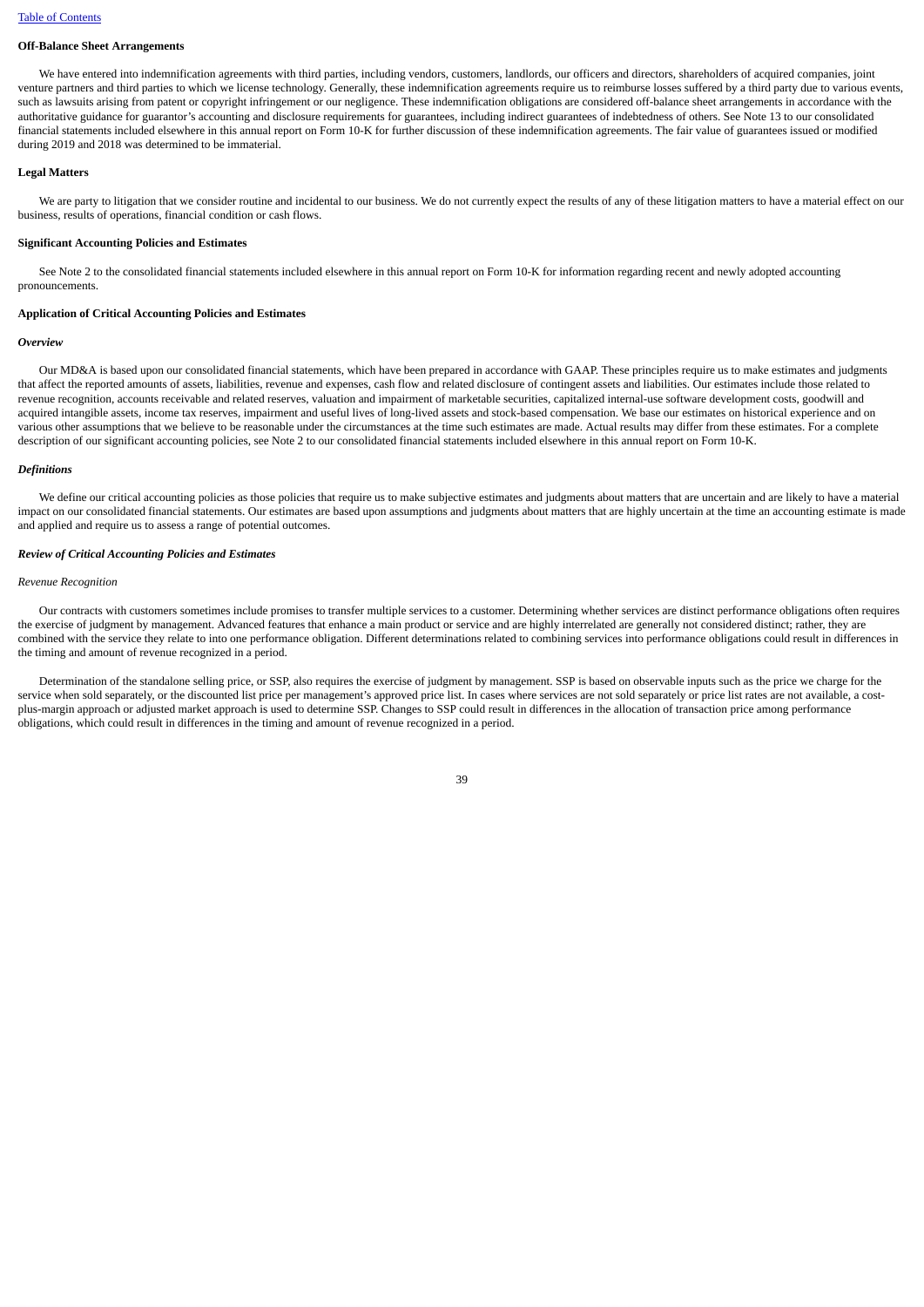From time to time, we enter into contracts to sell services or license technology to unrelated enterprises at or about the same time that we enter into contracts to purchase products or services from the same enterprises. Consideration payable to a customer is reviewed as part of the transaction price. If the payment to the customer does not represent payment for a distinct service, revenue is recognized only up to the net amount of consideration after customer payment obligations are considered. Different determinations on whether a payment represents a distinct service could result in differences in the amount of revenue recognized.

We may also resell the licenses or services of third parties. If we are acting as an agent in an arrangement with a customer to provide third party services, the transaction price reflects only the net amount to which we will be entitled, after accounting for payments made to the third party responsible for satisfying the performance obligation. Different determinations on whether we are acting as an agent or a principal could change the amount of revenue recognized.

#### *Accounts Receivable and Related Reserves*

Trade accounts receivable are recorded at the invoiced amounts and do not bear interest. In addition to trade accounts receivable, our accounts receivable balance includes unbilled accounts that represent revenue recorded for customers that is typically billed within one month. We record reserves against our accounts receivable balance. These reserves primarily consist of allowances for doubtful accounts. Increases and decreases in the allowance for doubtful accounts are included as a component of general and administrative expense in the consolidated statements of income.

Estimates are used in determining our reserves and are based upon our review of outstanding balances on a customer-specific, account-by-account basis. The allowance for doubtful accounts is based upon a review of customer receivables from prior sales with collection issues where we no longer believe that the customer has the ability to pay for prior services provided. We perform ongoing credit evaluations of our customers. If such an evaluation indicates that payment is no longer reasonably assured for services provided, any future services provided to that customer will result in creation of a cash basis reserve until we receive consistent payments.

# *Valuation and Impairment of Marketable Securities*

We measure the fair value of our financial assets and liabilities at the end of each reporting period. Fair value is defined as the exchange price that would be received for an asset or paid to transfer a liability (an exit price) in the principal or most advantageous market for the asset or liability in an orderly transaction between market participants on the measurement date. We have certain financial assets and liabilities recorded at fair value (principally cash equivalents and short- and long-term marketable securities) that have been classified as Level 1, 2 or 3 within the fair value hierarchy. Fair values determined by Level 1 inputs utilize quoted prices (unadjusted) in active markets for identical assets or liabilities that we can access at the reporting date. Fair values determined by Level 2 inputs utilize data points other than quoted prices included within Level 1 that are observable for the asset or liability, either directly or indirectly. Fair values determined by Level 3 inputs are based on unobservable data points for the asset or liability.

Marketable securities are considered to be impaired when a decline in fair value below cost basis is determined to be other-than-temporary. We periodically evaluate whether a decline in fair value below cost basis is other-than-temporary by considering available evidence regarding these investments including, among other factors, the duration of the period that, and extent to which, the fair value is less than cost basis; the financial health of, and business outlook for, the issuer, including industry and sector performance and operational and financing cash flow factors; overall market conditions and trends; and our intent and ability to retain our investment in the security for a period of time sufficient to allow for an anticipated recovery in market value. Once a decline in fair value is determined to be other-than-temporary, a write-down is recorded and a new cost basis in the security is established. Assessing the above factors involves inherent uncertainty. Write-downs, if recorded, could be materially different from the actual market performance of marketable securities in our portfolio if, among other things, relevant information related to our investments and marketable securities was not publicly available or other factors not considered by us would have been relevant to the determination of impairment.

#### *Impairment and Useful Lives of Long-Lived Assets*

We review our long-lived assets, such as property and equipment and acquired intangible assets, for impairment whenever events or changes in circumstances indicate that the carrying amount of the assets may not be recoverable. Events that would trigger an impairment review include a change in the use of the asset or forecasted negative cash flows related to the asset. When such events occur, we compare the carrying amount of the asset to the undiscounted expected future cash flows related to the asset. If this comparison indicates that impairment is present, the amount of the impairment is calculated as the difference between the carrying amount and the fair value of the asset. If a readily determinable market price does not exist, fair .<br>value is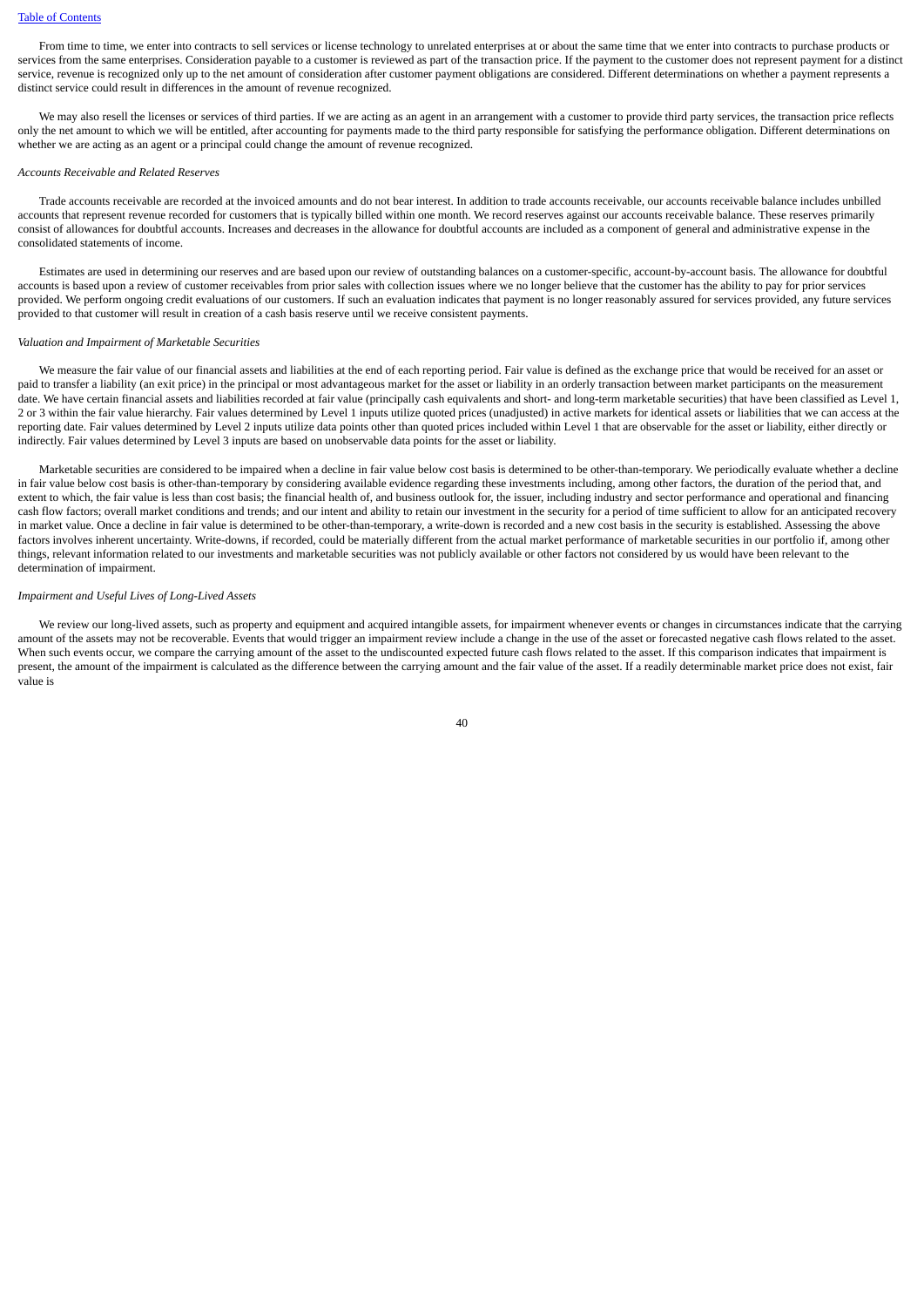estimated using discounted expected cash flows attributable to the asset. The estimates required to apply this accounting policy include forecasted usage of the long-lived assets, the useful lives of these assets and expected future cash flows. Changes in these estimates could materially impact results from operations.

#### *Goodwill and Acquired Intangible Assets*

We test goodwill for impairment on an annual basis, as of December 31, or more frequently if events or changes in circumstances indicate that the asset might be impaired. We have concluded that we have one reporting unit and that our chief operating decision maker is our chief executive officer and the executive management team. We have assigned the entire balance of goodwill to our one reporting unit. The fair value of the reporting unit was based on our market capitalization as of each of December 31, 2019 and 2018, and it was substantially in excess of the carrying value of the reporting unit at each date.

Acquired intangible assets consist of completed technologies, customer relationships, trademarks and trade names, non-compete agreements and acquired license rights. We engaged third party valuation specialists to assist us with the initial measurement of the fair value of acquired intangible assets. Acquired intangible assets, other than goodwill, are amortized over their estimated useful lives based upon the estimated economic value derived from the related intangible assets.

#### *Income Taxes*

Our provision for income taxes is comprised of a current and a deferred portion. The current income tax provision is calculated as the estimated taxes payable or refundable on tax returns for the current year. The deferred income tax provision is calculated for the estimated future tax effects attributable to temporary differences and carryforwards by using expected tax rates in effect in the years during which the differences are expected to reverse or the carryforwards are expected to be realized.

We currently have net deferred tax assets, comprised of net operating loss, or NOL, carryforwards, tax credit carryforwards and deductible temporary differences. Our management periodically weighs the positive and negative evidence to determine if it is more-likely-than-not that some or all of the deferred tax assets will be realized. In determining our net deferred tax assets and valuation allowances, annualized effective tax rates and cash paid for income taxes, management is required to make judgments and estimates about domestic and foreign profitability, the timing and extent of the utilization of NOL carryforwards, applicable tax rates, transfer pricing methodologies and tax planning strategies. Judgments and estimates related to our projections and assumptions are inherently uncertain; therefore, actual results could differ materially from our projections.

We have recorded certain tax reserves to address potential exposures involving our income tax positions. These potential tax liabilities result from the varying application of statutes, rules, regulations and interpretations by different taxing jurisdictions. Our estimate of the value of our tax reserves contains assumptions based on past experiences and judgments about the interpretation of statutes, rules and regulations by taxing jurisdictions. It is possible that the costs of the ultimate tax liability or benefit from these matters may be more or less than the amount that we estimated.

Uncertainty in income taxes is recognized in our consolidated financial statements using a two-step process to determine the amount of tax benefit to be recognized. First, the tax position must be evaluated to determine the likelihood that it will be sustained upon external examination. If the tax position is deemed more-likely-than-not to be sustained based on technical merit, the tax position is then assessed to determine the amount of benefit to recognize in the financial statements. The amount of the benefit that may be recognized is the largest amount that we believe has a greater than 50% likelihood of being realized upon ultimate settlement.

#### *Accounting for Stock-Based Compensation*

We issue stock-based compensation awards including stock options, restricted stock units and deferred stock units. We measure the fair value of these awards at the grant date and recognize such fair value as expense over the vesting period. We have selected the Black-Scholes option pricing model to determine the fair value of stock option awards and the Monte Carlo simulation model to determine the fair value of market-based restricted stock unit awards. Determining the fair value of stock-based awards at the grant date requires judgment, including estimating the expected life of the stock awards and the volatility of the underlying common stock. Our assumptions may differ from those used in prior periods. Changes to the assumptions may have a significant impact on the fair value of stock-based awards, which could have a material impact on our financial statements. Judgment is also required in estimating the number of stock-based awards that are expected to be forfeited. Should our actual forfeiture rates differ significantly from our estimates, our stock-based compensation expense and results of operations could be materially impacted. In addition, for awards that vest and become exercisable only upon achievement of specified performance conditions, we make judgments and estimates each quarter about the probability that such performance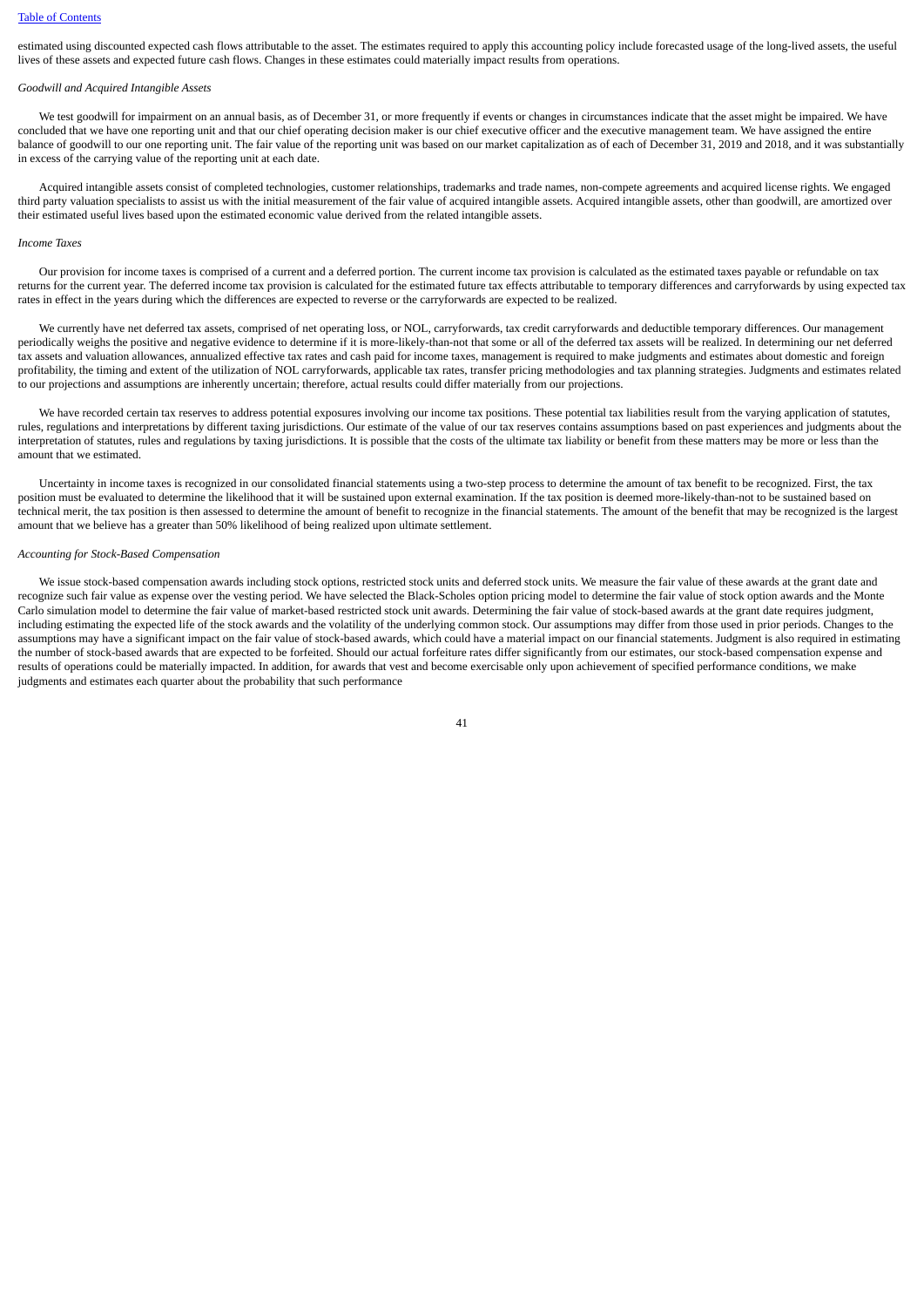conditions will be met or achieved. Changes to the estimates we make from time to time may have a significant impact on our stock-based compensation expense and could materially impact our result of operations.

#### *Capitalized Internal-Use Software Costs*

We capitalize salaries and related costs, including stock-based compensation, of employees and consultants who devote time to the development of internal-use software development projects, as well as interest expense related to our senior convertible notes. Capitalization begins during the application development stage, once the preliminary project stage has been completed. If a project constitutes an enhancement to previously-developed software, we assess whether the enhancement creates additional functionality to the software, thus qualifying the work incurred for capitalization. Once the project is available for general release, capitalization ceases and we estimate the useful life of the asset and begin amortization. We periodically assess whether triggering events are present to review internal-use software for impairment. Changes in our estimates related to internal-use software would increase or decrease operating expenses or amortization recorded during the period.

#### **Item 7A. Quantitative and Qualitative Disclosures About Market Risk**

#### **Interest Rate Risk**

Our portfolio of cash equivalents and short- and long-term investments is maintained in a variety of securities, including U.S. government agency obligations, high-quality corporate debt securities, commercial paper, mutual funds and money market funds. The majority of our investments are classified as available-for-sale securities and carried at fair market value with cumulative unrealized gains or losses recorded as a component of accumulated other comprehensive loss within stockholders' equity. A sharp rise in interest rates could have an adverse impact on the fair market value of certain securities in our portfolio. We do not currently hedge our interest rate exposure and do not enter into financial instruments for trading or speculative purposes.

#### **Foreign Currency Risk**

Growth in our international operations will incrementally increase our exposure to foreign currency fluctuations as well as other risks typical of international operations that could impact our business, including, but not limited to, differing economic conditions, changes in political climate, differing tax structures and other regulations and restrictions.

#### *Transaction Exposure*

Foreign exchange rate fluctuations may adversely impact our consolidated results of operations as exchange rate fluctuations on transactions denominated in currencies other than functional currencies result in gains and losses that are reflected in our consolidated statements of income. We enter into short-term foreign currency forward contracts to offset foreign exchange gains and losses generated by the re-measurement of certain assets and liabilities recorded in non-functional currencies. Changes in the fair value of these derivatives, as well as re-measurement gains and losses, are recognized in our consolidated statements of income within other (expense) income, net. Foreign currency transaction gains and losses from these forward contracts were determined to be immaterial during the years ended December 31, 2019, 2018 and 2017. We do not enter into derivative financial instruments for trading or speculative purposes.

#### *Translation Exposure*

To the extent the U.S. dollar weakens against foreign currencies, the translation of these foreign currency-denominated transactions will result in increased revenue and operating expenses. Conversely, our revenue and operating expenses will decrease when the U.S. dollar strengthens against foreign currencies.

Foreign exchange rate fluctuations may also adversely impact our consolidated financial condition as the assets and liabilities of our foreign operations are translated into U.S. dollars in preparing our consolidated balance sheet. These gains or losses are recorded as a component of accumulated other comprehensive loss within stockholders' equity.

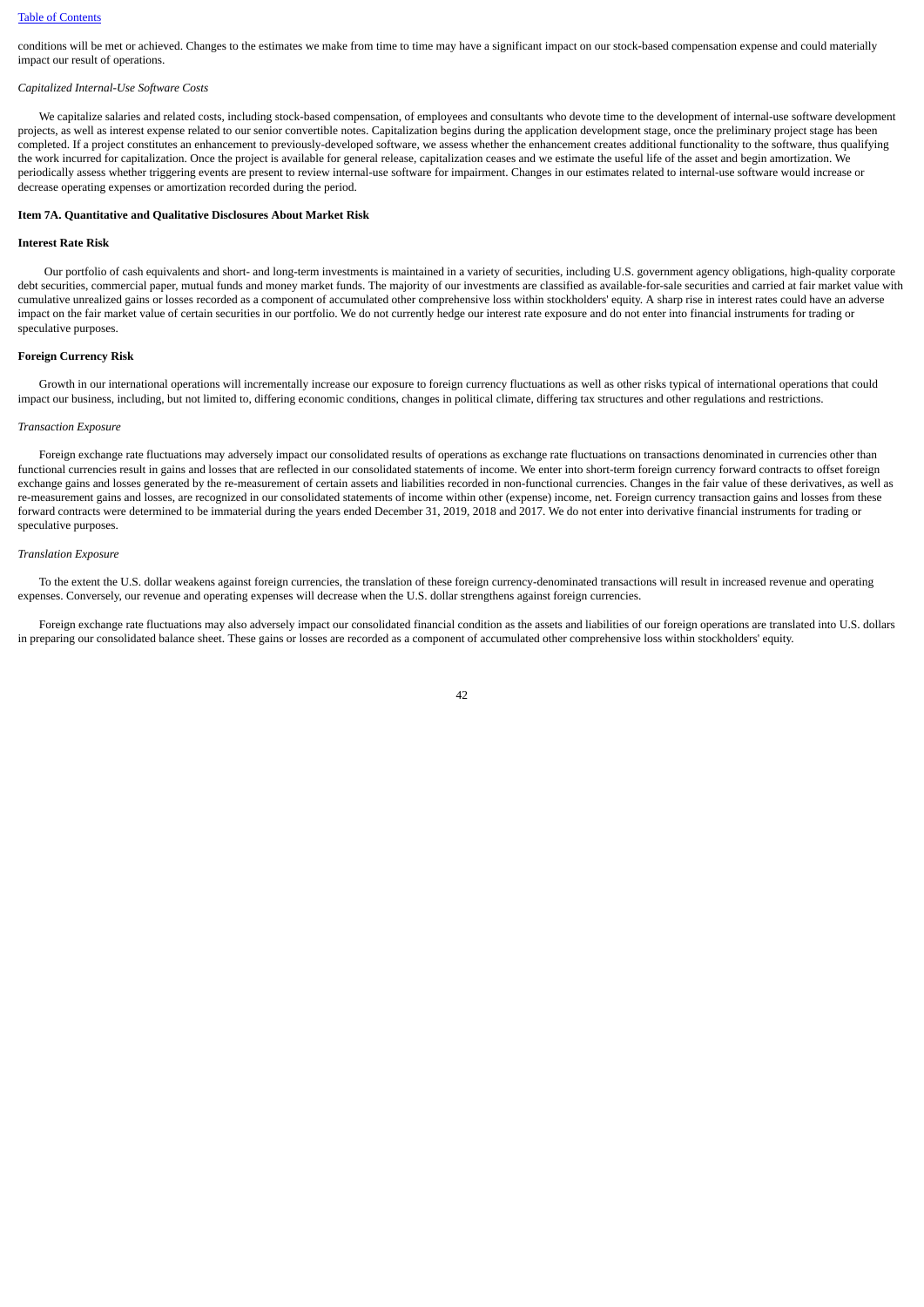# **Credit Risk**

Concentrations of credit risk with respect to accounts receivable are limited to certain customers to which we make substantial sales. Our customer base consists of a large number of geographically dispersed customers diversified across numerous industries. We believe that our accounts receivable credit risk exposure is limited. As of December 31, 2019 and 2018, no customer had an accounts receivable balance of 10% or more of our accounts receivable. We believe that at December 31, 2019, the concentration of credit risk related to accounts receivable was insignificant.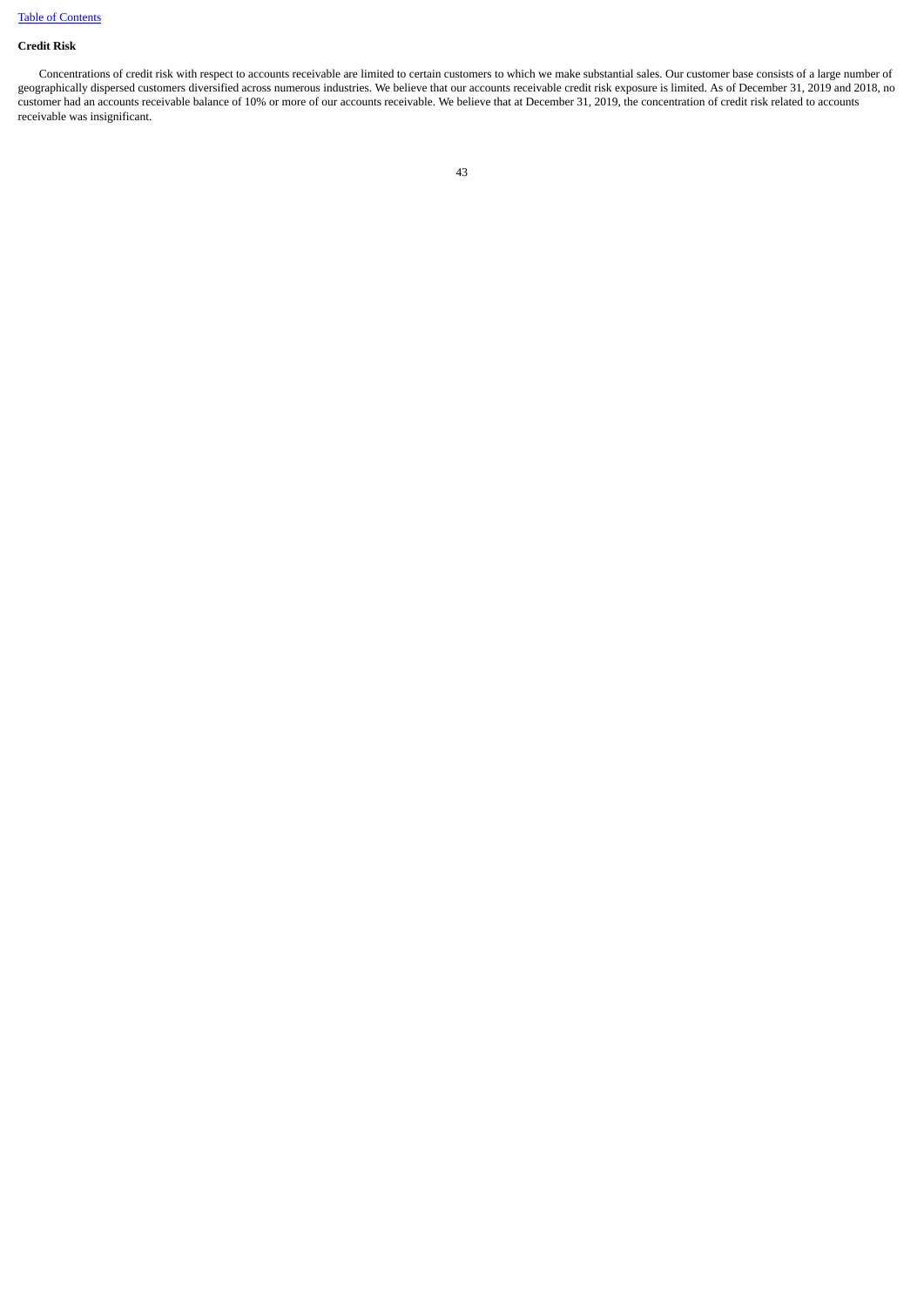# **Item 8. Financial Statements and Supplementary Data**

# **REPORT OF INDEPENDENT REGISTERED PUBLIC ACCOUNTING FIRM**

To the Board of Directors and Stockholders of Akamai Technologies, Inc.

#### *Opinions on the Financial Statements and Internal Control over Financial Reporting*

We have audited the accompanying consolidated balance sheets of Akamai Technologies, Inc. and its subsidiaries (the "Company") as of December 31, 2019 and 2018, and the related consolidated statements of income, comprehensive income, stockholders' equity, and cash flows for each of the three years in the period ended December 31, 2019, including the related notes (collectively referred to as the "consolidated financial statements"). We also have audited the Company's internal control over financial reporting as of December 31, 2019, based on criteria established in *Internal Control - Integrated Framework* (2013) issued by the Committee of Sponsoring Organizations of the Treadway Commission (COSO).

In our opinion, the consolidated financial statements referred to above present fairly, in all material respects, the financial position of the Company as of December 31, 2019 and 2018, and the results of its operations and its cash flows for each of the three years in the period ended December 31, 2019 in conformity with accounting principles generally accepted in the United States of America. Also in our opinion, the Company maintained, in all material respects, effective internal control over financial reporting as of December 31, 2019, based on criteria established in *Internal Control - Integrated Framework* (2013) issued by the COSO.

#### *Change in Accounting Principle*

As discussed in Note 2 to the consolidated financial statements, the Company changed the manner in which it accounts for leases in 2019.

#### *Basis for Opinions*

The Company's management is responsible for these consolidated financial statements, for maintaining effective internal control over financial reporting, and for its assessment of the effectiveness of internal control over financial reporting, included in Management's Annual Report on Internal Control over Financial Reporting appearing under Item 9A. Our responsibility is to express opinions on the Company's consolidated financial statements and on the Company's internal control over financial reporting based on our audits. We are a public accounting firm registered with the Public Company Accounting Oversight Board (United States) (PCAOB) and are required to be independent with respect to the Company in accordance with the U.S. federal securities laws and the applicable rules and regulations of the Securities and Exchange Commission and the PCAOB.

We conducted our audits in accordance with the standards of the PCAOB. Those standards require that we plan and perform the audits to obtain reasonable assurance about whether the consolidated financial statements are free of material misstatement, whether due to error or fraud, and whether effective internal control over financial reporting was maintained in all material respects.

Our audits of the consolidated financial statements included performing procedures to assess the risks of material misstatement of the consolidated financial statements, whether due to error or fraud, and performing procedures that respond to those risks. Such procedures included examining, on a test basis, evidence regarding the amounts and disclosures in the consolidated financial statements. Our audits also included evaluating the accounting principles used and significant estimates made by management, as well as evaluating the overall presentation of the consolidated financial statements. Our audit of internal control over financial reporting included obtaining an understanding of internal control over financial reporting, assessing the risk that a material weakness exists, and testing and evaluating the design and operating effectiveness of internal control based on the assessed risk. Our audits also included performing such other procedures as we considered necessary in the circumstances. We believe that our audits provide a reasonable basis for our opinions.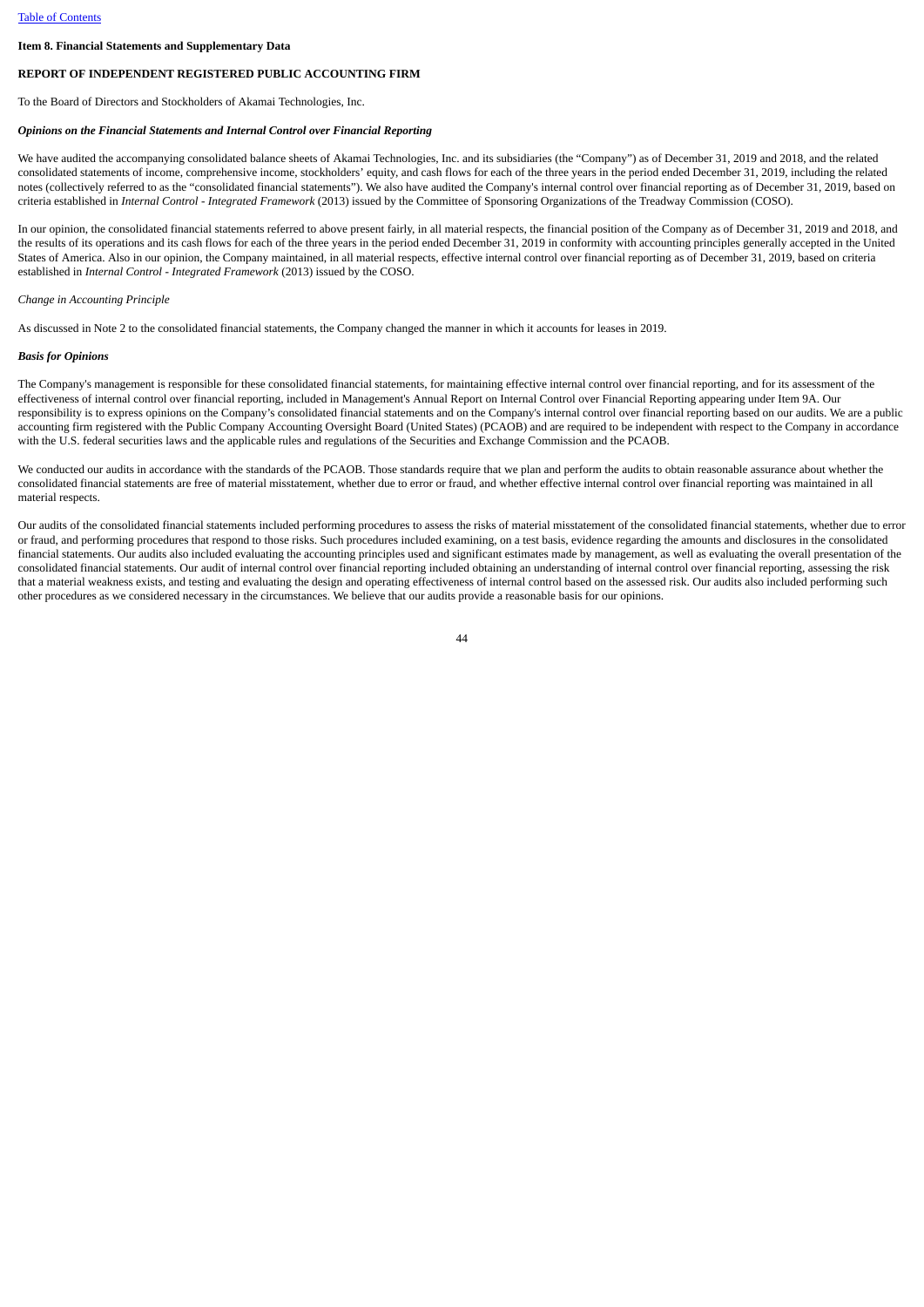# *Definition and Limitations of Internal Control over Financial Reporting*

A company's internal control over financial reporting is a process designed to provide reasonable assurance regarding the reliability of financial reporting and the preparation of financial statements for external purposes in accordance with generally accepted accounting principles. A company's internal control over financial reporting includes those policies and procedures that (i) pertain to the maintenance of records that, in reasonable detail, accurately and fairly reflect the transactions and dispositions of the assets of the company; (ii) provide reasonable assurance that transactions are recorded as necessary to permit preparation of financial statements in accordance with generally accepted accounting principles, and that receipts and expenditures of the company are being made only in accordance with authorizations of management and directors of the company; and (iii) provide reasonable assurance regarding prevention or timely detection of unauthorized acquisition, use, or disposition of the company's assets that could have a material effect on the financial statements.

Because of its inherent limitations, internal control over financial reporting may not prevent or detect misstatements. Also, projections of any evaluation of effectiveness to future periods are subject to the risk that controls may become inadequate because of changes in conditions, or that the degree of compliance with the policies or procedures may deteriorate.

#### *Critical Audit Matters*

The critical audit matter communicated below is a matter arising from the current period audit of the consolidated financial statements that was communicated or required to be communicated to the audit committee and that: (i) relates to accounts or disclosures that are material to the consolidated financial statements and (ii) involved our especially challenging, subjective, or complex judgments. The communication of critical audit matters does not alter in any way our opinion on the consolidated financial statements, taken as a whole, and we are not, by communicating the critical audit matter below, providing a separate opinion on the critical audit matter or on the accounts or disclosures to which it relates.

#### *Massachusetts Appellate Tax Board Appeal*

As described in Note 19 to the consolidated financial statements, the Company is currently involved in litigation related to certain adverse audit determinations. In the second quarter of 2018, the Company filed an appeal with the Massachusetts Appellate Tax Board contesting the adverse audit findings related to certain tax benefits and exemptions. The appeal hearing was held in late 2019 and the Company awaits the judge's determination. Management has determined that it is more-likely-than-not that it will prevail, and no reserve has been recorded related to these controversies. However, over the next 12 months, management's current assumptions and positions could change based on audit determinations and other events impacting management's analysis. As disclosed by management, such events, if resolved unfavorably, could significantly impact the Company's effective income tax rate and results of operations. Management has estimated that an adverse ruling related to the Massachusetts controversy could result in a gross income tax charge of approximately \$35.0 million, which could be partially offset by certain state tax credits of \$25.0 million which are not currently benefited as a result of the Company's valuation allowance assessment.

The principal considerations for our determination that performing procedures related to the Massachusetts Appellate Tax Board appeal is a critical audit matter are there was significant judgment by management when determining the Company's uncertain tax position relative to the Massachusetts Appellate Tax Board appeal, including a high degree of estimation uncertainty relative to numerous and complex tax laws and assessment of judicial precedent. This in turn led to a high degree of auditor judgment, subjectivity, and effort in performing procedures to evaluate management's judgments. Also, the evaluation of audit evidence available to support the Massachusetts Appellate Tax Board appeal required significant auditor judgment as the nature of the evidence is often highly subjective and the audit effort involved the use of professionals with specialized skill and knowledge to assist in evaluating the audit evidence obtained.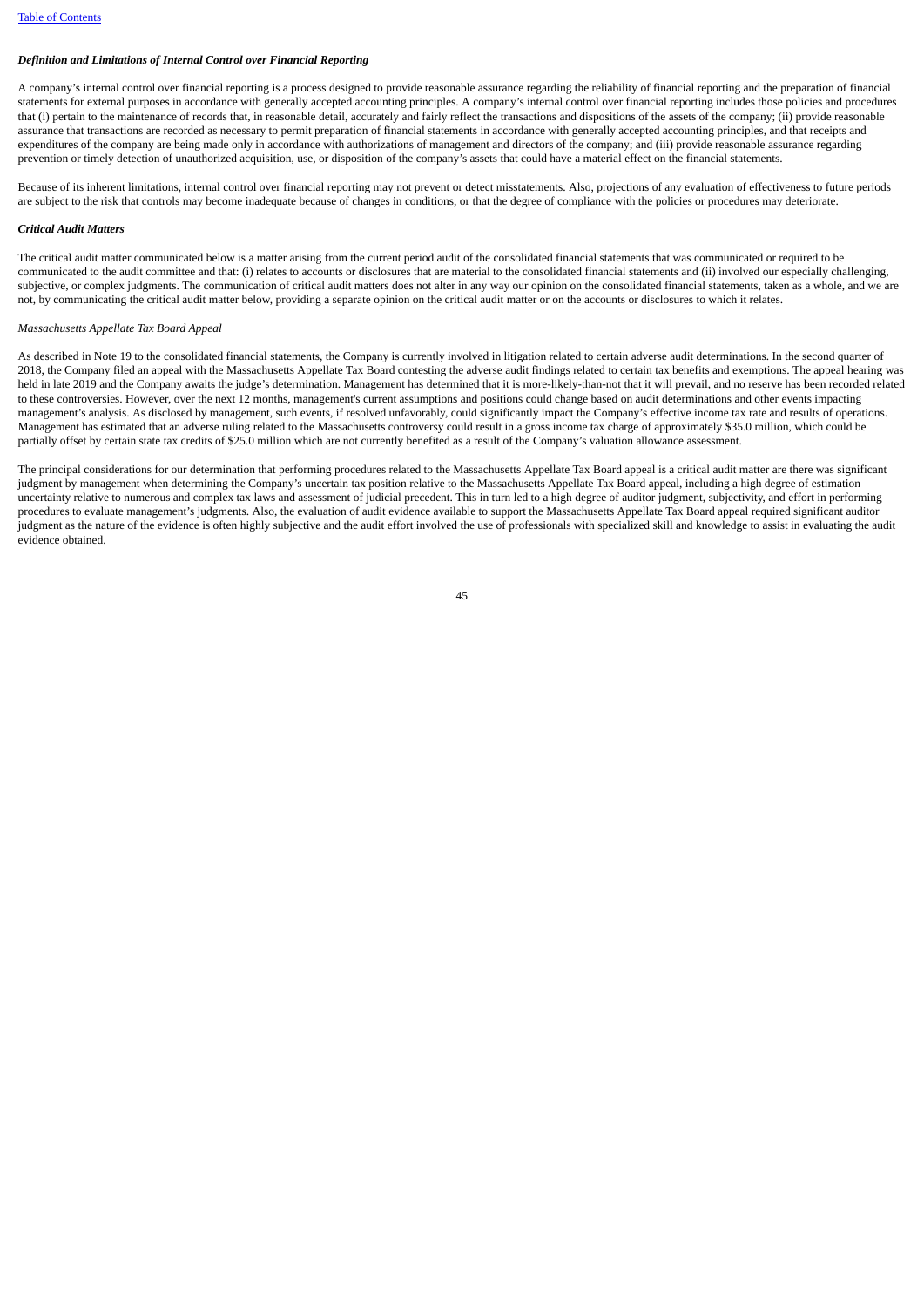Addressing the matter involved performing procedures and evaluating audit evidence in connection with forming our overall opinion on the consolidated financial statements. These procedures included testing the effectiveness of controls relating to the Company's identification and recognition of the liability for uncertain tax positions, including controls over the evaluation of the technical merits of the Company's appeal and evaluation of numerous and complex tax laws and judicial precedent relevant to the appeal. These procedures also included, among others, 1) evaluating the reasonableness of management's assessment that it is more-likely-than-not the Company will prevail in the Massachusetts Appellate Tax Board matter, including the potential for an unfavorable outcome of the appeal, and 2) professionals with specialized skill and knowledge were used to assist in the evaluation of management's assessment of the technical merits of the tax position, including evaluating the reasonableness of management's assessment of whether the tax position is more-likely-than not of being sustained and the application of relevant tax laws and assessment of the judicial precedent.

/s/ PricewaterhouseCoopers LLP Boston, Massachusetts February 28, 2020

We have served as the Company's auditor since 1998.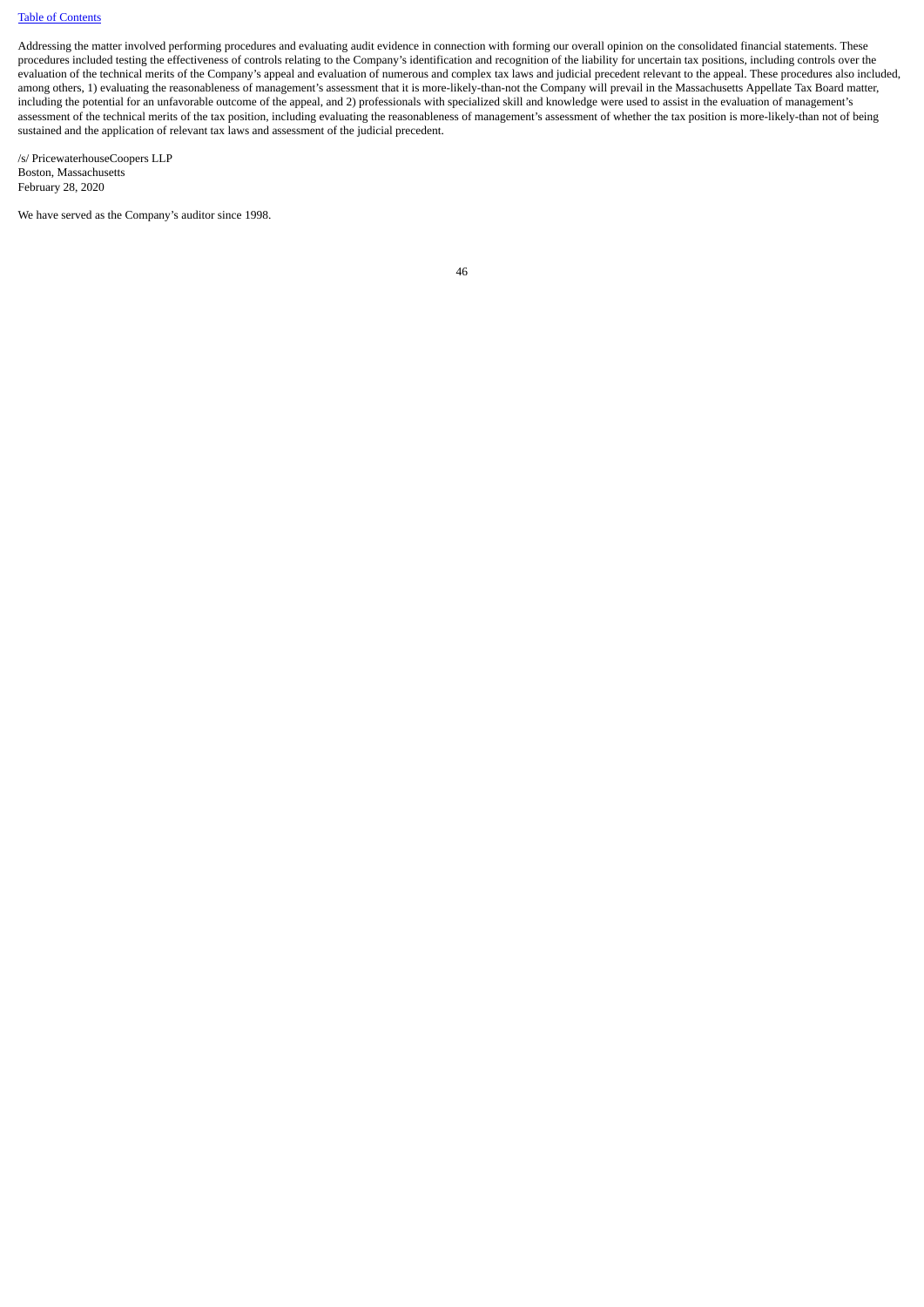# **AKAMAI TECHNOLOGIES, INC. CONSOLIDATED BALANCE SHEETS**

| (in thousands, except share data)                                                                                                                                              |              | December 31, 2019 | December 31, 2018 |
|--------------------------------------------------------------------------------------------------------------------------------------------------------------------------------|--------------|-------------------|-------------------|
| <b>ASSETS</b>                                                                                                                                                                  |              |                   |                   |
| Current assets:                                                                                                                                                                |              |                   |                   |
| Cash and cash equivalents                                                                                                                                                      | \$           | 393,745           | \$<br>1,036,455   |
| Marketable securities                                                                                                                                                          |              | 1,143,249         | 855,650           |
| Accounts receivable, net of reserves of \$1,880 and \$1,534 at December 31, 2019 and 2018, respectively                                                                        |              | 551,943           | 479,889           |
| Prepaid expenses and other current assets                                                                                                                                      |              | 142,676           | 163,360           |
| Total current assets                                                                                                                                                           |              | 2,231,613         | 2,535,354         |
| Marketable securities                                                                                                                                                          |              | 835,384           | 209,066           |
| Property and equipment, net                                                                                                                                                    |              | 1,152,153         | 910,618           |
| Operating lease right-of-use assets                                                                                                                                            |              | 758,450           |                   |
| Acquired intangible assets, net                                                                                                                                                |              | 179,431           | 168,348           |
| Goodwill                                                                                                                                                                       |              | 1,600,265         | 1,487,404         |
| Deferred income tax assets                                                                                                                                                     |              | 76,528            | 34,913            |
| Other assets                                                                                                                                                                   |              | 173,062           | 116,067           |
| <b>Total assets</b>                                                                                                                                                            | \$           | 7,006,886         | \$<br>5,461,770   |
| <b>LIABILITIES AND STOCKHOLDERS' EQUITY</b>                                                                                                                                    |              |                   |                   |
| Current liabilities:                                                                                                                                                           |              |                   |                   |
| Accounts payable                                                                                                                                                               | \$           | 138,946           | \$<br>99,089      |
| Accrued expenses                                                                                                                                                               |              | 334,861           | 328,304           |
| Deferred revenue                                                                                                                                                               |              | 71,223            | 69,083            |
| Convertible senior notes                                                                                                                                                       |              |                   | 686,552           |
| Operating lease liabilities                                                                                                                                                    |              | 139,463           |                   |
| Other current liabilities                                                                                                                                                      |              | 8,843             | 27,681            |
| Total current liabilities                                                                                                                                                      |              | 693,336           | 1,210,709         |
| Deferred revenue                                                                                                                                                               |              | 4,368             | 4,557             |
| Deferred income tax liabilities                                                                                                                                                |              | 29,187            | 19,624            |
| Convertible senior notes                                                                                                                                                       |              | 1,839,791         | 874,080           |
| Operating lease liabilities                                                                                                                                                    |              | 692,181           |                   |
| Other liabilities                                                                                                                                                              |              | 90,065            | 160,940           |
| <b>Total liabilities</b>                                                                                                                                                       |              | 3,348,928         | 2,269,910         |
| Commitments and contingencies (Note 13)                                                                                                                                        |              |                   |                   |
| Stockholders' equity:                                                                                                                                                          |              |                   |                   |
| Preferred stock, \$0.01 par value; 5,000,000 shares authorized; 700,000 shares designated as Series A Junior Participating<br>Preferred Stock; no shares issued or outstanding |              |                   |                   |
| Common stock, \$0.01 par value; 700,000,000 shares authorized; 162,000,843 and 162,904,550 shares issued and outstanding at<br>December 31, 2019 and 2018, respectively        |              | 1,620             | 1,629             |
| Additional paid-in capital                                                                                                                                                     |              | 3,653,486         | 3,670,033         |
| Accumulated other comprehensive loss                                                                                                                                           |              | (45, 144)         | (48, 912)         |
| Retained earnings (accumulated deficit)                                                                                                                                        |              | 47,996            | (430, 890)        |
| Total stockholders' equity                                                                                                                                                     |              | 3,657,958         | 3,191,860         |
| Total liabilities and stockholders' equity                                                                                                                                     | $\mathbb{S}$ | 7,006,886         | \$<br>5,461,770   |

*The accompanying notes are an integral part of the consolidated financial statements.*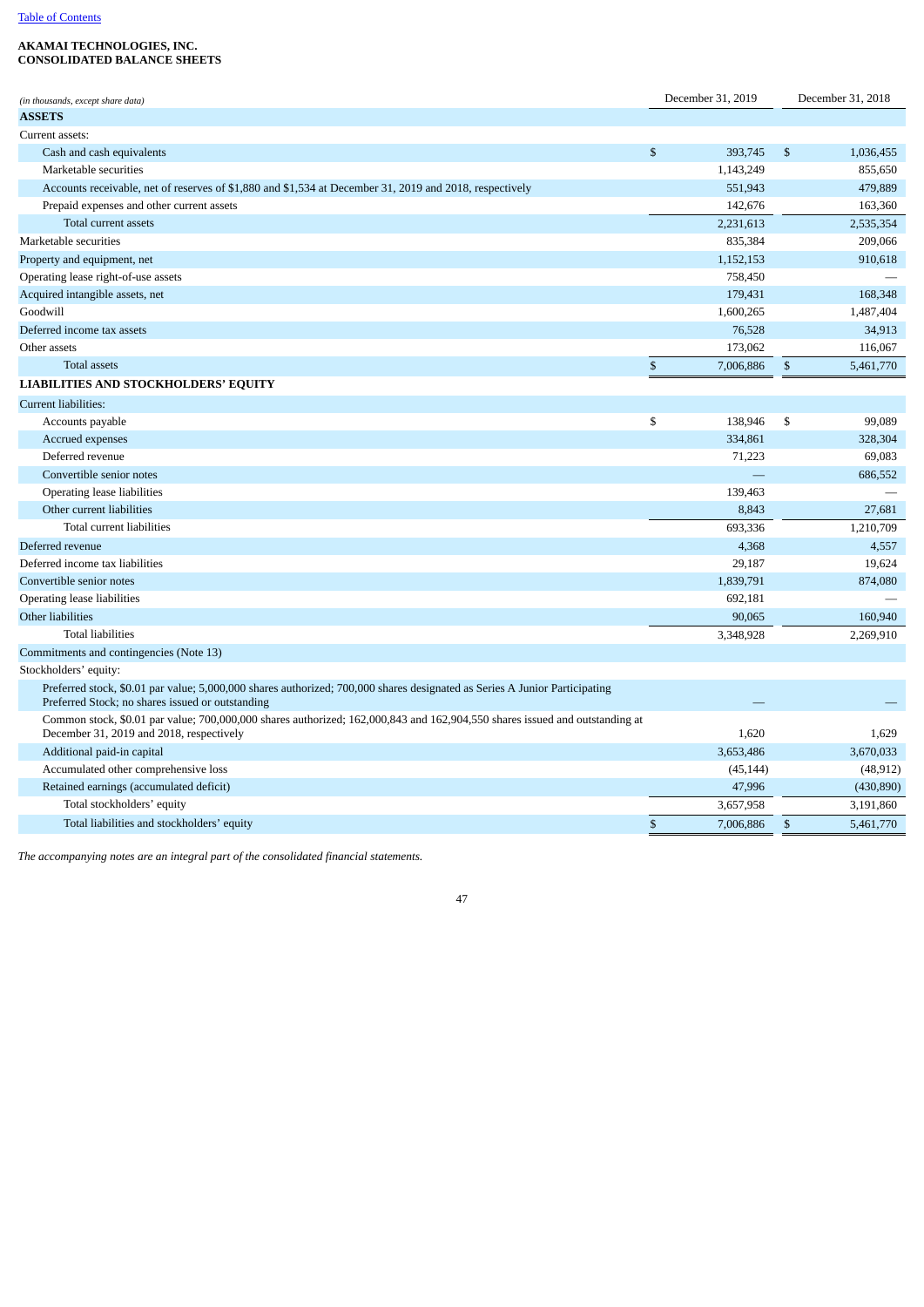# **AKAMAI TECHNOLOGIES, INC. CONSOLIDATED STATEMENTS OF INCOME**

|                                                                                       | For the Years Ended December 31. |           |                |           |                |           |  |  |  |
|---------------------------------------------------------------------------------------|----------------------------------|-----------|----------------|-----------|----------------|-----------|--|--|--|
| (in thousands, except per share data)                                                 |                                  | 2019      |                | 2018      |                | 2017      |  |  |  |
| Revenue                                                                               | $\mathbf{s}$                     | 2,893,617 | $\mathfrak{S}$ | 2,714,474 | $\mathbf{s}$   | 2,489,035 |  |  |  |
| Costs and operating expenses:                                                         |                                  |           |                |           |                |           |  |  |  |
| Cost of revenue (exclusive of amortization of acquired intangible assets shown below) |                                  | 987,624   |                | 953,485   |                | 875,837   |  |  |  |
| Research and development                                                              |                                  | 261,365   |                | 246,165   |                | 222,434   |  |  |  |
| Sales and marketing                                                                   |                                  | 523,883   |                | 517,353   |                | 481,522   |  |  |  |
| General and administrative                                                            |                                  | 516,093   |                | 574,067   |                | 509,165   |  |  |  |
| Amortization of acquired intangible assets                                            |                                  | 38,581    |                | 33,311    |                | 30,904    |  |  |  |
| Restructuring charge                                                                  |                                  | 17,153    |                | 27,594    |                | 54,884    |  |  |  |
| Total costs and operating expenses                                                    |                                  | 2,344,699 |                | 2,351,975 |                | 2,174,746 |  |  |  |
| Income from operations                                                                |                                  | 548,918   |                | 362,499   |                | 314,289   |  |  |  |
| Interest income                                                                       |                                  | 34,355    |                | 26,940    |                | 17,855    |  |  |  |
| Interest expense                                                                      |                                  | (49, 364) |                | (43,202)  |                | (18, 839) |  |  |  |
| Other (expense) income, net                                                           |                                  | (1,428)   |                | (3, 148)  |                | 887       |  |  |  |
| Income before provision for income taxes                                              |                                  | 532,481   |                | 343,089   |                | 314,192   |  |  |  |
| Provision for income taxes                                                            |                                  | (53,350)  |                | (44,716)  |                | (91, 426) |  |  |  |
| Loss from equity method investment                                                    |                                  | (1,096)   |                |           |                |           |  |  |  |
| Net income                                                                            | $\mathfrak{s}$                   | 478,035   | \$             | 298,373   | \$             | 222,766   |  |  |  |
| Net income per share:                                                                 |                                  |           |                |           |                |           |  |  |  |
| <b>Basic</b>                                                                          | $\mathfrak{S}$                   | 2.94      | $\mathfrak{S}$ | 1.78      | $\mathfrak{S}$ | 1.30      |  |  |  |
| Diluted                                                                               | \$                               | 2.90      | \$             | 1.76      | \$             | 1.29      |  |  |  |
| Shares used in per share calculations:                                                |                                  |           |                |           |                |           |  |  |  |
| <b>Basic</b>                                                                          |                                  | 162,706   |                | 167,312   |                | 171,559   |  |  |  |
| <b>Diluted</b>                                                                        |                                  | 164,573   |                | 169,188   |                | 172,711   |  |  |  |

*The accompanying notes are an integral part of the consolidated financial statements.*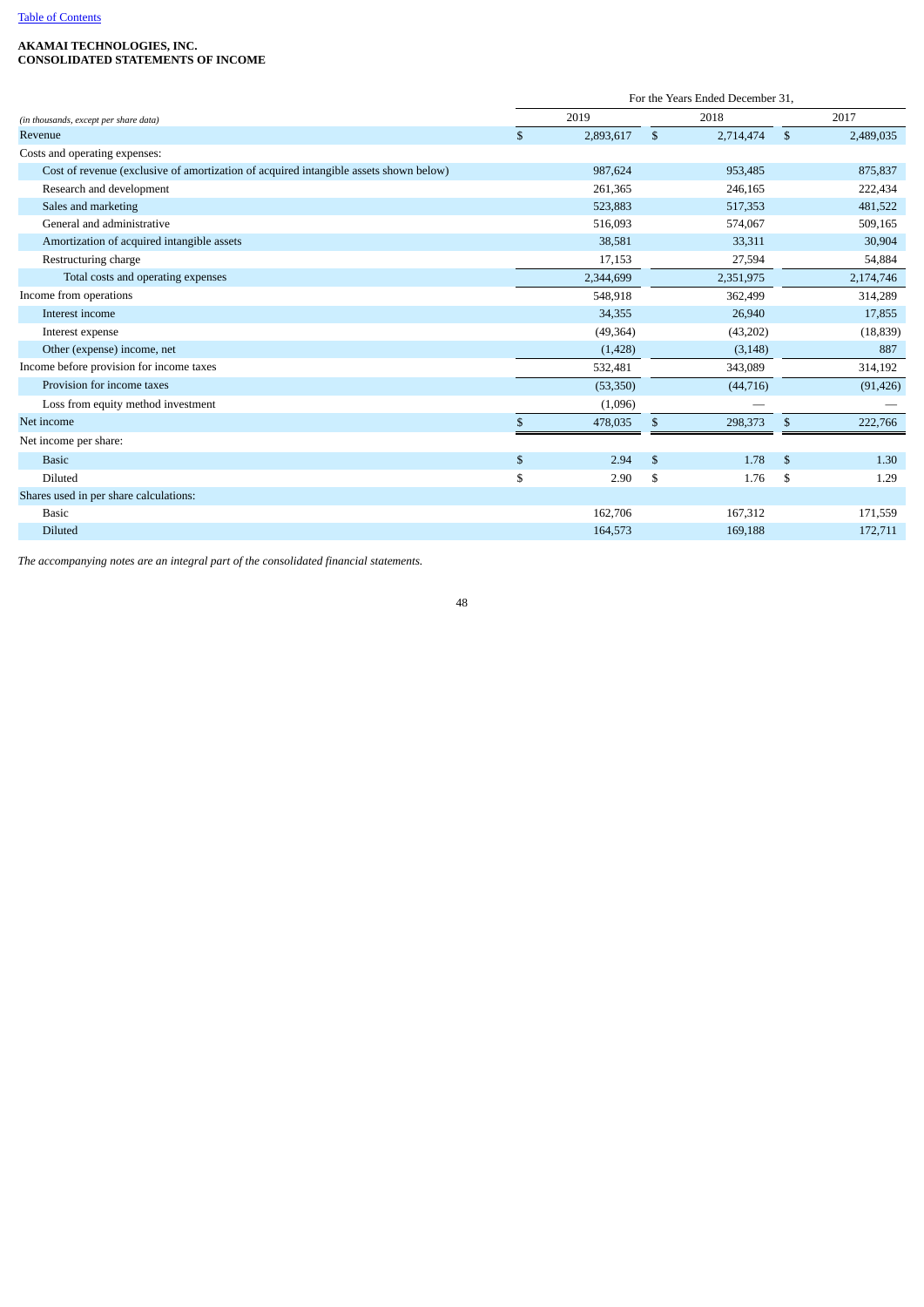# **CONSOLIDATED STATEMENTS OF COMPREHENSIVE INCOME**

|                                                                                                                                                                                            | For the Years Ended December 31, |         |  |           |  |         |  |  |  |  |  |
|--------------------------------------------------------------------------------------------------------------------------------------------------------------------------------------------|----------------------------------|---------|--|-----------|--|---------|--|--|--|--|--|
| (in thousands)                                                                                                                                                                             |                                  | 2019    |  | 2018      |  | 2017    |  |  |  |  |  |
| Net income                                                                                                                                                                                 |                                  | 478.035 |  | 298,373   |  | 222,766 |  |  |  |  |  |
| Other comprehensive income (loss):                                                                                                                                                         |                                  |         |  |           |  |         |  |  |  |  |  |
| Foreign currency translation adjustments                                                                                                                                                   |                                  | (1,020) |  | (27, 585) |  | 36,151  |  |  |  |  |  |
| Change in unrealized gain (loss) on investments, net of income tax (provision) benefit of \$(666),<br>\$(200) and \$245 for the years ended December 31, 2019, 2018 and 2017, respectively |                                  | 4.788   |  | 603       |  | (406)   |  |  |  |  |  |
| Other comprehensive income (loss)                                                                                                                                                          |                                  | 3,768   |  | (26,982)  |  | 35,745  |  |  |  |  |  |
| Comprehensive income                                                                                                                                                                       |                                  | 481,803 |  | 271.391   |  | 258,511 |  |  |  |  |  |

*The accompanying notes are an integral part of the consolidated financial statements.*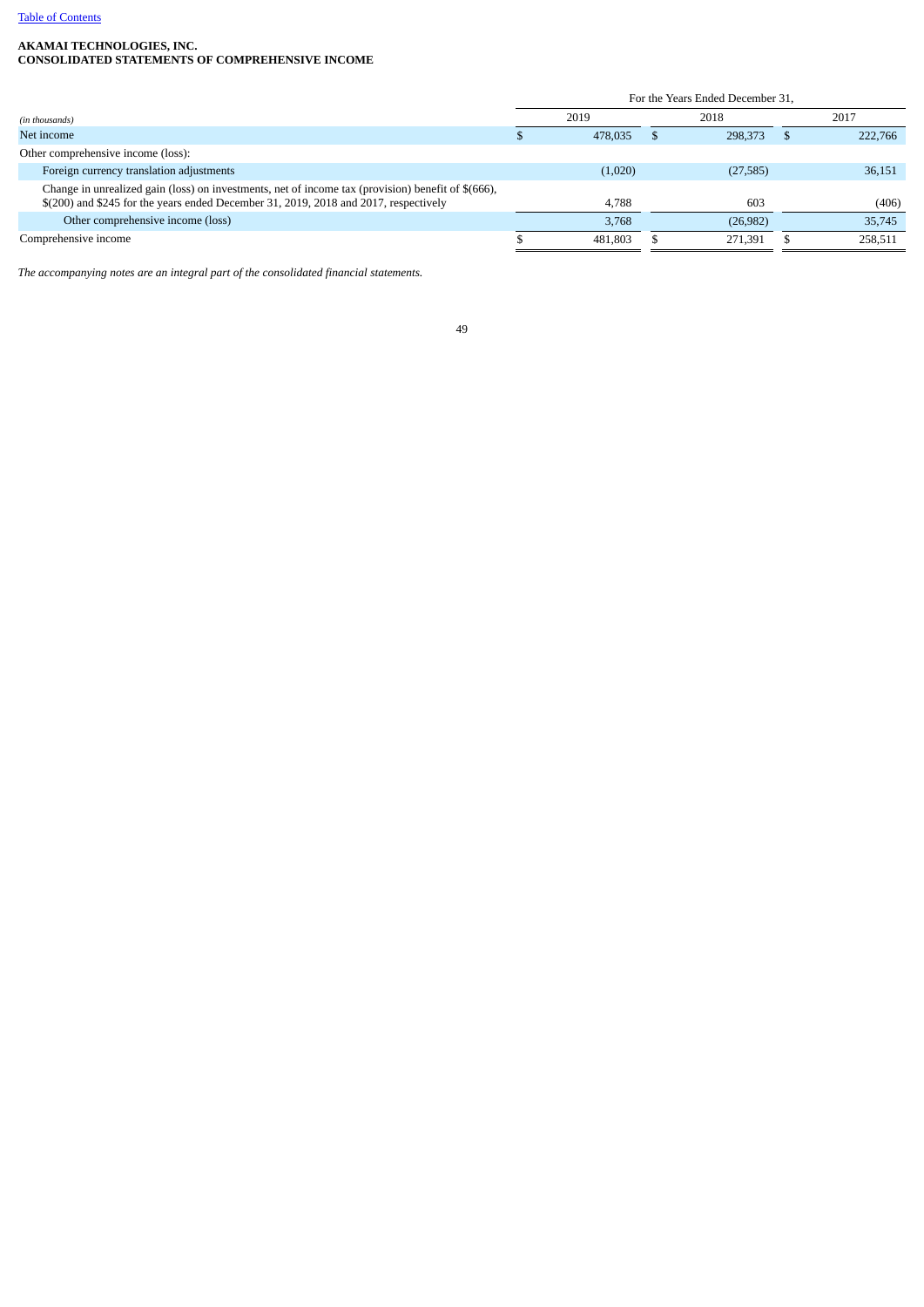# **CONSOLIDATED STATEMENTS OF CASH FLOWS**

|                                                                                   |              | For the Years Ended December 31, |                |            |                |            |  |  |
|-----------------------------------------------------------------------------------|--------------|----------------------------------|----------------|------------|----------------|------------|--|--|
| (in thousands)                                                                    |              | 2019                             |                | 2018       |                | 2017       |  |  |
| Cash flows from operating activities:                                             |              |                                  |                |            |                |            |  |  |
| Net income                                                                        | \$           | 478.035                          | \$             | 298.373    | \$             | 222,766    |  |  |
| Adjustments to reconcile net income to net cash provided by operating activities: |              |                                  |                |            |                |            |  |  |
| Depreciation and amortization                                                     |              | 440,674                          |                | 434,520    |                | 372,313    |  |  |
| Stock-based compensation                                                          |              | 187,140                          |                | 183,813    |                | 164,308    |  |  |
| Provision (benefit) for deferred income taxes                                     |              | 933                              |                | 2,339      |                | (7,244)    |  |  |
| Amortization of debt discount and issuance costs                                  |              | 45,857                           |                | 41,958     |                | 18,839     |  |  |
| Restructuring-related software charge                                             |              | 3,784                            |                | 4,940      |                | 31,965     |  |  |
| Other non-cash reconciling items, net                                             |              | 4,744                            |                | 12,078     |                | 10,068     |  |  |
| Changes in operating assets and liabilities, net of effects of acquisitions:      |              |                                  |                |            |                |            |  |  |
| Accounts receivable                                                               |              | (64, 471)                        |                | (30, 445)  |                | (50,054)   |  |  |
| Prepaid expenses and other current assets                                         |              | 11,689                           |                | (4, 132)   |                | (28, 968)  |  |  |
| Accounts payable and accrued expenses                                             |              | 8,769                            |                | 42,238     |                | 33,232     |  |  |
| Deferred revenue                                                                  |              | (13,547)                         |                | (919)      |                | 2,938      |  |  |
| Other current liabilities                                                         |              | (17,230)                         |                | 9,422      |                | 16,378     |  |  |
| Other non-current assets and liabilities                                          |              | (28,073)                         |                | 14,142     |                | 14,442     |  |  |
| Net cash provided by operating activities                                         |              | 1,058,304                        |                | 1,008,327  |                | 800,983    |  |  |
| Cash flows from investing activities:                                             |              |                                  |                |            |                |            |  |  |
| Cash paid for acquisitions, net of cash acquired                                  |              | (165, 329)                       |                | (79)       |                | (369,073)  |  |  |
| Cash paid for equity method investment                                            |              | (36,008)                         |                |            |                |            |  |  |
| Purchases of property and equipment                                               |              | (359, 667)                       |                | (217,609)  |                | (254, 146) |  |  |
| Capitalization of internal-use software development costs                         |              | (202, 410)                       |                | (188, 132) |                | (160, 632) |  |  |
| Purchases of short-and long-term marketable securities                            |              | (1,990,148)                      |                | (873, 697) |                | (326, 497) |  |  |
| Proceeds from sales of short-and long-term marketable securities                  |              | 856                              |                | 16,569     |                | 219,916    |  |  |
| Proceeds from maturities of short-and long-term marketable securities             |              | 1,084,373                        |                | 758,481    |                | 432,853    |  |  |
| Other non-current assets and liabilities                                          |              | 399                              |                | (2,066)    |                | (1,586)    |  |  |
| Net cash used in investing activities                                             |              | (1,667,934)                      |                | (506, 533) |                | (459, 165) |  |  |
| Cash flows from financing activities:                                             |              |                                  |                |            |                |            |  |  |
| Proceeds from the issuance of convertible senior notes                            |              | 1,135,629                        |                | 1,132,185  |                |            |  |  |
| Proceeds from the issuance of warrants                                            |              | 185,150                          |                | 119,945    |                |            |  |  |
| Purchase of note hedge related to convertible senior notes                        |              | (312, 225)                       |                | (261,740)  |                |            |  |  |
| Repayment of convertible senior notes                                             |              | (690,000)                        |                |            |                |            |  |  |
| Proceeds related to the issuance of common stock under stock plans                |              | 57,112                           |                | 62,608     |                | 55,680     |  |  |
| Employee taxes paid related to net share settlement of stock-based awards         |              | (75, 266)                        |                | (64, 305)  |                | (58, 395)  |  |  |
| Repurchases of common stock                                                       |              | (334, 519)                       |                | (750,000)  |                | (361, 194) |  |  |
| Other non-current assets and liabilities                                          |              | (1,558)                          |                | (5,085)    |                | (1,096)    |  |  |
| Net cash (used in) provided by financing activities                               |              | (35,677)                         |                | 233,608    |                | (365,005)  |  |  |
| Effects of exchange rate changes on cash and cash equivalents                     |              | 2,466                            |                | (12, 844)  |                | 12,990     |  |  |
| Net (decrease) increase in cash and cash equivalents                              |              | (642, 841)                       |                | 722,558    |                | (10, 197)  |  |  |
| Cash, cash equivalents and restricted cash at beginning of year                   |              | 1,036,987                        |                | 314,429    |                | 324,626    |  |  |
| Cash, cash equivalents and restricted cash at end of year                         | $\mathbb{S}$ | 394,146                          | $\mathfrak{S}$ | 1,036,987  | $\mathfrak{s}$ | 314,429    |  |  |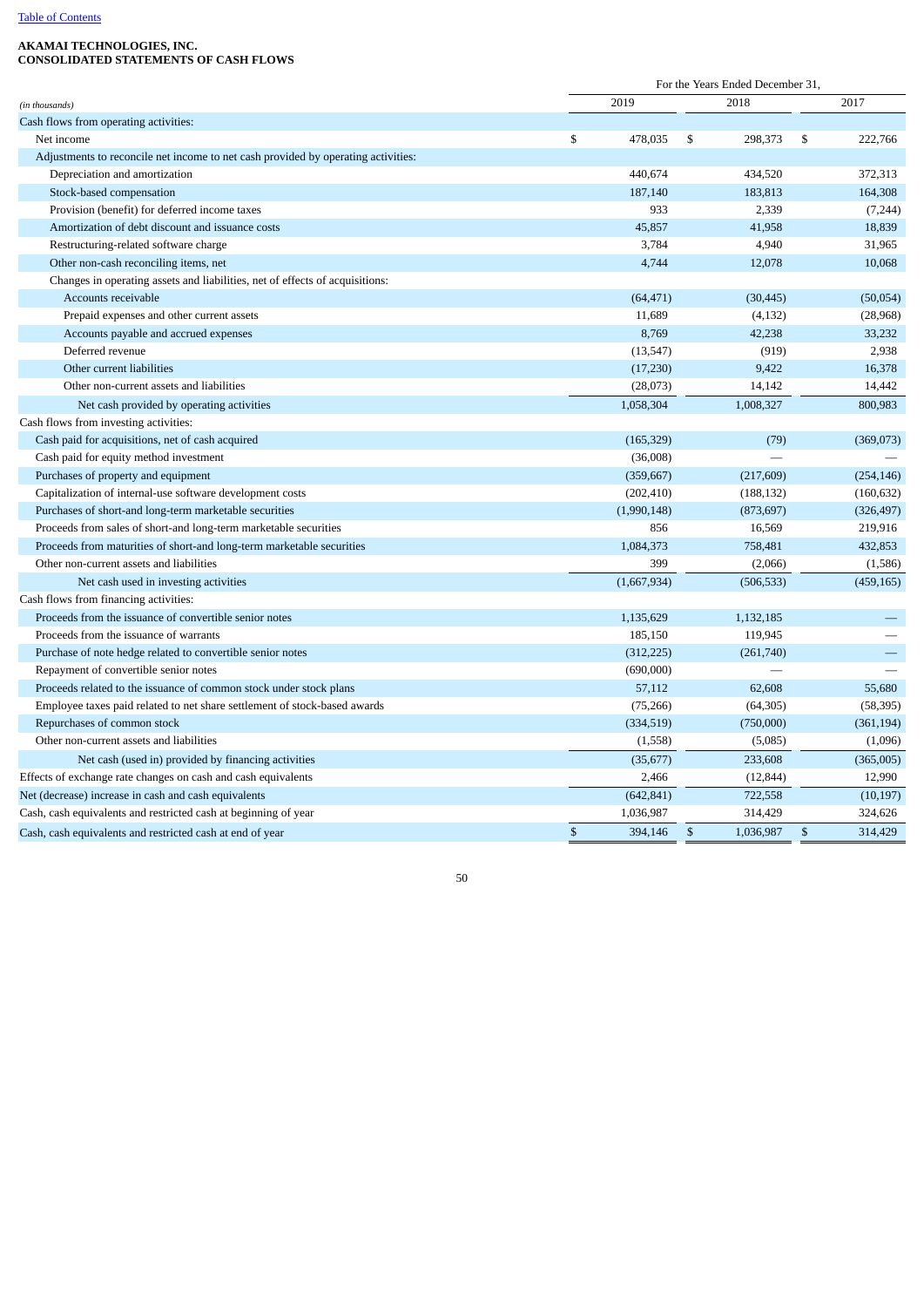**CONSOLIDATED STATEMENTS OF CASH FLOWS, continued**

|                                                                                                                                                           | For the Years Ended December 31, |         |    |           |     |         |  |  |
|-----------------------------------------------------------------------------------------------------------------------------------------------------------|----------------------------------|---------|----|-----------|-----|---------|--|--|
| (in thousands)                                                                                                                                            | 2019                             |         |    | 2018      |     | 2017    |  |  |
| Supplemental disclosure of cash flow information:                                                                                                         |                                  |         |    |           |     |         |  |  |
| Cash paid for income taxes, net of refunds received in the years ended December 31, 2019, 2018 and 2017 of<br>\$3,731, \$18,501 and \$6,750, respectively | \$                               | 73,898  | \$ | 45,129    | S   | 91,640  |  |  |
| Cash paid for interest expense                                                                                                                            |                                  | 1,438   |    | 639       |     |         |  |  |
| Cash paid for operating lease liabilities                                                                                                                 |                                  | 153,818 |    |           |     |         |  |  |
| Non-cash activities:                                                                                                                                      |                                  |         |    |           |     |         |  |  |
| Operating lease right-of-use assets obtained in exchange for operating lease liabilities                                                                  |                                  | 529,376 |    |           |     |         |  |  |
| Purchases of property and equipment and capitalization of internal-use software development costs included in<br>accounts payable and accrued expenses    |                                  | 88,238  |    | 54,867    |     | 27,209  |  |  |
| Capitalization of stock-based compensation                                                                                                                |                                  | 35,905  |    | 34,785    |     | 28,851  |  |  |
|                                                                                                                                                           |                                  |         |    |           |     |         |  |  |
| Reconciliation of cash, cash equivalents and restricted cash:                                                                                             |                                  |         |    |           |     |         |  |  |
| Cash and cash equivalents                                                                                                                                 | $\mathbf{s}$                     | 393,745 | S  | 1,036,455 | \$. | 313,382 |  |  |
| Restricted cash                                                                                                                                           |                                  | 401     |    | 532       |     | 1,047   |  |  |
| Cash, cash equivalents and restricted cash                                                                                                                |                                  | 394,146 |    | 1,036,987 |     | 314,429 |  |  |

*The accompanying notes are an integral part of the consolidated financial statements.*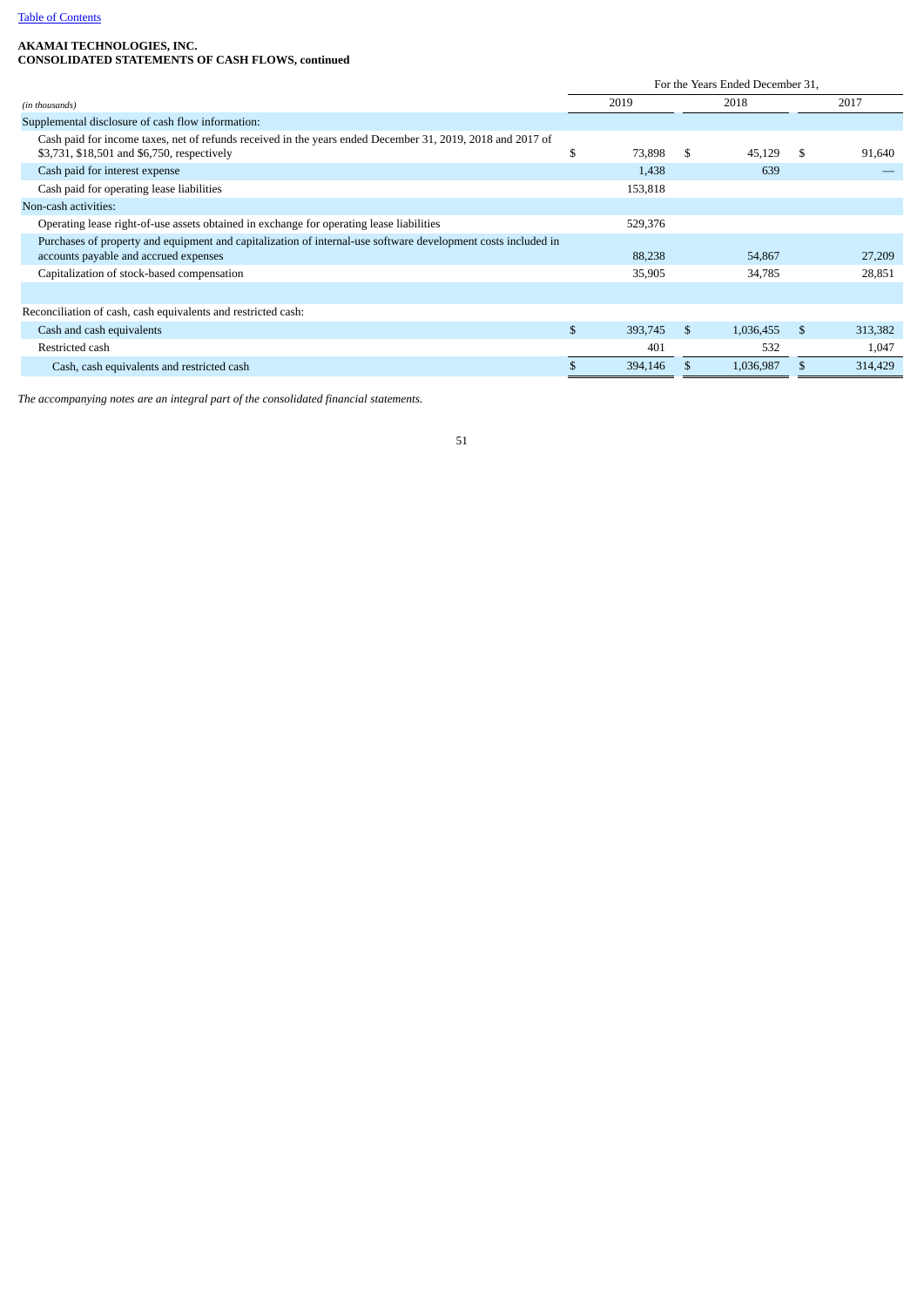**CONSOLIDATED STATEMENTS OF STOCKHOLDERS' EQUITY**

|                                                                                                                                                                 | Common Stock   |              |        |              |                                |                |                       | Accumulated<br>Other |                       | Retained<br>Earnings | Total                    |                |                         |  |
|-----------------------------------------------------------------------------------------------------------------------------------------------------------------|----------------|--------------|--------|--------------|--------------------------------|----------------|-----------------------|----------------------|-----------------------|----------------------|--------------------------|----------------|-------------------------|--|
| (in thousands, except share data)                                                                                                                               | Shares         |              | Amount |              | Additional Paid-<br>in Capital |                | <b>Treasury Stock</b> |                      | Comprehensive<br>Loss |                      | (Accumulated<br>Deficit) |                | Stockholders'<br>Equity |  |
| Balance at January 1, 2017                                                                                                                                      | 173,254,797    | $\mathbb{S}$ | 1,733  | $\mathbb{S}$ | 4,239,588                      | $\mathfrak{s}$ |                       | $\mathbb{S}$         | (57, 675)             | $\mathbb{S}$         | (913, 428)               | $\mathfrak{s}$ | 3,270,218               |  |
| Issuance of common stock upon the exercise of stock<br>options and vesting of restricted and deferred stock units,<br>net of shares withheld for employee taxes | 2,453,961      |              | 24     |              | (40, 562)                      |                |                       |                      |                       |                      |                          |                | (40,538)                |  |
| Issuance of common stock under employee stock purchase<br>plan                                                                                                  | 1,052,684      |              | 11     |              | 42,291                         |                |                       |                      |                       |                      |                          |                | 42,302                  |  |
| Stock-based compensation                                                                                                                                        |                |              |        |              | 193,170                        |                |                       |                      |                       |                      |                          |                | 193,170                 |  |
| Repurchases of common stock                                                                                                                                     | (6,868,118)    |              |        |              |                                |                | (361, 194)            |                      |                       |                      |                          |                | (361, 194)              |  |
| Treasury stock retirement                                                                                                                                       |                |              | (69)   |              | (361, 125)                     |                | 361,194               |                      |                       |                      |                          |                |                         |  |
| Net income                                                                                                                                                      |                |              |        |              |                                |                |                       |                      |                       |                      | 222,766                  |                | 222,766                 |  |
| Foreign currency translation adjustment                                                                                                                         |                |              |        |              |                                |                |                       |                      | 36,151                |                      |                          |                | 36,151                  |  |
| Change in unrealized gain on investments, net of tax                                                                                                            |                |              |        |              |                                |                |                       |                      | (406)                 |                      |                          |                | (406)                   |  |
| Balance at December 31, 2017                                                                                                                                    | 169,893,324    |              | 1,699  |              | 4,073,362                      |                |                       |                      | (21, 930)             |                      | (690, 662)               |                | 3,362,469               |  |
| Cumulative-effect adjustment to accumulated deficit related<br>to adoption of new accounting pronouncement                                                      |                |              |        |              |                                |                |                       |                      |                       |                      | (38,601)                 |                | (38, 601)               |  |
| Issuance of common stock upon the exercise of stock<br>options and vesting of restricted and deferred stock units,<br>net of shares withheld for employee taxes | 2,235,212      |              | 22     |              | (56, 566)                      |                |                       |                      |                       |                      |                          |                | (56, 544)               |  |
| Issuance of common stock under employee stock purchase<br>plan                                                                                                  | 973,975        |              | 10     |              | 50,678                         |                |                       |                      |                       |                      |                          |                | 50,688                  |  |
| Stock-based compensation                                                                                                                                        |                |              |        |              | 218,416                        |                |                       |                      |                       |                      |                          |                | 218,416                 |  |
| Equity component of convertible senior notes, net of<br>deferred tax of \$4,971 and issuance costs of \$4,418                                                   |                |              |        |              | 275,836                        |                |                       |                      |                       |                      |                          |                | 275,836                 |  |
| Issuance of warrants related to convertible senior notes                                                                                                        |                |              |        |              | 119,945                        |                |                       |                      |                       |                      |                          |                | 119,945                 |  |
| Purchase of note hedge related to convertible senior notes                                                                                                      |                |              |        |              | (261,740)                      |                |                       |                      |                       |                      |                          |                | (261,740)               |  |
| Repurchases of common stock                                                                                                                                     | (10, 197, 961) |              |        |              |                                |                | (750,000)             |                      |                       |                      |                          |                | (750,000)               |  |
| Treasury stock retirement                                                                                                                                       |                |              | (102)  |              | (749, 898)                     |                | 750,000               |                      |                       |                      |                          |                |                         |  |
| Net income                                                                                                                                                      |                |              |        |              |                                |                |                       |                      |                       |                      | 298,373                  |                | 298,373                 |  |
| Foreign currency translation adjustment                                                                                                                         |                |              |        |              |                                |                |                       |                      | (27, 585)             |                      |                          |                | (27, 585)               |  |
| Change in unrealized gain on investments, net of tax                                                                                                            |                |              |        |              |                                |                |                       |                      | 603                   |                      |                          |                | 603                     |  |
| Balance at December 31, 2018                                                                                                                                    | 162,904,550    | $\mathbf{s}$ | 1.629  | $\mathbb{S}$ | 3,670,033                      | $\mathbf{s}$   |                       | $\mathbf{s}$         | (48, 912)             | $\mathbb{S}$         | (430, 890)               | $\mathfrak{s}$ | 3,191,860               |  |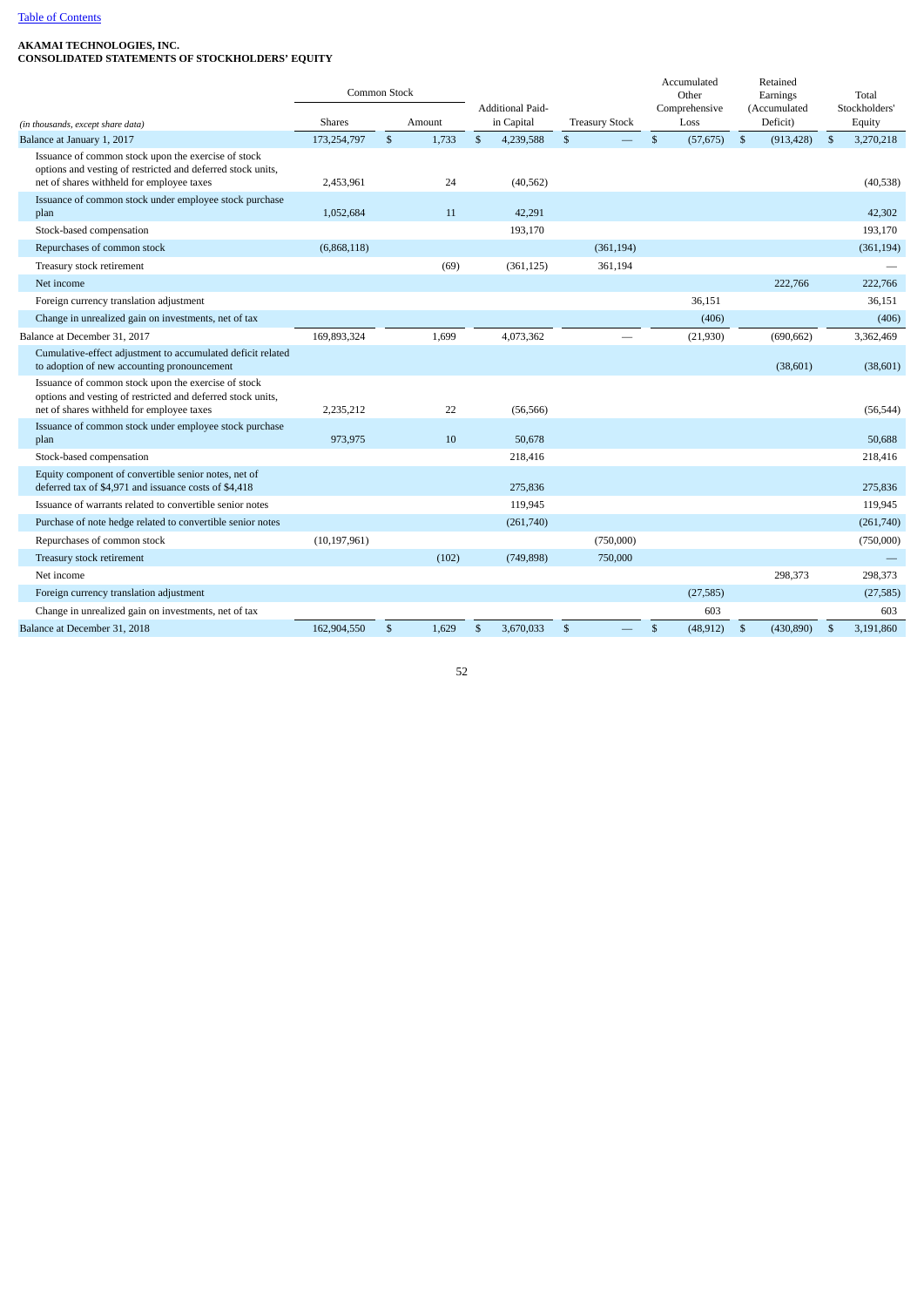# **AKAMAI TECHNOLOGIES, INC. CONSOLIDATED STATEMENTS OF STOCKHOLDERS' EQUITY, continued**

|                                                                                                                                                                 | Common Stock  |             |    | Additional Paid- |    |                       | Accumulated<br>Other<br>Comprehensive |    | Retained<br>Earnings<br>(Accumulated |              | Total<br>Stockholders' |
|-----------------------------------------------------------------------------------------------------------------------------------------------------------------|---------------|-------------|----|------------------|----|-----------------------|---------------------------------------|----|--------------------------------------|--------------|------------------------|
| (in thousands, except share data)                                                                                                                               | <b>Shares</b> | Amount      |    | in Capital       |    | <b>Treasury Stock</b> | Loss                                  |    | Deficit)                             |              | Equity                 |
| Balance at December 31, 2018                                                                                                                                    | 162,904,550   | \$<br>1,629 | Ŝ. | 3,670,033        | \$ |                       | \$<br>(48, 912)                       | \$ | (430, 890)                           | $\mathbf{s}$ | 3,191,860              |
| Cumulative-effect adjustment to accumulated deficit related<br>to adoption of new accounting pronouncement                                                      |               |             |    |                  |    |                       |                                       |    | 851                                  |              | 851                    |
| Issuance of common stock upon the exercise of stock<br>options and vesting of restricted and deferred stock units,<br>net of shares withheld for employee taxes | 2.251.840     | 22          |    | (72, 350)        |    |                       |                                       |    |                                      |              | (72, 328)              |
| Issuance of common stock under employee stock purchase<br>plan                                                                                                  | 879,648       | 9           |    | 53,680           |    |                       |                                       |    |                                      |              | 53,689                 |
| Stock-based compensation                                                                                                                                        |               |             |    | 222,857          |    |                       |                                       |    |                                      |              | 222,857                |
| Equity component of convertible senior notes, net of<br>deferred tax of \$23,170 and issuance costs of \$2,880                                                  |               |             |    | 240,820          |    |                       |                                       |    |                                      |              | 240,820                |
| Issuance of warrants related to convertible senior notes                                                                                                        |               |             |    | 185,150          |    |                       |                                       |    |                                      |              | 185,150                |
| Purchase of note hedge related to convertible senior notes                                                                                                      |               |             |    | (312, 225)       |    |                       |                                       |    |                                      |              | (312, 225)             |
| Repurchases of common stock                                                                                                                                     | (4,035,195)   |             |    |                  |    | (334, 519)            |                                       |    |                                      |              | (334,519)              |
| Treasury stock retirement                                                                                                                                       |               | (40)        |    | (334, 479)       |    | 334,519               |                                       |    |                                      |              |                        |
| Net income                                                                                                                                                      |               |             |    |                  |    |                       |                                       |    | 478,035                              |              | 478,035                |
| Foreign currency translation adjustment                                                                                                                         |               |             |    |                  |    |                       | (1,020)                               |    |                                      |              | (1,020)                |
| Change in unrealized gain on investments, net of tax                                                                                                            |               |             |    |                  |    |                       | 4,788                                 |    |                                      |              | 4,788                  |
| Balance at December 31, 2019                                                                                                                                    | 162,000,843   | \$<br>1,620 |    | 3,653,486        | \$ |                       | (45, 144)                             | S. | 47,996                               |              | 3,657,958              |

*The accompanying notes are an integral part of the consolidated financial statements.*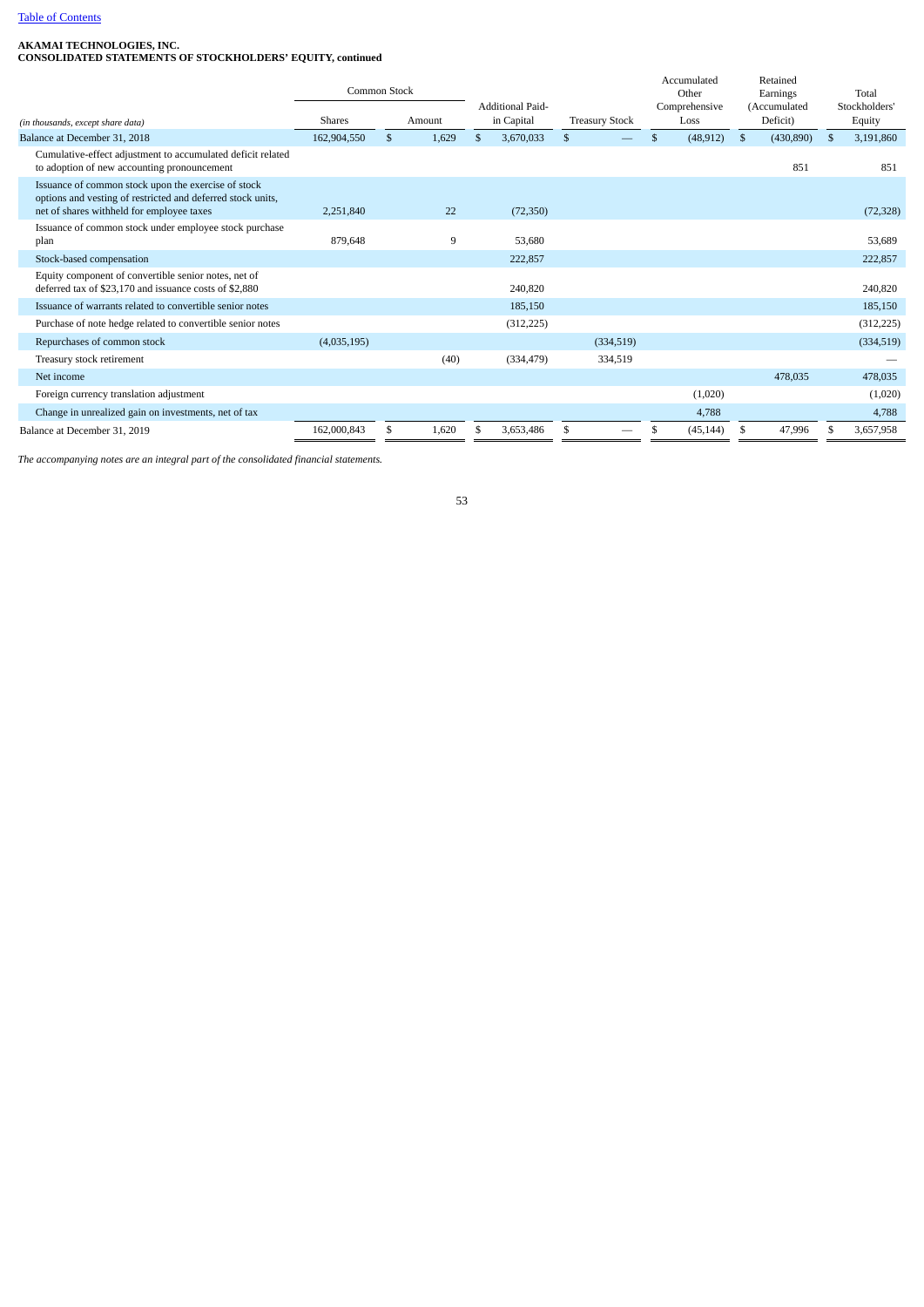# **AKAMAI TECHNOLOGIES, INC. NOTES TO CONSOLIDATED FINANCIAL STATEMENTS**

# **1. Nature of Business and Basis of Presentation**

Akamai Technologies, Inc. (the "Company") provides solutions for securing, delivering and optimizing content and business applications over the Internet. Its globally-distributed platform comprises more than 250,000 servers across more than 130 countries. The Company was incorporated in Delaware in 1998 and is headquartered in Cambridge, Massachusetts. The Company currently operates in one industry segment: providing cloud services for delivering, optimizing and securing content and business applications over the Internet.

The accompanying consolidated financial statements include the accounts of the Company and its wholly-owned subsidiaries. All intercompany transactions and balances have been eliminated in the accompanying consolidated financial statements.

# **2. Summary of Significant Accounting Policies**

# *Use of Estimates*

The Company prepares its consolidated financial statements in conformity with accounting principles generally accepted in the United States of America. These principles require management to make estimates, judgments and assumptions that affect the reported amounts of assets, liabilities, revenue and expenses, and the amounts disclosed in the related notes to the consolidated financial statements. Actual results and outcomes may differ materially from management's estimates, judgments and assumptions. Significant estimates, judgments and assumptions used in these financial statements include, but are not limited to, those related to revenue, accounts receivable and related reserves, valuation and impairment of investments and marketable securities, valuation and useful lives of acquired intangible assets, useful lives and realizability of long-lived assets, capitalized internal-use software development costs, income tax reserves and accounting for stock-based compensation. Estimates are periodically reviewed in light of changes in circumstances, facts and experience. The effects of material revisions in estimates are reflected in the consolidated financial statements prospectively from the date of the change in estimate.

# *Newly-Adopted Accounting Pronouncements*

#### Leases

In February 2016, the Financial Accounting Standards Board ("FASB") issued guidance that requires companies to present assets and liabilities arising from leases on the consolidated balance sheet. The updated standard aims to increase transparency and comparability among organizations by requiring lessees to recognize right of use ("ROU") assets and lease liabilities on the balance sheet and disclose key information about leasing arrangements. The Company adopted this standard on January 1, 2019 on a modified retrospective basis by applying the new standard to its lease portfolio as of January 1, 2019, while continuing to apply legacy guidance in the comparative periods.

The Company elected to use the package of practical expedients available under the transition provisions of the guidance, which allows companies to not reassess prior conclusions related to contracts containing leases, lease classification and capitalization of initial direct costs. The Company also elected not to apply the hindsight practical expedient related to its lease transactions.

Adoption of the standard required the Company to record ROU assets and lease liabilities for its operating leases related to real estate and co-location arrangements. The operating leases resulted in the recognition of ROU assets and lease liabilities of \$362.2 million and \$394.1 million, respectively, as of January 1, 2019. The adoption of the standard also resulted in elimination of deferred rent liabilities of \$31.7 million, as of January 1, 2019; such amounts are now recorded as a reduction of the ROU asset. The standard did not have an impact on the Company's results of operations or cash flows.

# Stranded Tax Effects Resulting from U.S. Tax Cuts and Jobs Act

In February 2018, the FASB issued guidance that allows a reclassification from accumulated other comprehensive income to retained earnings for stranded tax effects resulting from the U.S. Tax Cuts and Jobs Act ("TCJA") that was enacted in 2017. This guidance was effective for the Company on January 1, 2019. The adoption of this new accounting guidance resulted in the reclassification of \$0.9 million of income tax benefits resulting from the TCJA from accumulated other comprehensive loss to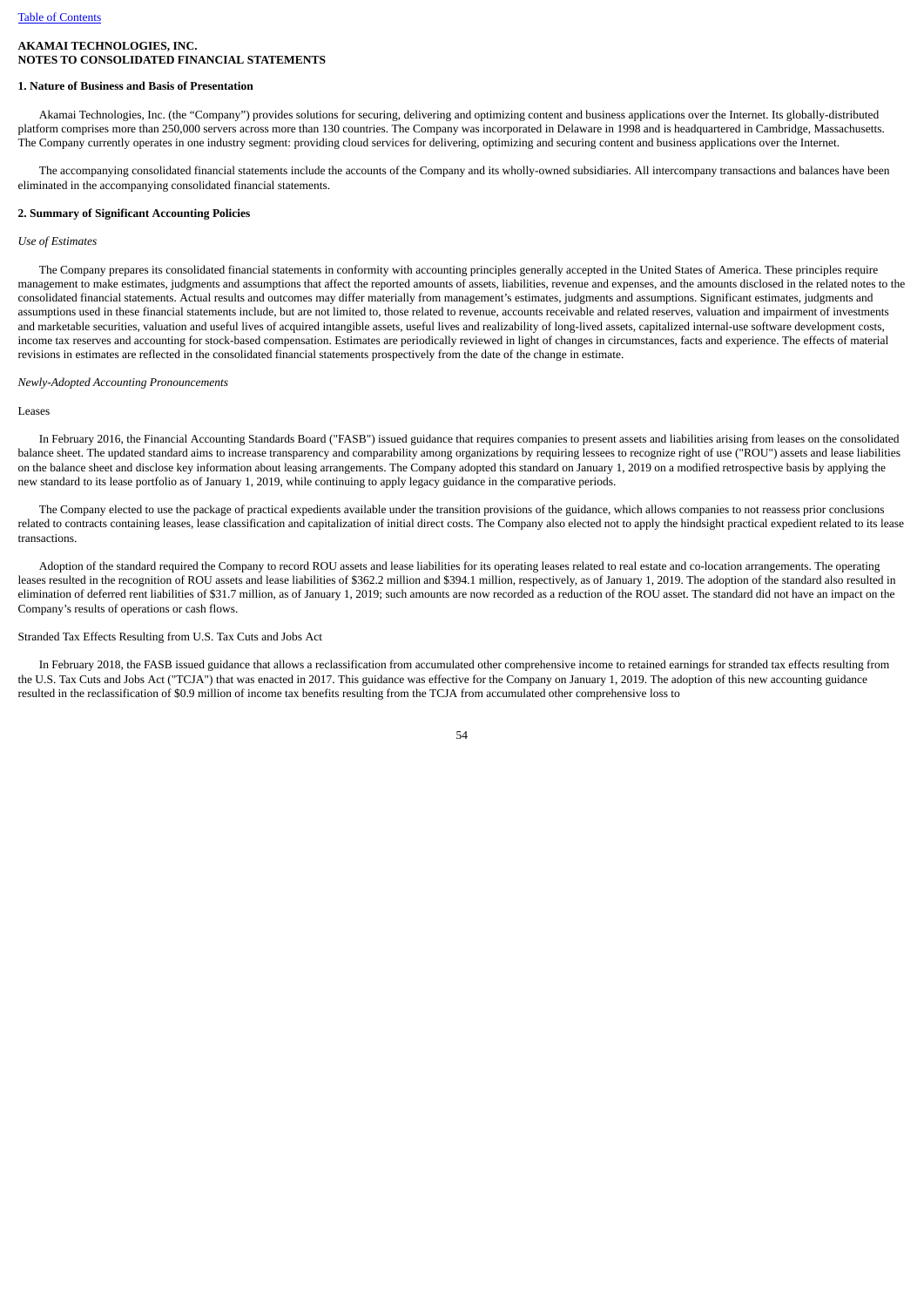retained earnings (accumulated deficit). The adoption of this new accounting guidance did not have an impact on the Company's results of operations or cash flows.

# *Cash, Cash Equivalents and Marketable Securities*

Cash and cash equivalents consist of cash held in bank deposit accounts and short-term, highly-liquid investments with remaining maturities of three months or less at the date of purchase. Marketable securities consist of corporate, government and other securities. Securities having remaining maturities of less than one year from the date of the balance sheet are classified as short-term, and those with maturities of more than one year from the date of the balance sheet are classified as long-term in the consolidated balance sheet.

The Company classifies its debt securities with readily determinable market values as available-for-sale. These investments are classified as marketable securities on the consolidated balance sheets and are carried at fair market value, with unrealized gains and losses considered to be temporary in nature and reported as accumulated other comprehensive loss, a separate component of stockholders' equity. The Company reviews all investments for reductions in fair value that are other-than-temporary. When such reductions occur, the cost of the investment is adjusted to fair value through recording a loss on investments in the consolidated statements of income. Gains and losses on investments are calculated on the basis of specific identification.

Marketable securities are considered to be impaired when a decline in fair value below cost basis is determined to be other-than-temporary. The Company periodically evaluates whether a decline in fair value below cost basis is other-than-temporary by considering available evidence regarding these investments including, among other factors: the duration of the period that, and extent to which, the fair value is less than cost basis; the financial health and business outlook of the issuer, including industry and sector performance and operational and financing cash flow factors; overall market conditions and trends; and the Company's intent and ability to retain its investment in the security for a period of time sufficient to allow for an anticipated recovery in market value. Once a decline in fair value is determined to be other-than-temporary, a write-down is recorded and a new cost basis in the security is established. Assessing the above factors involves inherent uncertainty. Write-downs, if recorded, could be materially different from the actual market performance of marketable securities in the Company's portfolio if, among other things, relevant information related to the marketable securities was not publicly available or other factors not considered by the Company would have been relevant to the determination of impairment.

# *Accounts Receivable and Related Reserves*

The Company's accounts receivable balance includes unbilled amounts that represent revenue recorded for customers that are typically billed monthly in arrears. The Company records reserves against its accounts receivable balance. These reserves primarily consist of allowances for doubtful accounts. Increases and decreases in the allowance for doubtful accounts are included as a component of general and administrative expense in the consolidated statements of income. Estimates are used in determining the Company's reserves and are based upon the Company's review of outstanding balances on a customer-specific, account-by-account basis. The allowance for doubtful accounts is based upon a review of customer receivables from prior sales with collection issues where the Company no longer believes that the customer has the ability to pay for services previously provided. The Company also performs ongoing credit evaluations of its customers. If such an evaluation indicates that payment is no longer reasonably assured for services provided, any future services provided to that customer will result in the creation of a cash-basis reserve until the Company receives consistent payments. The Company does not have any off-balance sheet credit exposure related to its customers.

#### *Incremental Costs to Obtain a Contract with a Customer*

The Company capitalizes incremental costs associated with obtaining customer contracts, specifically certain commission and incentive payments. The Company pays commissions and incentives up-front based on contract value upon signing a new arrangement with a customer and upon renewal and upgrades of existing contracts with customers if the renewal and upgrades result in an incremental increase in contract value. To the extent commissions and incentives are earned, the expenses, including estimated payroll taxes, are deferred on the Company's consolidated balance sheet and amortized over the expected life of the customer arrangement on a straight-line basis. The Company also incurs commission expense on an ongoing basis based upon revenue recognized. In these cases, no incremental costs are deferred, as the commissions are earned and expensed in the same period for which the associated revenue is recognized.

Based on the nature of the Company's unique technology and services, and the rate at which the Company continually enhances and updates its technology, the expected life of the customer arrangement is determined to be approximately 2.5 years. Amortization is primarily included in sales and marketing expense in the consolidated statements of income. The current portion

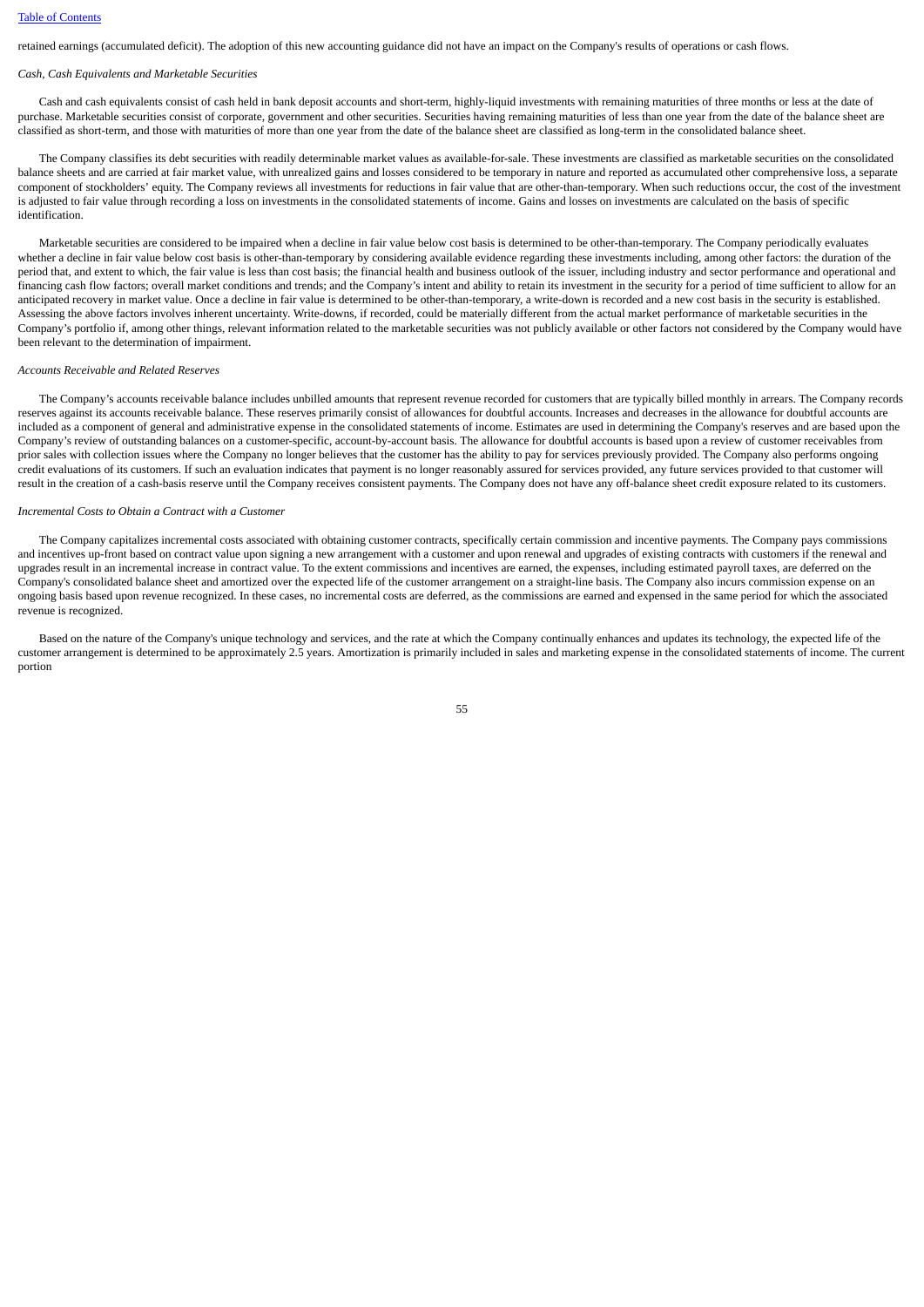of deferred commission and incentive payments is included in prepaid expenses and other current assets, and the long-term portion is included in other assets on the Company's consolidated balance sheets.

#### *Concentrations of Credit Risk*

The amounts reflected in the consolidated balance sheets for accounts receivable, other current assets, accounts payable, accrued liabilities and other current liabilities approximate fair values due to their short-term maturities. The Company maintains the majority of its cash, cash equivalents and marketable securities with major financial institutions that the Company believes to be of high credit standing. The Company believes that, as of December 31, 2019, its concentration of credit risk related to cash equivalents and marketable securities was not significant.

Concentrations of credit risk with respect to accounts receivable are primarily limited to certain customers to which the Company makes substantial sales. The Company's customer base consists of a large number of geographically-dispersed customers diversified across several industries. To reduce risk, the Company routinely assesses the financial strength of its customers. Based on such assessments, the Company believes that its accounts receivable credit risk exposure is limited. For the years ended December 31, 2019, 2018 and 2017, no customer accounted for more than 10% of total revenue. As of December 31, 2019 and 2018, no customer had an accounts receivable balance greater than 10% of total accounts receivable. The Company believes that, as of December 31, 2019, its concentration of credit risk related to accounts receivable was not significant.

#### *Fair Value of Financial Measurements*

Fair value is defined as the exchange price that would be received for an asset or paid to transfer a liability (an exit price) in the principal or most advantageous market for the asset or liability in an orderly transaction between market participants on the measurement date. The Company has certain financial assets and liabilities recorded at fair value, principally cash equivalents and short- and long-term marketable securities that have been classified as Level 1, 2 or 3 within the fair value hierarchy. Fair values determined by Level 1 inputs utilize quoted prices (unadjusted) in active markets for identical assets or liabilities that the Company can access at the reporting date. Fair values determined by Level 2 inputs utilize data points other than quoted prices included within Level 1 that are observable for the asset or liability, either directly or indirectly. Fair values determined by Level 3 inputs are based on unobservable data points for the asset or liability.

# *Property and Equipment*

Property and equipment are recorded at cost, net of accumulated depreciation and amortization. Property and equipment generally include purchases of items with a per-unit value greater than \$1,000 and an estimated useful life greater than one year. Depreciation and amortization are computed on a straight-line basis over the estimated useful lives of the assets. Leasehold improvements are amortized over the shorter of the related lease terms or their estimated useful lives.

The Company periodically reviews the estimated useful lives of property and equipment. Changes to the estimated useful lives are recorded prospectively from the date of the change. Upon retirement or sale, the cost of the assets disposed of and the related accumulated depreciation are removed from the accounts, and any resulting gain or loss is included in income from operations. Repairs and maintenance costs are expensed as incurred.

The Company has implemented software and hardware initiatives to manage its global network more efficiently and, as a result, the expected average useful life of its network assets, primarily servers, increased from four years to five years, effective January 1, 2019. These changes decreased depreciation expense by \$31.5 million and increased net income by \$26.1 million, or \$0.16 per share, for the year ended December 31, 2019.

#### *Operating Leases*

The Company enters into operating leases for real estate assets related to office space and co-location assets related to space or racks at co-location facilities and related equipment for its servers and other networking equipment. The Company determines if an arrangement contains a lease at the inception of a contract by assessing whether there is an identified asset and whether the contract conveys the right to control the use of the identified asset in exchange for consideration and the right to obtain the economic benefits from the use of the identified asset.

Upon commencement of a lease, the Company records a ROU asset that represents the Company's right to use the underlying asset for the lease term and a lease liability that represents an obligation to make lease payments arising from the lease. ROU assets and lease liabilities are recognized at the commencement date based on the present value of lease payments over the lease term. Lease payments are discounted at the lease commencement date. As the Company's leases do not provide an implicit rate,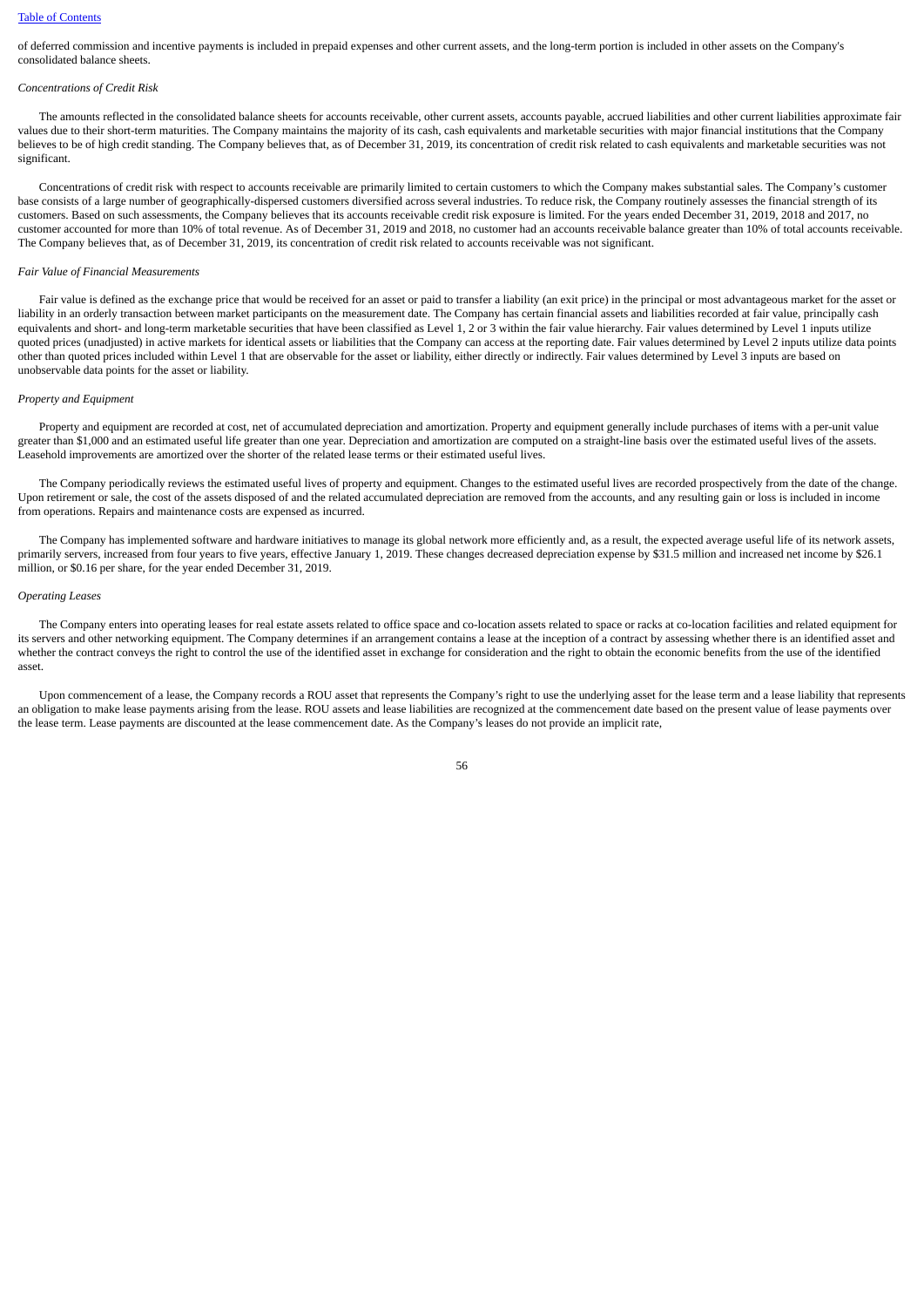an incremental borrowing rate has been applied based on the Company's credit-adjusted risk-free rate. The incremental borrowing rate at January 1, 2019 (the date the new lease standard was adopted) was used to calculate the present value of the Company's lease portfolio as of that date.

The Company often enters into contracts that contain both lease and non-lease components. Real estate non-lease components include real estate taxes, insurance, maintenance, parking and other operating costs. Co-location non-lease components include utilities and other operating costs. As of January 1, 2019, the Company includes both lease and non-lease components of fixed costs in its lease arrangements as a single lease component. Variable costs, such as utilities based on actual usage, are not included in the measurement of ROU assets and lease liabilities but are expensed when the event determining the amount of variable consideration to be paid occurs.

The Company's lease terms often include renewal options and, particularly in the case of co-location arrangements, may include evergreen provisions. The Company's ROU assets and lease liabilities generally do not include the options to extend, or terminate, unless it is reasonably certain that the Company will exercise these options. The Company has elected to exclude leases for certain networking equipment with terms of 12 months or less from its ROU assets and lease liabilities on its consolidated balance sheet.

Lease expense is recognized on a straight-line basis over the expected lease term.

#### *Equity Method Investments*

The Company accounts for equity investments in which it has significant influence, but not a controlling financial interest, using the equity method of accounting. Under the equity method of accounting, investments are initially recorded at cost, less impairment, and subsequently adjusted to recognize the Company's share of earnings or losses.

In February 2019, the Company and Mitsubishi UFJ Financial Group ("MUFG") announced the establishment of a joint venture, the Global Open Network, Inc. ("GO-NET"), and their plans to offer a new blockchain-based online payment network. The Company's 20% stake in GO-NET is accounted for using the equity method. As of December 31, 2019, the Company's \$34.7 million investment is included in other assets on the consolidated balance sheet. The Company recorded a loss of \$1.1 million during the year ended December 31, 2019 which reflects its share of the losses incurred by GO-NET during the period. Subsequent to the establishment of the joint venture, Akamai recorded revenue of \$11.6 million for services provided to GO-NET.

# *Goodwill, Acquired Intangible Assets and Long-Lived Assets*

Goodwill is the amount by which the cost of acquired net assets in a business combination exceeds the fair value of the net identifiable assets on the date of purchase and is carried at its historical cost. The Company tests goodwill for impairment on an annual basis or more frequently if events or changes in circumstances indicate that the asset might be impaired. The Company performs its impairment test of goodwill as of December 31 each year. As of December 31, 2019, 2018 and 2017, the fair value of the Company's reporting unit was substantially in excess of the carrying value. The tests did not result in an impairment to goodwill during the years ended December 31, 2019, 2018 and 2017.

Acquired intangible assets consist of completed technologies, customer relationships, trademarks and trade names, non-compete agreements and acquired license rights. Acquired intangible assets, other than goodwill, are amortized over their estimated useful lives based upon the estimated economic value derived from the related intangible asset.

Long-lived assets, including property and equipment and acquired intangible assets, are reviewed for impairment whenever events or changes in circumstances, such as service discontinuance, technological obsolescence, significant decreases in the Company's market capitalization, facility closures, or work-force reductions indicate that the carrying amount of the long-lived asset may not be recoverable. When such events occur, the Company compares the carrying amount of the asset to the undiscounted expected future cash flows related to the asset. If this comparison indicates that an impairment is present, the amount of the impairment is calculated as the difference between the carrying amount and the fair value of the asset.

#### *Contract Liabilities*

Contract liabilities primarily represent payments received from customers for which the related performance obligations have not yet been satisfied. These balances consist of the unearned portion of monthly service fees and integration fees and prepayments made by customers for future periods. The current and long-term portions of the Company's contract liabilities are included in deferred revenue in the respective sections of the Company's consolidated balance sheets.

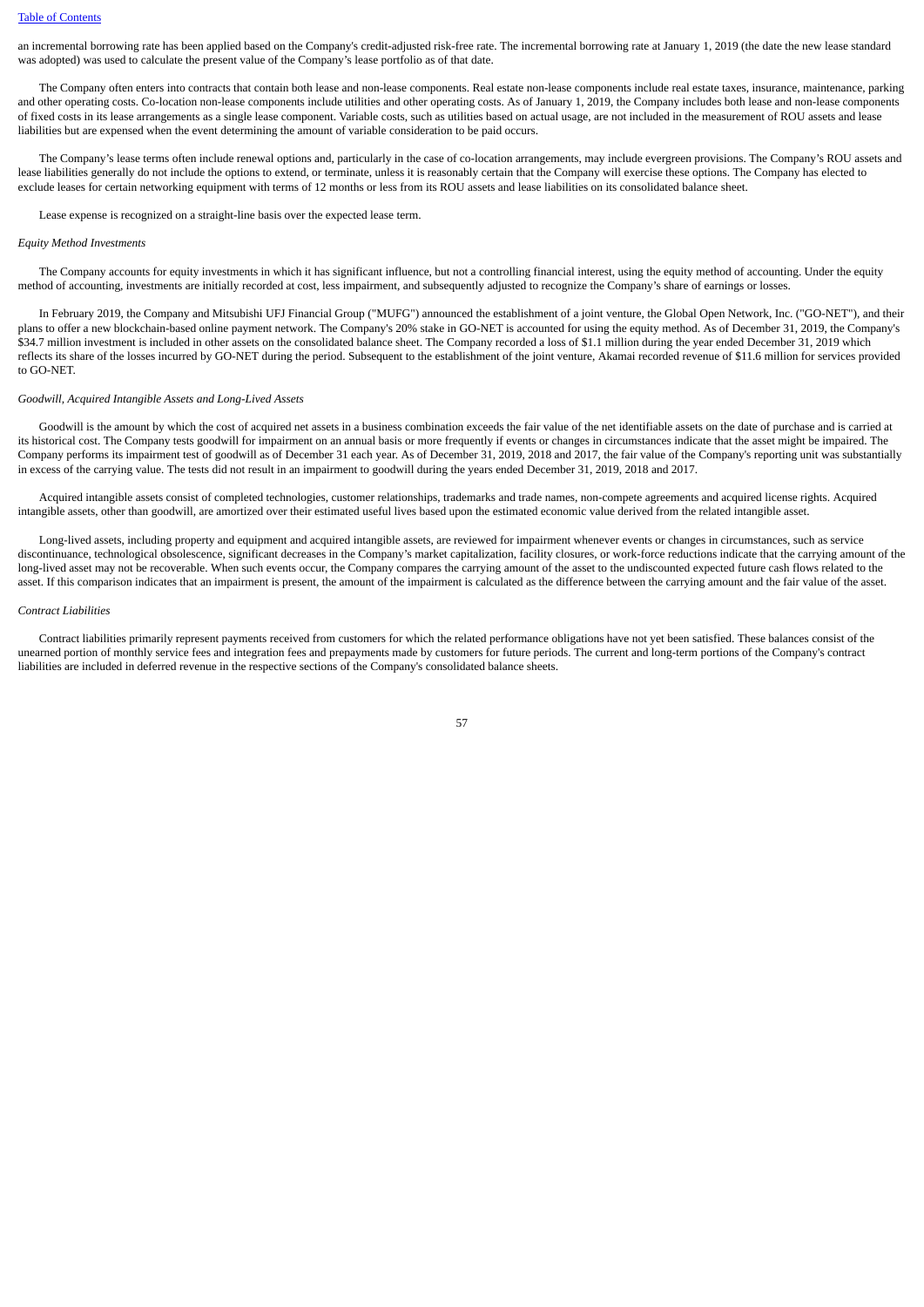#### *Revenue Recognition*

The Company primarily derives revenue from the sale of services to customers executing contracts having terms of one year or longer. Services included in the Company's contracts consist of its core services – the delivery of content, applications and software over the Internet – as well as security solutions and professional services. Revenue is recognized upon transfer of control of promised services in an amount that reflects the consideration the Company expects to receive in exchange for those services.

The Company enters into contracts that may include various combinations of these services, which are generally capable of being distinct and accounted for as separate performance obligations. These contracts generally commit the customer to a minimum of monthly, quarterly or annual levels of usage and specify the rate at which the customer must pay for actual usage above the stated minimum. Based on the typical structure of the Company's contracts, which are generally for monthly recurring services that are essentially the same over time and have the same pattern of transfer to the customer, most performance obligations represent a promise to deliver a series of distinct services over time.

The Company's contracts with customers sometimes include promises to deliver multiple services to a customer. Determining whether services are distinct performance obligations often requires the exercise of judgment by management. For example, advanced features that enhance a service and are highly interrelated are generally not considered distinct; rather, they are combined with the service they relate to into one performance obligation. Different determinations related to combining services into performance obligations could result in differences in the timing and amount of revenue recognized in a period.

Generally, the transaction price in a contract is equal to the committed price stated in the contract, less any discounts or rebates. The Company's typical contracts qualify for series accounting and the pricing terms generally do not require estimation of the transaction price beyond the reporting period. As a result, any incremental fees generated as a result of usage or "bursting" over committed contract levels are recorded in the period to which the services relate. The amount of consideration recognized for usage above contract minimums is limited to the amount the Company expects to be entitled to receive in exchange for providing the services. Once the transaction price has been determined, the Company allocates such price among all performance obligations in the contract on a relative standalone selling price ("SSP") basis.

Determination of SSP requires the exercise of judgment by management. SSP is based on observable inputs such as the price the Company charges for the service when sold separately, or the discounted list price per management's approved price list. In cases where services are not sold separately or price list rates are not available, a cost-plus-margin approach or adjusted market approach is used to determine SSP.

Most content delivery and security services represent stand-ready obligations that are satisfied over time as the customer simultaneously receives and consumes the benefits provided by the Company. Accordingly, revenue for those services is recognized over time, generally ratably over the term of the arrangement due to consistent monthly traffic commitments that expire each period. Any bursting over given commitments is recognized in the period in which the traffic was served. For services that involve traffic consumption, revenue is recognized in an amount that reflects the level of traffic served to a customer in a given period. For custom arrangements, other methods may be used as a measure of progress towards satisfying the performance obligations.

Some of the Company's services are satisfied at a point in time, such as one-time professional services contracts, integration services and most license sales where the primary obligation is delivery of the license at the start of the term. In these cases, revenue is recognized at the point in time of delivery or satisfaction of the performance obligation.

From time to time, the Company enters into contracts to sell its services or license its technology to unrelated enterprises at or about the same time that it enters into contracts to purchase products or services from the same enterprises. Consideration payable to a customer is reviewed as part of the transaction price. If the payment to the customer does not represent payment for a distinct service, revenue is recognized only up to the net amount of consideration after customer payment obligations are considered. The Company may also resell the licenses or services of third parties. If the Company is acting as an agent in an arrangement with a customer to provide third party services, the transaction price reflects only the net amount to which the Company will be entitled, after accounting for payments made to the third party responsible for satisfying the performance obligation.

#### *Cost of Revenue*

Cost of revenue consists primarily of fees paid to network providers for bandwidth and to third-party network data centers for housing servers, also known as co-location costs. Cost of revenue also includes employee costs for services delivery and network operation, build-out and support of the Company's network; network storage costs; cost of software licenses; depreciation of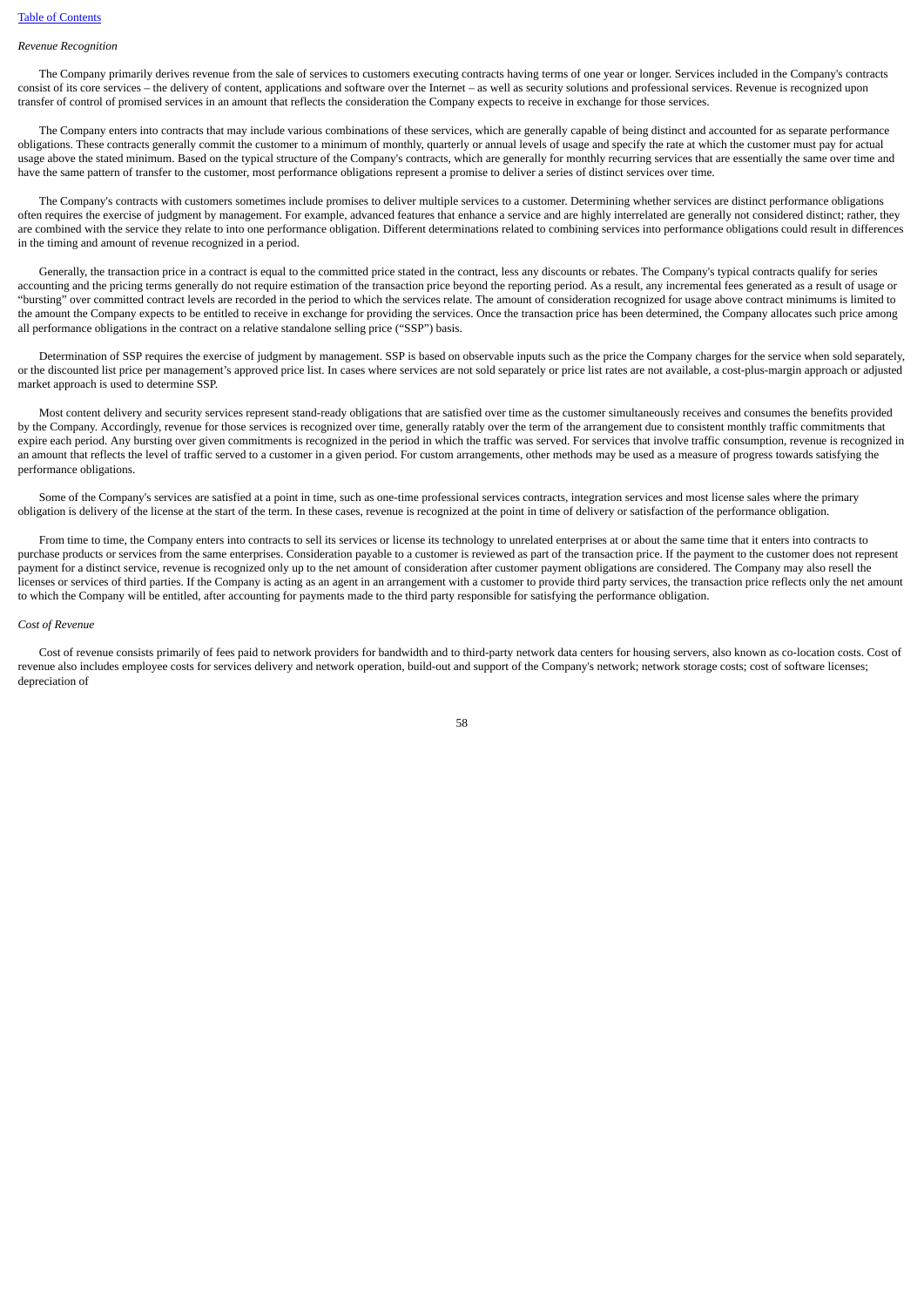network equipment used to deliver the Company's services; amortization of network-related internal-use software; and costs for the production of live events streamed by the Company for customers. The Company enters into contracts for bandwidth with third-party network providers with terms typically ranging from several months to five years. These contracts generally commit the Company to pay minimum monthly fees plus additional fees for bandwidth usage above the committed level. In some circumstances, Internet service providers ("ISPs") make rack space available for the Company's servers and access to their bandwidth at a discount or no cost. In exchange, the ISP and its customers benefit by receiving content through a local Company server resulting in better content delivery. The Company does not consider these relationships to represent the culmination of an earnings process. Accordingly, the Company does not recognize as revenue the value to the ISPs associated with the use of the Company's servers, nor does the Company recognize as expense the value of the rack space and bandwidth received at discounted or no cost.

#### *Research and Development Costs and Capitalized Internal-Use Software*

Research and development costs consist primarily of payroll and related personnel costs for the design, development, deployment, testing and enhancement of the Company's services and network. Costs incurred in the development of the Company's services are expensed as incurred, except certain internal-use software development costs eligible for capitalization.

Capitalized costs include external consulting fees, payroll and payroll-related costs and stock-based compensation for employees in the Company's development and information technology groups who are directly associated with, and who devote time to, the Company's internal-use software projects. Capitalization begins when the planning stage is complete and the Company commits resources to the software project and continues during the application development stage. Capitalization ceases when the software has been tested and is ready for its intended use. Costs incurred during the planning, training and post-implementation stages of the software development life-cycle are expensed as incurred. The Company amortizes completed internal-use software that is used on its network to cost of revenue over its estimated useful life.

# *Accounting for Stock-Based Compensation*

The Company recognizes compensation costs for all stock-based payment awards made to employees based upon the awards' grant-date fair value. The stock-based payment awards include stock options, restricted stock units, deferred stock units and employee stock purchases related to the Company's employee stock purchase plan.

For stock options, the Company has selected the Black-Scholes option-pricing model to determine the fair value of stock option awards. For stock awards with market-based vesting conditions, the Company uses a Monte Carlo simulation to determine the fair value of the award. For stock options, restricted stock units and deferred stock units that contain only a service-based vesting feature, the Company recognizes compensation cost on a straight-line basis over the award's vesting period. For awards with a performance condition-based vesting feature, the Company recognizes compensation cost on a graded-vesting basis over the award's expected vesting period, commencing when achievement of the performance condition is deemed probable. In addition, for awards that vest and become exercisable only upon achievement of specified performance conditions, the Company makes judgments and estimates each quarter about the probability that such performance conditions will be met or achieved. Any changes to those estimates that the Company makes from time to time may have a significant impact on the stock-based compensation expense recorded and could materially impact the Company's results of operations.

# *Foreign Currency Translation and Forward Currency Contracts*

The assets and liabilities of the Company's subsidiaries are translated at the applicable exchange rate as of the balance sheet date, and revenue and expenses are translated at an average rate over the period. Resulting currency translation adjustments are recorded as a component of accumulated other comprehensive loss, a separate component of stockholders' equity. Gains and losses on inter-company and other non-functional currency transactions are recorded in other (expense) income, net.

The Company enters into short-term foreign currency forward contracts to offset foreign exchange gains and losses generated by the re-measurement of certain assets and liabilities recorded in non-functional currencies. Changes in the fair value of these derivatives, as well as re-measurement gains and losses, are recognized in current earnings in other (expense) income, net. As of December 31, 2019 and 2018, the fair value of the forward currency contracts and the underlying net gains for the years ended December 31, 2019, 2018 and 2017 were immaterial.

The Company's foreign currency forward contracts may be exposed to credit risk to the extent that its counterparties are unable to meet the terms of the agreements. The Company seeks to minimize counterparty credit (or repayment) risk by entering into transactions only with major financial institutions of investment grade credit rating.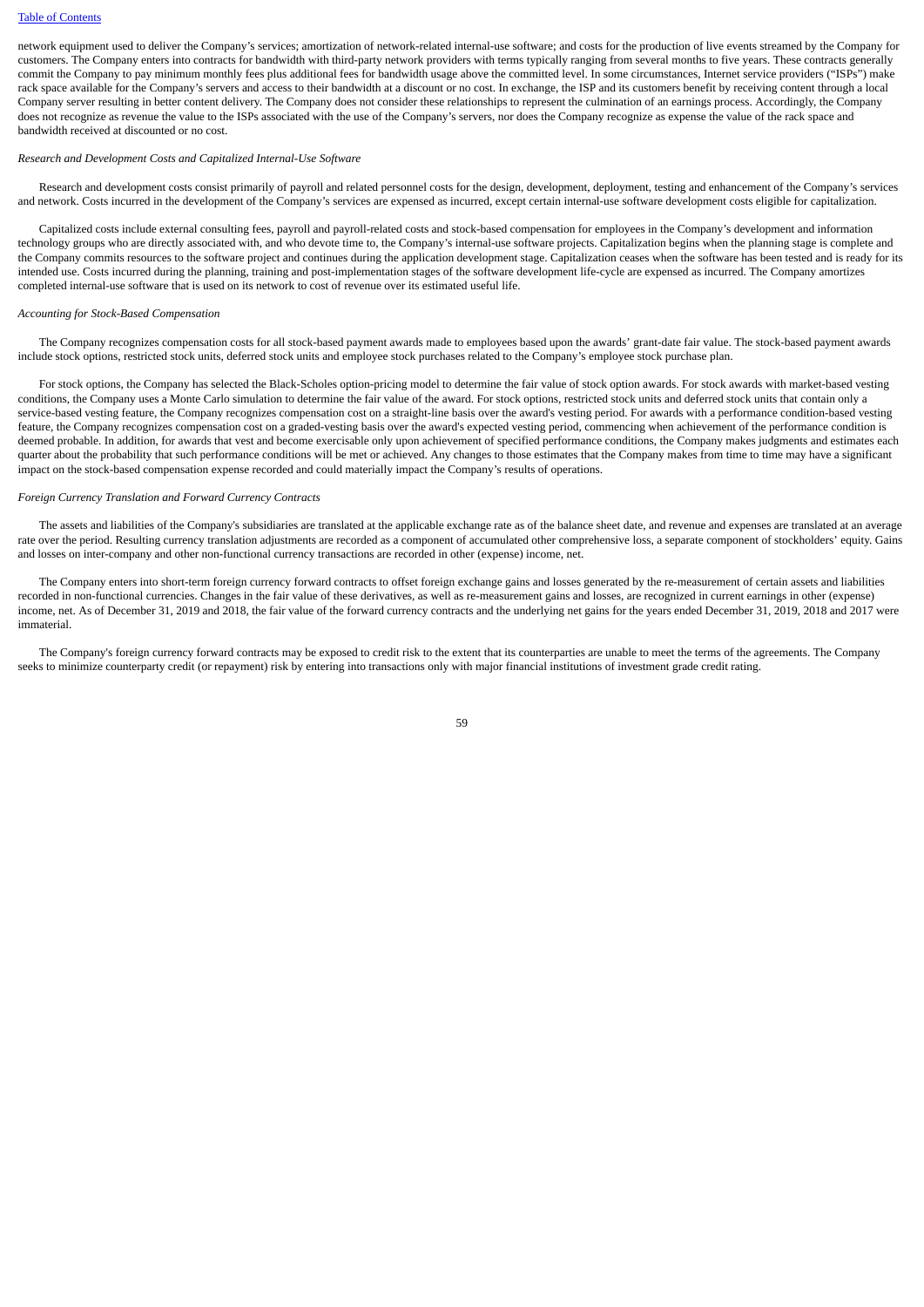#### *Income Taxes*

The Company's provision for income taxes is comprised of a current and a deferred portion. The current income tax provision is calculated as the estimated taxes payable or refundable on tax returns for the current year. The deferred income tax provision is calculated as the estimated future tax effects attributable to temporary differences and carryforwards using expected tax rates in effect in the years during which the differences are expected to reverse or the carryforwards are expected to be realized.

The Company currently has net deferred tax assets consisting of net operating loss ("NOL") carryforwards, tax credit carryforwards and deductible temporary differences. Management periodically weighs the positive and negative evidence to determine if it is more-likely-than-not that some or all of the deferred tax assets will be realized.

The Company has recorded certain tax reserves to address potential exposures involving its income tax positions. These potential tax liabilities result from the varying application of statutes, rules, regulations and interpretations by different taxing jurisdictions. The Company's estimate of the value of its tax reserves contains assumptions based on past experiences and judgments about the interpretation of statutes, rules and regulations by taxing jurisdictions. It is possible that the costs of the ultimate tax liability or benefit from these matters may be more or less than the amount the Company estimated.

Uncertainty in income taxes is recognized in the Company's consolidated financial statements using a two-step process. First, the tax position must be evaluated to determine the likelihood that it will be sustained upon external examination. If the tax position is deemed more-likely-than-not to be sustained based on technical merit, the tax position is then assessed to determine the amount of benefit to recognize in the financial statements. The amount of the benefit that may be recognized is the largest amount that has a greater than 50% likelihood of being realized upon ultimate settlement.

#### *Recent Accounting Pronouncements*

#### Credit Losses on Financial Instruments

In June 2016, the FASB issued guidance that introduces a new methodology for accounting for credit losses on financial instruments, including available-for-sale debt securities. The guidance establishes a new "expected loss model" that requires entities to estimate current expected credit losses on financial instruments by using all practical and relevant information. Any expected credit losses are to be reflected as allowances rather than reductions in the amortized cost of available-for-sale debt securities. This guidance will be effective for the Company on January 1, 2020. The Company has determined the adoption of this new standard will not have a material impact to its consolidated financial statements.

#### Fair Value Disclosure

In August 2018, the FASB issued guidance that changes fair value measurement disclosure requirements. This guidance will be effective for the Company on January 1, 2020. The Company has determined the adoption of this new standard will not have a material impact to its consolidated financial statements.

#### Implementation Costs Incurred in a Cloud Computing Arrangement That is a Service Contract

In August 2018, the FASB issued guidance that addresses a customer's accounting for implementation costs incurred in a cloud computing arrangement that is a service contract. The guidance aligns the accounting for costs incurred to implement a cloud computing arrangement that is a service arrangement with the guidance for capitalizing costs associated with developing or obtaining internal-use software. This guidance will be effective for the Company on January 1, 2020. The Company has determined the adoption of this new standard will not have a material impact to its consolidated financial statements.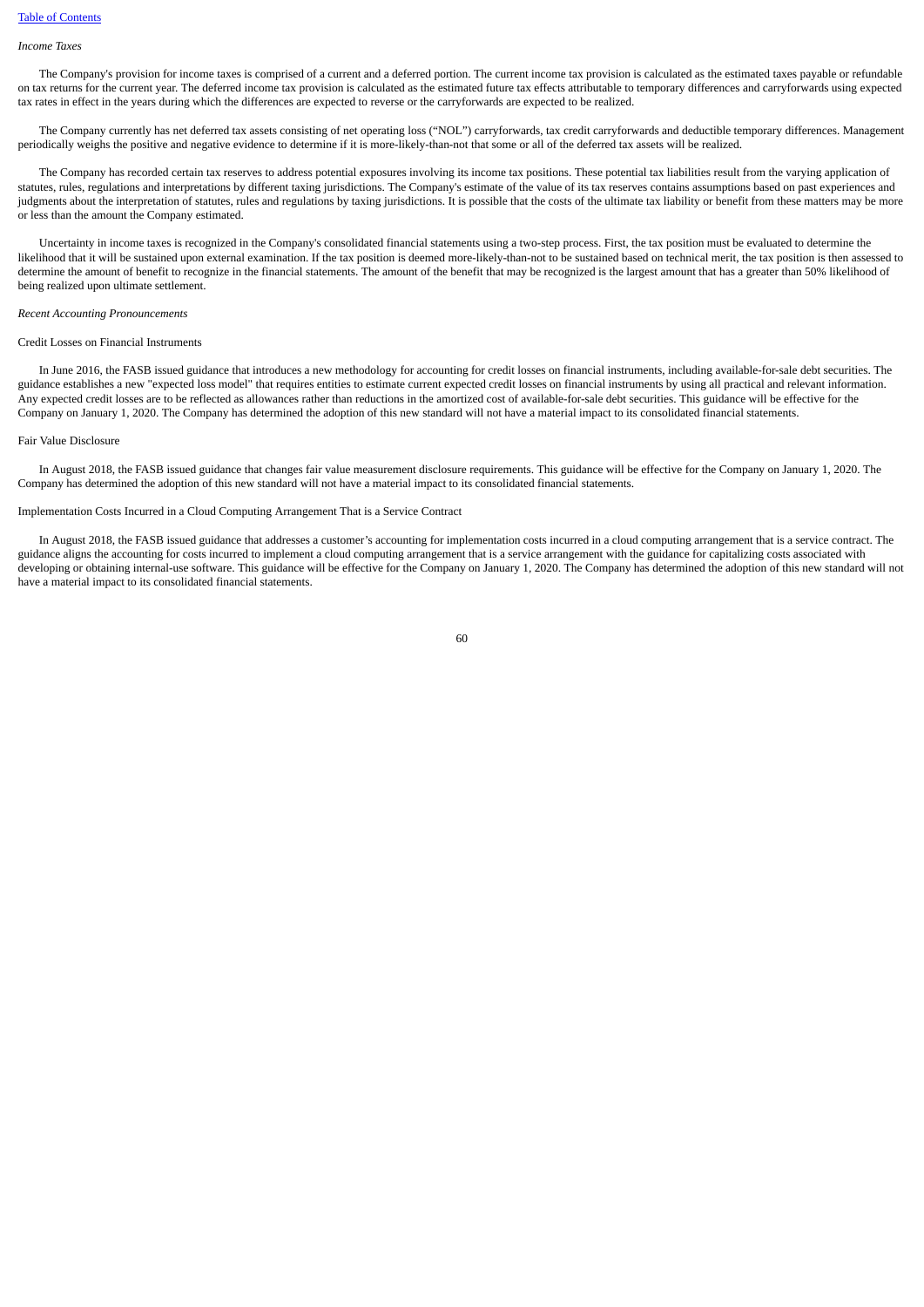# **3. Fair Value Measurements**

The following is a summary of available-for-sale marketable securities held as of December 31, 2019 and 2018 (in thousands):

|                                    |                       |                 | Gross Unrealized |    |         |                         |           |    |                                        | <b>Classification on Balance Sheet</b> |                                       |  |  |
|------------------------------------|-----------------------|-----------------|------------------|----|---------|-------------------------|-----------|----|----------------------------------------|----------------------------------------|---------------------------------------|--|--|
| As of December 31, 2019            | <b>Amortized Cost</b> | Gains<br>Losses |                  |    |         | Aggregate<br>Fair Value |           |    | Short-Term<br>Marketable<br>Securities |                                        | Long-Term<br>Marketable<br>Securities |  |  |
| Certificates of deposit            | \$<br>150,000         | \$              |                  | £. |         | \$                      | 150,000   | \$ | 150,000                                | \$                                     |                                       |  |  |
| Commercial paper                   | 73,829                |                 | 23               |    | (7)     |                         | 73,845    |    | 73,845                                 |                                        |                                       |  |  |
| Corporate bonds                    | 1,368,668             |                 | 1,840            |    | (378)   |                         | 1,370,130 |    | 753,538                                |                                        | 616,592                               |  |  |
| U.S. government agency obligations | 369,475               |                 | 80               |    | (74)    |                         | 369,481   |    | 165,623                                |                                        | 203,858                               |  |  |
|                                    | 1,961,972             |                 | 1,943            |    | (459)   | -SS                     | 1,963,456 |    | 1,143,006                              |                                        | 820,450                               |  |  |
|                                    |                       |                 |                  |    |         |                         |           |    |                                        |                                        |                                       |  |  |
| As of December 31, 2018            |                       |                 |                  |    |         |                         |           |    |                                        |                                        |                                       |  |  |
| Certificates of deposit            | \$<br>40,000          | \$              |                  | \$ | (7)     | \$                      | 39,993    | \$ | 39,993                                 | \$                                     |                                       |  |  |
| Commercial paper                   | 282,996               |                 |                  |    | (50)    |                         | 282,946   |    | 282,946                                |                                        |                                       |  |  |
| Corporate bonds                    | 685,653               |                 |                  |    | (4,309) |                         | 681,345   |    | 482,088                                |                                        | 199,257                               |  |  |
| U.S. government agency obligations | 50,876                |                 |                  |    | (404)   |                         | 50,472    |    | 50,472                                 |                                        |                                       |  |  |
|                                    | 1,059,525             | \$              |                  |    | (4,770) |                         | 1,054,756 |    | 855,499                                |                                        | 199,257                               |  |  |

The Company offers certain eligible employees the ability to participate in a non-qualified deferred compensation plan. The mutual funds held by the Company that are associated with this plan are classified as restricted trading securities. These securities are not included in the available-for-sale securities table above but are included in marketable securities in the consolidated balance sheets.

Unrealized gains and unrealized temporary losses on investments classified as available-for-sale are included within accumulated other comprehensive loss in the consolidated balance sheets. Upon realization, those amounts are reclassified from accumulated other comprehensive income to interest income in the consolidated statements of income. As of December 31, 2019, the Company held for investment corporate bonds with a fair value of \$35.9 million, which are classified as available-for-sale marketable securities and have been in a continuous unrealized loss position for more than 12 months. The immaterial unrealized losses related to these corporate bonds are included in accumulated other comprehensive income as of December 31, 2019. The unrealized losses are attributable to changes in interest rates. Based on the evaluation of available evidence, the Company does not believe any unrealized losses represent other than temporary impairments.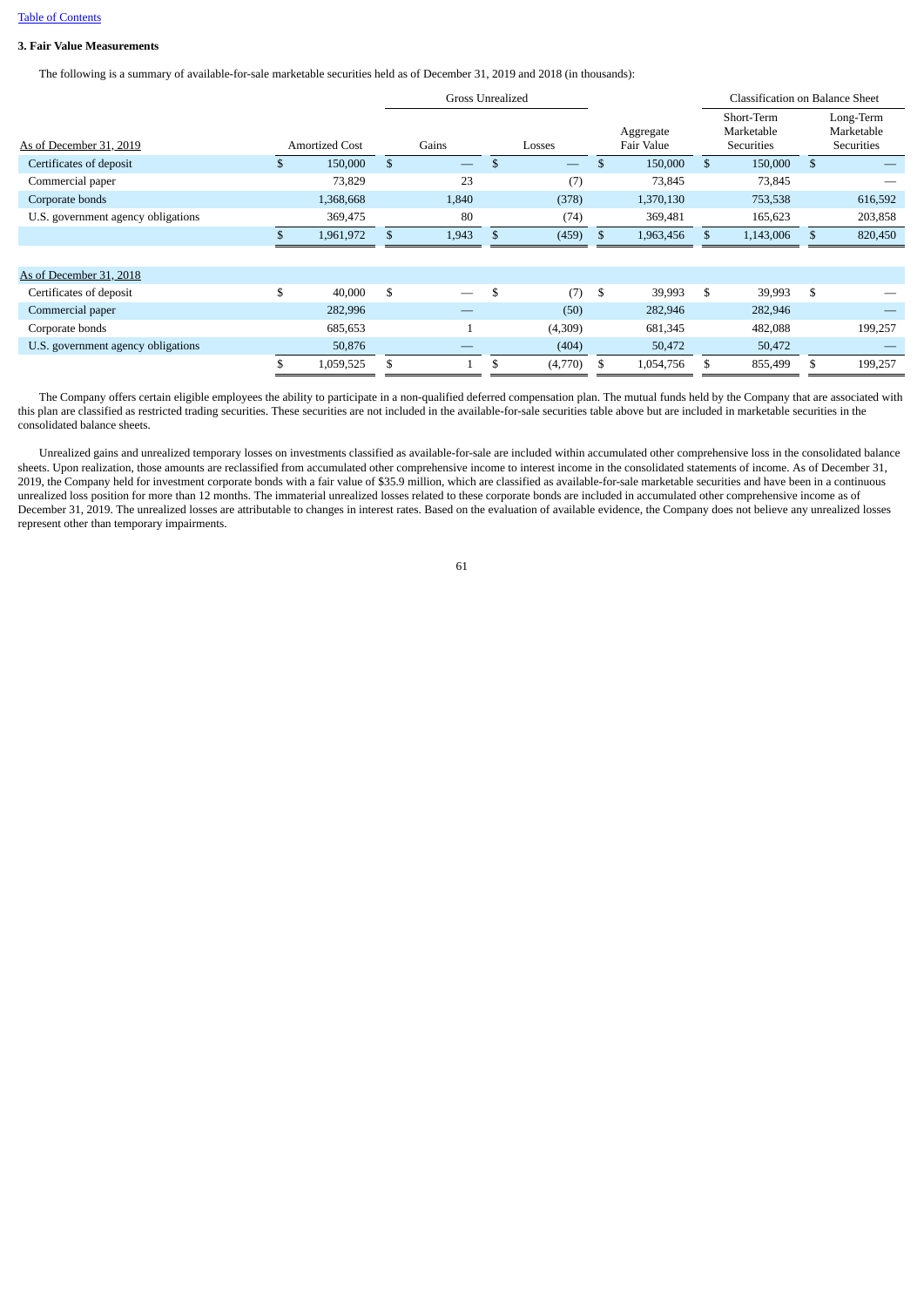The following table details the fair value measurements within the fair value hierarchy of the Company's financial assets and liabilities as of December 31, 2019 and 2018 (in thousands):

|                                             |    |                         | Fair Value Measurements at Reporting Date Using |         |                                |  |         |
|---------------------------------------------|----|-------------------------|-------------------------------------------------|---------|--------------------------------|--|---------|
|                                             |    | <b>Total Fair Value</b> |                                                 | Level 1 | Level 2                        |  | Level 3 |
| As of December 31, 2019                     |    |                         |                                                 |         |                                |  |         |
| Cash Equivalents and Marketable Securities: |    |                         |                                                 |         |                                |  |         |
| Money market funds                          | S. | 50,779                  | $\mathbf{s}$                                    | 50,779  | \$<br>$\overline{\phantom{m}}$ |  |         |
| Certificates of deposit                     |    | 150,000                 |                                                 |         | 150,000                        |  |         |
| Commercial paper                            |    | 73,845                  |                                                 |         | 73,845                         |  |         |
| Corporate bonds                             |    | 1,370,130               |                                                 |         | 1,370,130                      |  |         |
| U.S. government agency obligations          |    | 369,481                 |                                                 |         | 369,481                        |  |         |
| Mutual funds                                |    | 15,177                  |                                                 | 15,177  | __                             |  |         |
|                                             |    | 2,029,412               |                                                 | 65,956  | 1,963,456                      |  |         |
|                                             |    |                         |                                                 |         |                                |  |         |

# As of December 31, 2018

| Cash Equivalents and Marketable Securities: |           |    |         |      |                          |   |
|---------------------------------------------|-----------|----|---------|------|--------------------------|---|
| Money market funds                          | 380,260   | -S | 380,260 | - \$ | $\overline{\phantom{m}}$ |   |
| Certificates of deposit                     | 39,993    |    | 39,993  |      |                          |   |
| Commercial paper                            | 282,946   |    |         |      | 282,946                  |   |
| Corporate bonds                             | 681,345   |    |         |      | 681,345                  | _ |
| U.S. government agency obligations          | 50,472    |    |         |      | 50,472                   |   |
| Mutual funds                                | 10,016    |    | 10,016  |      | $\overline{\phantom{a}}$ |   |
|                                             | 1,445,032 |    | 430,269 |      | 1,014,763                |   |
|                                             |           |    |         |      |                          |   |
| Liabilities:                                |           |    |         |      |                          |   |

Contingent consideration obligation related to completed acquisitions \$ (6,300) \$ - \$ - \$ (6,300) \$ (6,300)

As of December 31, 2019 and 2018, the Company grouped money market and mutual funds using a Level 1 valuation because market prices for such investments are readily available in active markets. As of December 31, 2018, the Company also included brokered certificates of deposit using Level 1 valuation as market prices for these investments were readily available in active markets. As of December 31, 2019 and 2018, the Company grouped commercial paper, U.S. government agency obligations and corporate bonds using a Level 2 valuation because quoted prices for similar assets in active markets (or identical assets in an inactive market) are available. As of December 31, 2019, the Company also included bank certificates of deposit using Level 2 valuation because quited prices for similar assets in active markets (or identical assets in an inactive market) are available. The Company did not have any transfers of assets or liabilities between Level 1 and Level 2 of the fair value measurement hierarchy during the years ended December 31, 2019 and 2018.

When developing fair value estimates, the Company maximizes the use of observable inputs and minimizes the use of unobservable inputs. When available, the Company uses quoted market prices to measure fair value. The valuation technique used to measure fair value for the Company's Level 1 and Level 2 assets is a market approach, using prices and other relevant information generated by market transactions involving identical or comparable assets. If market prices are not available, the fair value measurement is based on models that use primarily market-based parameters including yield curves, volatilities, credit ratings and currency rates. In certain cases where market rate assumptions are not available, the Company is required to make judgments about assumptions market participants would use to estimate the fair value of a financial instrument.

The valuation technique used to measure the fair value of the Company's Level 3 liabilities, which consist of contingent consideration related to the acquisition of Cyberfend, Inc. ("Cyberfend") in 2016, was primarily an income-based approach. The significant unobservable input used in the fair value measurement of the contingent consideration is the likelihood of achieving development milestones to integrate the acquired technology into the Company's technology as well as achieving certain post-closing financial results.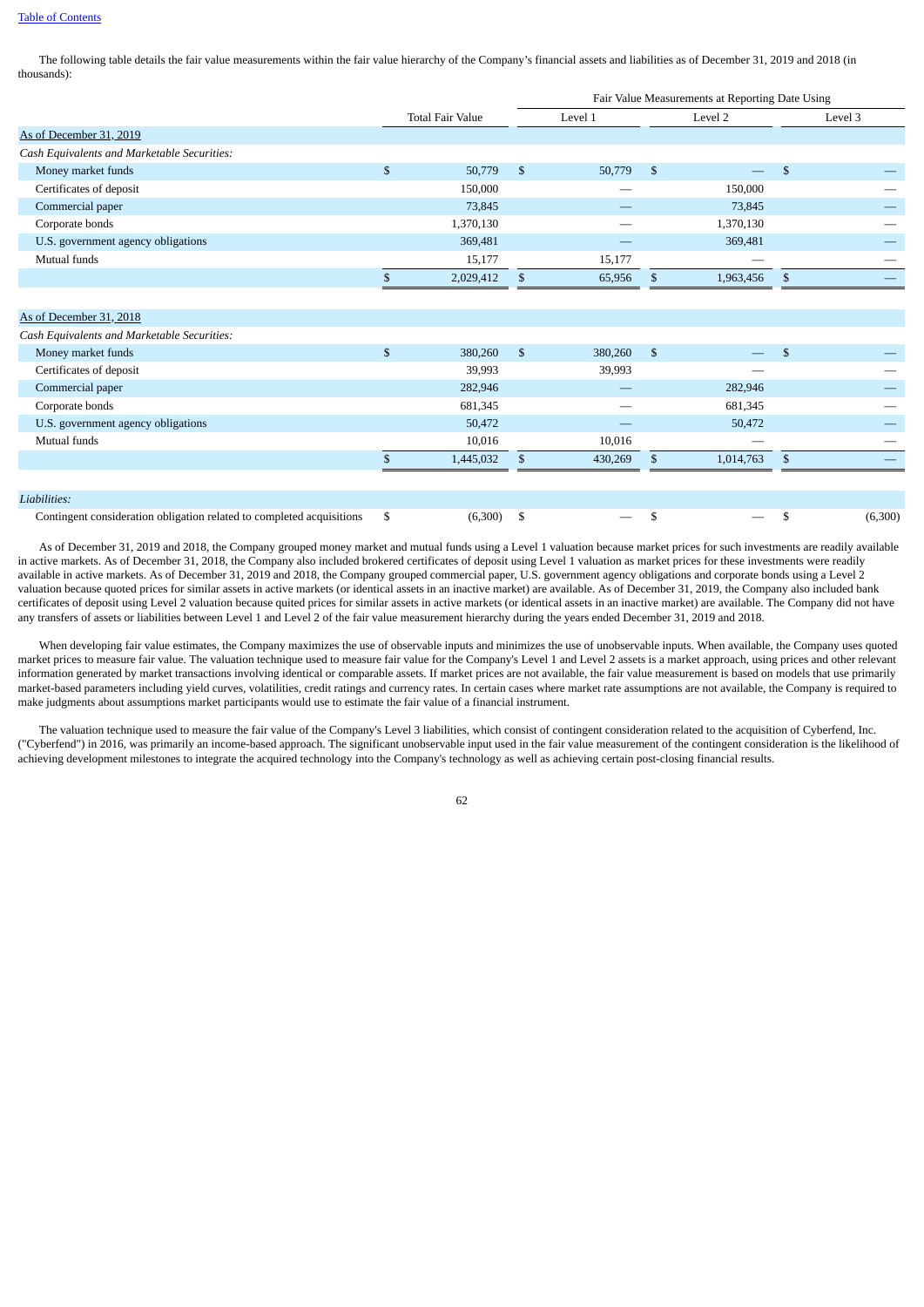Contractual maturities of the Company's available-for-sale marketable securities held as of December 31, 2019 and 2018 were as follows (in thousands):

|                                  | December 31, 2019 | December 31, 2018 |
|----------------------------------|-------------------|-------------------|
| Due in 1 year or less            | .143.006          | 855,499           |
| Due after 1 year through 5 years | 820,450           | 199,257           |
|                                  | .963.456          | 1,054,756         |

The following table reflects the activity for the Company's major classes of liabilities measured at fair value using Level 3 inputs for the years ended December 31, 2019 and 2018 (in thousands):

|                                                                                                  | 2019                           | 2018    |
|--------------------------------------------------------------------------------------------------|--------------------------------|---------|
| Beginning balance                                                                                | (6,300)                        | (8,631) |
| Fair value adjustment to contingent consideration included in general and administrative expense | -                              | (1,835) |
| Cash paid upon achievement of milestone                                                          | 6.300                          | 4,166   |
| Ending balance                                                                                   | $\overbrace{\hspace{25mm}}^{}$ | (6,300) |

# **4. Accounts Receivable**

Net accounts receivable consisted of the following as of December 31, 2019 and 2018 (in thousands):

|                                                    | December 31, 2019 | December 31, 2018 |
|----------------------------------------------------|-------------------|-------------------|
| Trade accounts receivable                          | 396,204           | 337,445           |
| Unbilled accounts receivable                       | 157.619           | 143,978           |
| Gross accounts receivable                          | 553,823           | 481,423           |
| Allowance for doubtful accounts and other reserves | (1,880)           | (1,534)           |
| Accounts receivable, net                           | 551,943           | 479,889           |

A summary of activity in the accounts receivable reserves for the years ended December 31, 2019, 2018 and 2017 is as follows (in thousands):

|                                                          | 2019    | 2018    | 2017    |
|----------------------------------------------------------|---------|---------|---------|
| Beginning balance                                        | 1,534   | 1,281   | 925     |
| Charges to income from operations                        | 5,116   | 3,824   | 3,407   |
| Collections from customers previously reserved and other | (4,770) | (3,571) | (3,051) |
| Ending balance                                           | 1,880   | 1.534   | 1.281   |

Charges to income from operations primarily represents charges to bad debt expense for increases in the allowance for doubtful accounts.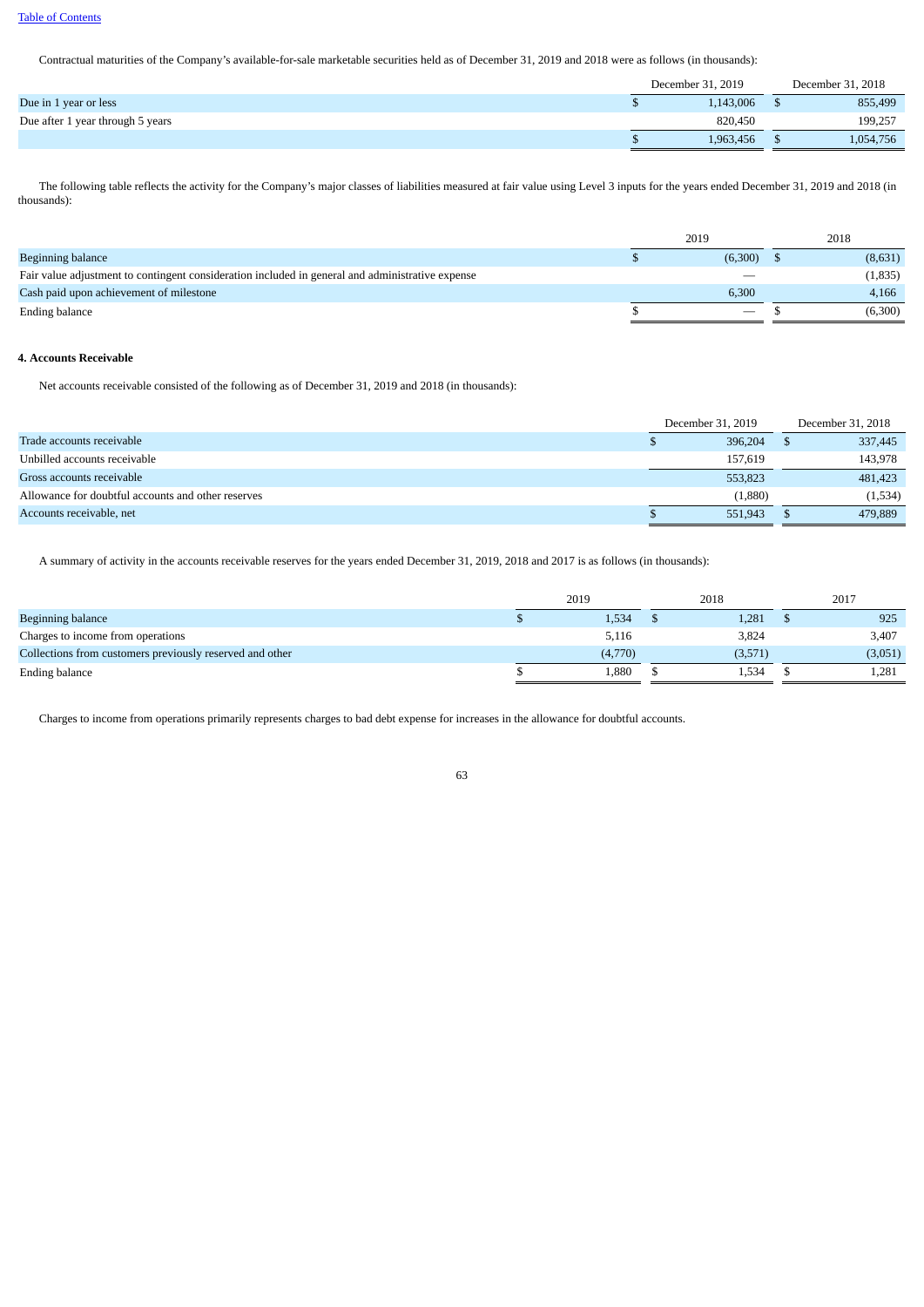# **5. Prepaid Expenses and Other Current Assets**

Prepaid expenses and other current assets consisted of the following as of December 31, 2019 and 2018 (in thousands):

|                                            | December 31, 2019 |  | December 31, 2018 |
|--------------------------------------------|-------------------|--|-------------------|
| Prepaid income taxes                       | 26,143            |  | 47,196            |
| Prepaid sales and other taxes              | 16,213            |  | 10,751            |
| Prepaid equipment and software maintenance | 18,114            |  | 21,876            |
| Deferred commissions                       | 45,009            |  | 41,955            |
| Other prepaid expenses                     | 19,593            |  | 22,871            |
| Other current assets                       | 17.604            |  | 18,711            |
| <b>Total</b>                               | 142,676           |  | 163,360           |

# *Incremental Costs to Obtain a Contract with a Customer*

The following table summarizes the deferred costs associated with obtaining customer contracts, specifically commission and incentive payments, as of December 31, 2019 and 2018 (in thousands):

| December 31, 2019 | December 31, 2018 |
|-------------------|-------------------|
| 45,009            | 41,955            |
| 25,698            | 26,338            |
| 70.707            | 68.293            |
|                   |                   |

During the years ended December 31, 2019, 2018 and 2017, the Company recognized \$44.3 million, \$45.0 million and \$37.6 million, respectively, of amortization expense related to deferred commissions. Amortization expense related to deferred commissions is primarily included in sales and marketing expense in the consolidated statements of income.

# **6. Property and Equipment**

Property and equipment consisted of the following as of December 31, 2019 and 2018 (in thousands except years):

|                                           | December 31, 2019 | December 31, 2018         | Estimated Useful Life |
|-------------------------------------------|-------------------|---------------------------|-----------------------|
| Computer and networking equipment         | 1,469,293<br>Ф    | 1,301,604<br><sup>S</sup> | $3 - 7$               |
| Purchased software                        | 90,450            | 73,888                    | $3 - 10$              |
| Furniture and fixtures                    | 65,683            | 54,057                    | $1 - 7$               |
| Office equipment                          | 38,178            | 29,309                    | $3 - 5$               |
| Leasehold improvements                    | 235,279           | 184,700                   | $1 - 15$              |
| Internal-use software                     | 1,132,180         | 944,279                   | $2 - 7$               |
| Property and equipment, gross             | 3,031,063         | 2,587,837                 |                       |
| Accumulated depreciation and amortization | (1,878,910)       | (1,677,219)               |                       |
| Property and equipment, net               | 1,152,153         | 910,618                   |                       |

Depreciation and amortization expense on property and equipment and capitalized internal-use software for the years ended December 31, 2019, 2018 and 2017 was \$402.1 million, \$401.2 million and \$341.4 million, respectively. During the years ended December 31, 2019, 2018 and 2017, the Company capitalized \$35.9 million, \$34.8 million and \$28.9 million, respectively, of stock-based compensation related to employees who developed and enhanced internal-use software applications.

During the years ended December 31, 2019 and 2018, the Company wrote off \$166.7 million and \$208.0 million, respectively, of property and equipment, gross, along with the associated accumulated depreciation and amortization. The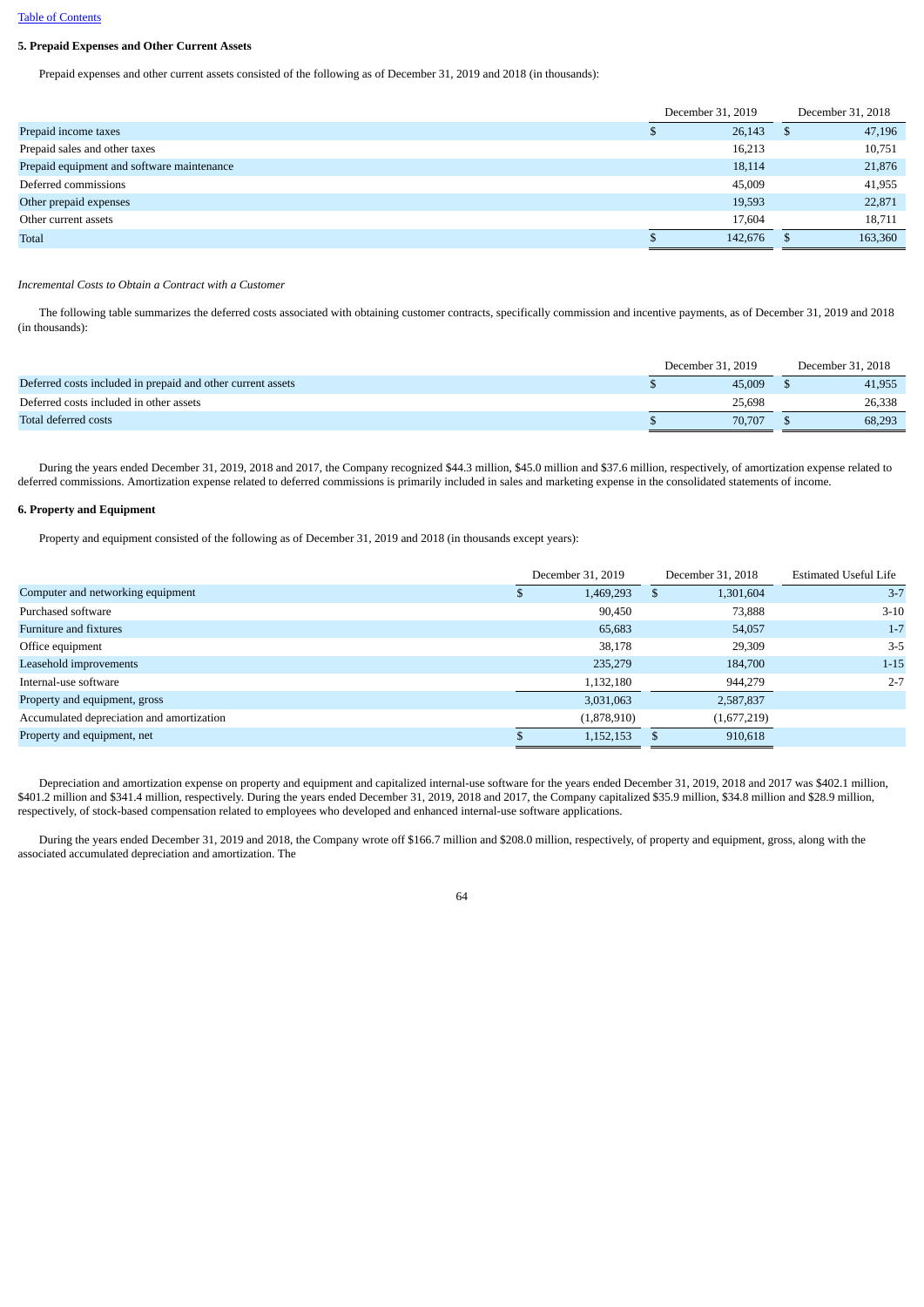write-offs were primarily related to computer and networking equipment and internal-use software no longer in use. These assets had been substantially depreciated and amortized. In addition, the Company wrote off \$3.8 million and \$4.9 million, primarily of internal-use software as a result of certain restructuring efforts during the year ended December 31, 2019 and December 31, 2018, respectively.

# **7. Goodwill and Acquired Intangible Assets**

The changes in the carrying amount of goodwill for the years ended December 31, 2019 and 2018 were as follows (in thousands):

|                                                                                 | 2019      | 2018      |
|---------------------------------------------------------------------------------|-----------|-----------|
| Beginning balance                                                               | 1,487,404 | 1,498,688 |
| Acquisition of Janrain, Inc.                                                    | 92,188    | __        |
| <b>Acquisition of Exceda</b>                                                    | 14,712    |           |
| Acquisition of ChameleonX, Ltd.                                                 | 7,069     |           |
| Measurement period adjustments related to acquisitions completed in prior years |           | (6,667)   |
| Foreign currency translation                                                    | (1,108)   | (4,617)   |
| <b>Ending balance</b>                                                           | 1,600,265 | 1,487,404 |

Acquired intangible assets that are subject to amortization consisted of the following as of December 31, 2019 and 2018 (in thousands):

|                                    | December 31, 2019 |                             |      |                             |   |                           |   |                             | December 31, 2018           |            |                           |         |
|------------------------------------|-------------------|-----------------------------|------|-----------------------------|---|---------------------------|---|-----------------------------|-----------------------------|------------|---------------------------|---------|
|                                    |                   | Gross<br>Carrying<br>Amount |      | Accumulated<br>Amortization |   | Net<br>Carrying<br>Amount |   | Gross<br>Carrying<br>Amount | Accumulated<br>Amortization |            | Net<br>Carrying<br>Amount |         |
| Completed technologies             |                   | 153,722                     | - \$ | (94,088)                    | S | 59,634                    | D | 145,091                     | - \$                        | (81,587)   | -\$                       | 63,504  |
| Customer-related intangible assets |                   | 279,684                     |      | (163, 155)                  |   | 116.529                   |   | 245,710                     |                             | (144, 786) |                           | 100,924 |
| Non-compete agreements             |                   | 830                         |      | (529)                       |   | 301                       |   | 700                         |                             | (306)      |                           | 394     |
| Trademarks and trade names         |                   | 7,600                       |      | (4,633)                     |   | 2,967                     |   | 7,200                       |                             | (3,674)    |                           | 3,526   |
| Acquired license rights            |                   | 490                         |      | (490)                       |   |                           |   | 490                         |                             | (490)      |                           |         |
| Total                              |                   | 442,326                     |      | (262, 895)                  |   | 179,431                   |   | 399,191                     |                             | (230, 843) |                           | 168,348 |

Aggregate expense related to amortization of acquired intangible assets for the years ended December 31, 2019, 2018 and 2017 was \$38.6 million, \$33.3 million and \$30.9 million, respectively. Based on the Company's acquired intangible assets as of December 31, 2019, aggregate expense related to amortization of acquired intangible assets is expected to be respectively. Based on the Company's acquir approximately \$41.0 million, \$36.2 million, \$31.0 million, \$23.9 million and \$16.6 million for the years ending December 31, 2020, 2021, 2022, 2023 and 2024, respectively.

# **8. Business Acquisitions**

Acquisition-related costs were \$1.9 million, \$1.0 million and \$5.5 million during the years ended December 31, 2019, 2018 and 2017, respectively, and are included in general and administrative expense in the consolidated statements of income. Pro forma results of operations for the acquisitions completed in the years ended December 31, 2019 and 2017 have not been presented because the effects of the acquisitions, individually and in the aggregate, are not material to the Company's consolidated financial results. Revenue and earnings attributable to acquired operations since the dates of their acquisitions are included in the Company's consolidated statements of income and not presented separately because they are not material.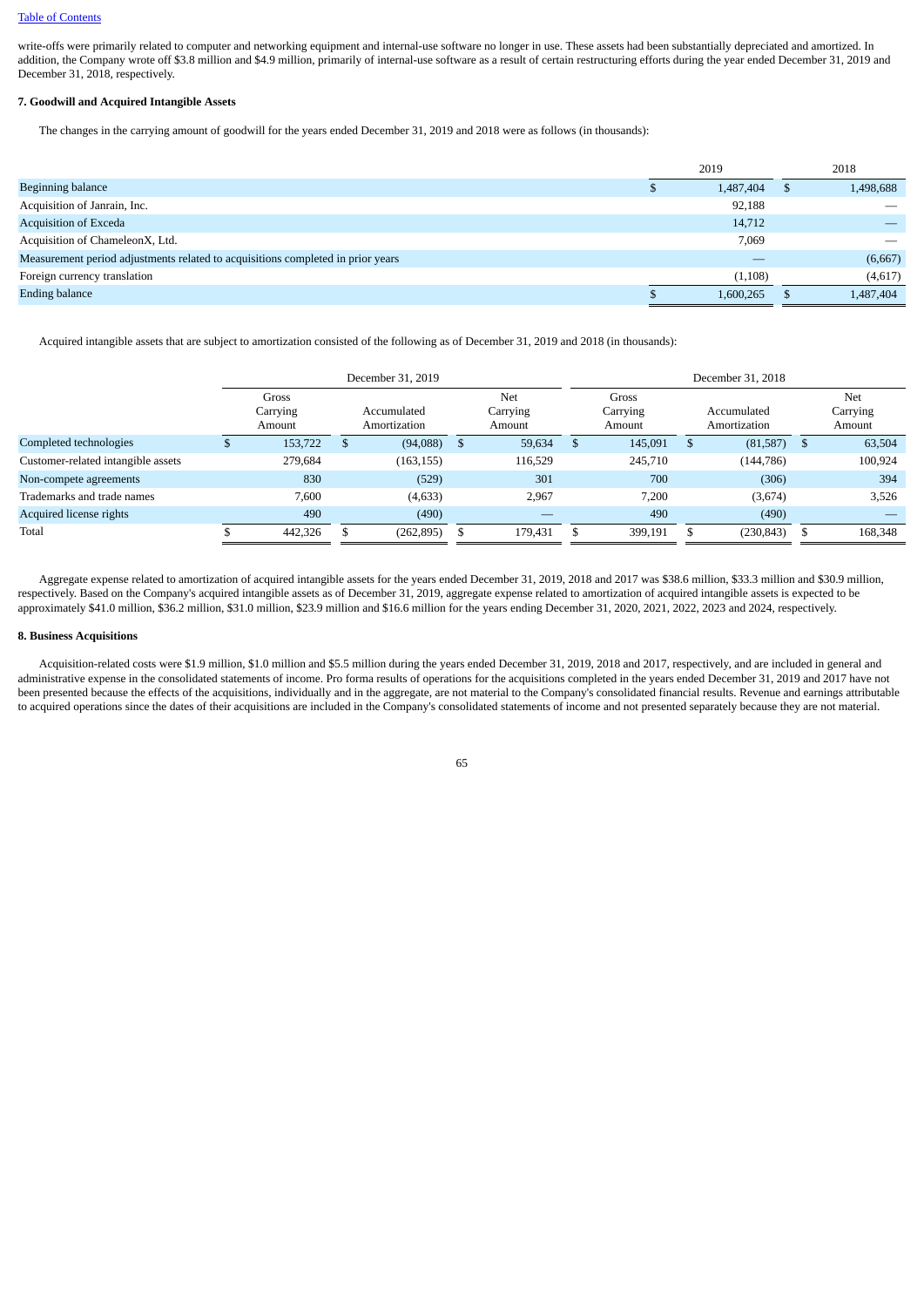# **2019 Acquisitions**

# *ChameleonX*

On November 10, 2019, the Company acquired ChameleonX, Ltd. ("ChameleonX"), an Israel-based company with a solution designed to detect when a website contains or links to malware that causes end user data to be compromised, for \$11.9 million in cash. The acquisition is expected to further strengthen the Company's security solutions portfolio. The Company allocated \$7.1 million of the cost of the acquisition to goodwill and \$6.1 million to a technology-related identifiable intangible asset with an average useful life of 7.1 years. The value of the goodwill is primarily attributable to synergies related to the integration of ChameleonX technology onto the Company's platform as well as a trained technical workforce. The total amount of goodwill related to the acquisition of ChameleonX expected to be deductible for tax purposes is \$7.1 million.

#### *Exceda*

On November 1, 2019, in a series of stock and asset purchase transactions, the Company acquired the operations of a group of companies known as Exceda, a vendor of content delivery network ("CDN") and web security services and, collectively, the Company's largest channel partner in Latin America, for \$32.7 million in cash. The acquisition is expected to enable the Company to expand its Latin America business more quickly, better enable existing and new partners and improve experiences for more customers. The Company allocated \$14.7 million of the cost of the acquisition to goodwill and \$16.5 million to identifiable intangible assets, primarily customer-related. The total weighted average useful life of the intangible assets acquired from Exceda is 8.1 years. The value of the goodwill is primarily attributable to synergies related to the scale of the combined teams as well as Exceda's trained technical workforce. The total amount of goodwill related to the acquisition of Exceda expected to be deductible for tax purposes is \$14.7 million.

The Company acquired various obligations as part of the acquisition for which it is indemnified. The total obligations recorded, with corresponding indemnification asset, totaled \$20.0 million.

# *Janrain*

In January 2019, the Company acquired Janrain, Inc. ("Janrain"), a provider of customer identity and access management solutions, for \$123.6 million in cash. The Company is incorporating the Janrain technology into its Intelligent Edge Platform. The Company finalized its allocation of purchase price in the fourth quarter of 2019. Included in the final allocation are measurement period adjustments, primarily related deferred tax assets. The adjustment increased the deferred tax asset and reduced goodwill by \$7.5 million. The following table presents the final allocation of the purchase price for Janrain (in thousands):

| Total purchase consideration              | \$<br>123,632 |
|-------------------------------------------|---------------|
|                                           |               |
| Allocation of the purchase consideration: |               |
| Cash                                      | \$<br>2,223   |
| Accounts receivable                       | 7,318         |
| Prepaid expenses and other current assets | 838           |
| Identifiable intangible assets            | 26,930        |
| Goodwill                                  | 92,188        |
| Deferred tax asset                        | 12,622        |
| Other assets                              | 87            |
| Total assets acquired                     | 142,206       |
| Accounts payable                          | (1,642)       |
| <b>Accrued liabilities</b>                | (2,596)       |
| Deferred revenue                          | (14, 336)     |
| Total liabilities assumed                 | (18, 574)     |
| Net assets acquired                       | 123,632       |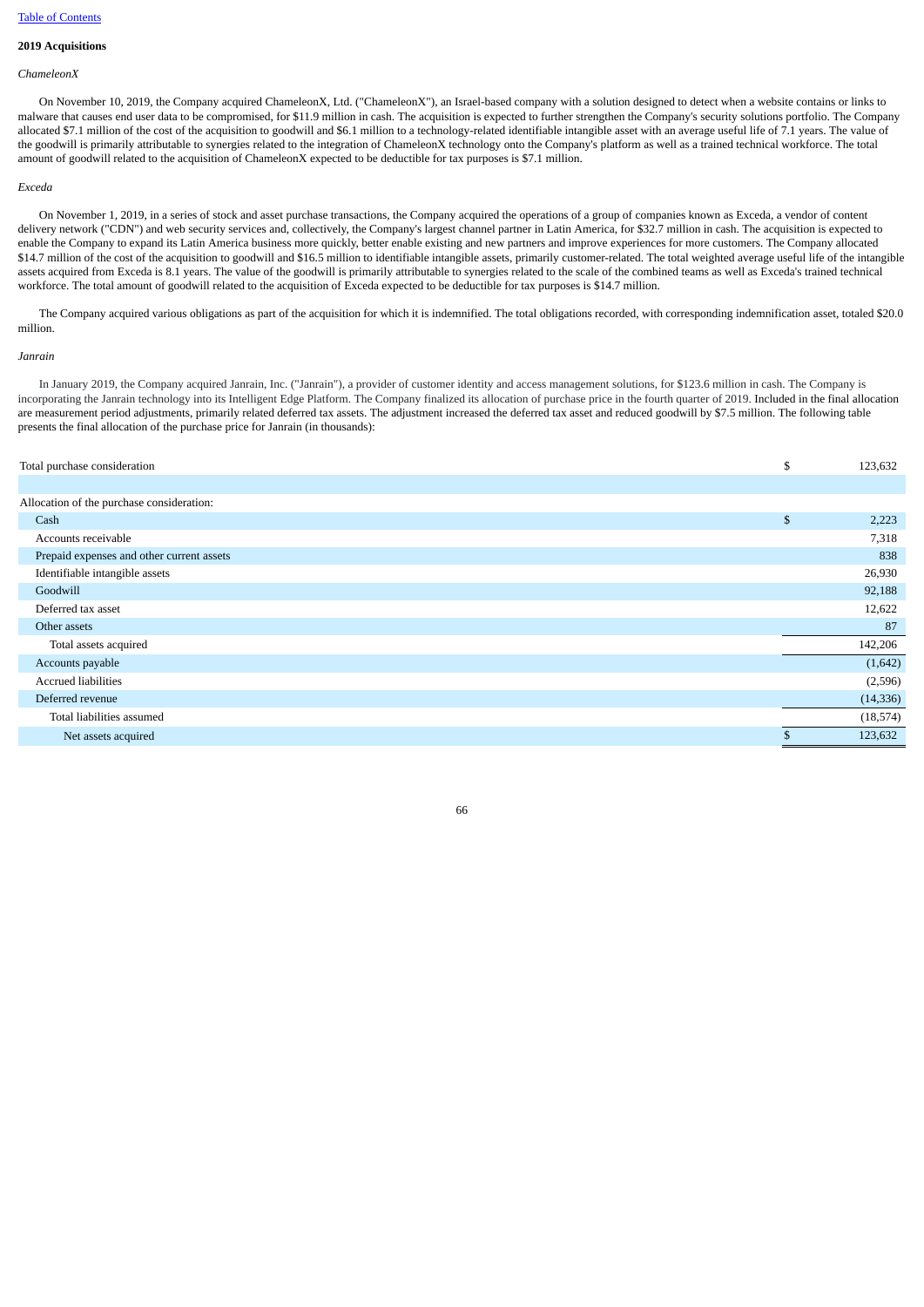The value of the goodwill can be attributed to a number of business factors, including a trained technical and sales workforce and cost synergies expected to be realized. The total amount of goodwill related to the acquisition of Janrain expected to be deductible for tax purposes is \$46.8 million.

The following were the identified intangible assets acquired and their respective weighted average useful lives (in thousands, except years):

|                                    | Gross Carrying Amount | Weighted Average<br>Useful Life |      |
|------------------------------------|-----------------------|---------------------------------|------|
| Completed technologies             |                       | 9,000                           | 7.9  |
| Customer-related intangible assets |                       | 17,700                          | 13.9 |
| <b>Trademarks</b>                  |                       | 200                             | 1.9  |
| Non-compete agreements             |                       | 30                              | 1.9  |
| <b>Total</b>                       |                       | 26,930                          |      |

The total weighted average amortization period for the intangible assets acquired from Janrain is 11.8 years. The intangible assets are being amortized based upon the pattern in which the economic benefits of the intangible assets are being utilized.

#### **2017 Acquisitions**

*Nominum*

On November 27, 2017, the Company acquired Nominum, Inc. ("Nominum"), a provider of domain name system ("DNS") and enterprise security solutions, for \$180.3 million in cash. The acquisition added complementary capabilities to the Company's portfolio of security offerings while expanding the Company's distribution to carriers that serve enterprise customers. The following table presents the final allocation of the purchase price for Nominum (in thousands):

| Total purchase consideration              | \$<br>180,327 |
|-------------------------------------------|---------------|
|                                           |               |
| Allocation of the purchase consideration: |               |
| Cash                                      | \$<br>8,455   |
| Accounts receivable                       | 9,845         |
| Prepaid expenses and other current assets | 1,082         |
| Identifiable intangible assets            | 33,200        |
| Goodwill                                  | 129,876       |
| Fixed assets                              | 1,570         |
| Deferred tax assets                       | 16,080        |
| Other assets                              | 19            |
| Total assets acquired                     | 200,127       |
| Accounts payable                          | (1,501)       |
| <b>Accrued liabilities</b>                | (3, 471)      |
| Deferred revenue                          | (14, 828)     |
| Total liabilities assumed                 | (19,800)      |
| Net assets acquired                       | \$<br>180,327 |

The value of the goodwill can be attributed to a number of business factors, including a trained technical and sales workforce and cost synergies expected to be realized. The total amount of goodwill related to the acquisition of Nominum expected to be deductible for tax purposes is \$54.1 million.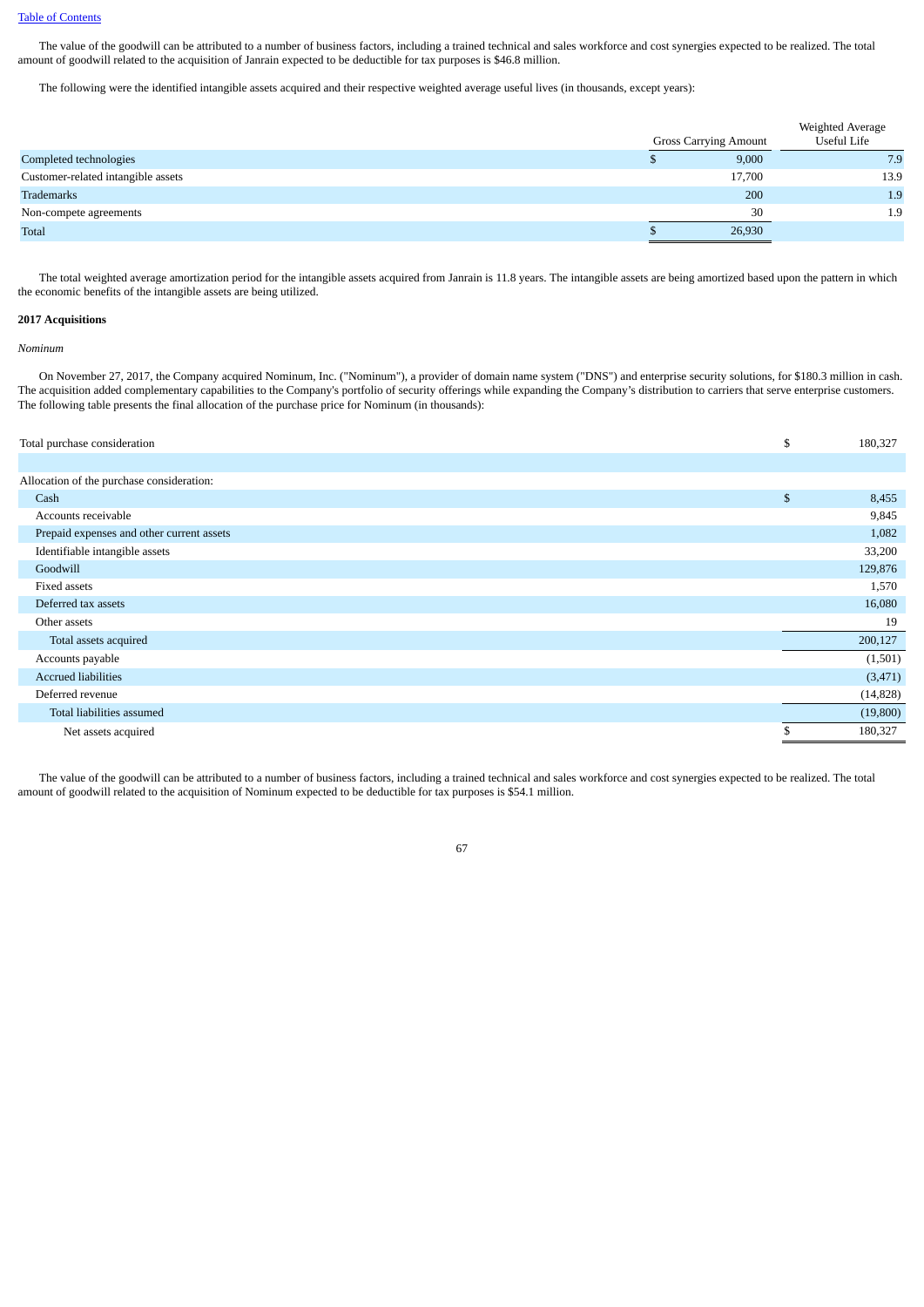The following were the identified intangible assets acquired and their respective weighted average useful lives (in thousands, except years):

|                                    | <b>Gross Carrying Amount</b> | Weighted Average<br>Useful Life |     |
|------------------------------------|------------------------------|---------------------------------|-----|
| Completed technologies             |                              | 7,200                           | 2.2 |
| Customer-related intangible assets |                              | 24,700                          | 6.5 |
| Trademarks                         |                              | 1,100                           | 3.7 |
| Non-compete agreements             |                              | 200                             | 1.5 |
| <b>Total</b>                       |                              | 33,200                          |     |

The total weighted average amortization period for the intangible assets acquired from Nominum is 5.4 years. The intangible assets are being amortized based upon the pattern in which the economic benefits of the intangible assets are being utilized.

# *Soasta*

On April 6, 2017, the Company acquired Soasta, Inc. ("Soasta"), a leader in digital performance management, for \$199.3 million in cash. The acquisition has allowed the Company to offer solutions designed to provide greater visibility into the business impact of customers' website and application optimization strategies. The following table presents the final allocation of the purchase price for Soasta (in thousands):

| Total purchase consideration              | \$           | 199,280  |
|-------------------------------------------|--------------|----------|
|                                           |              |          |
| Allocation of the purchase consideration: |              |          |
| Cash                                      | $\mathbb{S}$ | 1,935    |
| Accounts receivable                       |              | 4,109    |
| Prepaid expenses and other current assets |              | 4,384    |
| Identifiable intangible assets            |              | 49,900   |
| Goodwill                                  |              | 122,794  |
| Deferred tax assets                       |              | 31,206   |
| Total assets acquired                     |              | 214,328  |
| Accounts payable                          |              | (1, 119) |
| <b>Accrued liabilities</b>                |              | (4,366)  |
| Deferred revenue                          |              | (9,563)  |
| Total liabilities assumed                 |              | (15,048) |
| Net assets acquired                       |              | 199,280  |
|                                           |              |          |

The value of the goodwill can be attributed to a number of business factors, including a trained technical and sales workforce and cost synergies expected to be realized. The total amount of goodwill related to the acquisition of Soasta expected to be deductible for tax purposes is \$36.4 million.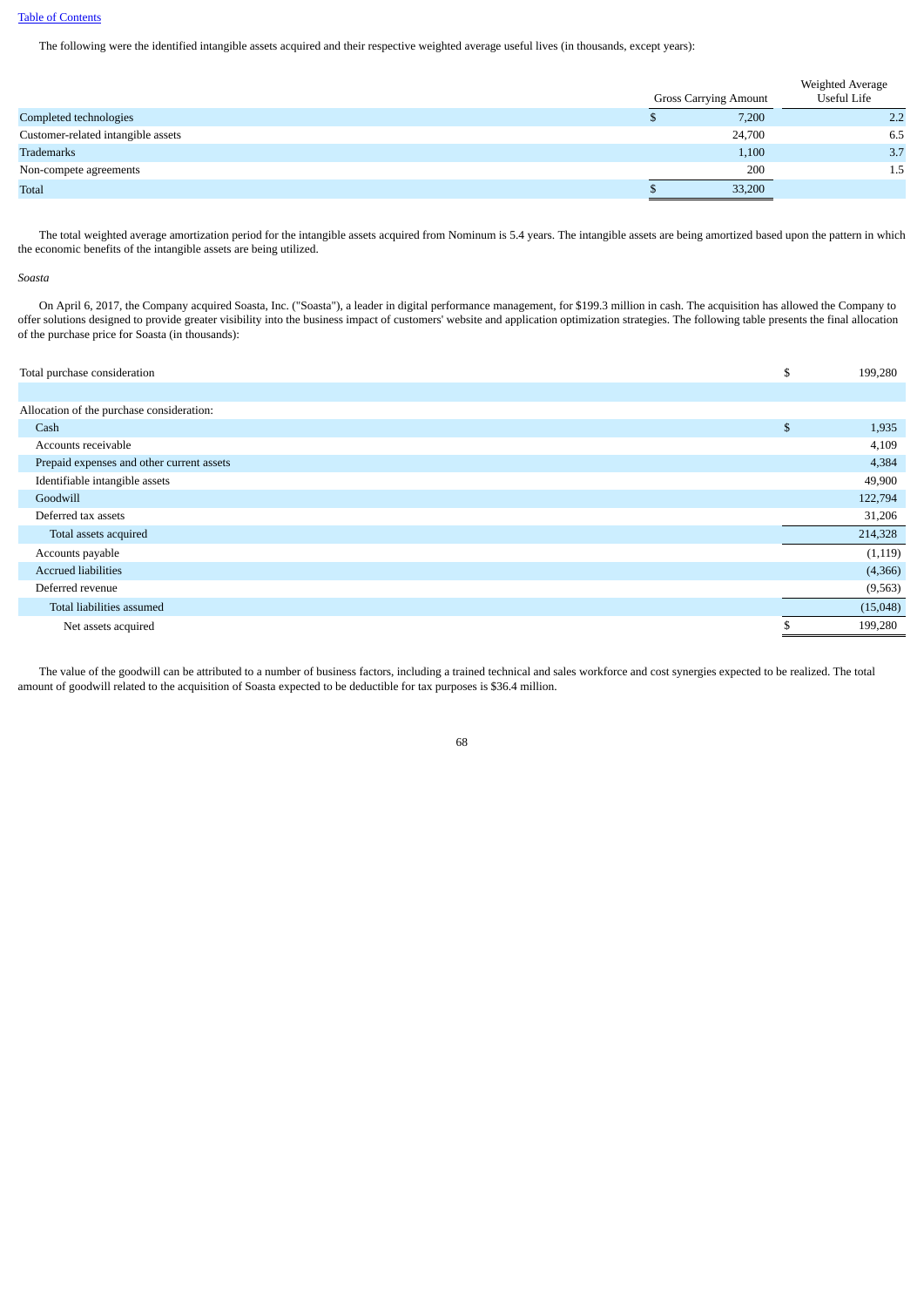The following were the identified intangible assets acquired and their respective weighted average useful lives (in thousands, except years):

|                                    | Gross Carrying Amount | Weighted Average<br>Useful Life |  |
|------------------------------------|-----------------------|---------------------------------|--|
| Completed technologies             | 18,800                | 4.1                             |  |
| Customer-related intangible assets | 28,200                | 4.6                             |  |
| <b>Trademarks</b>                  | 2,400                 | 4.9                             |  |
| Non-compete agreements             | 500                   | 1.9                             |  |
| <b>Total</b>                       | 49,900                |                                 |  |

The total weighted average amortization period for the intangible assets acquired from Soasta is 4.4 years. The intangible assets are being amortized based upon the pattern in which the economic benefits of the intangible assets are being utilized.

# **9. Accrued Expenses and Other Liabilities**

Accrued expenses consisted of the following as of December 31, 2019 and 2018 (in thousands):

|                                    | December 31, 2019 |  | December 31, 2018 |  |
|------------------------------------|-------------------|--|-------------------|--|
| Payroll and other related benefits | 190,721           |  | 180,301           |  |
| Bandwidth and co-location          | 65,213            |  | 76,184            |  |
| Income tax payable                 | 40,337            |  | 36,536            |  |
| Property, use and other taxes      | 30,904            |  | 23,042            |  |
| Professional service fees          | 1,775             |  | 2,169             |  |
| Other accrued expenses             | 5,911             |  | 10,072            |  |
| <b>Total</b>                       | 334,861           |  | 328,304           |  |

Other liabilities consisted of the following as of December 31, 2019 and 2018 (in thousands):

|                             | December 31, 2019        |  | December 31, 2018 |  |
|-----------------------------|--------------------------|--|-------------------|--|
| Deferred rent               | $\overline{\phantom{a}}$ |  | 42,566            |  |
| Uncertain tax positions     | 31,207                   |  | 63,976            |  |
| Other long-term liabilities | 58,858                   |  | 54,398            |  |
| Total                       | 90,065                   |  | 160,940           |  |

# **10. Restructuring**

During the fourth quarter of 2019, management committed to an action to restructure certain parts of the Company to focus on investments with the potential to accelerate revenue growth. As a result, certain headcount reductions were necessary and certain capitalized internal-use software charges were realized for software not yet placed into service that will not be completed and implemented due to this action. The Company incurred expenses of \$10.2 million for the year ended December 31, 2019 and expects to incur an additional \$4.0 million to \$7.0 million in the first quarter of 2020 for severance and related benefits and facility exit costs related to this action.

During the fourth quarter of 2018, management committed to an action to restructure certain parts of the Company with the intent of re-balancing investments to ensure long-term growth and scale. As a result, certain headcount reductions were necessary and certain capitalized internal-use software charges were realized for software not yet placed into service that will not be completed and implemented due to this action. The Company incurred expenses of \$19.0 million related to this action, of which \$6.7 million were incurred during the year ended December 31, 2019 and \$12.3 million were incurred during the year ended December 31, 2018. The Company does not expect any additional restructuring charges related to this action.

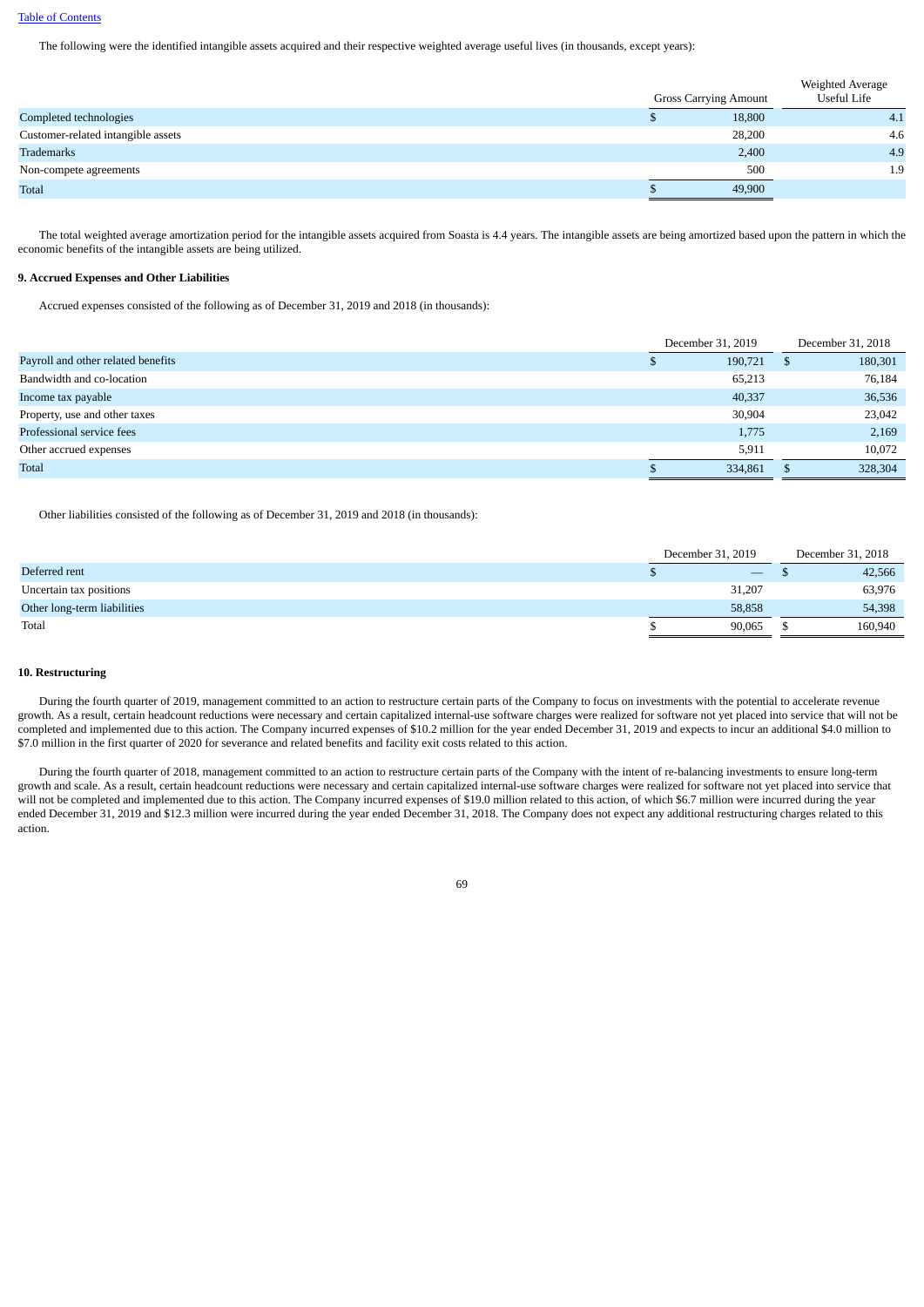During the fourth quarter of 2017, management committed to an action to restructure certain parts of the Company, with the intent of shifting focus to more critical areas of the business and away from products that have not seen expected commercial success. The restructuring was also intended to facilitate cost efficiencies and savings. As part of the cost efficiency and savings plans, certain headcount and facility reductions were made in 2017 and 2018. Certain capitalized internal-use software charges have also been realized for software not yet placed into service that will not be completed and implemented due to this action. The Company incurred expenses of \$62.7 million related to this action, of which \$13.4 million were incurred during the year ended December 31, 2018 and \$49.3 million were incurred during the year ended December 31, 2017. The Company does not expect any additional restructuring charges related to this action.

The Company also recognizes restructuring charges for redundant employees, facilities and contracts associated with completed acquisitions. Restructuring charges related to these acquisitions were not material in any of the years ended December 31, 2019, 2018 and 2017.

The following table summarizes the activity of the Company's restructuring accrual during the years ended December 31, 2019, 2018 and 2017 (in thousands):

|                                     |     | <b>Employee Severance and</b> |                                 | <b>Excess Facilities,</b><br><b>Contract Terminations</b> |              |           |
|-------------------------------------|-----|-------------------------------|---------------------------------|-----------------------------------------------------------|--------------|-----------|
|                                     |     | <b>Related Benefits</b>       | Software Charges                | and Other                                                 |              | Total     |
| Balance January 1, 2017             | Эħ. | 1,444                         | $\mathbf{s}$                    | 169<br>\$                                                 | $\mathbf{s}$ | 1,613     |
| Costs incurred                      |     | 17,311                        | 31,965                          | 5,608                                                     |              | 54,884    |
| Cash disbursements                  |     | (5,898)                       |                                 | (3,212)                                                   |              | (9,110)   |
| Software and other non-cash charges |     |                               | (31, 965)                       | (1,179)                                                   |              | (33, 144) |
| Balance December 31, 2017           |     | 12,857                        |                                 | 1,386                                                     |              | 14,243    |
| Costs incurred                      |     | 15,841                        | 4,940                           | 6,813                                                     |              | 27,594    |
| Cash disbursements                  |     | (18, 922)                     | $\hspace{0.1mm}-\hspace{0.1mm}$ | (5, 932)                                                  |              | (24, 854) |
| Software and other non-cash charges |     |                               | (4,742)                         | (1,787)                                                   |              | (6,529)   |
| Translation adjustments and other   |     | 732                           |                                 | (205)                                                     |              | 527       |
| Balance December 31, 2018           |     | 10,508                        | 198                             | 275                                                       |              | 10,981    |
| Costs incurred                      |     | 12,455                        | 3,784                           | 914                                                       |              | 17,153    |
| Cash disbursements                  |     | (17, 294)                     | (99)                            | (1,038)                                                   |              | (18, 431) |
| Software and other non-cash charges |     |                               | (3,784)                         |                                                           |              | (3,784)   |
| Translation adjustments and other   |     | 38                            | –                               |                                                           |              | 38        |
| Balance December 31, 2019           |     | 5,707                         | 99<br>\$                        | 151                                                       |              | 5,957     |

# **11. Debt**

# *Convertible Notes* – *Due 2027*

In August 2019, the Company issued \$1,150.0 million in par value of convertible senior notes due 2027 (the "2027 Notes"). The 2027 Notes are senior unsecured obligations of the Company, bear regular interest of 0.375%, payable semi-annually in arrears on March 1 and September 1 of each year, beginning on March 1, 2020, and mature on September 1, 2027, unless repurchased or converted in accordance with their terms prior to maturity.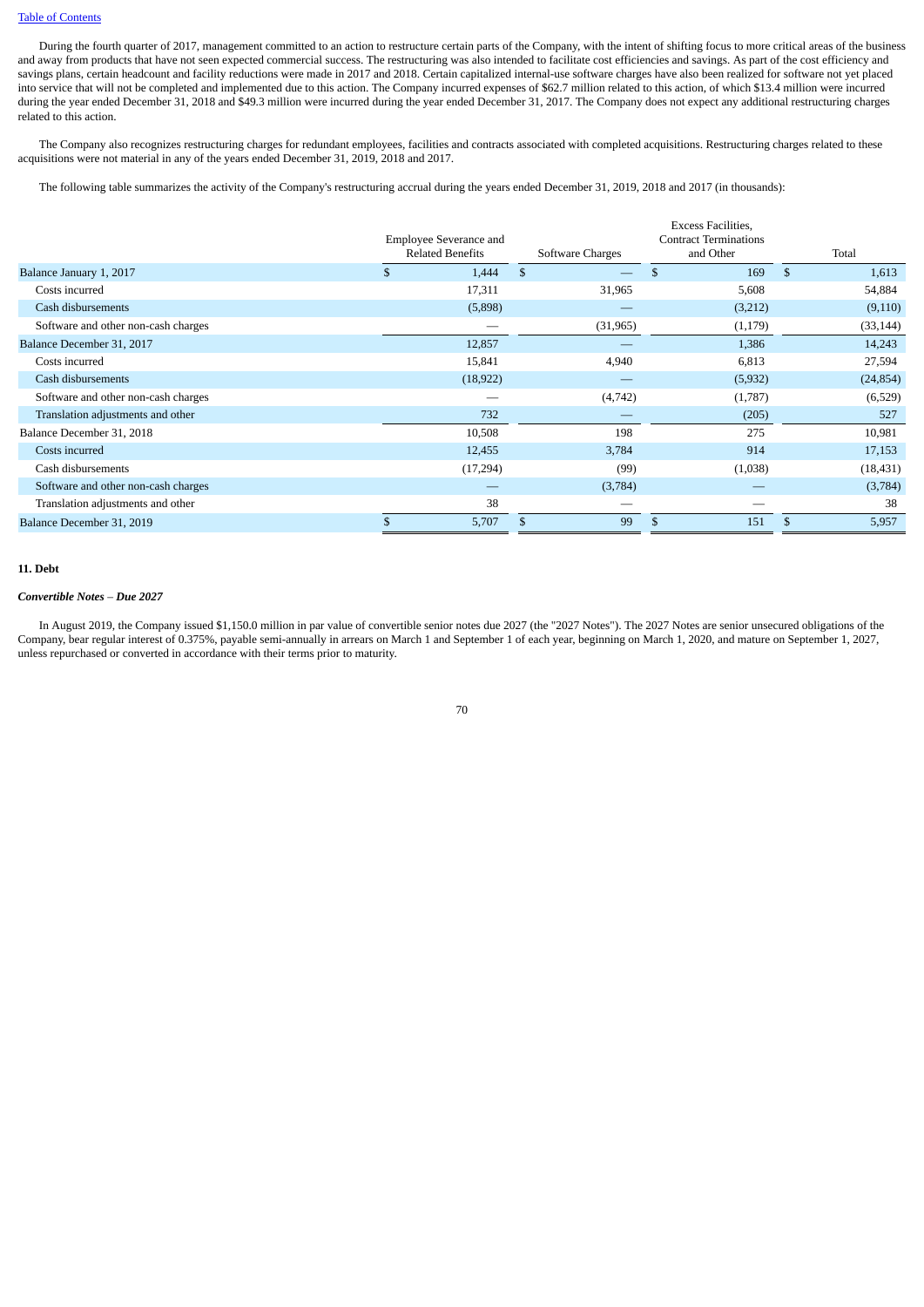At their option, holders may convert their 2027 Notes prior to the close of business on the business day immediately preceding May 1, 2027, only under the following circumstances:

- during any calendar quarter commencing after the calendar quarter ended December 31, 2019 (and only during such calendar quarter), if the last reported sale price of the Company's common stock for at least 20 trading days (whether or not consecutive) during the period of 30 consecutive trading days ending on, and including, the last trading day of the immediately preceding calendar quarter is greater than or equal to 130% of the conversion price on each applicable trading day;
- during the five business day period after any five consecutive trading day period in which the trading price per \$1,000 principal amount of 2027 Notes for each trading day of the measurement period was less than 98% of the product of the last reported sale price of the Company's common stock and the conversion rate on each such trading day; or
- upon the occurrence of specified corporate events.

On or after May 1, 2027, holders may convert all or any portion of their 2027 Notes at any time prior to the close of business on the second scheduled trading day immediately preceding the maturity date.

Upon conversion, the Company, at its election, may pay or deliver to holders cash, shares of the Company's common stock or a combination of cash and shares of the Company's common stock. The initial conversion rate is 8.6073 shares of the Company's common stock per \$1,000 principal amount, which is equivalent to an initial conversion price of approximately \$116.18 per share, subject to adjustments in certain events, and represents a potential conversion into 9.9 million shares.

In accounting for the issuance of the 2027 Notes, the Company separated the 2027 Notes into liability and equity components. The carrying cost of the liability component was calculated by measuring the fair value of a similar debt obligation that does not have an associated convertible feature. The carrying amount of the equity component representing the conversion option was determined by deducting the fair value of the liability component from the par value of the 2027 Notes. The difference between the principal amount of the 2027 Notes and the proceeds allocated to the liability component ("debt discount") is amortized to interest expense using the effective interest method over the term of the 2027 Notes. The equity component is recorded in additional paid-in capital in the consolidated balance sheet and will not be remeasured as long as it continues to meet the conditions for equity classification.

In accounting for the transaction costs related to the issuance of the 2027 Notes, the Company allocated the total transaction costs incurred to the liability and equity components based on their relative values. Transaction costs attributable to the liability component are being amortized to interest expense over the term of the 2027 Notes, and transaction costs attributable to the equity component are netted against the equity component of the 2027 Notes in stockholders' equity.

The 2027 Notes consisted of the following components as of December 31, 2019 (in thousands):

|                                                             | December 31, 2019 |            |
|-------------------------------------------------------------|-------------------|------------|
| Liability component:                                        |                   |            |
| Principal                                                   |                   | 1,150,000  |
| Less: debt discount and issuance costs, net of amortization |                   | (222, 928) |
| Net carrying amount                                         |                   | 927,072    |
|                                                             |                   |            |
| Equity component:                                           |                   | 220,529    |

The estimated fair value of the 2027 Notes at December 31, 2019 was \$1,133.8 million. The fair value was determined based on the quoted price of the 2027 Notes in an inactive market on the last trading day of the reporting period and has been classified as Level 2 within the fair value hierarchy. Based on the closing price of the Company's common stock of \$86.38 on December 31, 2019, the value of the 2027 Notes if converted to common stock was less than the principal amount of \$1,150.0 million.

The Company used \$100.0 million of the proceeds from the offering to repurchase shares of its common stock, concurrent with the issuance of the 2027 Notes. The repurchase was made in accordance with a share repurchase program previously approved by the Board of Directors. Additionally, \$127.1 million of the proceeds was used for the net cost of convertible note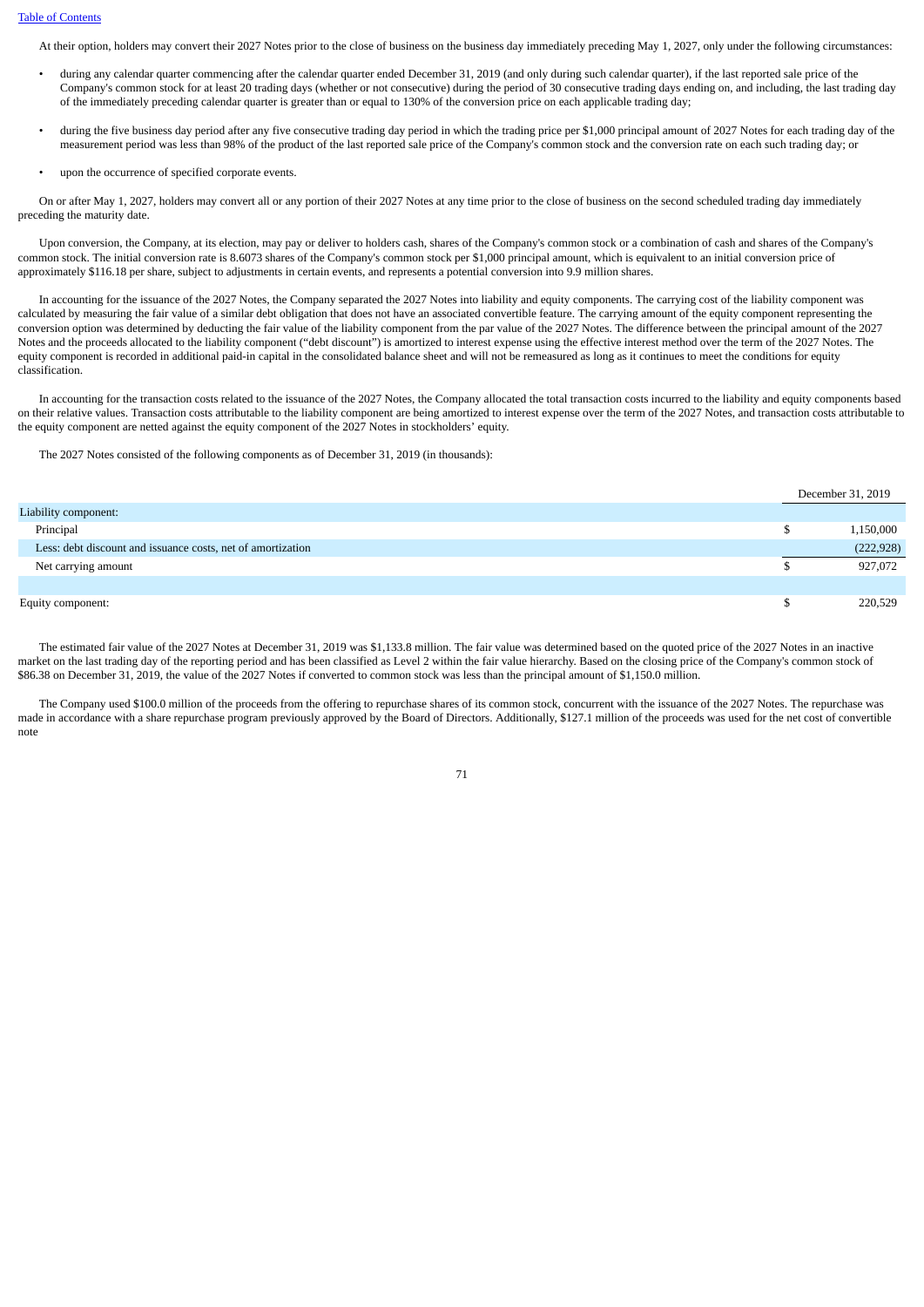hedge and warrant transactions. The net proceeds are intended to be used for working capital, share repurchases, potential acquisitions and strategic transactions, and other corporate purposes.

#### *Note Hedge*

To minimize the impact of potential dilution upon conversion of the 2027 Notes, the Company entered into convertible note hedge transactions with respect to its common stock in August 2019. The Company paid \$312.2 million for the note hedge transactions. The note hedge transactions cover approximately 9.9 million shares of the Company's common stock at a strike price that corresponds to the initial conversion price of the 2027 Notes, also subject to adjustment, and are exercisable upon conversion of the 2027 Notes. The note hedge transactions are intended to reduce dilution in the event of conversion of the 2027 Notes.

#### *Warrants*

Separately, in August 2019, the Company entered into warrant transactions, whereby the Company sold warrants to acquire, subject to anti-dilution adjustments, up to 9.9 million shares of the Company's common stock at a strike price of approximately \$178.74 per share. The Company received aggregate proceeds of \$185.2 million from the sale of the warrants. The convertible note hedge and warrant transactions will generally have the effect of increasing the conversion price of the 2027 Notes to approximately \$178.74 per share.

#### *Convertible Notes* – *Due 2025*

In May 2018, the Company issued \$1,150.0 million in par value of convertible senior notes due 2025 (the "2025 Notes"). The 2025 Notes are senior unsecured obligations of the Company, bear regular interest of 0.125%, payable semi-annually on May 1 and November 1 of each year, and mature on May 1, 2025, unless repurchased or converted prior to maturity.

At their option, holders may convert their 2025 Notes prior to the close of business on the business day immediately preceding January 1, 2025, only under the following circumstances:

- during any calendar quarter commencing after the calendar quarter ended June 30, 2018 (and only during such calendar quarter), if the last reported sale price of the Company's common stock for at least 20 trading days (whether or not consecutive) during the period of 30 consecutive trading days ending on, and including, the last trading day of the immediately preceding calendar quarter is greater than or equal to 130% of the conversion price on each applicable trading day;
- during the five business day period after any five consecutive trading day period in which the trading price per \$1,000 principal amount of 2025 Notes for each trading day of the measurement period was less than 98% of the product of the last reported sale price of the Company's common stock and the conversion rate on each such trading day; or
- upon the occurrence of specified corporate events.

On or after January 1, 2025, holders may convert all or any portion of their 2025 Notes at any time prior to the close of business on the second scheduled trading day immediately preceding the maturity date, regardless of the foregoing circumstances.

Upon conversion, the Company, at its election, may pay or deliver to holders cash, shares of the Company's common stock or a combination of cash and shares of the Company's common stock. The initial conversion rate is 10.5150 shares of the Company's common stock per \$1,000 principal amount, which is equivalent to an initial conversion price of approximately \$95.10 per share, subject to adjustments in certain events, and represents a potential conversion into 12.1 million shares.

In accounting for the issuance of the 2025 Notes, the Company separated the 2025 Notes into liability and equity components. The carrying cost of the liability component was calculated by measuring the fair value of a similar debt obligation that does not have an associated convertible feature. The carrying amount of the equity component representing the conversion option was determined by deducting the fair value of the liability component from the par value of the 2025 Notes. The difference between the principal amount of the 2025 Notes and the proceeds allocated to the liability component ("debt discount") is amortized to interest expense using the effective interest method over the term of the 2025 Notes. The equity component is recorded in additional paid-in capital in the consolidated balance sheet and will not be remeasured as long as it continues to meet the conditions for equity classification.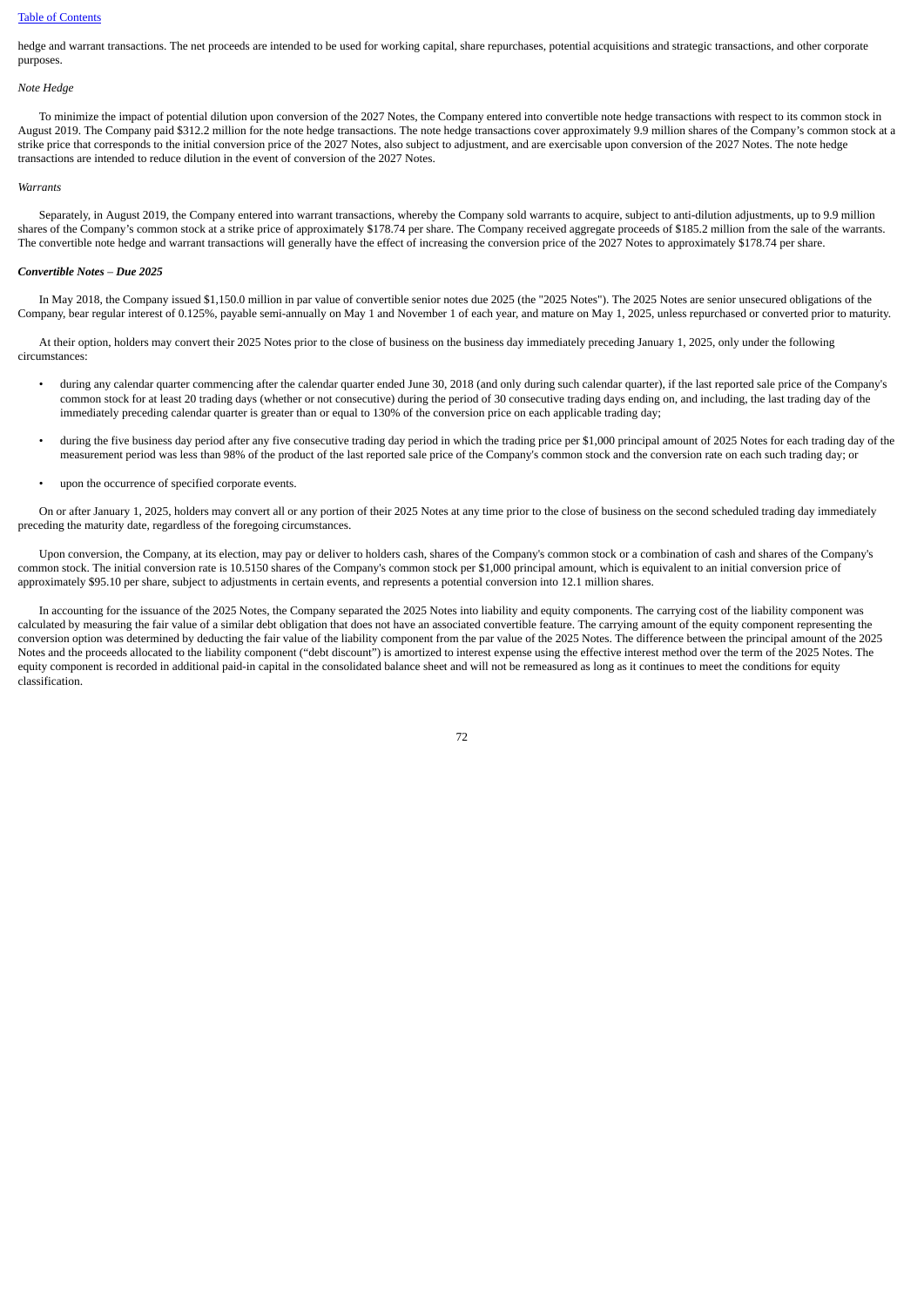In accounting for the transaction costs related to the issuance of the 2025 Notes, the Company allocated the total transaction costs incurred to the liability and equity components based on their relative values. Transaction costs attributable to the liability component are being amortized to interest expense over the term of the 2025 Notes, and transaction costs attributable to the equity component are netted against the equity component of the 2025 Notes in stockholders' equity.

The 2025 Notes consist of the following components as of December 31, 2019 and December 31, 2018 (in thousands):

|                                                             | December 31, 2019 |            | December 31, 2018 |  |
|-------------------------------------------------------------|-------------------|------------|-------------------|--|
| Liability component:                                        |                   |            |                   |  |
| Principal                                                   | D                 | 1,150,000  | 1,150,000         |  |
| Less: debt discount and issuance costs, net of amortization |                   | (237, 281) | (275, 920)        |  |
| Net carrying amount                                         |                   | 912,719    | 874,080           |  |
|                                                             |                   |            |                   |  |
| Equity component:                                           |                   | 285,225    | 285,225           |  |

The estimated fair value of the 2025 Notes at December 31, 2019 was \$1,270.7 million. The fair value was determined based on the quoted price of the 2025 Notes in an inactive market on the last trading day of the reporting period and has been classified as Level 2 within the fair value hierarchy. Based on the closing price of the Company's common stock of \$86.38 on December 31, 2019, the value of the 2025 Notes if converted to common stock was less than the principal amount of \$1,150.0 million.

The Company used \$46.2 million of the proceeds from the offering to repurchase shares of its common stock, concurrent with the issuance of the 2025 Notes. The repurchase was made in accordance with a share repurchase program previously approved by the Board of Directors. Additionally, \$141.8 million of the proceeds was used for the net cost of convertible note hedge and warrant transactions and for the repayment at maturity of the \$690.0 million in par value of notes the Company issued in 2014. The remaining net proceeds have been and are expected to continue to be used for working capital, share repurchases, potential acquisitions and strategic transactions and other corporate purposes.

### *Note Hedge*

To minimize the impact of potential dilution upon conversion of the 2025 Notes, the Company entered into convertible note hedge transactions with respect to its common stock in May 2018. The Company paid \$261.7 million for the note hedge transactions. The note hedge transactions cover approximately 12.1 million shares of the Company's common stock at a strike price that corresponds to the initial conversion price of the 2025 Notes, also subject to adjustment, and are exercisable upon conversion of the 2025 Notes. The note hedge transactions are intended to reduce dilution in the event of conversion of the 2025 Notes.

#### *Warrants*

Separately, in May 2018, the Company entered into warrant transactions, whereby the Company sold warrants to acquire, subject to anti-dilution adjustments, up to 12.1 million shares of the Company's common stock at a strike price of approximately \$149.18 per share. The Company received aggregate proceeds of \$119.9 million from the sale of the warrants. The convertible note hedge and warrant transactions will generally have the effect of increasing the conversion price of the 2025 Notes to approximately \$149.18 per share.

### *Convertible Notes* – *Due 2019*

In February 2014, the Company issued \$690.0 million in par value of convertible senior notes due 2019 (the "2019 Notes"). The 2019 Notes were senior unsecured obligations of the Company and did not bear regular interest. The 2019 Notes matured and were repaid in full on February 15, 2019 as no repurchases or conversions occurred prior to maturity.

#### *Revolving Credit Facility*

In May 2018, the Company entered into a \$500.0 million five-year, revolving credit agreement (the "Credit Agreement"). Borrowings under the Credit Agreement may be used to finance working capital needs and for general corporate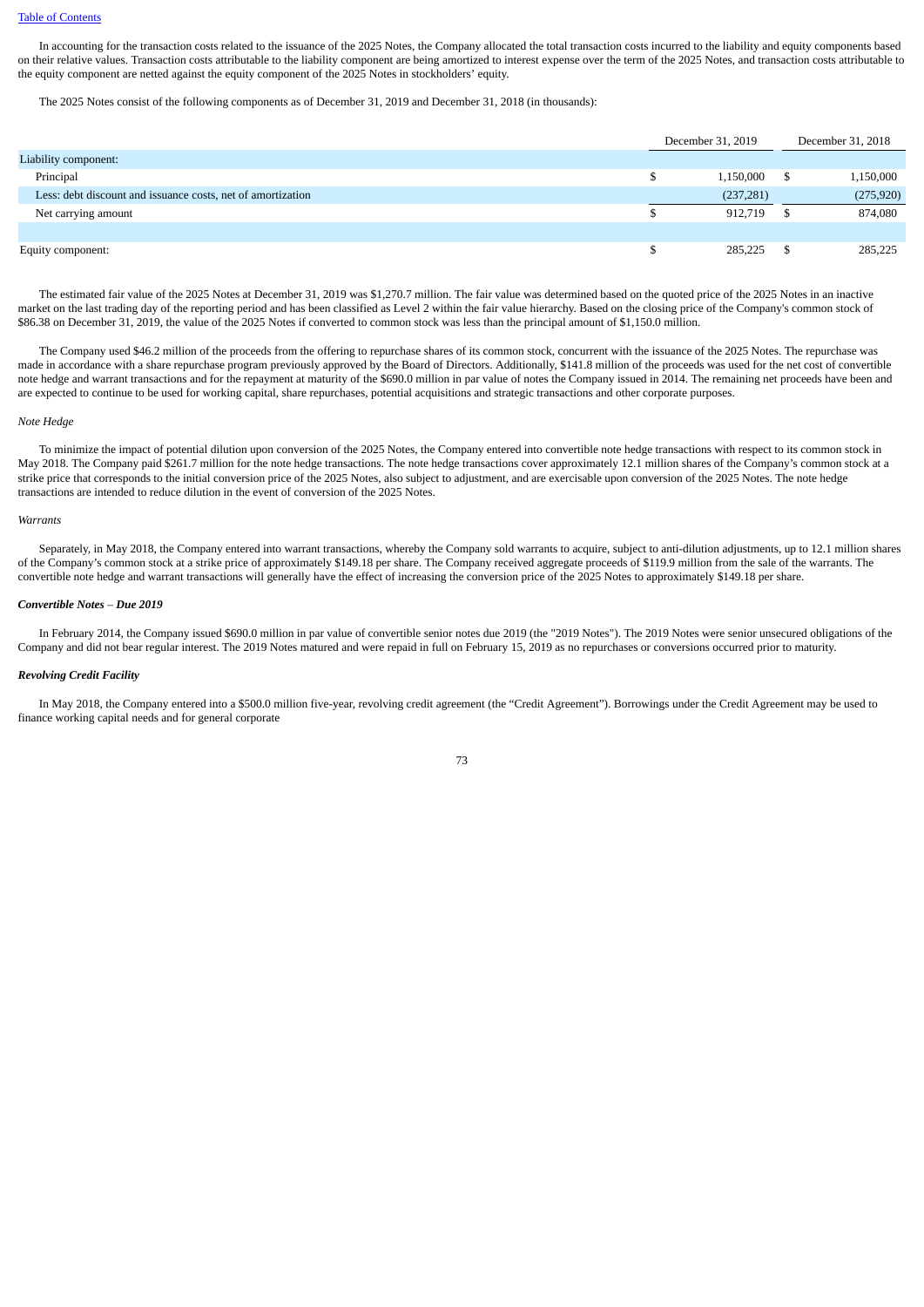purposes. The Credit Agreement provides for an initial \$500.0 million in revolving loans. Under specified circumstances, the facility can be increased to up to \$1.0 billion in aggregate principal amount. The Credit Agreement expires in May 2023.

Borrowings under the Credit Agreement bear interest, at the Company's option, at a base rate plus a spread of 0.00% to 0.25% or an adjusted LIBOR rate plus a spread of 0.875% to 1.25%, in each case with such spread being determined based on the Company's consolidated leverage ratio specified in the Credit Agreement. Regardless of what amounts, if any, are outstanding under the Credit Agreement, the Company is also obligated to pay an ongoing commitment fee on undrawn amounts at a rate of 0.075% to 0.15%, with such rate being based on the Company's consolidated leverage ratio specified in the Credit Agreement.

The Credit Agreement contains customary representations and warranties, affirmative and negative covenants and events of default. Principal covenants include a maximum consolidated leverage ratio and a minimum consolidated interest coverage ratio. There were no outstanding borrowings under the Credit Agreement as of December 31, 2019.

#### *Interest Expense*

The 2027 Notes bear interest at a fixed rate of 0.375%. The interest is payable semi-annually on March 1 and September 1 of each year, commencing in March 2020. The 2027 Notes have an effective interest rate of 3.1% attributable to the conversion feature. The 2025 Notes bear interest at a fixed rate of 0.125%. The interest is payable semi-annually on May 1 and November 1 of each year, commencing in November 2018. The 2025 Notes have an effective interest rate of 4.26% attributable to the conversion feature. The 2019 Notes did not bear regular interest, but had an effective interest rate of 3.2% attributable to the conversion feature. The Company is also obligated to pay ongoing commitment fees under the terms of the Credit Agreement. The following table sets forth total interest expense included in the consolidated statements of income for the years ended December 31, 2019, 2018 and 2017 (in thousands):

|                                                        | 2019    |  | 2018                     |  | 2017              |
|--------------------------------------------------------|---------|--|--------------------------|--|-------------------|
| Amortization of debt discount and issuance costs       | 52,059  |  | 46,493                   |  | 22,826            |
| Coupon interest payable on 2025 Notes                  | 1,436   |  | 874                      |  |                   |
| Coupon interest payable on 2027 Notes                  | 1,557   |  | $\overline{\phantom{a}}$ |  |                   |
| Revolving credit facility contractual interest expense | 513     |  | 368                      |  | $\hspace{0.05cm}$ |
| Capitalization of interest expense                     | (6,201) |  | (4,533)                  |  | (3,987)           |
| Total interest expense                                 | 49.364  |  | 43.202                   |  | 18,839            |

## **12. Leases**

The Company has entered into various operating lease agreements for its offices and co-location assets and related equipment. These operating leases have lease periods expiring between 2020 and 2034. In late 2019, the operating lease for the Company's corporate headquarters in Cambridge, Massachusetts and an operating sublease for office space both commenced, each with lease terms of 15 years. The Company did not incur a loss associated with this operating sublease arrangement. The Company has not assumed any renewal options in the determination of these lease terms and variable costs are not included as lease components as they are not fixed.

The following table is a summary of the Company's operating lease costs for the year ended December 31, 2019 (in thousands):

|                             |   | Real Estate<br>Arrangements | Co-location<br>Arrangements |                          |    | Total    |
|-----------------------------|---|-----------------------------|-----------------------------|--------------------------|----|----------|
| Operating lease cost        | Φ | 63,893                      |                             | 96,020                   | \$ | 159,913  |
| Short-term lease cost       |   | 111                         |                             | 14,301                   |    | 14,412   |
| Variable lease cost         |   | 15,610                      |                             | 23,524                   |    | 39,134   |
| Sublease income             |   | (5, 119)                    |                             | $\overline{\phantom{a}}$ |    | (5, 119) |
| Total operating lease costs |   | 74.495                      |                             | 133,845                  | S  | 208,340  |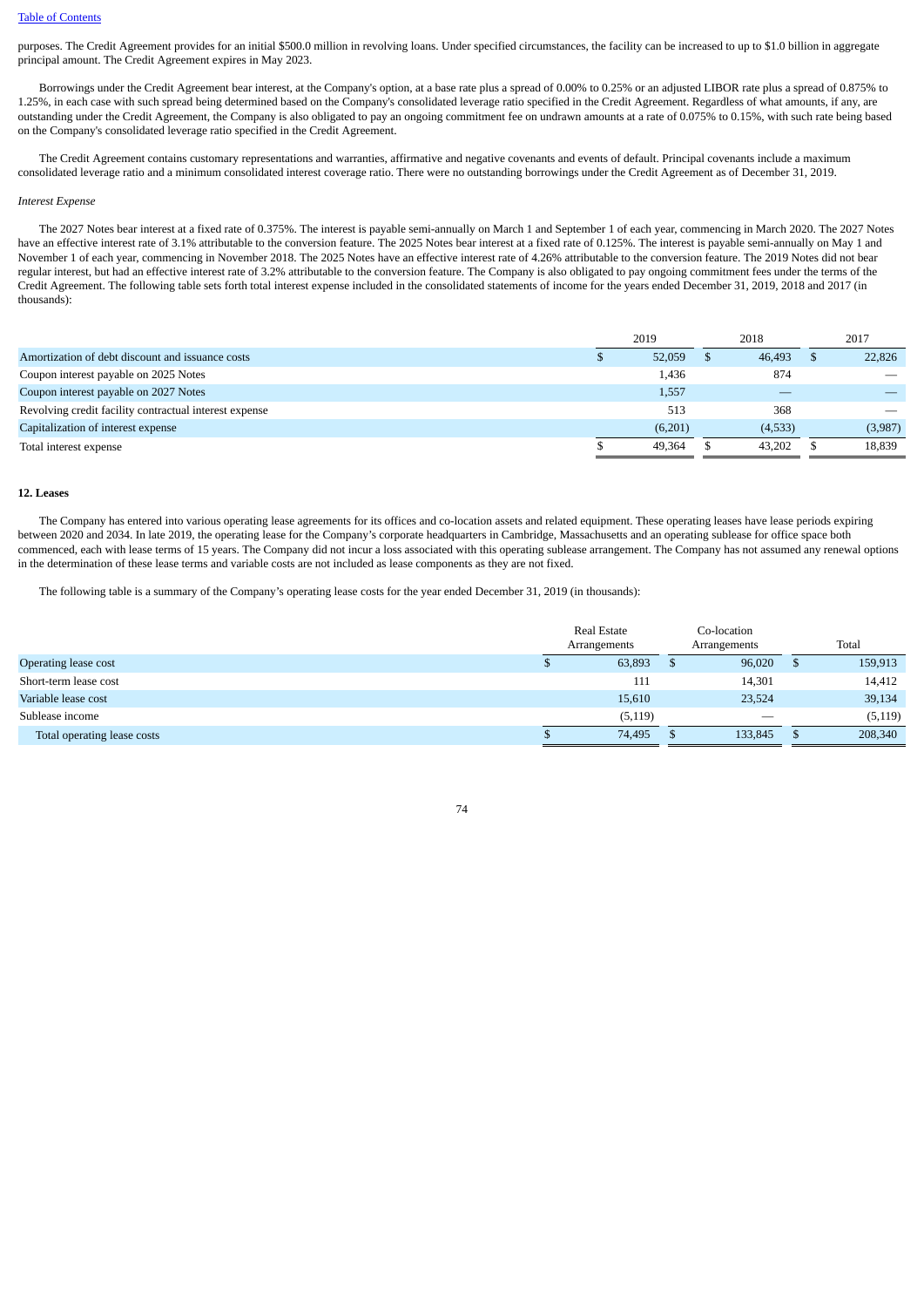Lease costs for real estate arrangements are included in general and administrative expenses in the consolidated statements of income. Lease costs for co-location arrangements are primarily included in cost of revenue.

At December 31, 2019, the real estate arrangements' weighted average remaining lease term and weighted average discount rate for operating leases were 12.8 years and 3.5%, respectively. At December 31, 2019, the co-location arrangements' weighted average remaining lease term and weighted average discount rate for operating leases were 3.9 years and 2.2%, respectively.

Maturities of operating lease liabilities as of December 31, 2019 were as follows (in thousands):

|                         | Real Estate<br>Arrangements |          | Co-location<br>Arrangements |
|-------------------------|-----------------------------|----------|-----------------------------|
| 2020                    | 77,961                      | \$       | 63,514                      |
| 2021                    | 79,303                      |          | 17,550                      |
| 2022                    | 75,657                      |          | 9,603                       |
| 2023                    | 74,244                      |          | 6,189                       |
| 2024                    | 67,727                      |          | 4,795                       |
| Thereafter              | 532,549                     |          | 14,695                      |
| Total lease payments    | 907,441                     |          | 116,346                     |
| Less: imputed interest  | 186,457                     |          | 5,686                       |
| Total lease liabilities | 720,984                     | <b>S</b> | 110,660                     |

As of December 31, 2019, the Company had additional operating leases, primarily for real estate facilities, that had not yet commenced of \$13.7 million, which will commence in 2020 and 2022, with lease terms of one year to seven years. The table above excludes approximately \$211.0 million of future sublease income that is expected to be recognized through 2034.

As of December 31, 2019, the Company had outstanding letters of credit in the amount of \$7.4 million, primarily related to operating leases. The letters of credit remain in effect until the Company fulfills its obligations under these leases or as such obligations expire under the terms of the letters of credit.

#### *Prior Period Disclosures*

The minimum aggregate future obligations under non-cancelable operating leases, including real estate, co-location and bandwidth commitments as of December 31, 2018 were as follows (in thousands):

|            | Real Estate<br>Arrangements |    | Bandwidth and Co-<br>location Arrangements |  |
|------------|-----------------------------|----|--------------------------------------------|--|
| 2019       | 54,561                      | -S | 138,777                                    |  |
| 2020       | 78,683                      |    | 24,420                                     |  |
| 2021       | 75,991                      |    | 8,463                                      |  |
| 2022       | 72,579                      |    | 5,233                                      |  |
| 2023       | 70,101                      |    | 2,156                                      |  |
| Thereafter | 599,339                     |    | 3,709                                      |  |
| Total      | 951,254                     |    | 182,758                                    |  |

Rent expense for the years ended December 31, 2018 and 2017 was \$63.2 million and \$58.8 million, respectively, as determined under the previous standard. The Company has entered into sublease agreements with tenants of various properties previously vacated by the Company. The amounts paid to the Company by these sublease tenants was \$3.8 million and \$3.6 million for the years ended December 31, 2018 and 2017, respectively.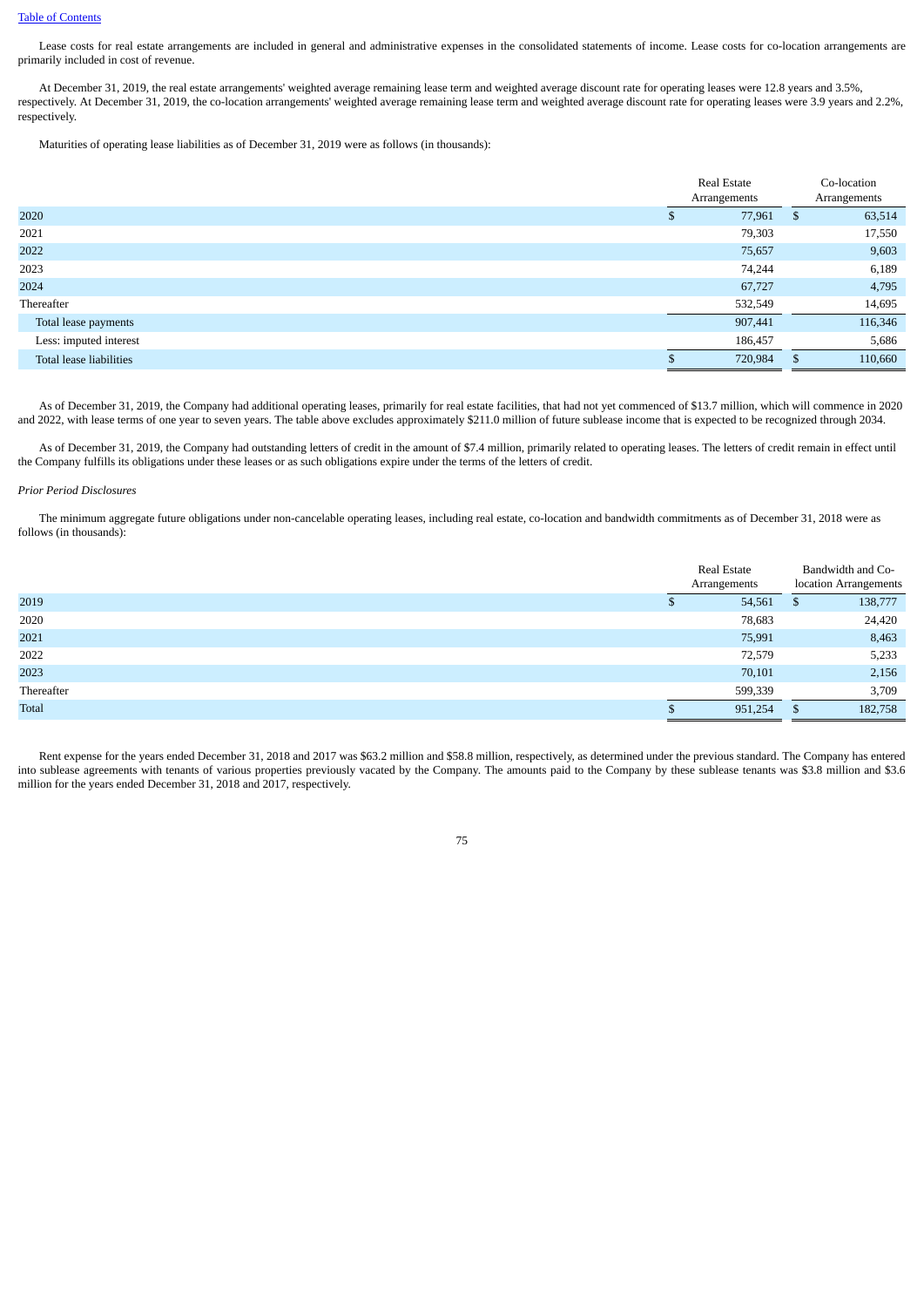### **13. Commitments and Contingencies**

As of December 31, 2019, the Company had long-term commitments for bandwidth usage with various networks and ISPs. Additionally, as of December 31, 2019, the Company had entered into purchase orders with various vendors. The minimum future commitments as of December 31, 2019 were as follows (in thousands):

|            |   |                              | Purchase Order |             |  |
|------------|---|------------------------------|----------------|-------------|--|
|            |   | <b>Bandwidth Commitments</b> |                | Commitments |  |
| 2020       | Φ | 83,124                       | - S            | 190,042     |  |
| 2021       |   | 21,191                       |                | 19,540      |  |
| 2022       |   | 7,407                        |                | 11,985      |  |
| 2023       |   | 1,382                        |                | 2,276       |  |
| 2024       |   | 49                           |                | 1,606       |  |
| Thereafter |   | 90                           |                | 364         |  |
| Total      |   | 113,243                      |                | 225,813     |  |
|            |   |                              |                |             |  |

### *Legal Matters*

The Company is party to various litigation matters that management considers routine and incidental to its business. Management does not expect the results of any of these routine actions to have a material effect on the Company's business, results of operations, financial condition or cash flows.

In July 2016, as part of the resolution of a patent infringement lawsuit filed by the Company against Limelight Networks, Inc. ("Limelight") in 2006, the Company entered into an agreement that requires Limelight to pay the Company \$54.0 million in 12 equal installments over three years, beginning in August 2016. During the years ended December 31, 2019, 2018 and 2017, the Company received \$9.0 million, \$18.0 million and \$18.0 million, respectively, under this agreement. Substantially all of the amounts received were recorded as a gain contingency in the year the cash was received, which reduced general and administrative expenses in the consolidated statements of income, with the remaining as interest income.

In April 2018, as part of the resolution of multiple existing lawsuits between Limelight and the Company, including in the U.S. District Court for the Eastern District of Virginia and in the U.S. District Court for the District of Massachusetts, the Company and Limelight entered into an agreement to settle the cases and request that the U.S. Patent Trial and Appeal Board terminate certain proceedings related to patents at issue in the litigation. The Company recorded a \$14.9 million charge in the second quarter of 2018, which is included in general and administrative expenses in the consolidated statement of income for the year ended December 31, 2018, related to this settlement.

### *Indemnification*

The Company enters into standard indemnification agreements in the ordinary course of business. Pursuant to these agreements, the Company agrees to indemnify, hold harmless and reimburse the indemnified party for losses suffered or incurred by the indemnified party, generally the Company's business partners, vendors or customers, in connection with its provision of its services. Generally, these obligations are limited to claims relating to infringement of a patent, copyright or other intellectual property right or the Company's negligence, willful misconduct or violation of law. Subject to applicable statutes of limitation, the term of each of these indemnification agreements is generally perpetual from the time of execution of the agreement. The maximum potential amount of future payments the Company could be required to make under these indemnification agreements is unlimited; however, the Company carries insurance that covers certain third-party claims relating to its services and activities and that could limit the Company's exposure in that respect.

The Company has agreed to indemnify each of its officers and directors during his or her lifetime for certain events or occurrences that happen by reason of the fact that the officer or director is or was or has agreed to serve as an officer or director of the Company. The Company has director and officer insurance policies that may limit its exposure and may enable the Company to recover a portion of certain future amounts paid.

To date, the Company has not encountered material costs as a result of such indemnification obligations and has not accrued any related liabilities in its financial statements. In assessing whether to establish an accrual, the Company considers such factors as the degree of probability of an unfavorable outcome and the ability to make a reasonable estimate of the amount of loss.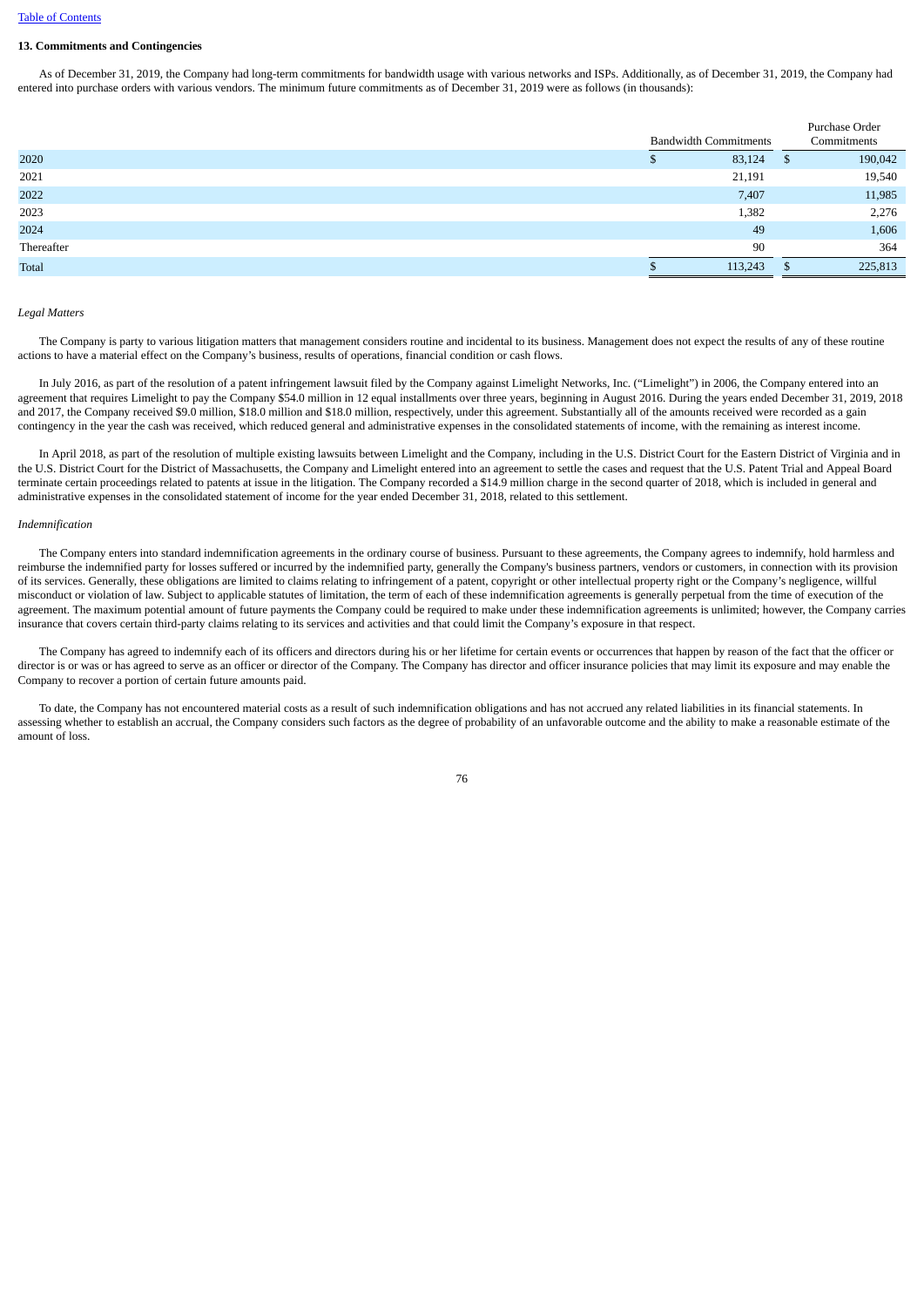# **14. Stockholders' Equity**

## *Stock Repurchase Program*

In February 2016, the Board of Directors authorized a \$1.0 billion share repurchase program that was effective from February 2016 through December 2018. In March 2018, the Company announced that its Board of Directors had increased its share repurchase authorization by \$416.7 million, such that the amount that was authorized and available for repurchase in 2018 was \$750.0 million. Subsequently, effective November 2018, the Board of Directors authorized an additional \$1.1 billion repurchase program through December 2021. The Company's goals for the share repurchase programs are to offset the dilution created by its employee equity compensation programs and provide the flexibility to return capital to shareholders as business and market conditions warrant.

During the years ended December 31, 2019, 2018 and 2017, the Company repurchased 4.0 million, 10.2 million and 6.9 million shares, respectively, of its common stock for \$334.5 million, \$750.0 million and \$361.2 million, respectively, pursuant to the repurchase programs described above. As of December 31, 2019, the Company had \$765.5 million available for future purchases of shares under the current repurchase program.

The Board of Directors authorized the retirement of all the outstanding shares of its treasury stock as of each of December 31, 2019, 2018 and 2017. The retired shares were returned to the number of authorized but unissued shares of the Company's common stock, and the retirement was recorded to additional paid-in capital.

## **15. Accumulated Other Comprehensive Loss**

The following table summarizes the changes in accumulated other comprehensive loss, which is reported as a component of stockholders' equity, for the year ended December 31, 2019 (in thousands):

|                                   | <b>Foreign Currency</b><br>Translation | Net Unrealized Gains on<br>Investments | Total     |  |  |
|-----------------------------------|----------------------------------------|----------------------------------------|-----------|--|--|
| Balance as of January 1, 2019     | (51,904)                               | 2,992                                  | (48, 912) |  |  |
| Other comprehensive (loss) income | (1,020)                                | 4,788                                  | 3,768     |  |  |
| Balance as of December 31, 2019   | (52, 924)                              | 7.780                                  | (45, 144) |  |  |

The tax effect on accumulated unrealized gains on investments was insignificant as of December 31, 2019 and 2018. Amounts reclassified from accumulated other comprehensive loss to net income were insignificant for the year ended December 31, 2019.

## **16. Revenue from Contracts with Customers**

The Company sells its services through a sales force located both domestically and abroad. Revenue derived from operations outside of the U.S. is determined based on the country in which the sale originated. Other than the U.S., no single country accounted for 10% or more of the Company's total revenue for any reported period. The following table summarizes revenue by geography included in the Company's consolidated statements of income for the years ended December 31, 2019, 2018 and 2017 (in thousands):

|               | 2019 |           | 2018     |           | 2017 |           |
|---------------|------|-----------|----------|-----------|------|-----------|
| U.S.          |      | 1,694,211 | D        | .683,272  |      | 1,637,198 |
| International |      | .199.406  |          | 1,031,202 |      | 851,837   |
| Total revenue |      | 2.893.617 | <b>D</b> | 2.714.474 |      | 2,489,035 |
|               |      |           |          |           |      |           |

While the Company sells its services through a geographically dispersed sales force, it manages its customer relationships in two divisions: the Web Division and the Media and Carrier Division. Customers are assigned to a division for relationship management purposes according to their predominant purchasing activity; however, customers may purchase solutions managed by the other division as well. The following table summarizes revenue by division included in the Company's consolidated statements of income for the years ended December 31, 2019, 2018 and 2017 (in thousands):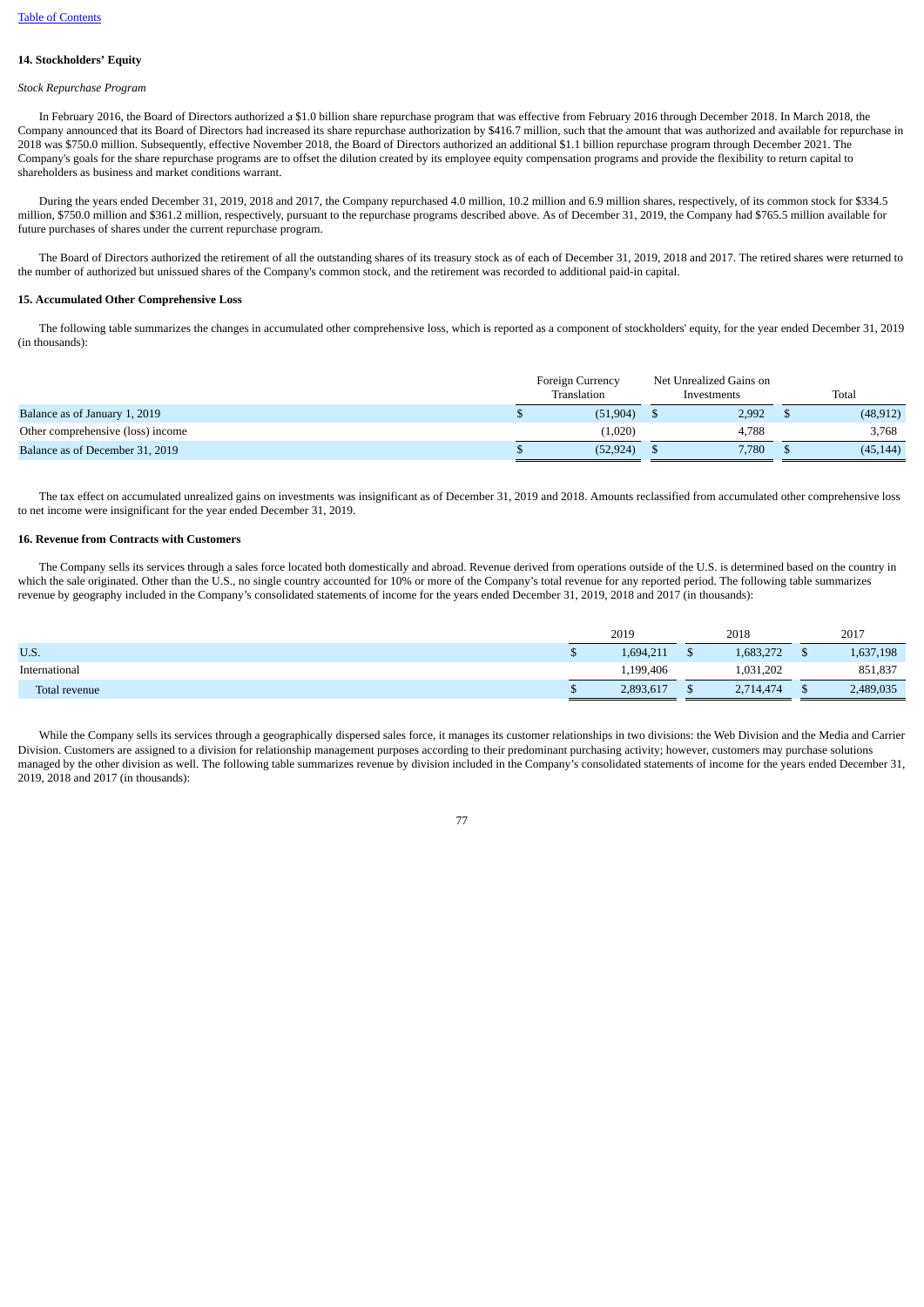|                            | 2019 |           | 2018 |           | 2017 |           |
|----------------------------|------|-----------|------|-----------|------|-----------|
| <b>Web Division</b>        |      | .566.401  |      | .448.644  |      | 1,307,641 |
| Media and Carrier Division |      | .327.216  |      | .265.830  |      | .181,394  |
| Total revenue              |      | 2.893.617 |      | 2.714.474 |      | 2,489,035 |

The Company reports revenue in two divisions: the Web Division and the Media and Carrier Division. Revenue by division is a customer-focused reporting view that reflects revenue from customers that are managed by the division. As the purchasing patterns and required account expertise of customers change over time, we may reassign a customer from one division to another. In 2019, the Company reassigned some customers from the Media and Carrier Division to the Web Division and revised historical results in order to reflect the most recent categorization and to provide a comparable view for all periods presented.

Most content delivery and security services represent obligations that are satisfied over time as the customer simultaneously receives and consumes the services provided by the Company. Accordingly, the majority of the Company's revenue is recognized over time, generally ratably over the term of the arrangement due to consistent monthly traffic commitments that expire each period. A small percentage of the Company's services are satisfied at a point in time, such as one-time professional services contracts, integration services, and most license sales where the primary obligation is delivery of the license at the start of the term. In these cases, revenue is recognized at a point in time of delivery or satisfaction of the performance obligation.

During the years ended December 31, 2019 and 2018, the Company recognized \$64.1 million and \$71.8 million of revenue that was included in deferred revenue as of December 31, 2018 and 2017, respectively.

As of December 31, 2019, the aggregate amount of remaining performance obligations from contracts with customers was \$2.5 billion. The Company expects to recognize approximately 70% of its remaining performance obligations as revenue over the next 12 months, with the remaining recognized thereafter. Remaining performance obligations represent the amount of the transaction price under contracts with customers that are attributable to performance obligations that are unsatisfied or partially satisfied at the reporting date. This consists of future committed revenue for monthly, quarterly or annual periods within current contracts with customers, as well as deferred revenue arising from consideration invoiced in prior periods for which the related performance obligations have not been satisfied. It excludes estimates of variable consideration such as usage-based contracts with no committed contract as well as anticipated renewed contracts.

### **17. Employee Benefit Plan**

The Company has established a savings plan for its employees that is designed to be qualified under Section 401(k) of the Internal Revenue Code. Eligible employees are permitted to contribute to this plan through payroll deductions within statutory and plan limits. The Company contributed approximately \$16.6 million, \$16.7 million and \$15.6 million of cash to the savings plan for the years ended December 31, 2019, 2018 and 2017, respectively, under a matching program.

### **18. Stock-Based Compensation**

#### *Equity Plans*

In May 2013, the Company's stockholders approved the Akamai Technologies, Inc. 2013 Stock Incentive Plan (as amended in 2015 and 2017, the "2013 Plan"). The 2013 Plan replaced the Akamai Technologies, Inc. 2009 Stock Incentive Plan (the "2009 Plan"), which in turn replaced the Akamai Technologies, Inc. 2006 Stock Incentive Plan, the Akamai Technologies, Inc. 2001 Stock Incentive Plan and the Akamai Technologies, Inc. 1998 Stock Incentive Plan (together with the 2009 Plan, the "Previous Plans"). The Company no longer issues equity awards under the Previous Plans, and they solely exist to satisfy outstanding equity awards previously granted under those plans. The 2013 Plan allows for the issuance of incentive stock options, non-statutory stock options, stock appreciation rights, restricted stock, restricted stock units, other stock-based awards and cash-based awards up to 21.5 million shares of common stock to employees, officers, directors, consultants and advisers of the Company. Additionally, the Company may grant up to 3.8 million shares of common stock thereunder that were available for grant under the 2009 Plan immediately prior to stockholder approval of the 2013 Plan. Any shares of common stock that are currently outstanding under the Previous Plans that are terminated, canceled, surrendered or forfeited will become available to grant under the 2013 Plan. As of December 31, 2019, the Company had reserved approximately 8.8 million shares of common stock available for future issuance of equity awards under the 2013 Plan.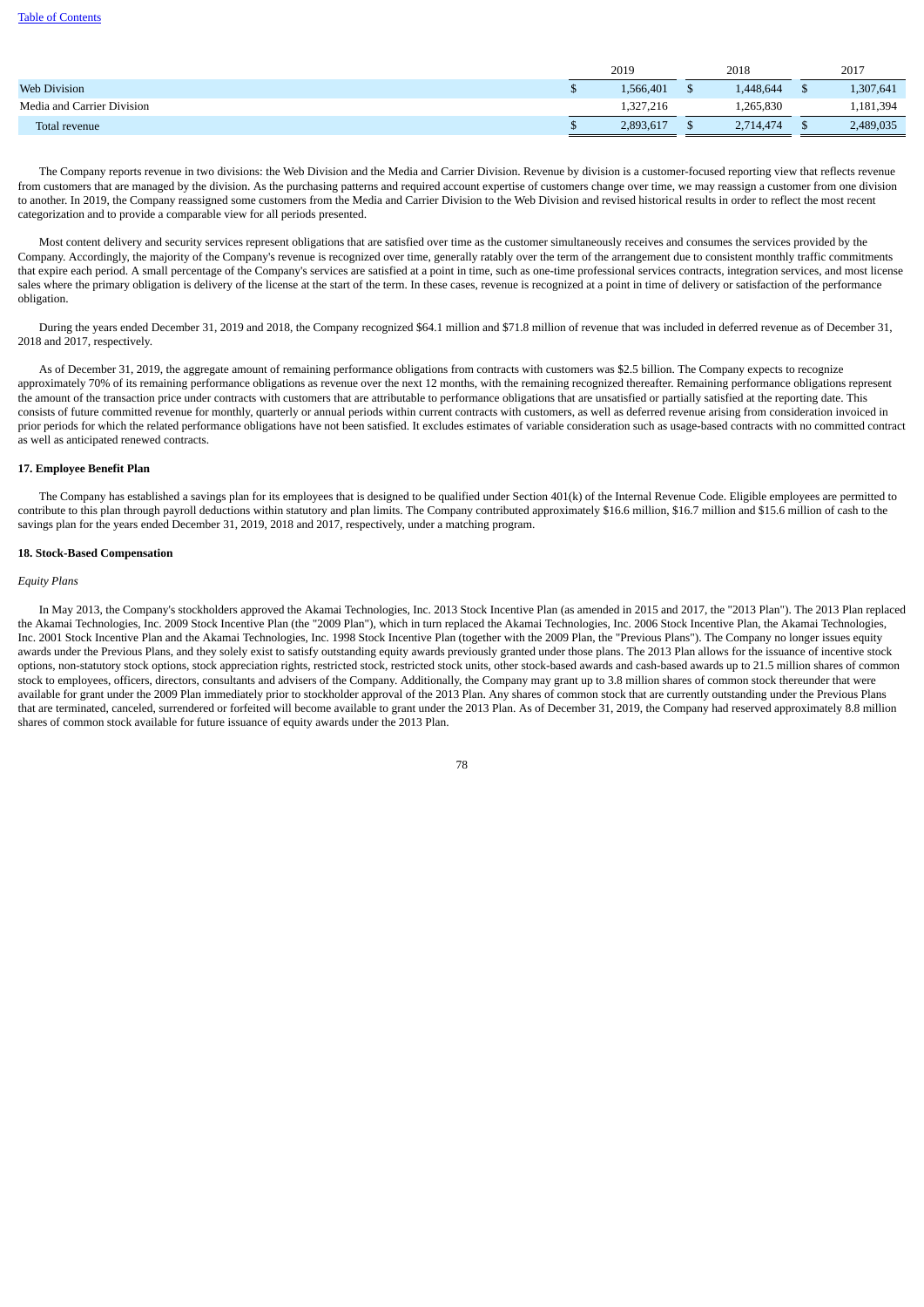The Company has assumed certain stock option plans and the outstanding stock options of companies that it has acquired ("Assumed Plans"). Stock options outstanding as of the date of acquisition under the Assumed Plans were exchanged for the Company's stock options and adjusted to reflect the appropriate conversion ratio as specified by the applicable acquisition agreement, but are otherwise administered in accordance with the terms of the Assumed Plans. Stock options under the Assumed Plans generally vest over four years and expire ten years from the date of grant.

The 1999 Employee Stock Purchase Plan ("1999 ESPP") permits eligible employees to purchase up to 1.5 million shares each June 1 and December 1, provided that the aggregate number of shares issued shall not exceed 20.0 million. The 1999 ESPP allows participants to purchase shares of common stock at a 15% discount from the fair market value of the stock as determined on specific dates at six-month intervals. During the years ended December 31, 2019, 2018 and 2017, the Company issued 0.9 million, 1.0 million and 1.1 million shares under the 1999 ESPP, respectively, with a weighted average purchase price per share of \$61.04, \$52.04 and \$40.18, respectively. Total cash proceeds from the purchase of shares under the 1999 ESPP in the years ended December 31, 2019, 2018 and 2017 were \$53.7 million, \$50.7 million and \$42.3 million, respectively. As of December 31, 2019, approximately \$5.2 million had been withheld from employees for future purchases under the 1999 ESPP.

#### *Stock-Based Compensation Expense*

The following table summarizes the components of total stock-based compensation expense included in the Company's consolidated statements of income for the years ended December 31, 2019, 2018 and 2017 (in thousands):

|                                              | 2019      | 2018     | 2017      |
|----------------------------------------------|-----------|----------|-----------|
| Cost of revenue                              | 22,479    | 21,892   | 20,314    |
| Research and development                     | 49,685    | 44,034   | 38,864    |
| Sales and marketing                          | 62,150    | 64,373   | 60,246    |
| General and administrative                   | 52,826    | 53,514   | 44,884    |
| Total stock-based compensation               | 187,140   | 183,813  | 164,308   |
| Provision for income taxes                   | (51, 177) | (48,502) | (56, 237) |
| Total stock-based compensation, net of taxes | 135,963   | 135,311  | 108,071   |

In addition to the amounts of stock-based compensation reported in the table above, the Company's consolidated statements of income for the years ended December 31, 2019, 2018 and 2017 also include stock-based compensation reflected as a component of amortization of capitalized internal-use software; the additional stock-based compensation was \$30.6 million, \$25.2 million and \$17.5 million, respectively, before taxes.

The Company uses the Black-Scholes option pricing model to determine the fair value of the Company's stock option awards. This model requires the input of subjective assumptions, including expected stock price volatility and the estimated term of each award. The estimated fair value of the Company's stock-based awards, less expected forfeitures, is amortized over the awards' vesting period on a straight-line basis. Expected volatilities are based on the Company's historical stock price volatility and implied volatility from traded options in its stock. The Company uses historical data to estimate the expected term of options granted within the valuation model. The risk-free interest rate for periods commensurate with the expected term of the option is based on the U.S. Treasury yield rate in effect at the time of grant. The expected dividend yield is zero, as the Company currently does not pay a dividend and does not anticipate doing so in the future.

The grant-date fair values of awards granted under the 1999 ESPP during the years ended December 31, 2019, 2018 and 2017 were estimated using the Black-Scholes option pricing model with the following weighted-average assumptions:

|                            | 2019  | 2018  | 2017    |
|----------------------------|-------|-------|---------|
| Expected term (in years)   | 0.5   | 0.5   | 0.5     |
| Risk-free interest rate    | 2.3%  | 1.9%  | $1.0\%$ |
| <b>Expected volatility</b> | 29.6% | 31.2% | 35.8%   |
| Dividend yield             | $-$ % | $-$ % | $-$ %   |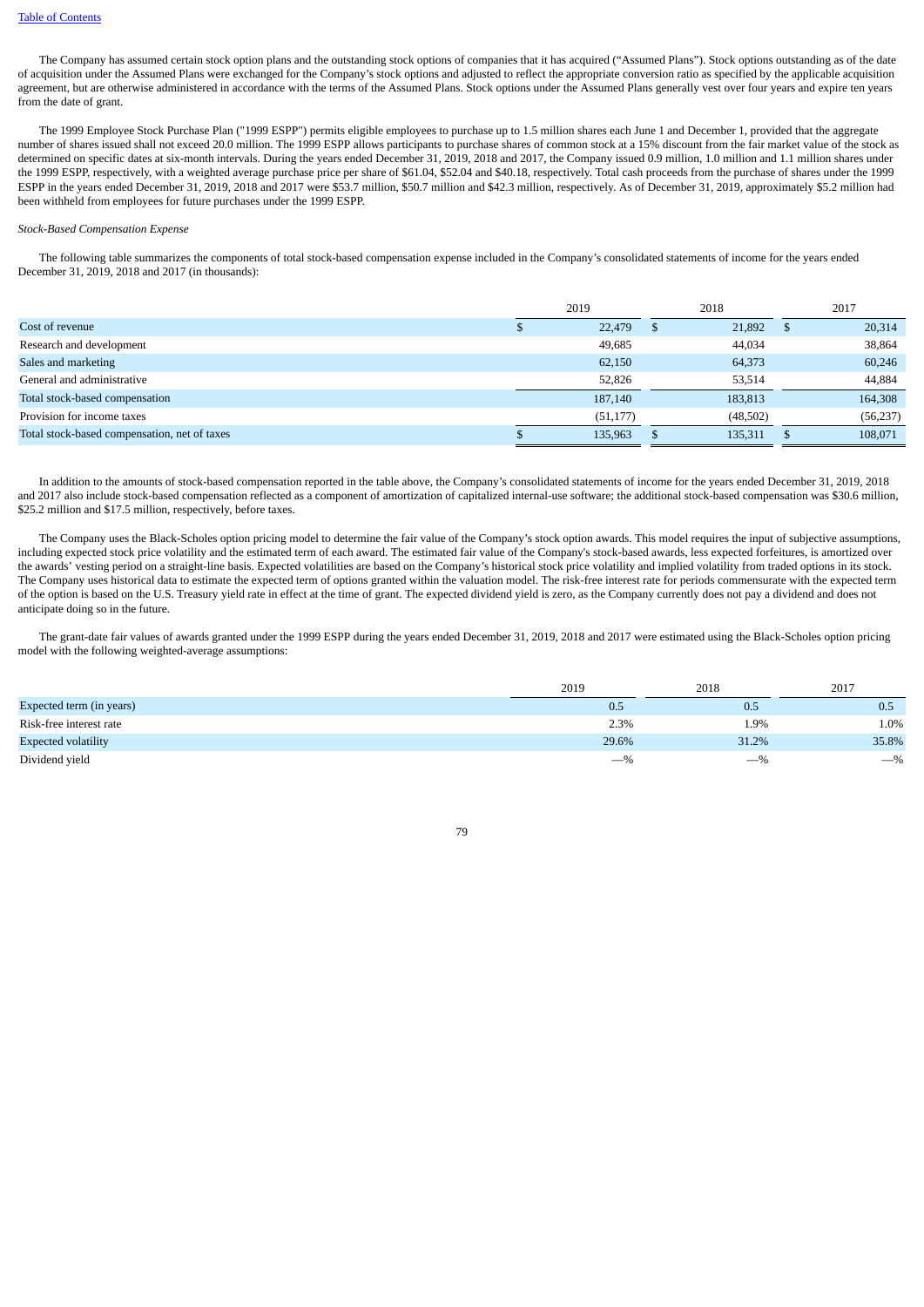For the years ended December 31, 2019, 2018 and 2017, the weighted average fair value of awards granted under the 1999 ESPP was \$20.90 per share, \$15.29 per share and \$13.60 per share, respectively.

As of December 31, 2019, total pre-tax unrecognized compensation cost for stock options, restricted stock units, deferred stock units and shares of common stock issued under the 1999 ESPP was \$267.6 million. The expense is expected to be recognized through 2023 over a weighted average period of 1.7 years.

### *Stock Options*

The following table summarizes stock option activity during the year ended December 31, 2019:

|                                              | <b>Shares</b><br>(in thousands) | Weighted Average<br><b>Exercise Price</b> | Weighted Average<br><b>Remaining Contractual</b><br>Term<br>(in years) |      | Aggregate Intrinsic<br>Value<br>(in thousands) |
|----------------------------------------------|---------------------------------|-------------------------------------------|------------------------------------------------------------------------|------|------------------------------------------------|
| Outstanding at January 1, 2019               | 120                             | 37.33                                     |                                                                        |      |                                                |
| Exercised                                    | (93)                            | 39.23                                     |                                                                        |      |                                                |
| Forfeited                                    | (7)                             | 44.88                                     |                                                                        |      |                                                |
| Outstanding at December 31, 2019             | 20                              | 26.23                                     | 1.21                                                                   |      | 1,230                                          |
| Exercisable at December 31, 2019             | 20                              | 26.23                                     | 1.21                                                                   | - \$ | 1,230                                          |
| Vested or expected to vest December 31, 2019 | 20                              | 26.23                                     | 1.21                                                                   |      | 1,230                                          |

The total pre-tax intrinsic value of options exercised during the years ended December 31, 2019, 2018 and 2017 was \$3.9 million, \$8.2 million and \$12.3 million, respectively. The total fair value of options vested for the years ended December 31, 2019 and 2018 was insignificant. The total fair value of options vested for the years ended December 31, 2017 was \$1.2 million.

The aggregate intrinsic value in the preceding table represents the total pre-tax intrinsic value, based on the Company's closing stock price of \$86.38 on December 31, 2019, that would have been received by the option holders had all option holders exercised their "in-the-money" options as of that date. The total number of shares issuable upon the exercise of "in-themoney" options exercisable as of December 31, 2019 was 20,000.

### *Deferred Stock Units*

The Company has granted deferred stock units ("DSUs") to non-employee members of its Board of Directors. Each DSU represents the right to receive one share of the Company's common stock upon vesting. The holder may elect to defer receipt of the vested shares of stock represented by the DSU for a period of at least one year but not more than ten years from the grant date. DSUs vest 100% on the first anniversary of the grant date. If a director has completed one year of Board service, vesting of 100% of the DSUs held by such director will accelerate at the time of his or her departure from the Board.

The following table summarizes the DSU activity for the year ended December 31, 2019:

|                                  | Units<br>(in thousands) | Weighted Average Grant<br>Date Fair Value |  |
|----------------------------------|-------------------------|-------------------------------------------|--|
| Outstanding at January 1, 2019   | 171                     | 49.54                                     |  |
| Granted                          | 25                      | 76.62                                     |  |
| Vested and distributed           | (97)                    | 48.51                                     |  |
| Outstanding at December 31, 2019 | 99                      | 57.50                                     |  |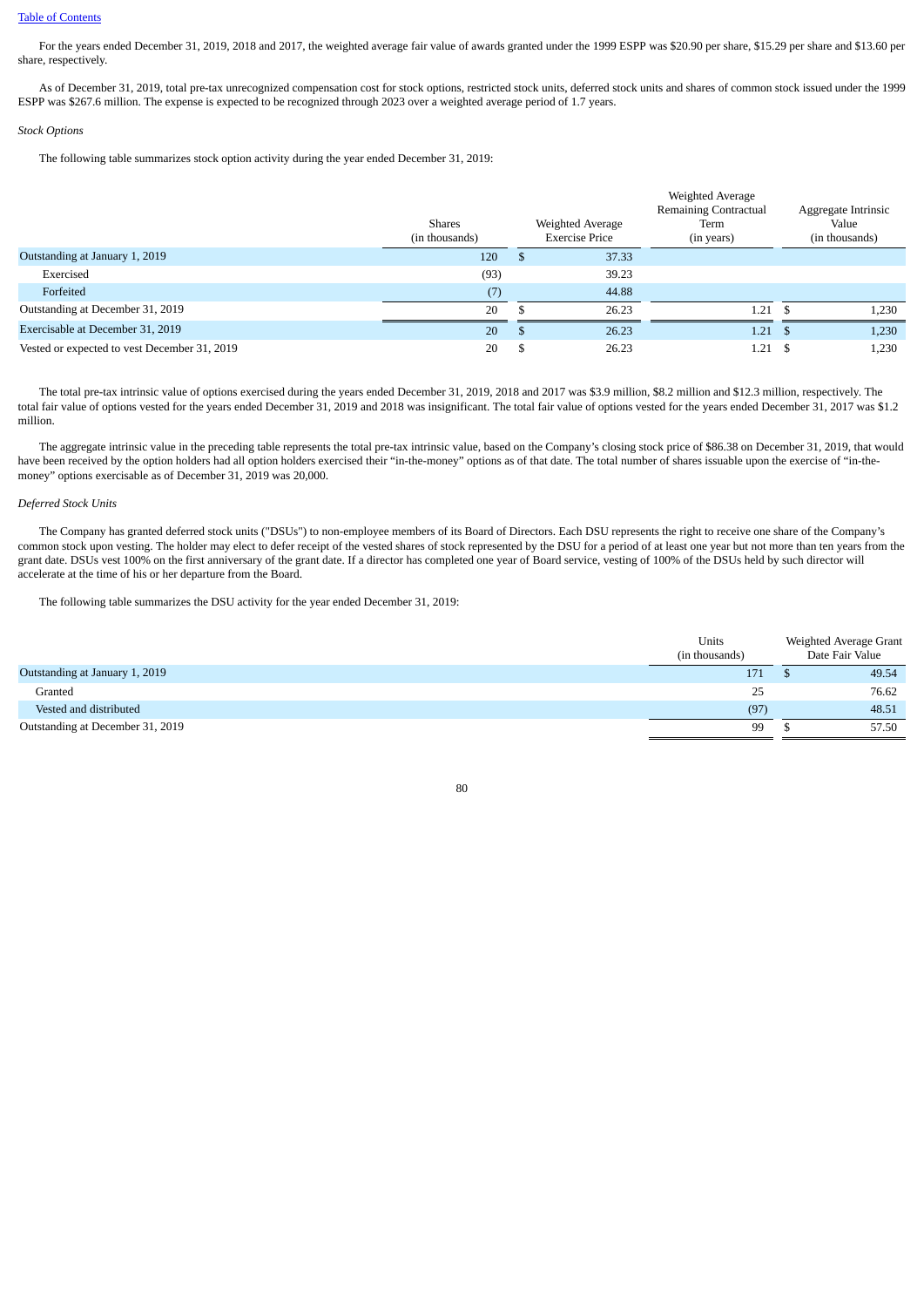The total pre-tax intrinsic value of DSUs that were vested and distributed during the years ended December 31, 2019, 2018 and 2017 was \$7.7 million, \$3.0 million and \$1.5 million, respectively. The total fair value of DSUs that were vested and distributed during the years ended December 31, 2019, 2018 and 2017 was \$4.9 million, \$1.8 million and \$1.7 million, respectively. The grant-date fair value is calculated based upon the Company's closing stock price on the date of grant. As of December 31, 2019, 25,000 DSUs were unvested, with an aggregate intrinsic value of approximately \$2.2 million and a weighted average remaining contractual life of approximately 0.4 years. These units are expected to vest in May 2020.

#### *Restricted Stock Units*

The following table summarizes the different types of restricted stock units ("RSUs") granted by the Company during the year ended December 31, 2019 (in thousands):

|                                                | December 31, 2019 |
|------------------------------------------------|-------------------|
| RSUs with service-based vesting conditions     | 2,769             |
| RSUs with market-based vesting conditions      | 105               |
| RSUs with performance-based vesting conditions | 327               |
| Total                                          | 3,201             |

RSUs represent the right to receive one share of the Company's common stock upon vesting. RSUs are granted at the discretion of the Board of Directors, a committee thereof or, subject to defined limitations, the Chief Executive Officer of the Company, acting as a committee of one director, to whom such authority has been delegated. The Company has issued RSUs that vest based on the passage of time assuming continued service with the Company, RSUs that vest only upon the achievement of defined performance metrics tied primarily to revenue and earnings targets, and RSUs that vest based upon total shareholder return ("TSR") measured against the benchmark TSR of a peer group.

For RSUs with service-based vesting conditions, the fair value is calculated based upon the Company's closing stock price on the date of grant, and the stock-based compensation expense is being recognized over the vesting period. Most RSUs with service-based vesting provisions vest in installments over a three- or four-year period following the grant date.

The Company uses the Monte Carlo simulation model to determine the fair value of the Company's RSUs based on TSR. This model requires the input of assumptions, including the estimated term of each award, the risk-free interest rate, historical stock price volatility of the Company's shares and historical stock price volatility of peer-company shares. The grant-date fair values of the TSR-based RSUs granted during the years ended December 31, 2019, 2018 and 2017 were estimated using a Monte Carlo simulation model with the following assumptions:

|                                                | 2019  | 2018  | 2017  |
|------------------------------------------------|-------|-------|-------|
| Expected term (in years)                       | 3.0   | 3.0   | 3.0   |
| Risk-free interest rate                        | 2.5%  | 2.3%  | 1.4%  |
| Akamai historical share price volatility       | 32.8% | 35.5% | 33.2% |
| Average volatility of peer-company share price | 27.0% | 26.3% | 27.1% |

For the years ended December 31, 2019, 2018 and 2017, management measured compensation expense for performance-based RSUs based upon a review of the Company's expected achievement against specified financial performance targets. Such compensation cost is being recorded using a graded-vesting method for each series of grants of performance-based RSUs, to the extent management has deemed that such awards are probable of vesting based upon the expected achievement against the specified targets. On a periodic basis, management reviews the Company's expected performance and adjusts the compensation cost, if needed, at such time.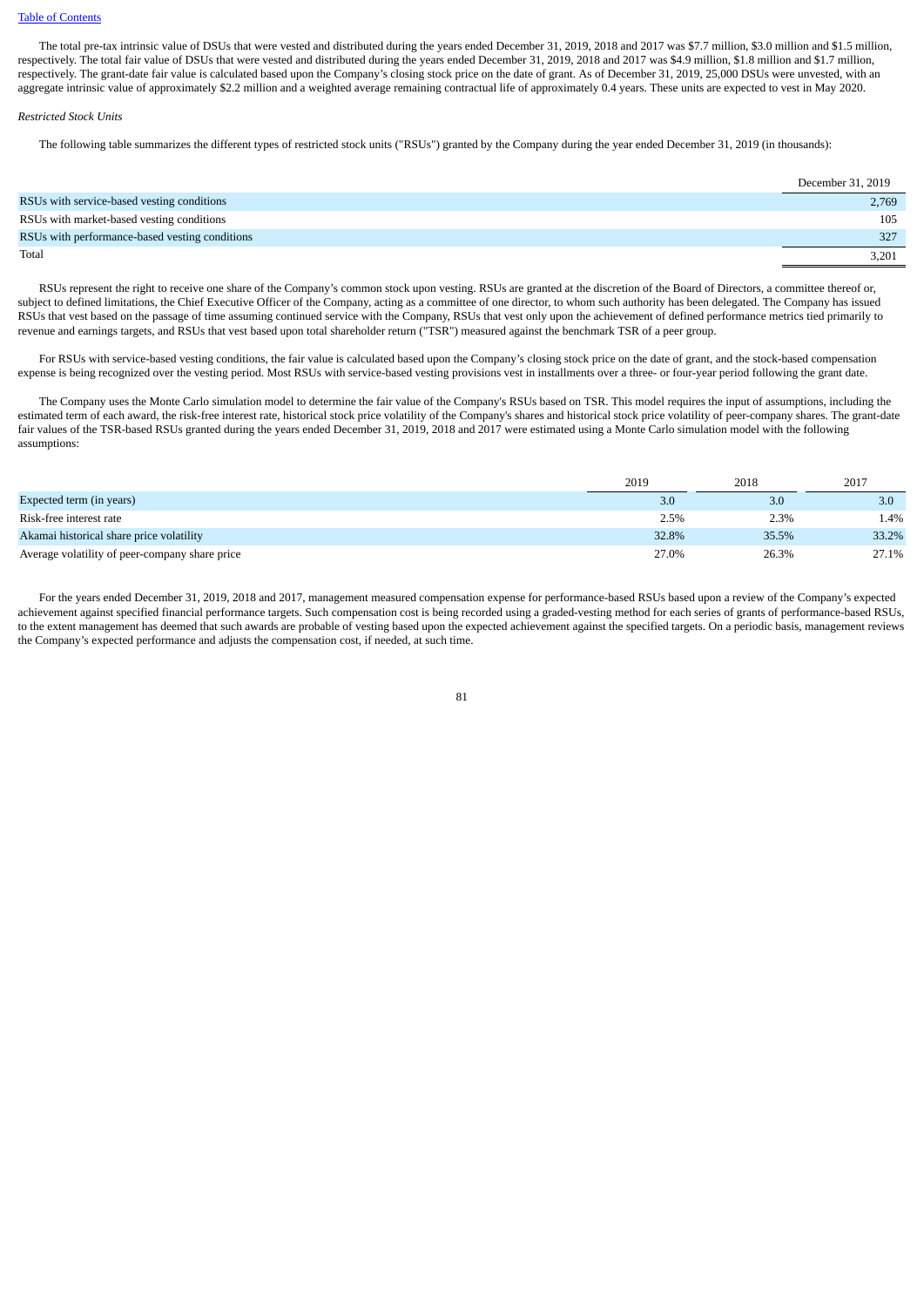The following table summarizes the RSU activity for the year ended December 31, 2019:

|                                  | Units<br>(in thousands) | Weighted Average Grant<br>Date Fair Value |
|----------------------------------|-------------------------|-------------------------------------------|
| Outstanding at January 1, 2019   | 5,612                   | 62.25                                     |
| Granted                          | 3,201                   | 72.30                                     |
| Vested                           | (3,086)                 | 63.36                                     |
| Forfeited                        | (654)                   | 67.34                                     |
| Outstanding at December 31, 2019 | 5,073                   | 70.43                                     |

The total pre-tax intrinsic value of RSUs that vested during the years ended December 31, 2019, 2018 and 2017 was \$189.4 million, \$173.6 million and \$168.6 million, respectively. The total fair value of RSUs that vested during the years ended December 31, 2019, 2018 and 2017 was \$195.5 million, \$178.3 million and \$173.6 million, respectively. The grant-date fair value of each RSU is calculated based upon the Company's closing stock price on the date of grant. As of December 31, 2019, 5.1 million RSUs were outstanding and unvested, with an aggregate intrinsic value of \$438.4 million and a weighted average remaining vesting period of approximately 1.65 years. These RSUs are expected to vest on various dates through 2023.

### **19. Income Taxes**

The components of income before provision for income taxes were as follows for the years ended December 31, 2019, 2018 and 2017 (in thousands):

|                                          | 2019    | 2018      | 2017    |
|------------------------------------------|---------|-----------|---------|
| U.S.                                     | 24,253  | (27, 379) | 92,588  |
| Foreign                                  | 508,228 | 370.468   | 221,604 |
| Income before provision for income taxes | 532,481 | 343,089   | 314,192 |

The provision for income taxes consisted of the following for the years ended December 31, 2019, 2018 and 2017 (in thousands):

|                                   | 2019 |           | 2018 |           |      | 2017      |
|-----------------------------------|------|-----------|------|-----------|------|-----------|
| Current tax (benefit) provision:  |      |           |      |           |      |           |
| Federal                           | \$   | (22,704)  | - \$ | (29, 982) | - \$ | 41,090    |
| <b>State</b>                      |      | 3,835     |      | 8,085     |      | 6,336     |
| Foreign                           |      | 71,286    |      | 64,274    |      | 51,244    |
| Deferred tax (benefit) provision: |      |           |      |           |      |           |
| Federal                           |      | (13,987)  |      | 5,954     |      | (24, 136) |
| State                             |      | (12, 212) |      | 701       |      | 21,689    |
| Foreign                           |      | 4,968     |      | (7, 140)  |      | (4,367)   |
| Change in valuation allowance     |      | 22,164    |      | 2,824     |      | (430)     |
| Total                             |      | 53,350    | -86  | 44,716    |      | 91,426    |
|                                   |      |           |      |           |      |           |

For the year ended December 31, 2017, income taxes incurred on intercompany sales were deferred on the balance sheet and amortized into earnings over the economic life of the intellectual property that was sold. Beginning in 2018, all income taxes incurred on intercompany sales are included in the current tax provision.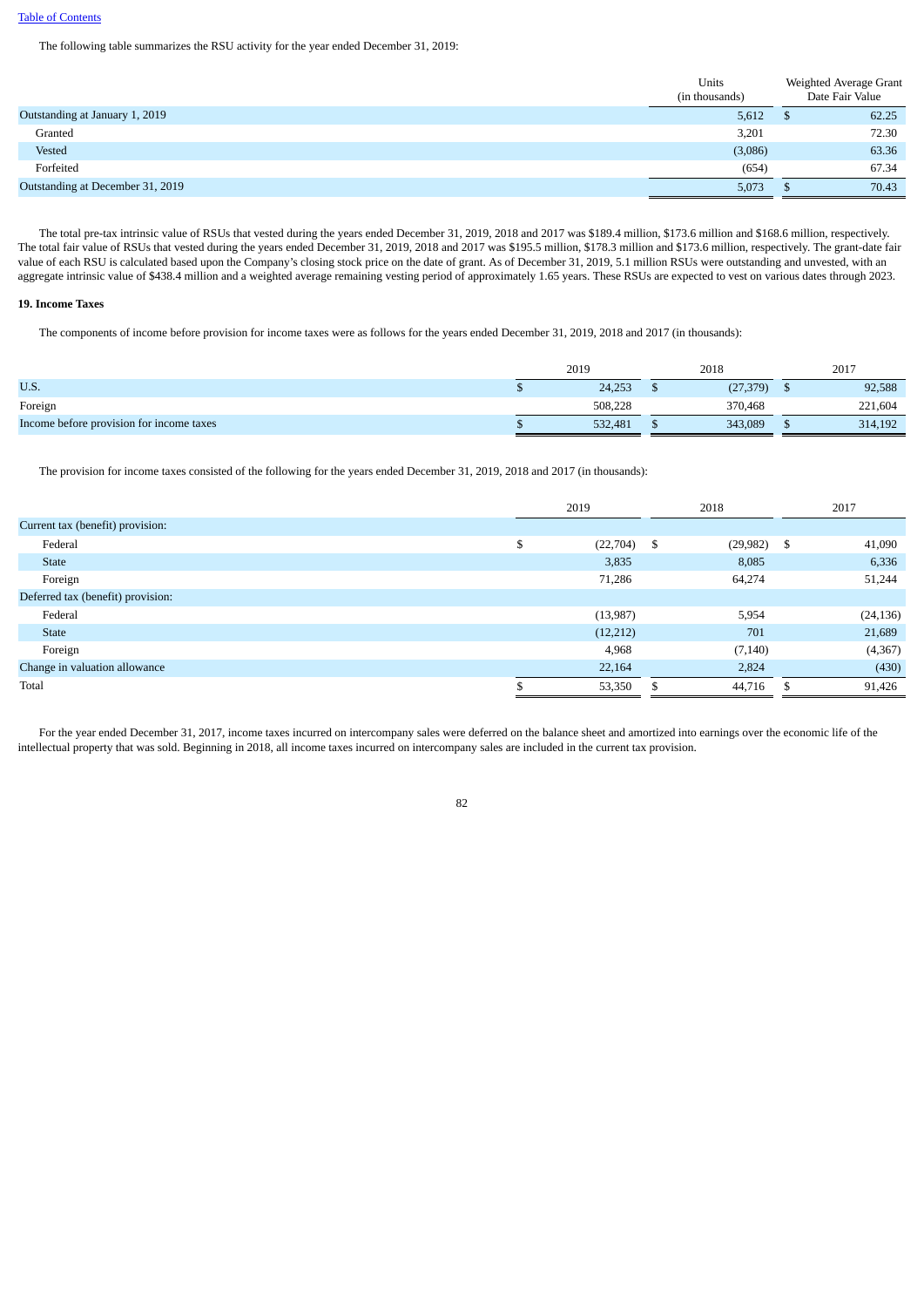The Company's effective tax rate differed from the U.S. federal statutory tax rate as follows for the years ended December 31, 2019, 2018 and 2017:

|                                                                  | 2019   | 2018   | 2017   |
|------------------------------------------------------------------|--------|--------|--------|
| U.S. federal income tax rate                                     | 21.0 % | 21.0%  | 35.0%  |
| State taxes                                                      | 1.0    | 1.2    | 1.5    |
| Share-based compensation                                         | 0.3    | 1.0    | 3.7    |
| U.S. federal, state and foreign research and development credits | (6.0)  | (7.6)  | (7.0)  |
| Foreign earnings                                                 | (6.1)  | (6.0)  | (7.9)  |
| Domestic production activities deduction                         |        |        | (0.7)  |
| Impact of TCJA, net                                              |        | (0.8)  | 6.4    |
| Impact of acquisition-related uncertain tax position             |        |        | (2.9)  |
| Release of uncertain tax position reserve                        | (5.9)  | (1.9)  | (0.5)  |
| Intercompany sale of intellectual property                       | 1.9    | 3.3    |        |
| Valuation allowance                                              | 4.2    | 0.8    |        |
| Other                                                            | (0.4)  | 2.0    | 1.5    |
|                                                                  | 10.0%  | 13.0 % | 29.1 % |

In December 2017 the TCJA was enacted, making significant changes to the U.S. Internal Revenue Code. Changes included a corporate income tax rate decrease from 35.0% to 21.0%, the implementation of a modified territorial tax system, a one-time transition tax on the mandatory deemed repatriation of cumulative foreign earnings as of December 31, 2017 and the repeal of the domestic production activities deduction, among other items.

The components of the net deferred tax assets and liabilities and the related valuation allowance as of December 31, 2019 and 2018 were as follows (in thousands):

|                                                     | 2019         |            | 2018         |           |
|-----------------------------------------------------|--------------|------------|--------------|-----------|
| Accrued bonus                                       | $\mathbb{S}$ | 25,487     | $\mathbb{S}$ | 24,093    |
| Deferred revenue                                    |              | 3,874      |              | 4,188     |
| Deferred rent                                       |              |            |              | 11,245    |
| Operating lease liability                           |              | 147,375    |              |           |
| Stock-based compensation                            |              | 20,606     |              | 20,345    |
| <b>NOLs</b>                                         |              | 25,851     |              | 15,743    |
| <b>Unrealized losses</b>                            |              | 1,529      |              | 1,039     |
| Tax credit carryforwards                            |              | 87,305     |              | 70,235    |
| License income                                      |              |            |              | 2,245     |
| Convertible senior notes interest                   |              | 22,506     |              | 4,724     |
| Other                                               |              | 12,501     |              | 11,759    |
| Deferred tax assets                                 |              | 347,034    |              | 165,616   |
| Depreciation and amortization                       |              | (16,896)   |              | (23, 912) |
| Acquired intangible assets                          |              | (51,758)   |              | (45, 773) |
| Operating lease ROU asset                           |              | (132, 949) |              |           |
| Deferred commissions                                |              | (14, 843)  |              | (14,232)  |
| Internal-use software development costs capitalized |              | (57,201)   |              | (63, 586) |
| Deferred tax liabilities                            |              | (273, 647) |              | (147,503) |
| Valuation allowance                                 |              | (26, 046)  |              | (2,824)   |
| Net deferred tax assets                             | \$           | 47,341     |              | 15,289    |

Valuation allowances will be recognized on deferred tax assets if it is more-likely-than-not that some or all of the deferred tax assets will not be utilized. In measuring deferred tax assets, the Company considers all available evidence, both positive and negative, to determine whether a valuation allowance is needed. As of December 31, 2019, the Company recorded a \$26.0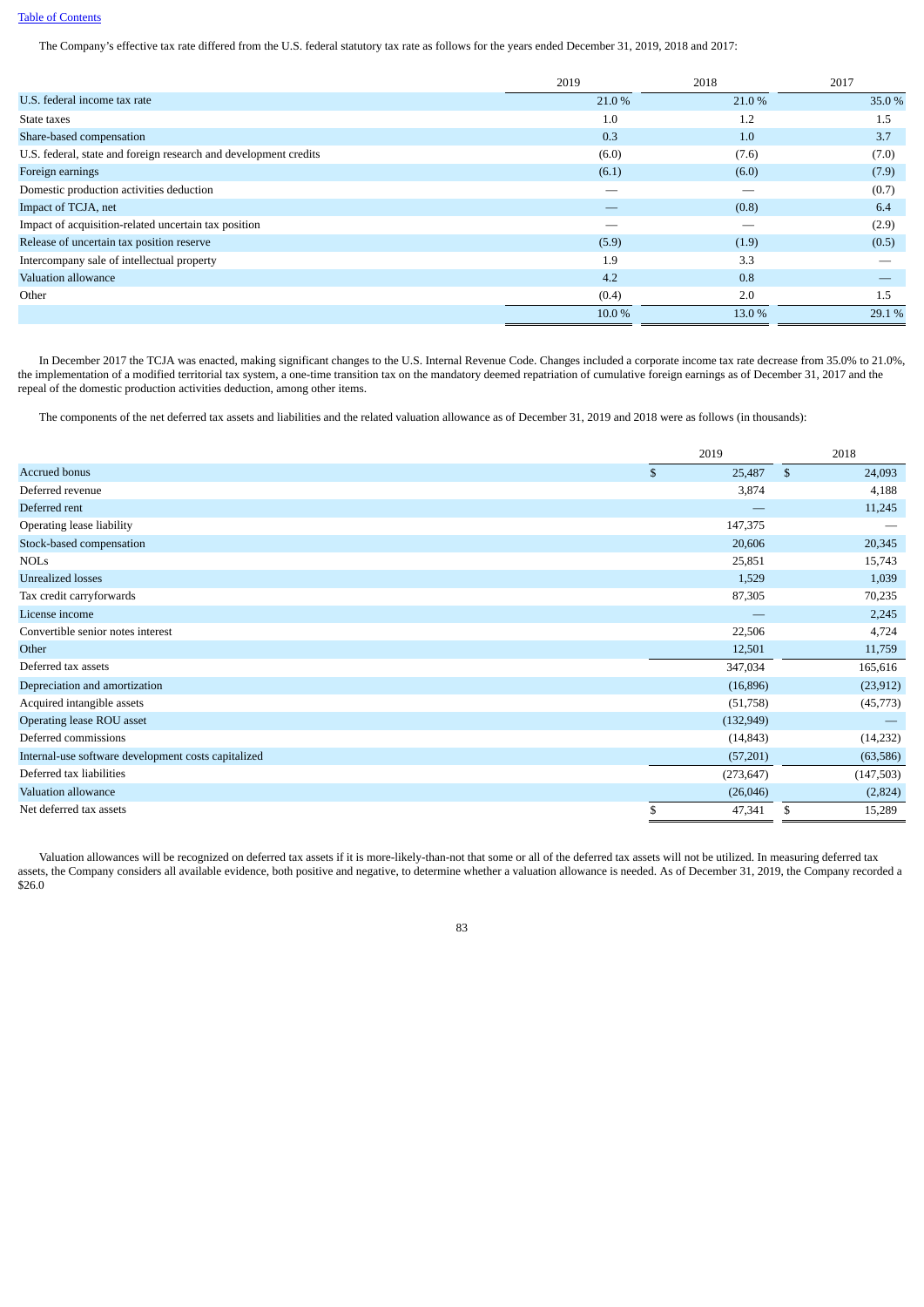million valuation allowance against deferred tax assets related to tax credits and state NOLs in which it is more-likely-than-not that such attributes will expire prior to utilization. The change in the valuation allowance during 2019 was \$23.2 million.

The table below summarizes the Company's NOL and tax credit carryforwards in federal, state and foreign jurisdictions as of December 31, 2019 and 2018 (in thousands, except for years):

|                                                                                      | 2018<br>2019 |     |        | <b>Expirations at Various</b><br>Dates Through: |
|--------------------------------------------------------------------------------------|--------------|-----|--------|-------------------------------------------------|
| NOL carryforwards:                                                                   |              |     |        |                                                 |
| Federal                                                                              | 87,500       | -\$ | 52,500 | 2037                                            |
| <b>State</b>                                                                         | 20,500       |     | 20,500 | 2039                                            |
| Foreign                                                                              | 11,600       |     | 8,500  |                                                 |
| Federal and state research and development tax credit and other credit carryforwards | 88,570       |     | 88,200 | 2034                                            |

The Company's U.S. federal and state NOL carryforwards relate to acquisitions completed in 2019, 2017 and 2012.

As of December 31, 2019, accumulated earnings outside the U.S. totaled \$1.1 billion, the majority of which have been taxed due to the one-time transition tax on the mandatory deemed repatriation of cumulative foreign earnings and the tax on global intangible low taxed income ("GILTI") required by the TCJA. No provision for U.S. income and foreign withholding taxes has been provided for any remaining undistributed foreign earnings not subject to tax under the TCJA, or any additional basis differences inherent in these entities, as these amounts continue to be indefinitely reinvested. Determination of the amount of the unrecognized deferred tax liability on outside basis differences is not practicable because of the complexity of laws and regulations, the varying tax treatment of alternative repatriation scenarios, and the variation due to multiple potential assumptions relating to the timing of any future repatriation.

The following is a roll forward of the Company's unrecognized tax benefits for the years ended December 31, 2019, 2018 and 2017 (in thousands):

|                                                              | 2019      |      | 2018     | 2017      |
|--------------------------------------------------------------|-----------|------|----------|-----------|
| Balance at beginning of year                                 | 64,892    | - 35 | 85,845   | 69,117    |
| Gross increases $-$ tax positions of prior periods           | 74        |      | 2,704    | 2,692     |
| Gross increases – current period tax positions               | 2,006     |      | 3,021    | 27,163    |
| Gross decreases – tax positions of prior periods             | (5,201)   |      | (15,287) | (277)     |
| Gross decreases – lapse of applicable statute of limitations | (28, 672) |      | (6, 186) | (12, 850) |
| Gross decreases – settlements                                | (5,740)   |      | (5,205)  |           |
| Balance at end of year                                       | 27,359    |      | 64,892   | 85,845    |

As of December 31, 2019, 2018 and 2017, the Company had approximately \$32.6 million, \$67.8 million and \$90.7 million of unrecognized tax benefits, respectively. Total interest and penalties for unrecognized tax benefits include \$7.8 million, \$11.8 million and \$10.7 million as of December 31, 2019, 2018 and 2017, respectively. Interest and penalties related to unrecognized tax benefits are recorded in the provision for income taxes and were \$1.1 million, \$1.3 million and \$2.3 million for the years ended December 31, 2019, 2018 and 2017, respectively. The amount of unrecognized tax benefits that, if recognized, would impact the effective income tax rate is approximately \$32.6 million.

As of December 31, 2019, it is reasonably possible that \$2.8 million of unrecognized tax benefits may be recognized within the next 12 months due to the expiration of local statutes of limitations. Certain U.S. state and foreign income tax returns from 2011 through 2017 are currently under audit. The Company has reserved for those positions that are not more-likelythan-not to be sustained.

The Company is also involved in litigation related to certain adverse audit determinations. In the second quarter of 2018, the Company filed an appeal with the Massachusetts Appellate Tax Board contesting the adverse audit findings related to certain tax benefits and exemptions. The appeal hearing was held in late 2019 and the Company awaits the judge's determination. The Company has determined that it is more-likely-than-not that it will prevail, and no reserve has been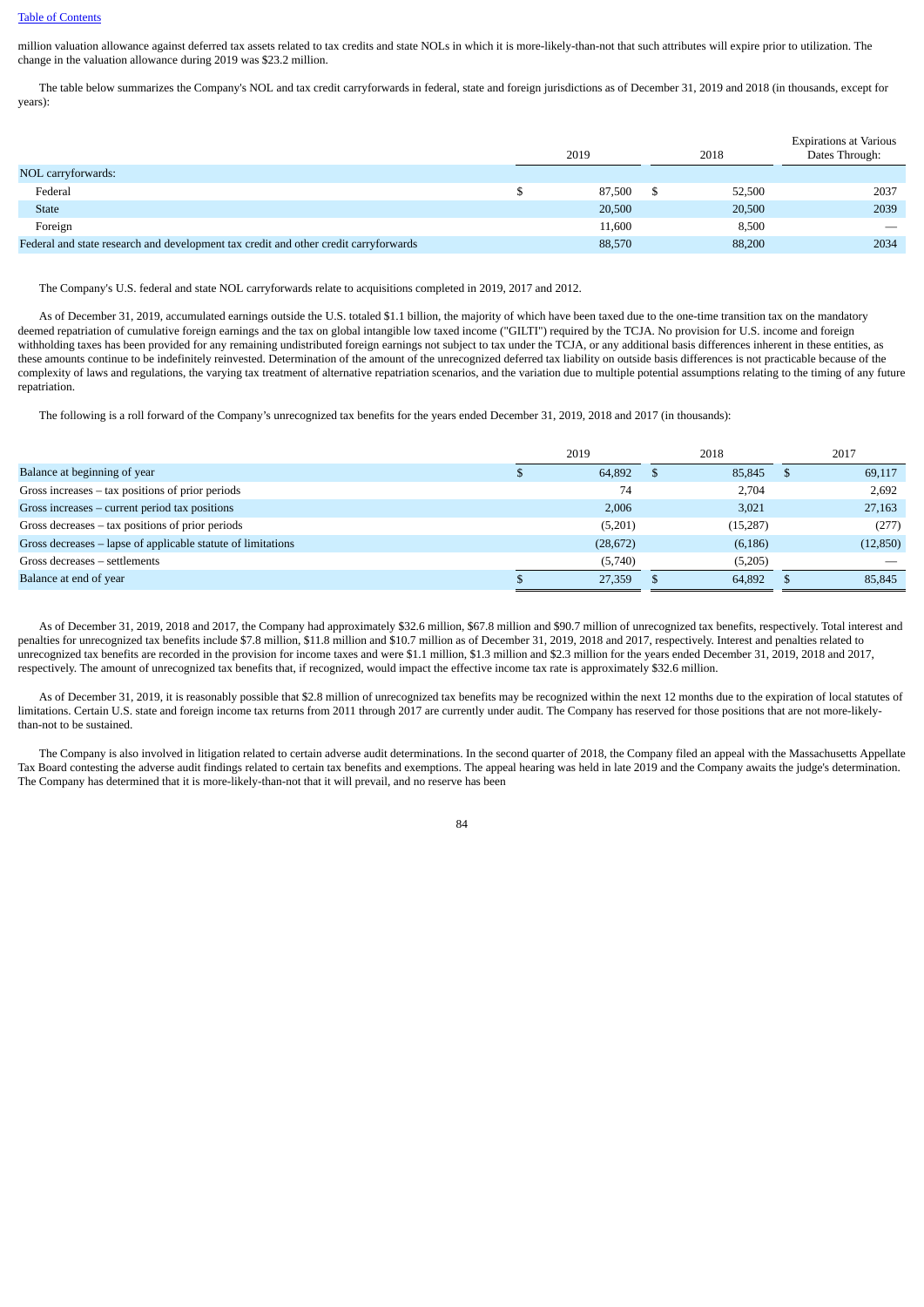recorded related to these controversies. However, over the next 12 months, the Company's current assumptions and positions could change based on audit determinations and other events impacting its analysis. Such events, if resolved unfavorably, could significantly impact the Company's effective income tax rate and results of operations. The Company has estimated that an adverse ruling related to its Massachusetts controversy could result in an gross income tax charge of approximately \$35.0 million, which could be partially offset by certain state tax credits of \$25.0 million which are not currently benefited as a result of the Company's valuation allowance assessment.

### **20. Net Income per Share**

Basic net income per share is computed using the weighted average number of common shares outstanding during the applicable period. Diluted net income per share is computed using the weighted average number of common shares outstanding during the period, plus the dilutive effect of potential common stock. Potential common stock consists of shares issuable pursuant to stock options, RSUs, DSUs, convertible senior notes and warrants issued by the Company. The dilutive effect of outstanding awards and convertible securities is reflected in diluted earnings per share by application of the treasury stock method.

The following table sets forth the components used in the computation of basic and diluted net income per share for the years ended December 31, 2019, 2018 and 2017 (in thousands, except per share data):

|                                                          | 2019 |         | 2018         |         |     | 2017    |
|----------------------------------------------------------|------|---------|--------------|---------|-----|---------|
| Numerator:                                               |      |         |              |         |     |         |
| Net income                                               | \$   | 478,035 | \$           | 298,373 | S.  | 222,766 |
| Denominator:                                             |      |         |              |         |     |         |
| Shares used for basic net income per share               |      | 162,706 |              | 167,312 |     | 171,559 |
| Effect of dilutive securities:                           |      |         |              |         |     |         |
| Stock options                                            |      | 68      |              | 132     |     | 260     |
| RSUs and DSUs                                            |      | 1,799   |              | 1,744   |     | 892     |
| Convertible senior notes                                 |      |         |              |         |     |         |
| Warrants related to issuance of convertible senior notes |      |         |              |         |     |         |
| Shares used for diluted net income per share             |      | 164,573 |              | 169,188 |     | 172,711 |
| Basic net income per share                               |      | 2.94    | $\mathbf{s}$ | 1.78    | -\$ | 1.30    |
| Diluted net income per share                             | \$   | 2.90    | \$           | 1.76    |     | 1.29    |

For the years ended December 31, 2019, 2018 and 2017, certain potential outstanding shares from stock options, service-based RSUs, convertible notes and warrants were excluded from the computation of diluted net income per share because the effect of including these items was anti-dilutive. Additionally, certain performance-based RSUs were excluded from the computation of diluted net income per share because the underlying performance conditions for such RSUs had not been met as of these dates. The number of potentially outstanding shares excluded from the computation of diluted net income per share for the years ended December 31, 2019, 2018 and 2017 (in thousands):

|                                                          | 2019   | 2018   | 2017   |
|----------------------------------------------------------|--------|--------|--------|
| Stock options                                            |        | _      | Q      |
| Service-based RSUs                                       | 763    | 899    | 3,258  |
| Market-and performance-based RSUs                        | 1,349  | 1,509  | 1,054  |
| Convertible senior notes                                 | 21,991 | 19,797 | 7.704  |
| Warrants related to issuance of convertible senior notes | 21,991 | 19,797 | 7.704  |
| Total shares excluded from computation                   | 46,094 | 42,002 | 19.729 |

### **21. Akamai Foundation Endowment**

During the second quarter of 2018, the Company contributed \$50.0 million to the Akamai Foundation, a non-profit organization founded by certain current and former employees of the Company in 2000 (the "Foundation"). The Company has

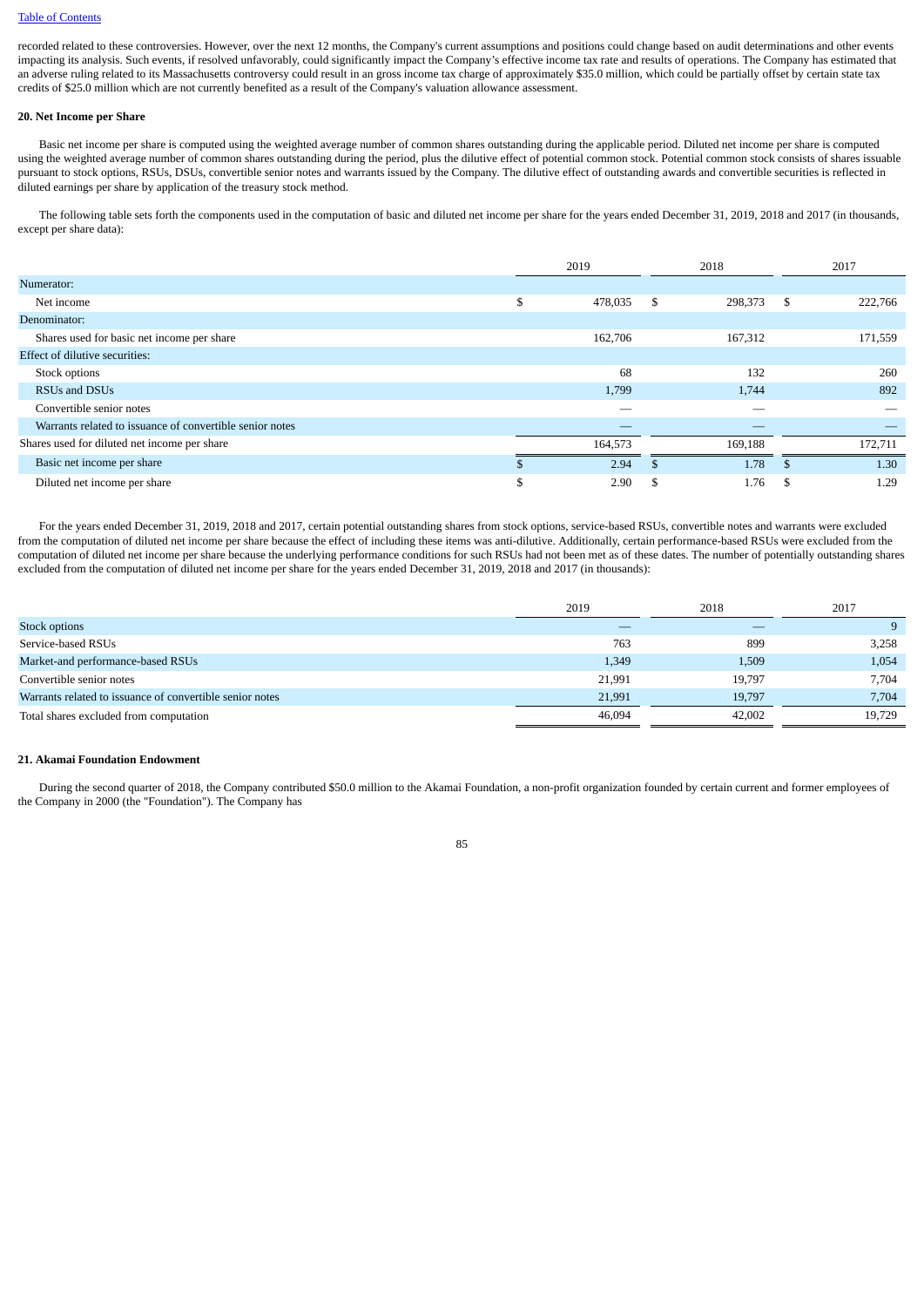the right to appoint the directors of the Foundation but receives no economic benefit from the Foundation's initiatives. The contribution is intended to be a one-time endowment. The associated expense is included in general and administrative expenses in the consolidated statements of income for the year ended December 31, 2018. The Foundation is a private corporate foundation with a mission of supporting youth education, with a focus on mathematics, as well as other charitable causes.

### **22. Segment and Geographic Information**

The Company's chief operating decision-maker is the chief executive officer and the executive management team. As of December 31, 2019, the Company operated in one industry segment: providing cloud services for securing, delivering and optimizing content and business applications over the Internet. The Company is not organized by market and is managed and operated as one business. A single management team that reports to the chief executive officer comprehensively manages the entire business. The Company does not operate any material separate lines of business or separate business entities with respect to its services. Accordingly, the Company does not accumulate discrete financial information with respect to separate divisions and does not have separate operating or reportable segments.

The Company deploys its servers into networks worldwide. As of December 31, 2019, the Company had approximately \$482.7 million and \$303.7 million of net property and equipment, excluding internal-use software, located in the U.S. and foreign locations, respectively. As of December 31, 2018, the Company had approximately \$331.5 million and \$235.7 million of net property and equipment, excluding internal-use software, located in the U.S. and foreign locations, respectively.

The Company sells its services and licenses through a sales force located both domestically and abroad. Revenue derived from operations outside of the U.S. is determined based on the country in which the sale originated and was \$1,199.4 million, \$1,031.2 million and \$855.0 million for the years ended December 31, 2019, 2018 and 2017, respectively. Other than the U.S., no single country accounted for 10% or more of the Company's total revenue for any reported period.

### **23. Quarterly Financial Results (unaudited)**

| (in thousands, except per share data)                                     |    | First Quarter |              | Second Quarter |     | Third Quarter |     | Fourth Quarter |
|---------------------------------------------------------------------------|----|---------------|--------------|----------------|-----|---------------|-----|----------------|
| Year ended December 31, 2019:                                             |    |               |              |                |     |               |     |                |
| Revenue                                                                   | \$ | 706,508       | $\mathbb{S}$ | 705,074        | -\$ | 709,912       | \$. | 772,123        |
| Cost of revenue (exclusive of amortization of acquired intangible assets) |    | 240,743       |              | 242,193        |     | 246,938       |     | 257,750        |
| Net income                                                                |    | 107,130       |              | 113,915        |     | 137,890       |     | 119,100        |
| Basic net income per share                                                |    | 0.66          |              | 0.70           |     | 0.85          |     | 0.74           |
| Diluted net income per share                                              |    | 0.65          |              | 0.69           |     | 0.84          |     | 0.73           |
| Year ended December 31, 2018:                                             |    |               |              |                |     |               |     |                |
| Revenue                                                                   | \$ | 688,724       | $\mathbb{S}$ | 662,759        | -\$ | 669,628       | \$. | 713,363        |
| Cost of revenue (exclusive of amortization of acquired intangible assets) |    | 234,825       |              | 235,487        |     | 239,246       |     | 243,927        |
| Net income                                                                |    | 53,714        |              | 43,061         |     | 107.583       |     | 94,015         |
| Basic net income per share                                                |    | 0.32          |              | 0.25           |     | 0.65          |     | 0.58           |
| Diluted net income per share                                              |    | 0.31          |              | 0.25           |     | 0.64          |     | 0.57           |
|                                                                           |    |               |              |                |     |               |     |                |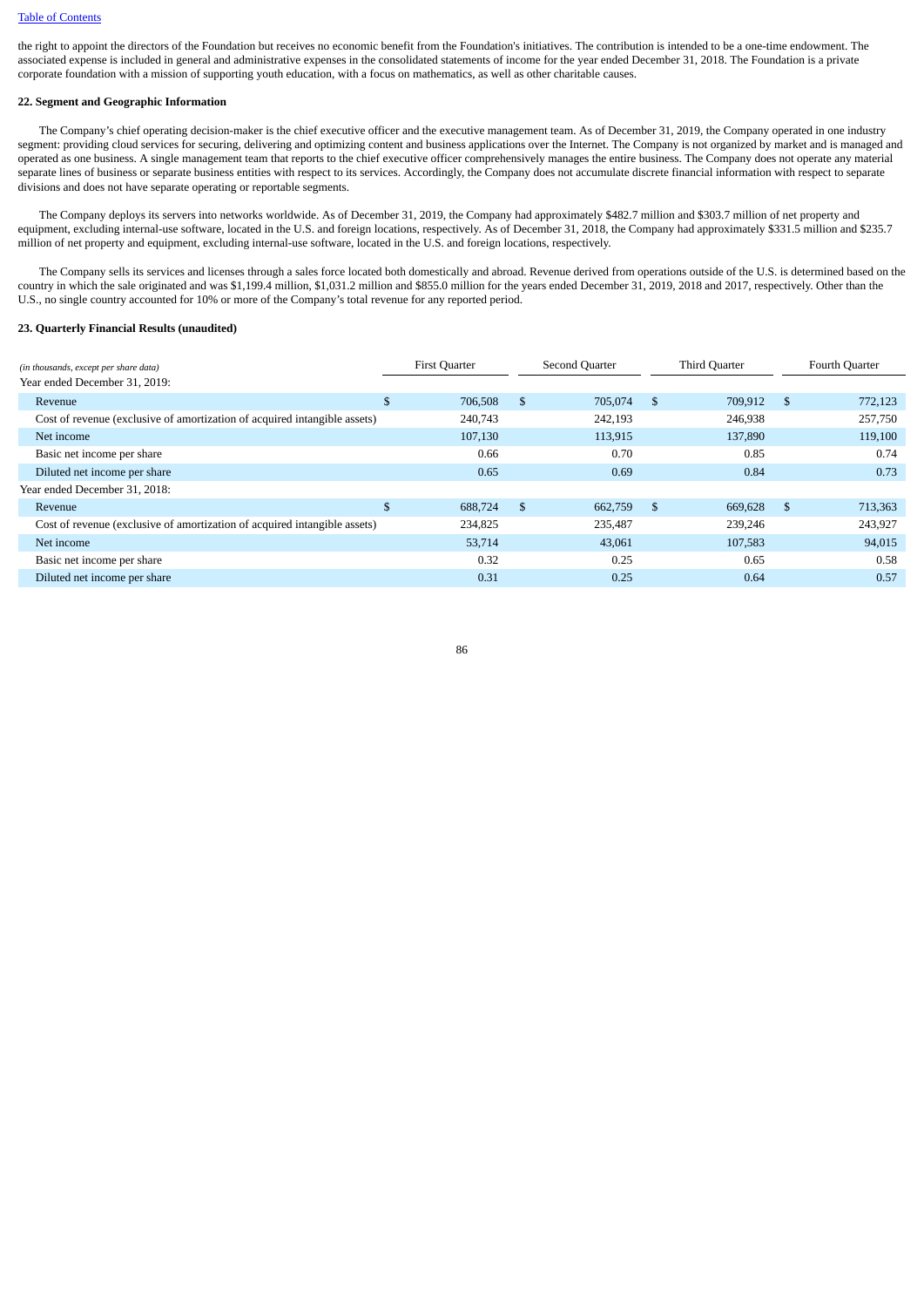#### **Item 9. Changes in and Disagreements With Accountants on Accounting and Financial Disclosure**

None.

#### **Item 9A. Controls and Procedures**

## *Evaluation of Disclosure Controls and Procedures*

Our management, with the participation of our Chief Executive Officer and Chief Financial Officer (our principal executive officer and principal financial officer, respectively), evaluated the effectiveness of our disclosure controls and procedures as of December 31, 2019. The term "disclosure controls and procedures," as defined in Rules 13a-15(e) and 15d-15(e) under the Securities Exchange Act of 1934, as amended, or the Exchange Act, means controls and other procedures of a company that are designed to ensure that information required to be disclosed by a company in the reports that it files or submits under the Exchange Act is recorded, processed, summarized and reported within the time periods specified in the Securities and Exchange Commission's rules and forms. Disclosure controls and procedures include, without limitation, controls and procedures designed to ensure that information required to be disclosed by a company in the reports that it files or submits under the Exchange Act is accumulated and communicated to the company's management, including its principal executive and principal financial officers, as appropriate to allow timely decisions regarding required disclosures. Management recognizes that any controls and procedures, no matter how well designed and operated, can provide only reasonable assurance of achieving their objectives, and management necessarily applies its judgment in evaluating the cost-benefit relationship of possible controls and procedures. Based on the evaluation of our disclosure controls and procedures as of December 31, 2019, our Chief Executive Officer and Chief Financial Officer concluded that, as of such date, our disclosure controls and procedures were effective at the reasonable assurance level.

### *Management's Annual Report on Internal Control over Financial Reporting*

Our management, with the participation of our Chief Executive Officer and Chief Financial Officer, is responsible for establishing and maintaining adequate internal control over financial reporting. Internal control over financial reporting is defined in Rules 13a-15(f) or 15d-15(f) promulgated under the Exchange Act as a process designed by, or under the supervision of, the company's principal executive and principal financial officers and effected by the company's board of directors, management and other personnel, to provide reasonable assurance regarding the reliability of financial reporting and the preparation of financial statements for external purposes in accordance with generally accepted accounting principles and includes those policies and procedures that:

- pertain to the maintenance of records that in reasonable detail accurately and fairly reflect the transactions and dispositions of the assets of the company;
- provide reasonable assurance that transactions are recorded as necessary to permit preparation of financial statements in accordance with generally accepted accounting principles, and that receipts and expenditures of the company are being made only in accordance with authorizations of management and directors of the company; and
- provide reasonable assurance regarding prevention or timely detection of unauthorized acquisition, use or disposition of the company's assets that could have a material effect on the financial statements.

To assist management, we have established an internal audit function to verify and monitor our internal controls and procedures. Because of its inherent limitations, however, internal control over financial reporting may not prevent or detect misstatements. Projections of any evaluation of effectiveness to future periods are subject to the risk that controls may become inadequate because of changes in conditions, or that the degree of compliance with the policies or procedures may deteriorate.

Our management assessed the effectiveness of the Company's internal control over financial reporting as of December 31, 2019. In making this assessment, our management used the criteria set forth by the Committee of Sponsoring Organizations of the Treadway Commission (COSO) in *Internal Control — Integrated Framework 2013*.

Based on our assessment, management, with the participation of our Chief Executive Officer and Chief Financial Officer, concluded that, as of December 31, 2019, our internal control over financial reporting was effective based on those criteria at the reasonable assurance level.

The effectiveness of the Company's internal control over financial reporting as of December 31, 2019 has been audited by PricewaterhouseCoopers LLP, an independent registered public accounting firm, as stated in its report, which is included in Item 8 of this annual report on Form 10-K.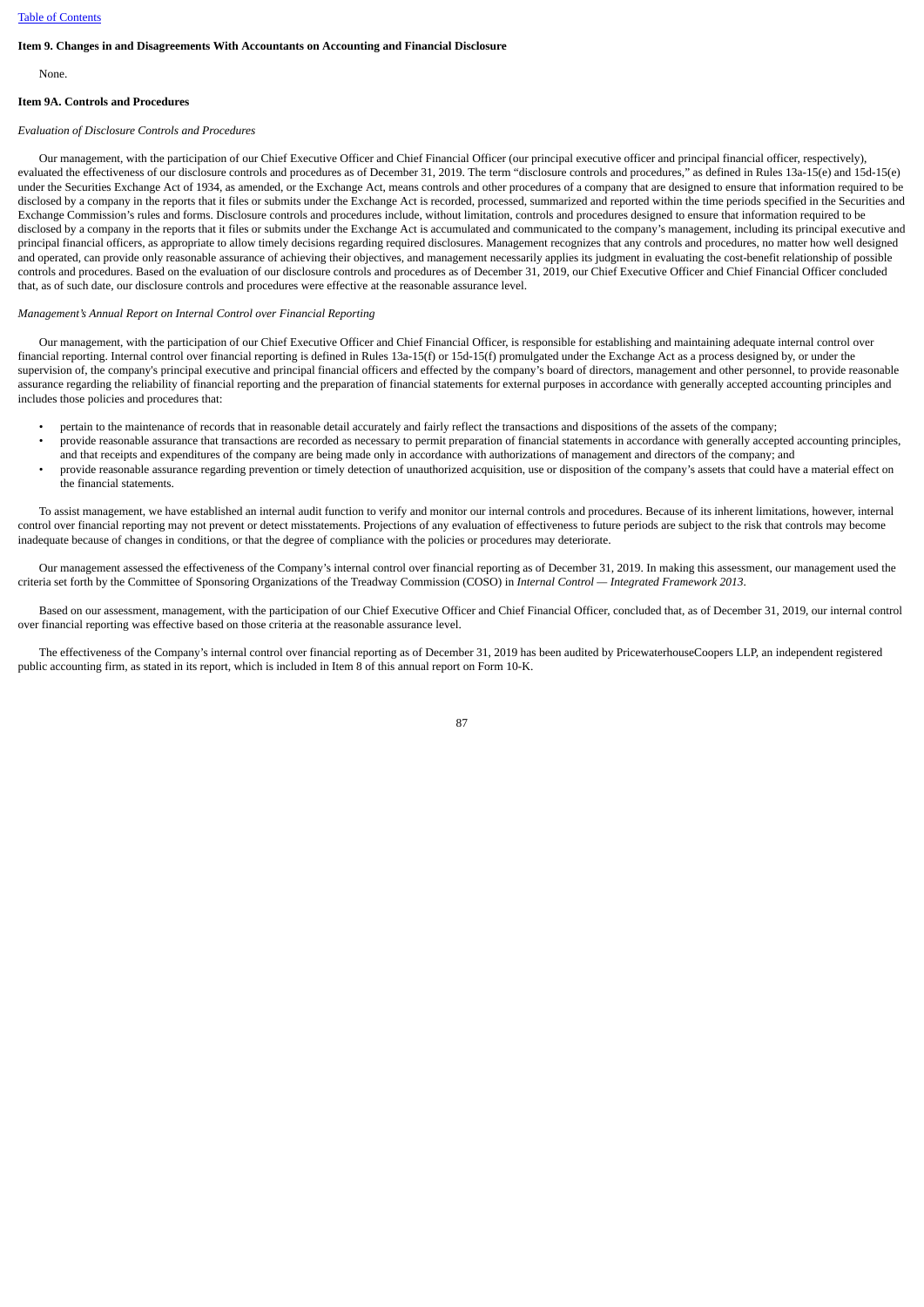## *Changes in Internal Control over Financial Reporting*

No change in our internal control over financial reporting occurred during the fourth quarter ended December 31, 2019 that has materially affected, or is reasonably likely to materially affect, our internal control over financial reporting.

#### **Item 9B. Other Information**

None.

### **PART III**

## **Item 10. Directors, Executive Officers and Corporate Governance**

The complete response to this Item regarding the backgrounds of our executive officers and directors and other information required by Items 401, 405 and 407 of Regulation S-K will be contained in our definitive proxy statement for our 2020 Annual Meeting of Stockholders under the sections captioned "Executive Compensation Matters," "Delinquent Section 16(a) Reports" and "Corporate Governance Highlights" and is incorporated by reference herein.

Our executive officers and directors and their positions as of February 28, 2020, are as follows:

| Name                    | Position                                                             |
|-------------------------|----------------------------------------------------------------------|
| F. Thomson Leighton     | Chief Executive Officer and Director (Principal Executive Officer)   |
| Edward McGowan          | Chief Financial Officer (Principal Financial and Accounting Officer) |
| Aaron Ahola             | <b>Executive Vice President and General Counsel</b>                  |
| Robert Blumofe          | Executive Vice President - Platform and GM Enterprise Division       |
| Adam Karon              | Executive Vice President and GM Media and Carrier Divisions          |
| Rick McConnell          | President and GM Web Division                                        |
| <b>Anthony Williams</b> | <b>Executive Vice President and Chief Human Resources Officer</b>    |
| Monte E. Ford           | Director                                                             |
| Jill A. Greenthal       | <b>Director</b>                                                      |
| Daniel R. Hesse         | Director                                                             |
| Peter T. Killalea       | <b>Director</b>                                                      |
| Jonathan F. Miller      | Director                                                             |
| Madhu Ranganathan       | <b>Director</b>                                                      |
| Frederic V. Salerno     | Director                                                             |
| Bernardus Verwaayen     | <b>Director</b>                                                      |
| William R. Wagner       | Director                                                             |

We have adopted a written code of business ethics, as amended, that applies to our principal executive officer, principal financial and accounting officer or persons serving similar functions and all of our other employees and members of our Board of Directors. The text of our amended code of ethics is available on our website at www.akamai.com. If we amend, or grant a waiver under, our code of business ethics that applies to our principal executive officer, principal financial and accounting officer, or persons performing similar functions, we intend to post information about such amendment or waiver on our website at www.akamai.com.

### **Item 11. Executive Compensation**

The information required by this Item is incorporated by reference herein to our definitive proxy statement for our 2020 Annual Meeting of Stockholders under the sections captioned "Executive Compensation Matters," "Corporate Governance Highlights," "Compensation Committee Interlocks and Insider Participation" and "Director Compensation."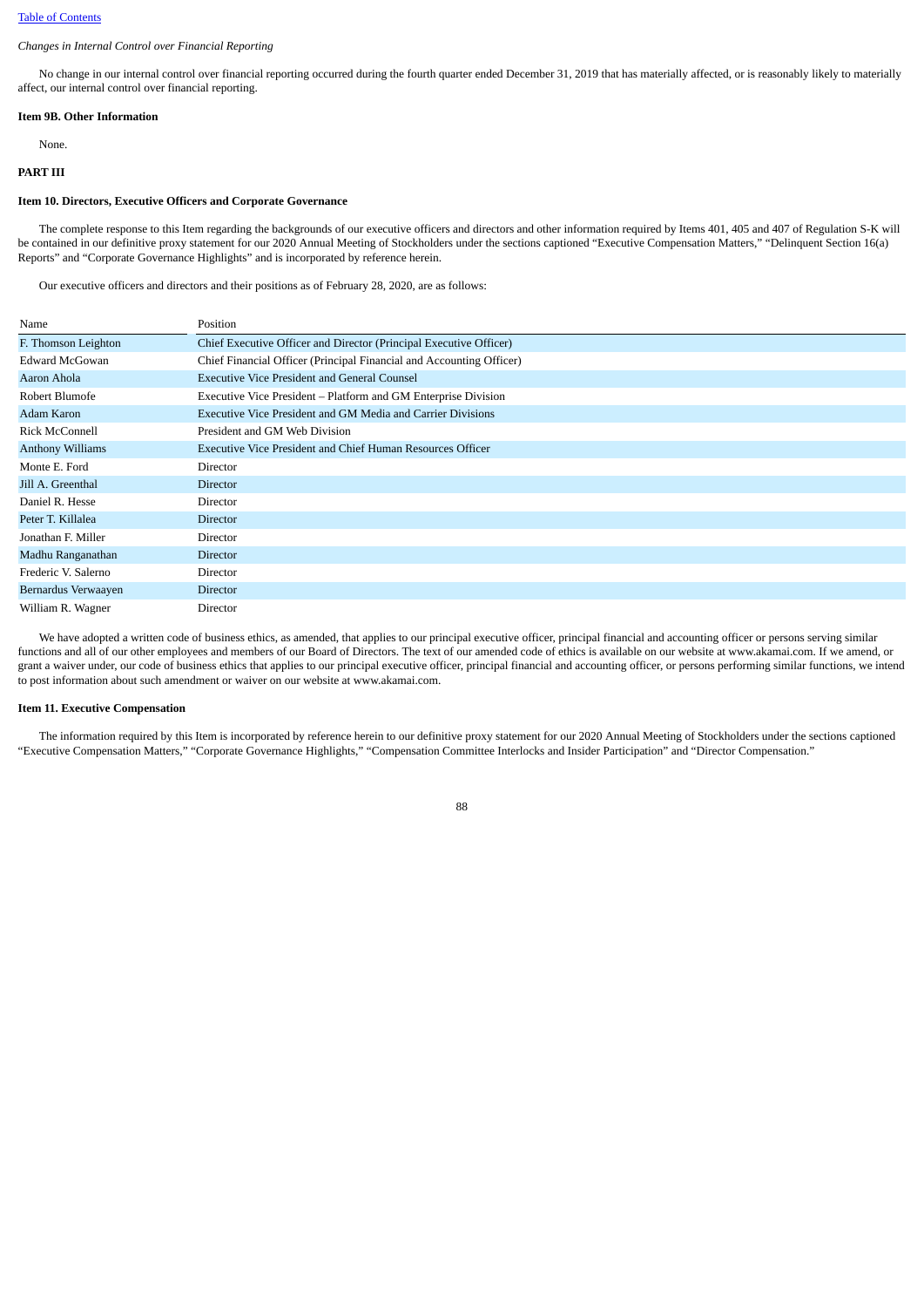### **Item 12. Security Ownership of Certain Beneficial Owners and Management and Related Stockholder Matters**

The information required by this Item is incorporated by reference herein to our definitive proxy statement for our 2020 Annual Meeting of Stockholders under the sections captioned "Executive Compensation Matters," "Security Ownership of Certain Beneficial Owners and Management" and "Securities Authorized for Issuance Under Equity Compensation Plans."

#### **Item 13. Certain Relationships and Related Transactions, and Director Independence**

The information required by this Item is incorporated by reference herein to our definitive proxy statement for our 2020 Annual Meeting of Stockholders under the sections captioned "Certain Relationships and Related Party Transactions," "Corporate Governance Highlights" and "Compensation Committee Interlocks and Insider Participation."

### **Item 14. Principal Accounting Fees and Services**

The information required by this Item is incorporated by reference herein to our definitive proxy statement for our 2020 Annual Meeting of Stockholders under the section captioned "Ratification of Selection of Independent Auditors."

#### **PART IV**

## **Item 15. Exhibits, Financial Statement Schedules**

(a) Documents Filed as Part of this Annual Report on Form 10-K

- 1. Financial Statements (included in Item 8 of this Annual Report on Form 10-K):
	- Report of Independent Registered Public Accounting Firm
	- Consolidated Balance Sheets as of December 31, 2019 and 2018
	- Consolidated Statements of Income for the years ended December 31, 2019, 2018 and 2017
	- Consolidated Statements of Comprehensive Income for the years ended December 31, 2019, 2018 and 2017
	- Consolidated Statements of Cash Flows for the years ended December 31, 2019, 2018 and 2017
	- Consolidated Statements of Stockholders' Equity for the years ended December 31, 2019, 2018 and 2017
	- Notes to Consolidated Financial Statements
- 2. Financial Statement Schedules

Financial statements schedules are omitted as they are either not required or the information is otherwise included in the consolidated financial statements.

(b) Exhibits

### **EXHIBIT INDEX**

| 3.1(A)      | Amended and Restated Certificate of Incorporation of Akamai Technologies, Inc., as amended                                                                                                                                        |
|-------------|-----------------------------------------------------------------------------------------------------------------------------------------------------------------------------------------------------------------------------------|
| 3.2         | Amended and Restated Bylaws of Akamai Technologies, Inc., as amended                                                                                                                                                              |
| 4.1(B)      | Specimen common stock certificate                                                                                                                                                                                                 |
| 4.2(C)      | Indenture (including form of Notes) with respect to Akamai's 0.125% Convertible Senior Notes due 2025, dated as of May 21, 2018, between Akamai and U.S.<br><b>Bank National Association, as trustee</b>                          |
| 4.3(D)      | Indenture (including form of Notes) with respect to the Registrant's 0.375% Convertible Senior Notes due September 1, 2027, dated as of August 16, 2019,<br>between the Registrant and U.S. Bank National Association, as trustee |
| 4.4         | Description of Registrant's Securities Registered Under Section 12 of the Exchange Act                                                                                                                                            |
| $10.1(E)$ @ | Amended and Restated 1999 Employee Stock Purchase Plan of the Registrant                                                                                                                                                          |
| $10.2(F)$ @ | Amendment to Amended and Restated 1999 Employee Stock Purchase Plan of the Registrant                                                                                                                                             |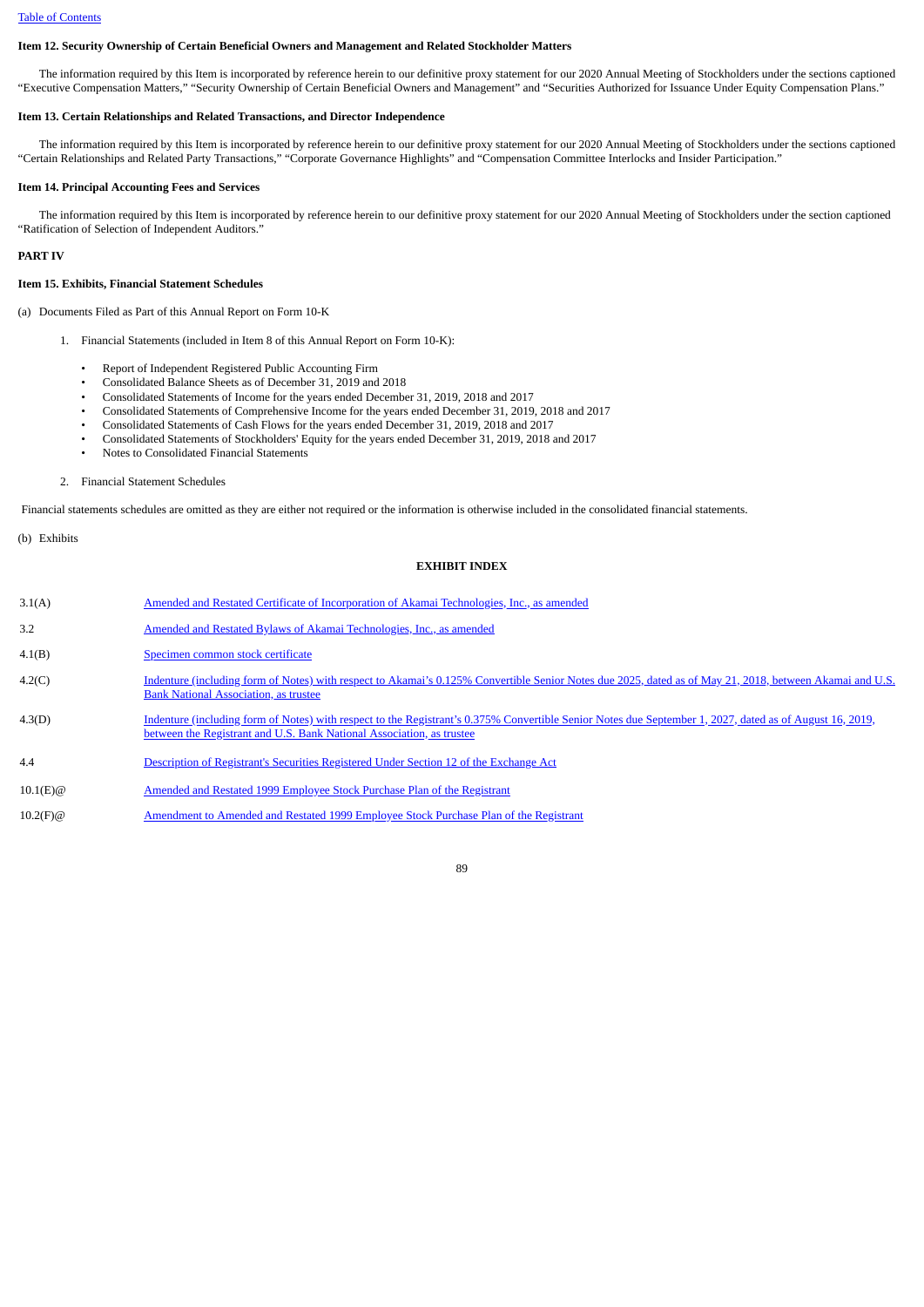| $10.3(G)$ @             | 2009 Akamai Technologies, Inc. Stock Incentive Plan                                                                                                                                                                                   |
|-------------------------|---------------------------------------------------------------------------------------------------------------------------------------------------------------------------------------------------------------------------------------|
| $10.4(H)$ @             | 2013 Akamai Technologies, Inc. Stock Incentive Plan, as amended                                                                                                                                                                       |
| 10.5(I)                 | <b>Blaze Software Inc. Stock Option Plan</b>                                                                                                                                                                                          |
| 10.6(J)                 | Cotendo, Inc. Amended and Restated 2008 Stock Plan                                                                                                                                                                                    |
| $10.7(K)$ @             | Form of Restricted Stock Unit Agreement for use under the 2013 Stock Incentive Plan, as amended (time vesting)                                                                                                                        |
| $10.8(L)$ @             | Form of Restricted Stock Unit Agreement for use under the 2013 Stock Incentive Plan (performance vesting)                                                                                                                             |
| $10.9(L)$ @             | Form of Stock Option Agreement for use under the 2013 Stock Incentive Plan                                                                                                                                                            |
| 10.10(L)                | Form of Deferred Stock Unit Agreement for use under the 2013 Stock Incentive Plan                                                                                                                                                     |
| $10.11(M)$ @            | Form of Performance-Based Vesting Restricted Stock Unit Agreement with Retirement Provision                                                                                                                                           |
| $10.12(N)$ @            | <b>Non-Employee Director Compensation Plan</b>                                                                                                                                                                                        |
| $10.13(0)$ @            | Form of Restricted Stock Unit Agreement Agreement for use under the 2013 Stock Incentive Plan (2019)                                                                                                                                  |
| 10.14@                  | <b>Summary of the Registrant's Compensatory Arrangements with Executive Officers</b>                                                                                                                                                  |
| 10.15@                  | <b>Form Executive Bonus Plan</b>                                                                                                                                                                                                      |
| $10.16(P)$ @            | Akamai Technologies, Inc. Executive Severance Pay Plan, as amended                                                                                                                                                                    |
| $10.17(Q)$ @            | Form of Executive Change in Control and Severance Agreement                                                                                                                                                                           |
| $10.18(R)$ @            | <b>Akamai Technologies, Inc. Policy on Departing Director Compensation</b>                                                                                                                                                            |
| $10.19(S)$ @            | <u>Akamai Technologies, Inc. U.S. Non-Qualified Deferred Compensation Plan</u>                                                                                                                                                        |
| $10.20(T)$ @            | <b>Employment Letter Agreement between the Registrant and F. Thomson Leighton dated February 25, 2013</b>                                                                                                                             |
| $10.21(Q)$ @            | <u>Amendment to Employment Letter Agreement between the Registrant and F. Thomson Leighton dated November 12, 2015</u>                                                                                                                |
| $10.22(U)$ @            | <u>Transition Agreement dated February 25, 2019 between the Registrant and James Benson</u>                                                                                                                                           |
| $10.23(P)$ @            | Addendum to the Transition Agreement dated September 27, 2019 between the Registrant and James Benson                                                                                                                                 |
| 10.24(V)                | <u>Indenture of Lease for 145 Broadway, Cambridge, Massachusetts dated November 7, 2016</u>                                                                                                                                           |
| 10.25(V)                | <u>Must-Take Premises and Right of First Offer Agreement among the Registrant, Boston Properties Limited Partnership and the Trustees of Ten Cambridge Center</u><br><b>Trust dated November 7, 2016</b>                              |
| 10.26(W)                | 150 Broadway Real Property Lease Dated December 20, 2017                                                                                                                                                                              |
| $10.27(X)$ <sup>+</sup> | Exclusive Patent and Non-Exclusive Copyright License Agreement, dated as of October 26, 1998, between the Registrant and Massachusetts Institute of<br><b>Technology</b>                                                              |
| 10.28(Y)                | Credit Agreement by and among Akamai Technologies Inc the financial institutions identified therein as lenders IPMorgan Chase Bank N A<br>Administrative Agent, and the other agents and arrangers party thereto, dated May 10, 2018. |
| 10.29(C)                | Form of Call Option Confirmation between Akamai and each Option Counterparty                                                                                                                                                          |
| 10.30(C)                | Form of Warrant Confirmation between Akamai and each Option Counterparty                                                                                                                                                              |
| 10.31(D)                | Form of Call Option Confirmation between the Registrant and each Option Counterparty                                                                                                                                                  |
| 10.32(D)                | Form of Warrant Confirmation between the Registrant and each Option Counterparty                                                                                                                                                      |
| 21.1                    | <b>Subsidiaries of the Registrant</b>                                                                                                                                                                                                 |
| 23.1                    | <b>Consent of Independent Registered Public Accounting Firm</b>                                                                                                                                                                       |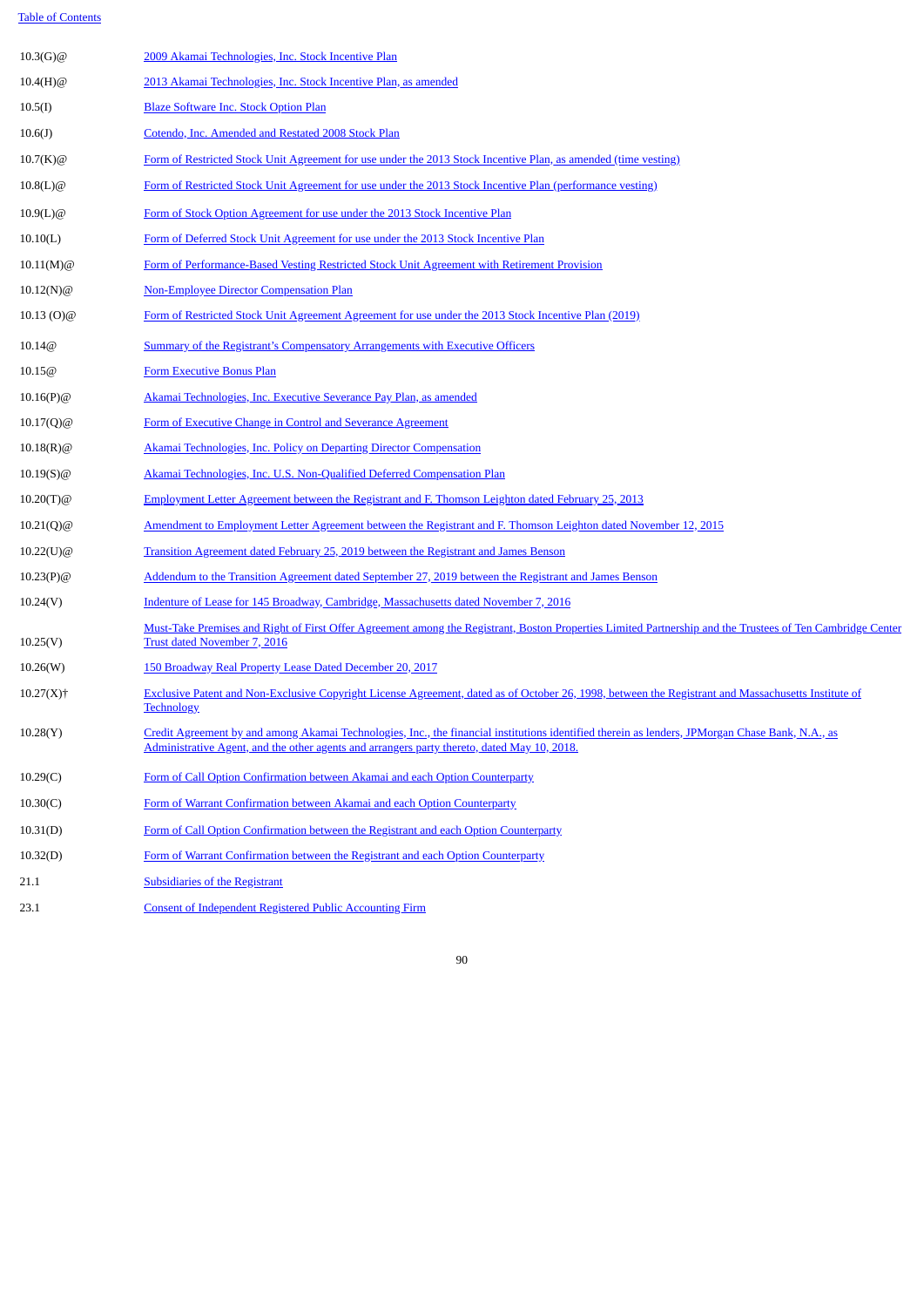| 31.1                                          |                                                                                                                                                                                                                                                                                        | Certification of Chief Executive Officer pursuant to Rule 13a-14(a)/Rule 15d-14(a) of the Securities Exchange Act of 1934, as amended                                                                                                                                                                                                                                                                                                                                                                                                                                                                                                                                                                                                                                                                                                                                                                                                                                                                                                                                                       |  |  |  |
|-----------------------------------------------|----------------------------------------------------------------------------------------------------------------------------------------------------------------------------------------------------------------------------------------------------------------------------------------|---------------------------------------------------------------------------------------------------------------------------------------------------------------------------------------------------------------------------------------------------------------------------------------------------------------------------------------------------------------------------------------------------------------------------------------------------------------------------------------------------------------------------------------------------------------------------------------------------------------------------------------------------------------------------------------------------------------------------------------------------------------------------------------------------------------------------------------------------------------------------------------------------------------------------------------------------------------------------------------------------------------------------------------------------------------------------------------------|--|--|--|
| 31.2                                          |                                                                                                                                                                                                                                                                                        | Certification of Chief Financial Officer pursuant to Rule 13a-14(a)/Rule 15d-14(a) of the Securities Exchange Act of 1934, as amended                                                                                                                                                                                                                                                                                                                                                                                                                                                                                                                                                                                                                                                                                                                                                                                                                                                                                                                                                       |  |  |  |
| 32.1                                          |                                                                                                                                                                                                                                                                                        | Certification of Chief Executive Officer pursuant to 18 U.S.C. Section 1350, as adopted pursuant to Section 906 of the Sarbanes-Oxley Act of 2002                                                                                                                                                                                                                                                                                                                                                                                                                                                                                                                                                                                                                                                                                                                                                                                                                                                                                                                                           |  |  |  |
| 32.2                                          |                                                                                                                                                                                                                                                                                        | Certification of Chief Financial Officer pursuant to 18 U.S.C. Section 1350, as adopted pursuant to Section 906 of the Sarbanes-Oxley Act of 2002                                                                                                                                                                                                                                                                                                                                                                                                                                                                                                                                                                                                                                                                                                                                                                                                                                                                                                                                           |  |  |  |
| 101.INS                                       |                                                                                                                                                                                                                                                                                        | Inline XBRL Instance Document – The instance document does not appear in the interactive data file because its XBRL tags are embedded within the inline<br>XBRL document.*                                                                                                                                                                                                                                                                                                                                                                                                                                                                                                                                                                                                                                                                                                                                                                                                                                                                                                                  |  |  |  |
| 101.SCH                                       |                                                                                                                                                                                                                                                                                        | Inline XBRL Taxonomy Extension Schema Document*                                                                                                                                                                                                                                                                                                                                                                                                                                                                                                                                                                                                                                                                                                                                                                                                                                                                                                                                                                                                                                             |  |  |  |
| 101.CAL                                       |                                                                                                                                                                                                                                                                                        | Inline XBRL Taxonomy Calculation Linkbase Document*                                                                                                                                                                                                                                                                                                                                                                                                                                                                                                                                                                                                                                                                                                                                                                                                                                                                                                                                                                                                                                         |  |  |  |
| 101.DEF                                       |                                                                                                                                                                                                                                                                                        | Inline XBRL Taxonomy Extension Definition Linkbase Document*                                                                                                                                                                                                                                                                                                                                                                                                                                                                                                                                                                                                                                                                                                                                                                                                                                                                                                                                                                                                                                |  |  |  |
| 101.LAB                                       |                                                                                                                                                                                                                                                                                        | Inline XBRL Taxonomy Label Linkbase Document*                                                                                                                                                                                                                                                                                                                                                                                                                                                                                                                                                                                                                                                                                                                                                                                                                                                                                                                                                                                                                                               |  |  |  |
| 101.PRE                                       |                                                                                                                                                                                                                                                                                        | Inline XBRL Taxonomy Presentation Linkbase Document*                                                                                                                                                                                                                                                                                                                                                                                                                                                                                                                                                                                                                                                                                                                                                                                                                                                                                                                                                                                                                                        |  |  |  |
| 104                                           |                                                                                                                                                                                                                                                                                        | Cover Page Interactive Data File (formatted as inline XBRL and contained in Exhibit 101, INS)                                                                                                                                                                                                                                                                                                                                                                                                                                                                                                                                                                                                                                                                                                                                                                                                                                                                                                                                                                                               |  |  |  |
| (A)<br>(B)<br>(C)<br>(D)<br>(E)<br>(F)<br>(G) |                                                                                                                                                                                                                                                                                        | Incorporated by reference to the Registrant's Current Report on Form 8-K (File No. 000-27275, 18884226) filed with the Commission on June 6, 2018.<br>Incorporated by reference to the Registrant's Registration Statement on Form S-1, as amended, filed with the Commission on October 13, 1999.<br>Incorporated by reference to the Registrant's Current Report on Form 8-K (File No. 000-27275, 18852548) filed with the Commission on May 22, 2018.<br>Incorporated by reference to the Registration's Current Report on Form 8-K (File No. 000-27275, 191033874) filed with the Commission on August 16, 2019.<br>Incorporated by reference to the Registrant's Annual Report on Form 10-K (File No. 000-27275, 06691330) filed with the Commission on March 16, 2006.<br>Incorporated by reference to the Registrant's Quarterly Report on Form 10-Q (File No. 000-27275, 08823347) filed with the Commission on May 12, 2008.<br>Incorporated by reference to the Registrant's Current Report on Form 8-K (File No. 000-27275, 11865051) filed with the Commission on May 23, 2011. |  |  |  |
| (H)<br>(I)                                    | Incorporated by reference to the Registrant's Current Report on Form 8-K (File No. 000-27275, 19835721) filed with the Commission on May 17, 2019.<br>Incorporated by reference to the Registrant's Registration Statement on Form S-8 filed with the Commission on February 29, 2012. |                                                                                                                                                                                                                                                                                                                                                                                                                                                                                                                                                                                                                                                                                                                                                                                                                                                                                                                                                                                                                                                                                             |  |  |  |
| (J)<br>(TZ)                                   |                                                                                                                                                                                                                                                                                        | Incorporated by reference to the Registrant's Registration Statement on Form S-8 filed with the Commission on March 14, 2012.                                                                                                                                                                                                                                                                                                                                                                                                                                                                                                                                                                                                                                                                                                                                                                                                                                                                                                                                                               |  |  |  |

(K) Incorporated by reference to the Registrant's Quarterly Report on Form 10-Q (File No. 000-27275, 19810440) filed with the Commission on May 9, 2019.

(L) Incorporated by reference to the Registrant's Quarterly Report on Form 10-Q (File No. 000-27275, 131025074) filed with the Commission on August 9, 2013.

(M) Incorporated by reference to the Registrant's Current Report on Form 8-K (File No. 000-27275, 15585212) filed with the Commission on February 6, 2015. (K) Incorporated by reference to the Registrant's Quarterly Report on Form 10-Q (File No. 000-27275, 19810440) filed with the Commission on May 9, 2019.<br>
(L) Incorporated by reference to the Registrant's Quarterly Report o

(O) Incorporated by reference to the Registrant's Quarterly Report on Form 10-Q (File No. 000-27275, 19810440) filed with the Commission on May 9, 2019.<br>(P) Incorporated by reference to the Registrant's Current Report on F (P) Incorporated by reference to the Registrant's Current Report on Form 8-K (File No. 000-27275, 191132693) filed with the Commission on October 2, 2019.

(Q) Incorporated by reference to the Registrant's Current Report on Form 8-K (File No. 000-27275, 151238671) filed with the Commission on November 17, 2015.

(R) Incorporated by reference to the Registrant's Annual Report on form 10-K (File No. 000-27275, 17647667) filed with the Commission on February 28, 2017.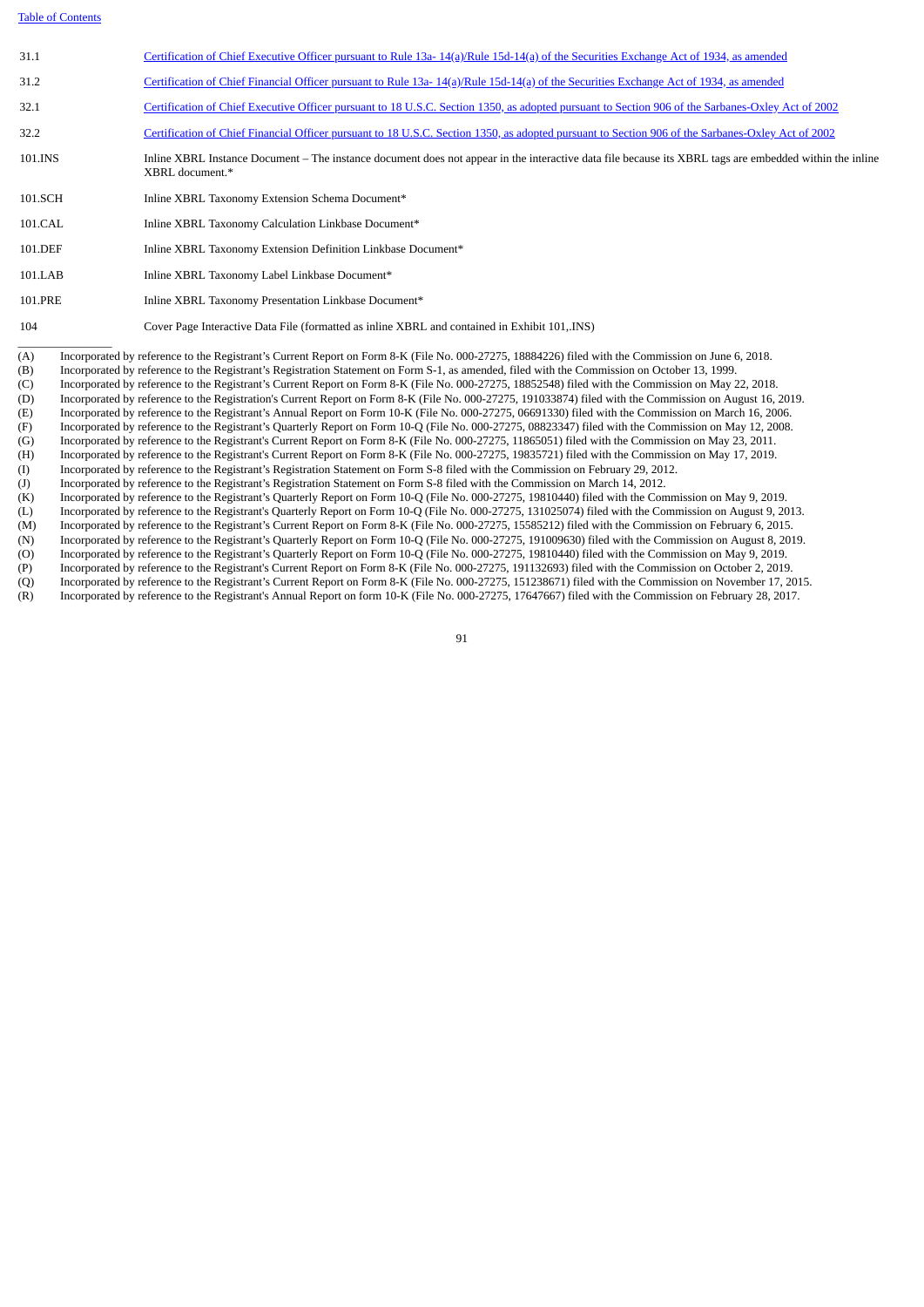- (S) Incorporated by reference to the Registrant's Quarterly Report on Form 10-Q (File No. 000-27275, 15850176) filed with the Commission on May 11, 2015.
- (T) Incorporated by reference to the Registrant's Annual Report on Form 10-K (File No. 000-27275, 13657899) filed with the Commission on March 1, 2013.
- (U) Incorporated by reference to the Registrant's Current Report on Form 8-K (File No. 000-27275, 19638297) filed with the Securities and Exchange Commission on February 27, 2019.
- (V) Incorporated by reference to the Registrant's Current Report on Form 8-K (File No. 000-27275, 161988699) filed with the Commission on November 10, 2016.<br>(W) Incorporated by reference to the Registrant's Annual Report o
- (W) Incorporated by reference to the Registrant's Annual Report on Form 10-K (File No. 000-27275, 18654889) filed with the Commission on March 1, 2018.<br>(X) Incorporated by reference to the Registrant's Registration Stateme
- (X) Incorporated by reference to the Registrant's Registration Statement on Form S-1 filed with the Commission on September 27, 1999.<br>(Y) Incorporated by reference to the Registrant's Current Report on Form 8-K (File No. 0
- (Y) Incorporated by reference to the Registrant's Current Report on Form 8-K (File No. 000-27275, 18837347) filed with the Commission on May 15, 2018.  $\overline{\phantom{a}}$  , we can consider the constant of  $\overline{\phantom{a}}$

@ Management contract or compensatory plan or arrangement filed as an exhibit to this Annual Report on Form 10-K pursuant to Item 15(b) of this Annual Report. † Confidential Treatment has been granted as to certain portions of this Exhibit. Such portions have been omitted and filed separately with the Securities and Exchange Commission. \* Submitted electronically herewith.

(c) Not applicable.

### **Item 16. Form 10-K Summary**

None.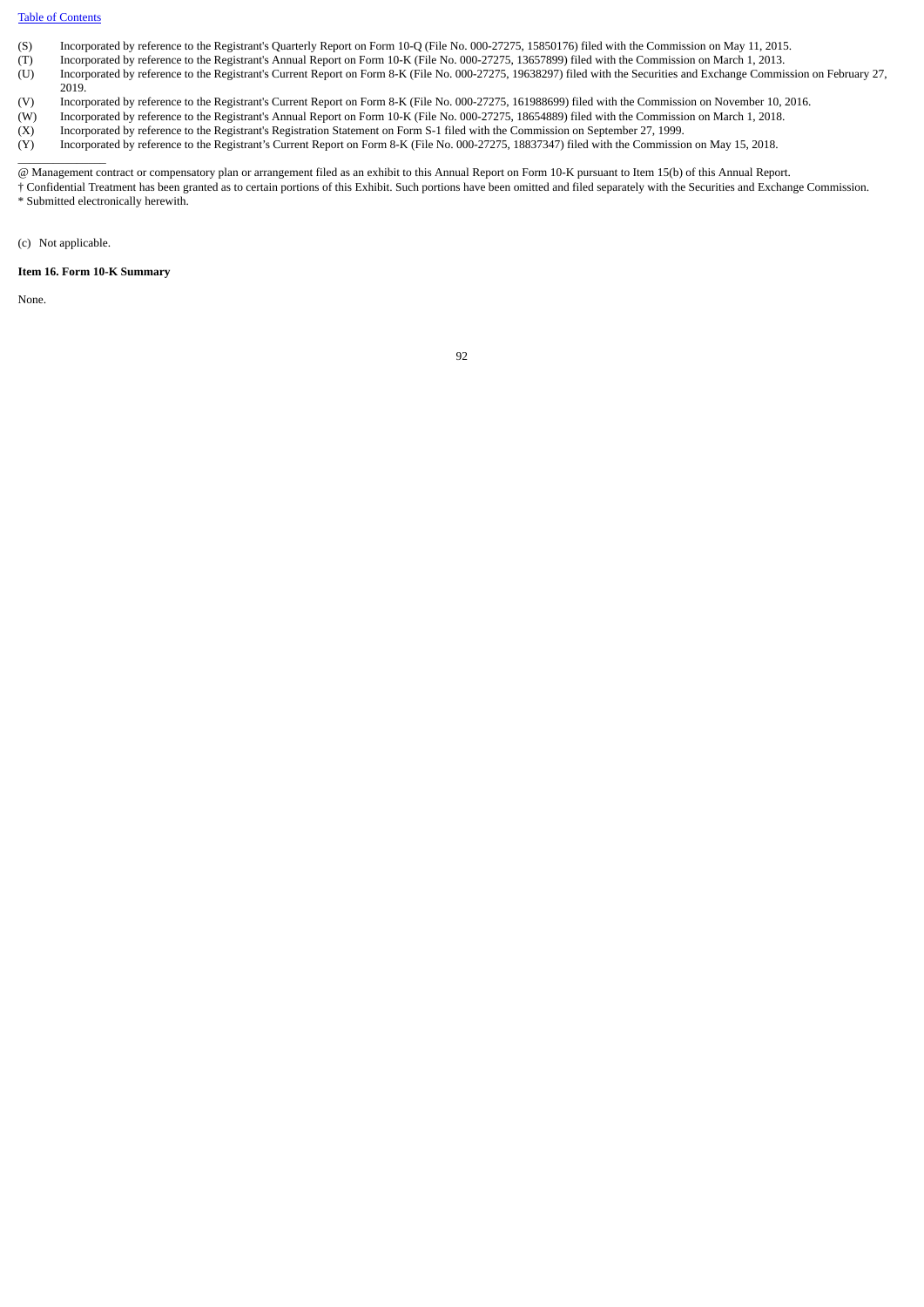# **SIGNATURES**

Pursuant to the requirements of Section 13 or 15(d) of the Securities Exchange Act of 1934, the registrant has duly caused this report to be signed on its behalf by the undersigned, thereunto duly authorized.

February 28, 2020 AKAMAI TECHNOLOGIES, INC.

By: /s/ EDWARD MCGOWAN

Edward McGowan Chief Financial Officer

Pursuant to the requirements of the Securities Exchange Act of 1934, this report has been signed below by the following persons on behalf of the registrant and in the capacities and on the dates indicated.

| Signature                                                     | Title                                                                   | Date              |  |  |
|---------------------------------------------------------------|-------------------------------------------------------------------------|-------------------|--|--|
| F. THOMSON LEIGHTON<br>/s/<br>F. Thomson Leighton             | Chief Executive Officer and Director (Principal Executive<br>Officer)   | February 28, 2020 |  |  |
| EDWARD MCGOWAN<br>$\sqrt{s}$<br><b>Edward McGowan</b>         | Chief Financial Officer (Principal Financial and Accounting<br>Officer) | February 28, 2020 |  |  |
| MONTE E. FORD<br>$\sqrt{s}$<br>Monte E. Ford                  | Director                                                                | February 28, 2020 |  |  |
| JILL A. GREENTHAL<br>$\sqrt{s}$<br>Jill A. Greenthal          | Director                                                                | February 28, 2020 |  |  |
| DANIEL R. HESSE<br>$\sqrt{s}$<br>Daniel R. Hesse              | Director                                                                | February 28, 2020 |  |  |
| PETER T. KILLALEA<br>$\sqrt{s}$<br>Peter T. Killalea          | Director                                                                | February 28, 2020 |  |  |
| <b>JONATHAN F. MILLER</b><br>$\sqrt{s}$<br>Jonathan F. Miller | Director                                                                | February 28, 2020 |  |  |
| /s/ MADHU RANGANATHAN<br>Madhu Ranganathan                    | Director                                                                | February 28, 2020 |  |  |
| FREDERIC V. SALERNO<br>$\sqrt{s}$<br>Frederic V. Salerno      | Director                                                                | February 28, 2020 |  |  |
| /s/ BERNARDUS VERWAAYEN<br>Bernardus Verwaayen                | Director                                                                | February 28, 2020 |  |  |
| /s/ WILLIAM R. WAGNER<br>William R. Wagner                    | Director                                                                | February 28, 2020 |  |  |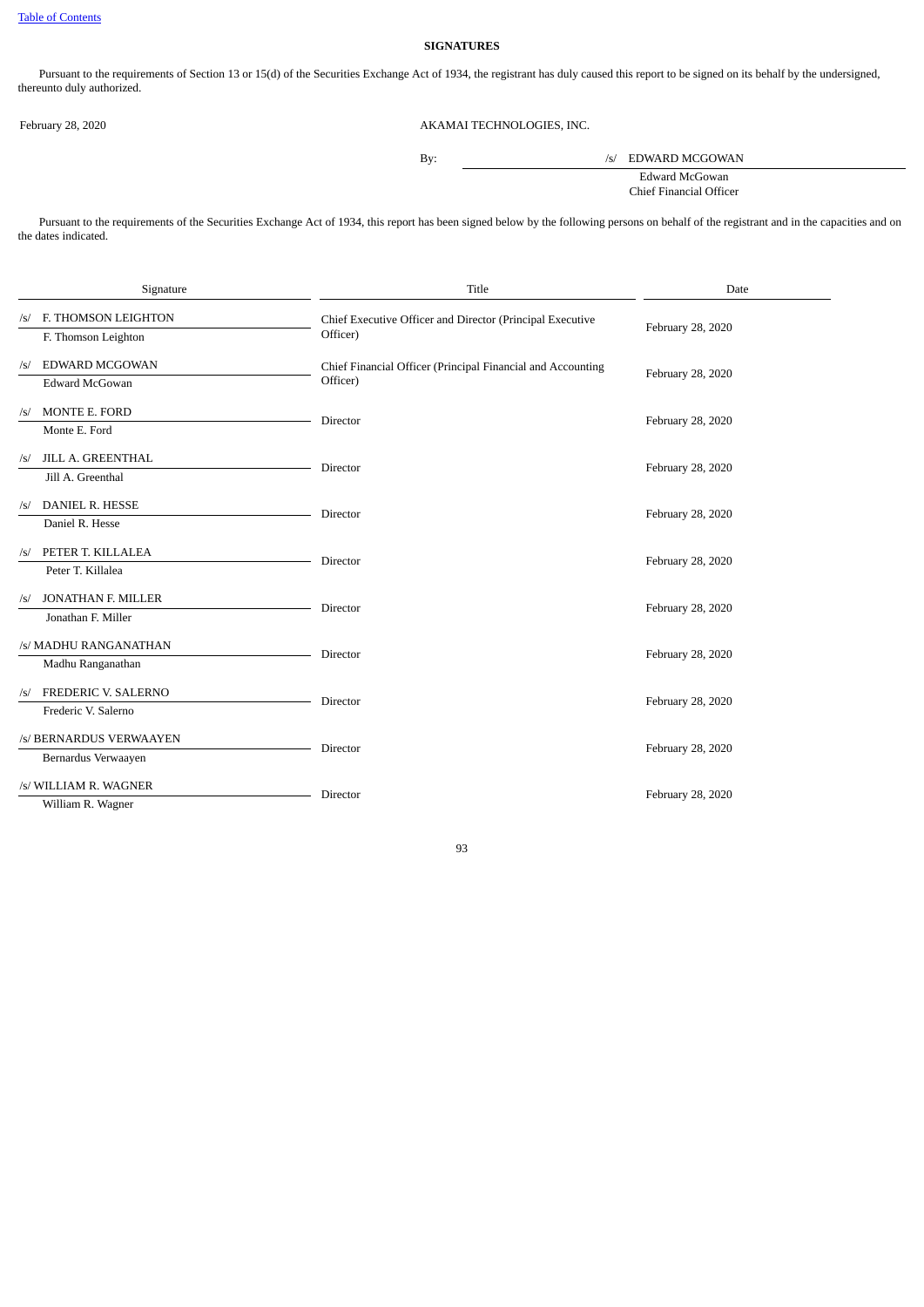## **Amendment No. 1 to the**

#### **AMENDED AND RESTATED**

# **BY-LAWS**

# **OF**

## **AKAMAI TECHNOLOGIES, INC.**

### Effective June 5, 2018

<span id="page-93-0"></span>Sections 2.3 through 2.6 of Article II of these Amended and Restated By-laws are hereby amended by deleting such sections in their entirety and substituting therefor the following:

2.3 Classes of Directors. Until the election of directors at the annual meeting scheduled to be held in 2021, the Board of Directors shall be and is divided into classes, with directors in each class having the terms of office specified in Section 2.4. Commencing with the election of directors at the annual meeting scheduled to be held in 2021, the classification of the Board of Directors shall cease, and directors shall thereupon be elected for a term expiring at the next annual meeting of stockholders.

Terms of Office. Each director shall serve for a term ending at the election of directors at the third annual meeting following the annual meeting at which such director was elected; provided, that commencing with the election of directors at the annual meeting scheduled to be held in 2019, the successor of each director whose term expires at such meeting shall be elected for a term expiring at the annual meeting scheduled to be held in 2020; for the election of directors at the annual meeting scheduled to be held in 2020, the successor of each director whose term expires at such meeting shall be elected for a term expiring at the annual meeting scheduled to be held in 2021; and for the election of directors at the annual meeting scheduled to be held in 2021 and for the election of directors at each annual meeting thereafter, each director shall be elected for a term expiring at the next succeeding annual meeting. The term of each director shall be subject to the election and qualification of his or her successor and to his or her earlier death, resignation or removal.

2.5 Allocation of Directors Among Classes in the Event of Increases or Decreases in the Number of Directors. Until the election of directors at the annual meeting scheduled to be held in 2021, in the event of any increase or decrease in the authorized number of directors, (i) each director then serving as such shall nevertheless continue as a director of the class of which he or she is a member and (ii) the newly created or eliminated directorships resulting from such increase or decrease shall be apportioned by the Board of Directors among the classes of directors.

2.6 Vacancies. Any vacancy in the Board of Directors, however occurring, or any newly created directorship resulting from an increase in the authorized number of directors, shall be filled only by a vote of a majority of the directors then in office,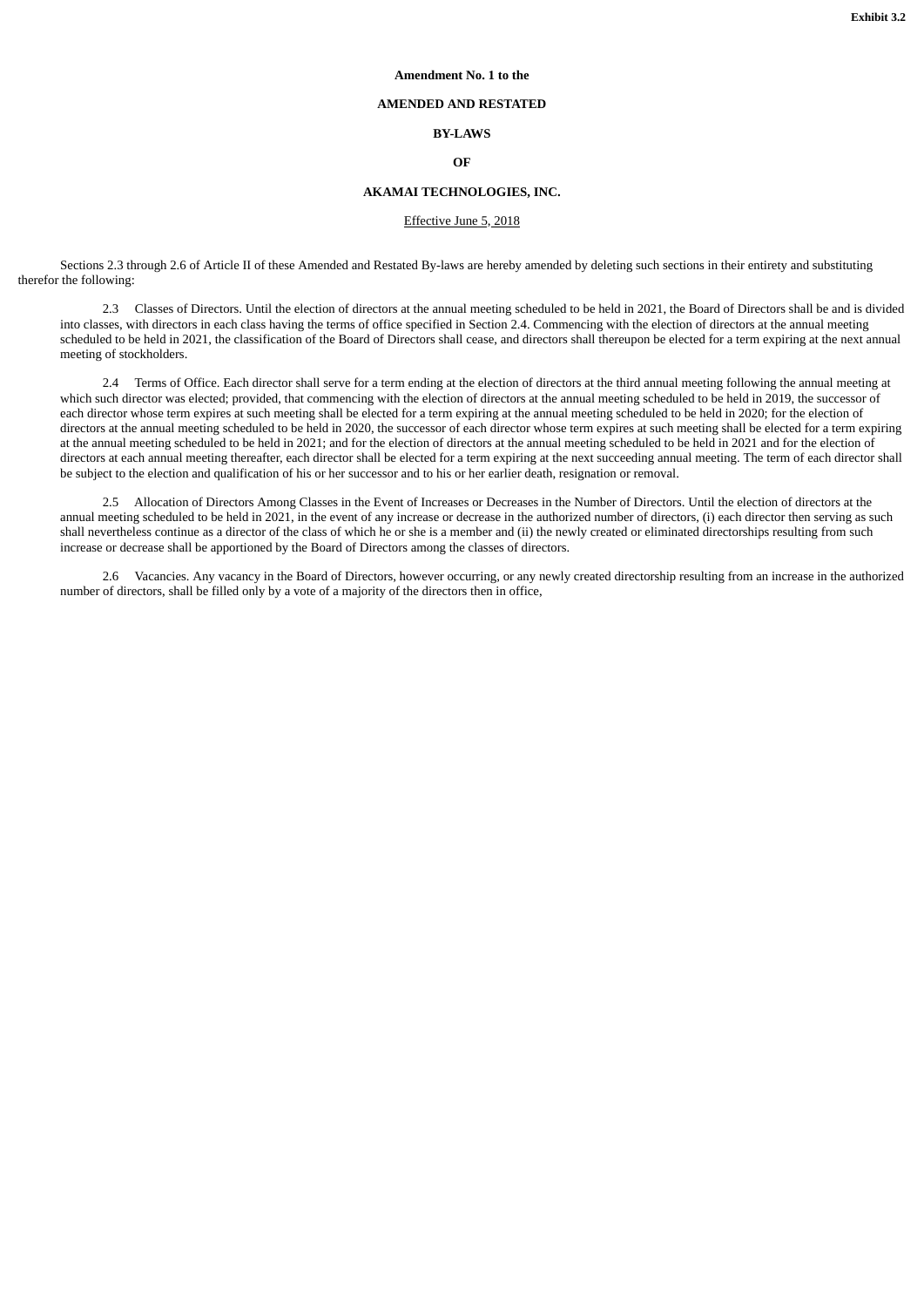although less than a quorum, or by a sole remaining director. A director elected to fill a vacancy shall be elected for the unexpired term of his or her predecessor in office, and, until the election of directors at the annual meeting scheduled to be held in 2021, a director chosen to fill a newly-created directorship resulting from an increase in the number of directors shall hold office until the next election of the class for which such director shall have been chosen, subject to the election and qualification of a successor and until such director's earlier death, resignation or removal.

Section 2.12 of Article II of these Amended and Restated By-laws is hereby amended by deleting such section in its entirety and substituting therefor the following:

2.12 Quorum. A majority of the directors at any time in office shall constitute a quorum for the transaction of business; provided, however, that in no case shall less than one-third (1/3) of the number so fixed in accordance with the Certificate of Incorporation constitute a quorum. In the absence of a quorum at any such meeting, a majority of the directors present may adjourn the meeting from time to time without further notice other than announcement at the meeting, until a quorum shall be present.

Section 2.15 of Article II of these Amended and Restated By-laws is hereby amended by deleting such section in its entirety and substituting therefor the following:

2.15 Removal. Until the election of directors at the annual meeting scheduled to be held in 2021, directors of the corporation may be removed only for cause by the affirmative vote of the holders of at least two-thirds of the shares of the capital stock of the corporation issued and outstanding and entitled to vote generally in the election of directors. Thereafter, any director of the corporation may be removed, with or without cause, by the affirmative vote of the holders of a majority of the shares of the capital stock of the corporation issued and outstanding and entitled to vote generally in the election of such director.

## BY ORDER OF THE BOARD OF DIRECTORS

Dated June 5, 2008

Attested:

/s/ Aaron S. Ahola

Aaron S. Ahola, Corporate Secretary

 $-2 -$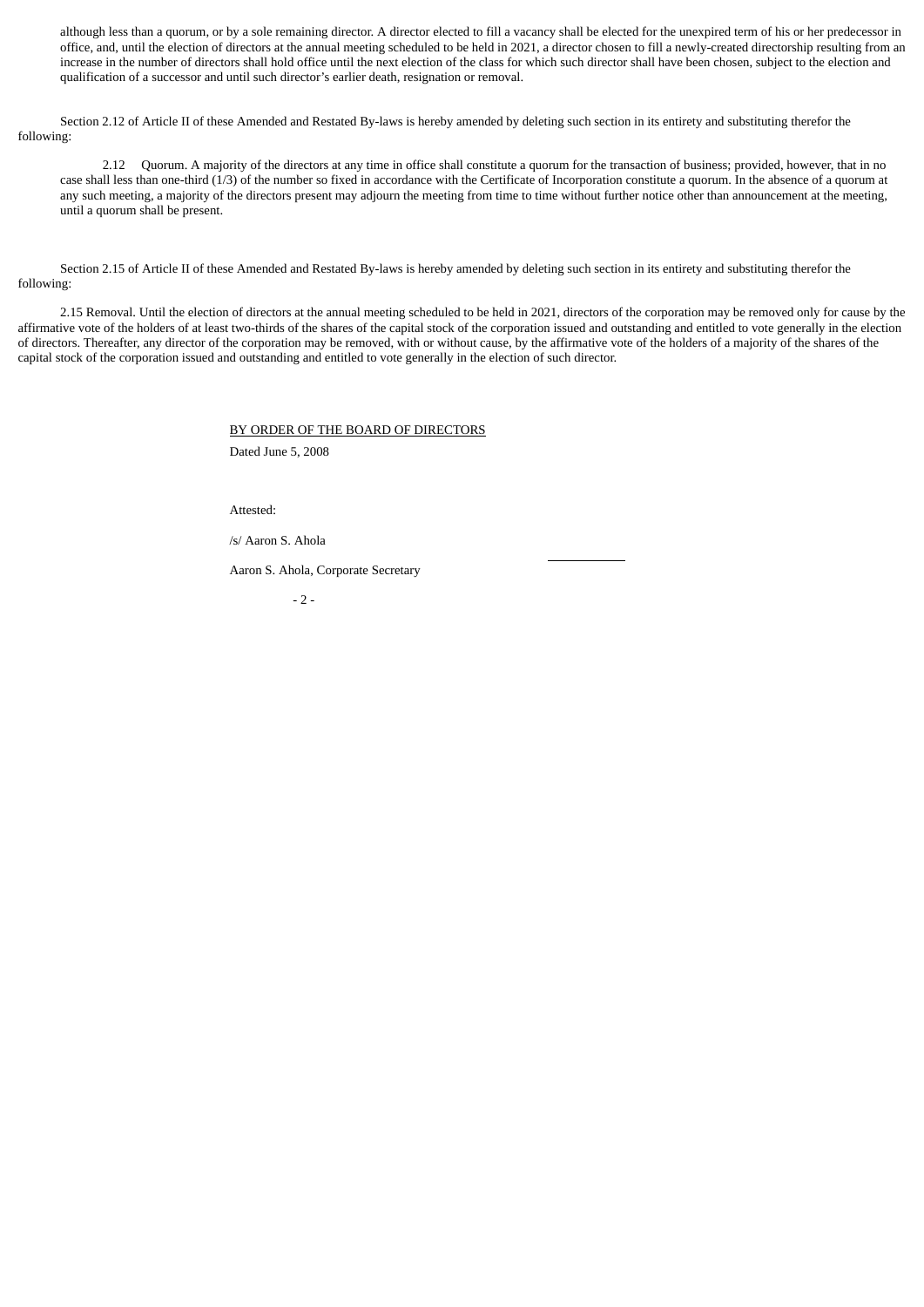# **AMENDED AND RESTATED**

## **BY-LAWS**

### **OF**

## **AKAMAI TECHNOLOGIES, INC.**

# ARTICLE 1 - Stockholders

1.1 Place of Meetings. All meetings of stockholders shall be held at such place within or without the State of Delaware as may be designated from time to time by the Board of Directors, the Chairman of the Board or the President or, if not so designated, at the registered office of the corporation.

1.2 Annual Meeting. The annual meeting of stockholders for the election of directors and for the transaction of such other business as may properly be brought before the meeting shall be held on a date to be fixed by the Board of Directors, the Chairman of the Board or the President at the time and place to be fixed by the Board of Directors, the Chairman of the Board or the President and stated in the notice of the meeting. The corporation may postpone, reschedule or cancel any previously scheduled annual meeting of stockholders.

1.3 Special Meetings. Special meetings of stockholders may be called at any time only by the Chairman of the Board of Directors, the President or the Board of Directors. Business transacted at any special meeting of stockholders shall be limited to matters relating to the purpose or purposes stated in the notice of meeting. The corporation may postpone, reschedule or cancel any previously scheduled special meeting of stockholders.

1.4 Notice of Meetings. Except as otherwise provided by law, the Certificate of Incorporation or these By-Laws, notice of each meeting of stockholders, whether annual or special, shall be given not less than ten nor more than 60 days before the date of the meeting to each stockholder entitled to vote at such meeting. Without limiting the manner by which notice otherwise may be given to stockholders, any notice shall be effective if given by a form of electronic transmission consented to (in a manner consistent with the General Corporation Law of the State of Delaware) by the stockholder to whom the notice is given. The notices of all meetings shall state the place, date and hour of the meeting and the means of remote communications, if any, by which stockholders and proxy holders may be deemed to be present in person and vote at such meeting. The notice of a special meeting shall state, in addition, the purpose or purposes for which the meeting is called. If mailed, notice is given when deposited in the United States mail, postage prepaid, directed to the stockholder at the stockholder's address as it appears on the records of the corporation. If notice is given by electronic transmission, such notice shall be deemed given at the time specified in Section 232 of the General Corporation Law of the State of Delaware.

1.5 Voting List. The officer who has charge of the stock ledger of the corporation shall prepare, at least ten days before every meeting of stockholders, a complete list of the stockholders entitled to vote at the meeting, arranged in alphabetical order, and showing the address of each stockholder and the number of shares registered in the name of each stockholder. Such list shall be open to the examination of any stockholder, for any purpose germane to the meeting, for a period of at least ten days prior to the meeting (i) on a reasonably accessible electronic network, provided that the information required to gain access to such list is provided with the notice of meeting or (ii) during ordinary business hours at the principal place of business of the corporation. The list of stockholders entitled to vote at the meeting shall also be produced and kept at the time and place of the meeting during the whole time of the meeting, and may be examined

- 3 -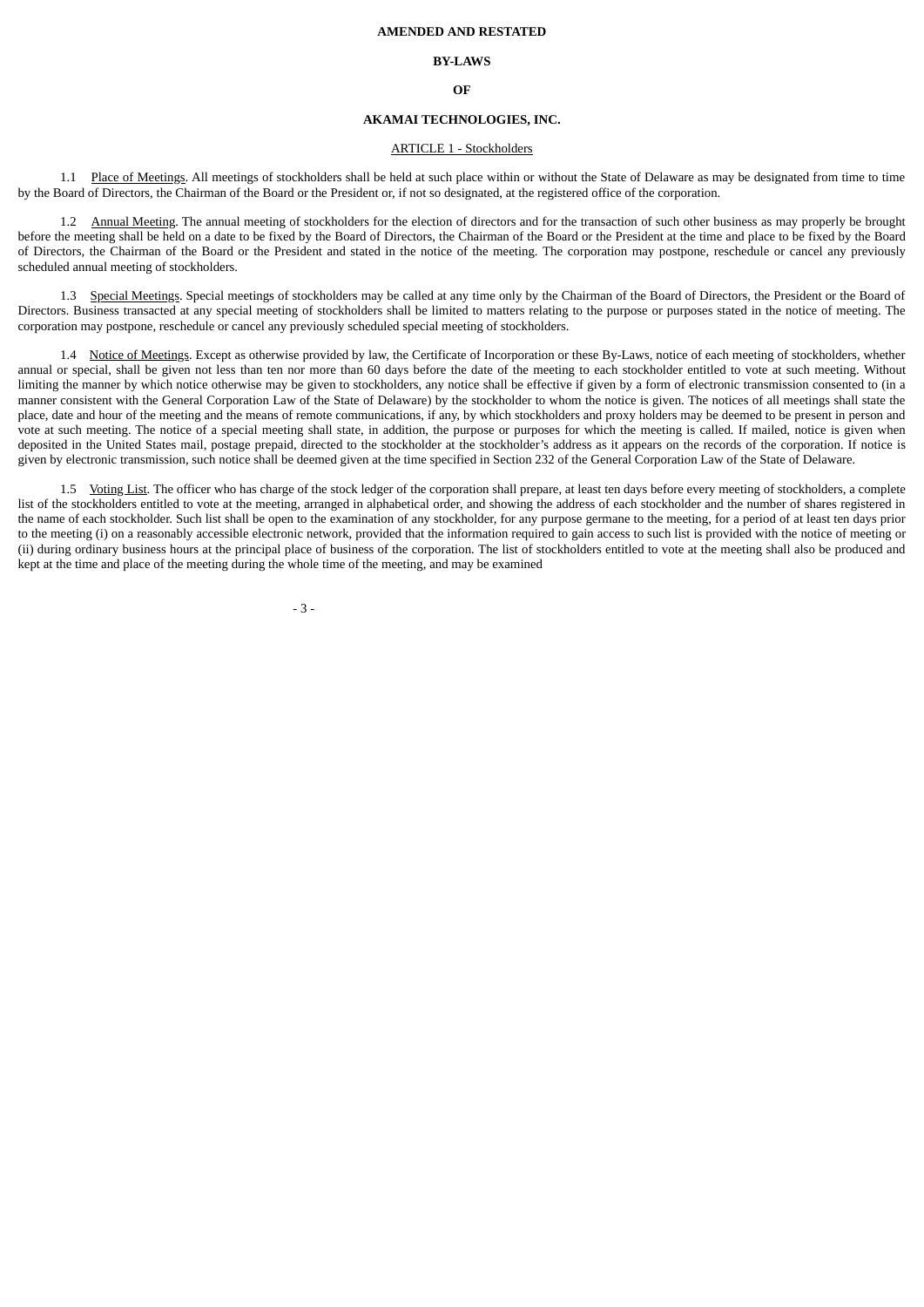by any stockholder who is present. Except as otherwise provided by law, the stock ledger shall be the only evidence as to who are the stockholders entitled to examine the list of stockholders required by this Section 1.5 or to vote in person or by proxy at any meeting of stockholders.

1.6 Quorum. Except as otherwise provided by law, the Certificate of Incorporation or these By-Laws, the holders of a majority in voting power of the shares of the capital stock of the corporation issued and outstanding and entitled to vote at the meeting, present in person or represented by proxy, shall constitute a quorum for the transaction of business.

1.7 Adjournments. Any meeting of stockholders may be adjourned to any other time and to any other place at which a meeting of stockholders may be held under these By-Laws by the stockholders present or represented at the meeting and entitled to vote, although less than a quorum, or, if no stockholder is present, by any officer entitled to preside at or to act as Secretary of such meeting. It shall not be necessary to notify any stockholder of any adjournment of less than 30 days if the time and place of the adjourned meeting are announced at the meeting at which adjournment is taken, unless after the adjournment a new record date is fixed for the adjourned meeting. At the adjourned meeting, the corporation may transact any business which might have been transacted at the original meeting.

1.8 Voting and Proxies. Each stockholder shall have one vote for each share of stock entitled to vote held of record by such stockholder and a proportionate vote for each fractional share so held, unless otherwise provided by law or the Certificate of Incorporation. Each stockholder of record entitled to vote at a meeting of stockholders may vote in person or may authorize another person or persons to vote or act for such stockholder by proxy executed in writing (or in such other manner permitted by the General Corporation Law of the State of Delaware) by the stockholder or such stockholder's authorized agent and delivered to the Secretary of the corporation. No such proxy shall be voted or acted upon after three years from the date of its execution, unless the proxy expressly provides for a longer period.

Action at Meeting. When a quorum is present at any meeting, the holders of a majority in voting power of the stock present or represented and voting on a matter (or if there are two or more classes or series of stock entitled to vote as separate classes, then in the case of each such class, the holders of a majority in voting power of the stock of that class present or represented and voting on a matter) shall decide any matter to be voted upon by the stockholders at such meeting, except when a different vote is required by express provision of law, the Certificate of Incorporation or these By-Laws. When a quorum is present at any meeting, for the election of directors, a nominee for director shall be elected by the stockholders at such meeting if the votes cast "for" such nominee's election exceed the votes cast "against" such nominee's election (with "abstentions", "broker non-votes" and "withheld" votes not counted as a vote either "for" or "against" that director's election); provided, that directors shall be elected by a plurality of the votes cast when a quorum is present at any meeting of stockholders for which (i) the Secretary of the corporation receives a notice that a stockholder has nominated a person for election to the Board of Directors in compliance with the advance notice requirements for stockholder nominees for director set forth in Section 1.10 of these By-laws and (ii) such nomination has not been withdrawn by such stockholder on or before the tenth business day before the corporation first mails its notice of meeting to the stockholders.

1.10 Nomination of Directors. Except for (1) any directors entitled to be elected by the holders of preferred stock, (2) any directors elected in accordance with Section 2.6 hereof by the Board of Directors to fill a vacancy or newly-created directorship or (3) as otherwise required by applicable law or stock exchange regulation, at any meeting of stockholders, only persons who are nominated in accordance with the procedures of this Section 1.10 shall be eligible for election as directors. Nomination for election to the Board of Directors of the corporation at a meeting of stockholders may be made (i) by or at the direction of the Board

 $-4$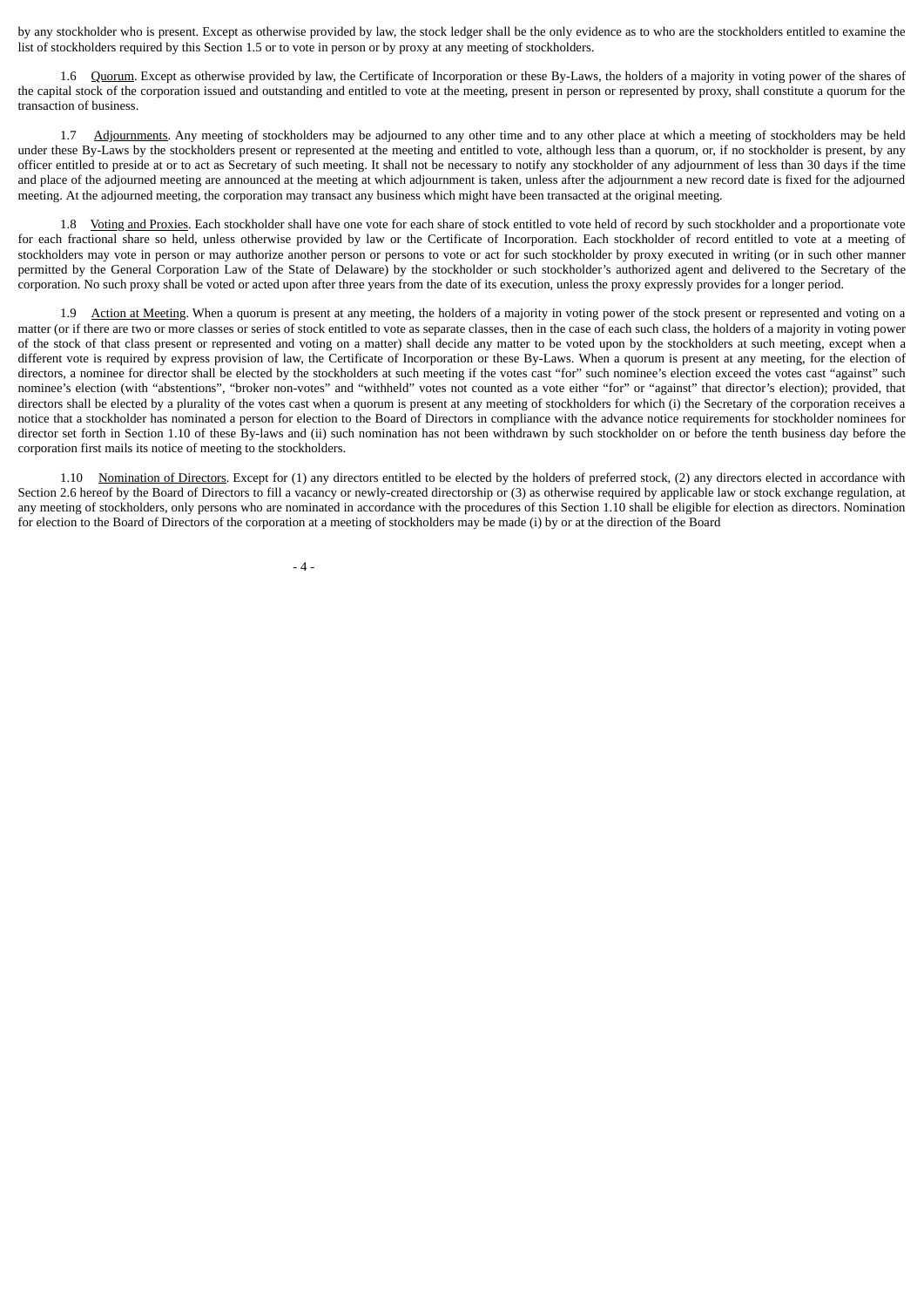of Directors or (ii) by any stockholder of the corporation who (x) timely complies with the notice procedures set forth in Section 1.10(b), (y) is a stockholder of record on the date of the giving of such notice and on the record date for the determination of stockholders entitled to vote at such meeting and (z) is entitled to vote at such meeting.

(a) To be timely, a stockholder's notice must be received in writing by the Secretary at the principal executive offices of the corporation as follows: (i) in the case of an election of directors at an annual meeting of stockholders, not less than 70 days nor more than 90 days prior to the first anniversary of the preceding year's annual meeting; provided, however, that in the event that the date of the annual meeting is advanced by more than 20 days, or delayed by more than 70 days, from the first anniversary of the preceding year's annual meeting, a stockholder's notice must be so received not earlier than the 90th day prior to such annual meeting and not later than the close of business on the later of (A) the 70th day prior to such annual meeting and (B) the tenth day following the day on which notice of the date of such annual meeting was mailed or public disclosure of the date of such annual meeting was made, whichever first occurs; or (ii) in the case of an election of directors at a special meeting of stockholders, provided that the Board of Directors, the Chairman of the Board or the President has determined, in accordance with Section 1.3, that directors shall be elected at such special meeting and provided further that the nomination made by the stockholder is for one of the director positions that the Board of Directors, the Chairman of the Board or the President, as the case may be, has determined will be filled at such special meeting, not earlier than the 90th day prior to such special meeting and not later than the close of business on the later of (x) the 70th day prior to such special meeting and (y) the tenth day following the day on which notice of the date of such special meeting was mailed or public disclosure of the date of such special meeting was made, whichever first occurs. In no event shall the adjournment or postponement of a meeting (or the public disclosure thereof) commence a new time period (or extend any time period) for the giving of a stockholder's notice.

(b) The stockholder's notice to the Secretary shall set forth (A) as to each proposed nominee (1) such person's name, age, business address and, if known, residence address, (2) such person's principal occupation or employment, (3) the class and series and number of shares of stock of the corporation which are directly or indirectly owned, beneficially or of record, by such person, (4) a description of all direct and indirect compensation and other material monetary agreements, arrangements and understandings during the past three years, and any other material relationships, between or among (x) the stockholder, the beneficial owner, if any, on whose behalf the nomination is being made and the respective affiliates and associates of, or others acting in concert with, such stockholder and such beneficial owner, on the one hand, and (y) each proposed nominee, and his or her respective affiliates and associates, or others acting in concert with such nominee(s), on the other hand, including all information that would be required to be disclosed pursuant to Item 404 of Regulation S-K if the stockholder making the nomination and any beneficial owner on whose behalf the nomination is made or any affiliate or associate thereof or person acting in concert therewith were the "registrant" for purposes of such Item and the proposed nominee were a director or executive officer of such registrant, and (5) any other information concerning such person that must be disclosed as to nominees in proxy solicitations pursuant to Regulation 14A under the Securities Exchange Act of 1934, as amended (the "Exchange Act"); and (B) as to the stockholder giving the notice and the beneficial owner, if any, on whose behalf the nomination is being made (1) the name and address of such stockholder, as they appear on the corporation's books, and of such beneficial owner, (2) the class and series and number of shares of stock of the corporation that are, directly or indirectly, owned, beneficially or of record, by such stockholder and such beneficial owner, (3) a description of any agreement, arrangement or understanding between or among such stockholder and/or such beneficial owner and each proposed nominee and any other person or persons (including their names) pursuant to which the nomination(s) are being made or who may participate in the solicitation of proxies in favor of electing such nominee(s), (4) a description of any agreement, arrangement or understanding (including any derivative or short positions, swaps, profit

- 5 -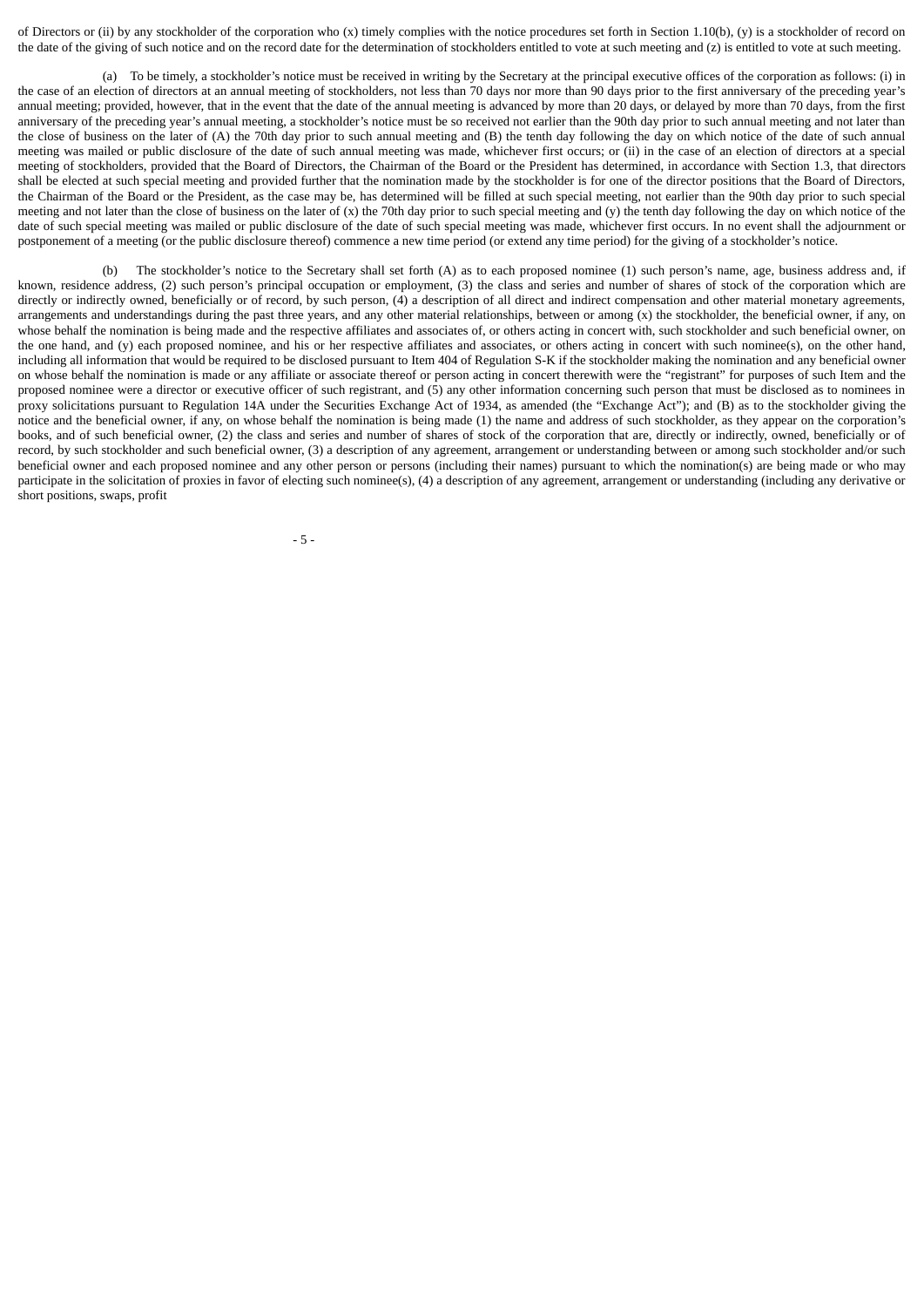interests, options, warrants, convertible securities, stock appreciation or similar rights, hedging transactions, and borrowed or loaned shares) that has been entered into by, or on behalf of, such stockholder or such beneficial owner, the effect or intent of which is to mitigate loss to, manage risk or benefit of share price changes for, or increase or decrease the voting power of, such stockholder or such beneficial owner with respect to shares of stock of the corporation, (5) any other information relating to such stockholder and such beneficial owner that would be required to be disclosed in a proxy statement or other filings required to be made in connection with solicitations of proxies for the election of directors in a contested election pursuant to Section 14 of the Exchange Act and the rules and regulations promulgated thereunder, (6) a representation that such stockholder intends to appear in person or by proxy at the meeting to nominate the person(s) named in its notice and (7) a representation whether such stockholder and/or such beneficial owner intends or is part of a group which intends (x) to deliver a proxy statement and/or form of proxy to holders of at least the percentage of the corporation's outstanding capital stock reasonably believed by such stockholder or such beneficial owner to be sufficient to elect the nominee (and such representation shall be included in any such proxy statement and form of proxy) and/or (y) otherwise to solicit proxies or votes from stockholders in support of such nomination (and such representation shall be included in any such solicitation materials). Not later than 10 days after the record date for the meeting, the information required by Items  $(A)(1)-(5)$  and  $(B)(1)-(5)$  of the prior sentence shall be supplemented by the stockholder giving the notice to provide updated information as of the record date. In addition, to be effective, the stockholder's notice must be accompanied by the written consent of the proposed nominee to serve as a director if elected. The corporation may require any proposed nominee to furnish such other information as the corporation may reasonably require to determine the eligibility of such proposed nominee to serve as a director of the corporation or whether such nominee would be independent under applicable Securities and Exchange Commission and stock exchange rules and the corporation's corporate governance guidelines as posted on its website. A stockholder shall not have complied with this Section 1.10(b) if the stockholder (or beneficial owner, if any, on whose behalf the nomination is made) solicits or does not solicit, as the case may be, proxies or votes in support of such stockholder's nominee in contravention of the representations with respect thereto required by this Section 1.10.

(c) The chairman of the meeting shall have the power and duty to determine whether a nomination was made in accordance with the provisions of this Section 1.10 (including whether the stockholder or beneficial owner, if any, on whose behalf the nomination is made solicited (or is part of a group which solicited) or did not so solicit, as the case may be, proxies in support of such stockholder's nominee in compliance with the representations with respect thereto required by this Section 1.10), and if the chairman should determine that a nomination was not made in accordance with the provisions of this Section 1.10, the chairman shall so declare to the meeting and such nomination shall not be brought before the meeting.

(d) Except as otherwise required by law, nothing in this Section 1.10 shall obligate the corporation or the Board of Directors to include in any proxy statement or other stockholder communication distributed on behalf of the corporation or the Board of Directors information with respect to any nominee for director submitted by a stockholder.

(e) Notwithstanding the foregoing provisions of this Section 1.10, unless otherwise required by law, if the stockholder (or a qualified representative of the stockholder) does not appear at the meeting to present a nomination, such nomination shall not be brought before the meeting, notwithstanding that proxies in respect of such nominee may have been received by the corporation. For purposes of this Section 1.10, to be considered a "qualified representative of the stockholder", a person must be authorized by a written instrument executed by such stockholder or an electronic transmission delivered by such stockholder to act for such stockholder as proxy at the meeting of stockholders and such person must

- 6 -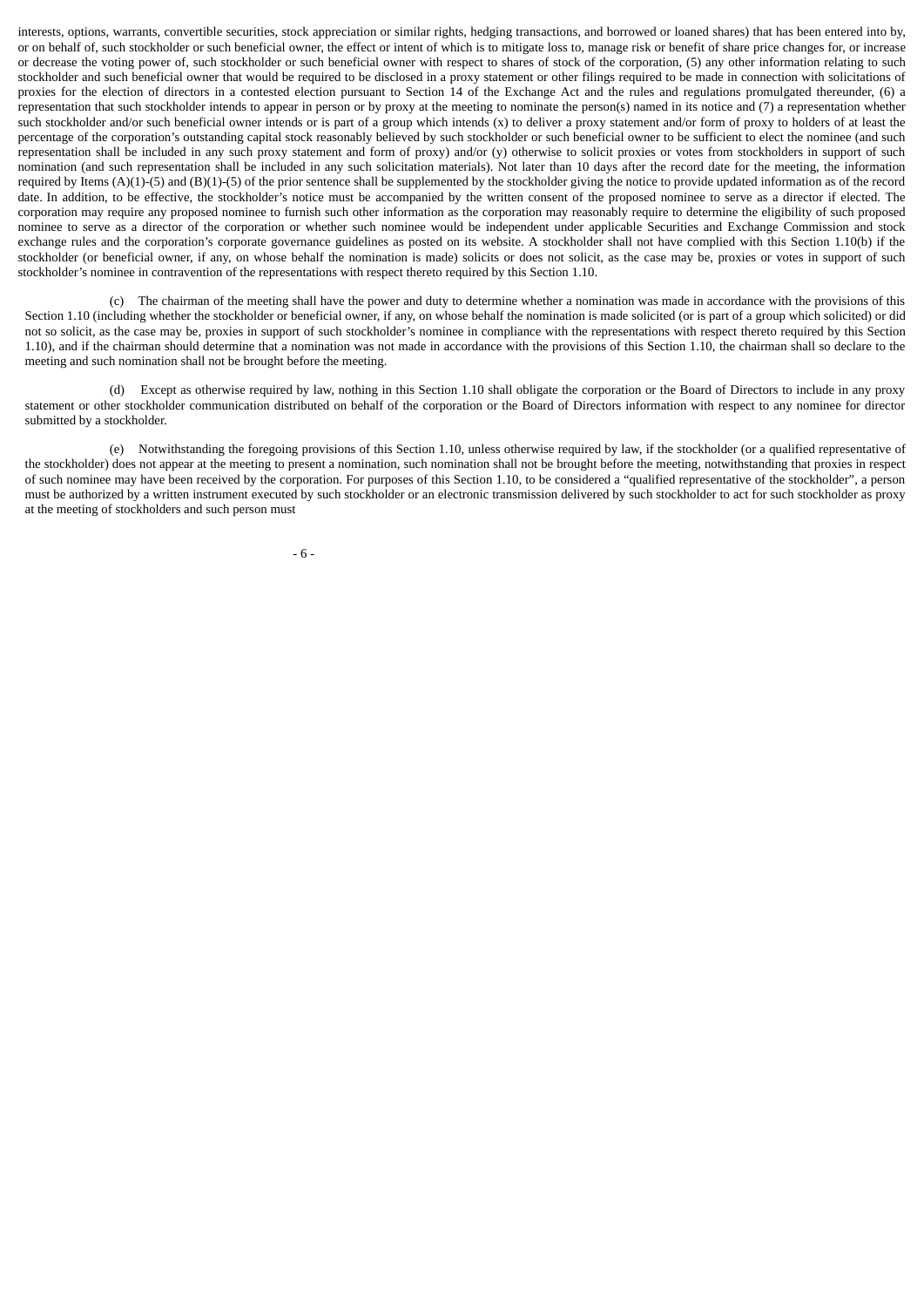produce such written instrument or electronic transmission, or a reliable reproduction of the written instrument or electronic transmission, at the meeting of stockholders.

(f) For purposes of this Section 1.10, "public disclosure" shall include disclosure in a press release reported by the Dow Jones News Service, Associated Press or comparable national news service or in a document publicly filed by the corporation with the Securities and Exchange Commission pursuant to Section 13, 14 or 15(d) of the Exchange Act.

### 1.11 Notice of Business at Annual Meetings.

(a) At an annual meeting of the stockholders, only such business shall be conducted as shall have been properly brought before the meeting. To be properly brought before an annual meeting, business must be (1) specified in the notice of meeting (or any supplement thereto) given by or at the direction of the Board of Directors, (2) otherwise properly brought before the meeting by or at the direction of the Board of Directors, or (3) properly brought before an annual meeting by a stockholder. For business to be properly brought before an annual meeting by a stockholder, (i) if such business relates to the election of directors of the corporation, the procedures in Section 1.10 must be complied with and (ii) if such business relates to any other matter, the business must constitute a proper matter under Delaware law for stockholder action and the stockholder must (x) have given timely notice thereof in writing to the Secretary in accordance with the procedures in Section 1.11(b), (y) be a stockholder of record on the date of the giving of such notice and on the record date for the determination of stockholders entitled to vote at such annual meeting and (z) be entitled to vote at such annual meeting.

(b) To be timely, a stockholder's notice must be received in writing by the Secretary at the principal executive offices of the corporation not less than 70 days nor more than 90 days prior to the first anniversary of the preceding year's annual meeting; provided, however, that in the event that the date of the annual meeting is advanced by more than 20 days, or delayed by more than 70 days, from the first anniversary of the preceding year's annual meeting, a stockholder's notice must be so received not earlier than the 90th day prior to such annual meeting and not later than the close of business on the later of (A) the 70th day prior to such annual meeting and (B) the tenth day following the day on which notice of the date of such annual meeting was mailed or public disclosure of the date of such annual meeting was made, whichever first occurs. In no event shall the adjournment or postponement of an annual meeting (or the public disclosure thereof) commence a new time period (or extend any time period) for the giving of a stockholder's notice.

The stockholder's notice to the Secretary shall set forth (A) as to each matter the stockholder proposes to bring before the annual meeting (1) a brief description of the business desired to be brought before the annual meeting, (2) the text of the proposal (including the exact text of any resolutions proposed for consideration and, in the event that such business includes a proposal to amend the By-laws, the exact text of the proposed amendment), and (3) the reasons for conducting such business at the annual meeting and (B) as to the stockholder giving the notice and the beneficial owner, if any, on whose behalf the proposal is being made (1) the name and address of such stockholder, as they appear on the corporation's books, and of such beneficial owner, (2) the class and series and number of shares of stock of the corporation that are, directly or indirectly, owned, beneficially or of record, by such stockholder and such beneficial owner, (3) a description of any material interest of such stockholder or such beneficial owner and the respective affiliates and associates of, or others acting in concert with, such stockholder or such beneficial owner in such business, (4) a description of any agreement, arrangement or understanding between or among such stockholder and/or such beneficial owner and any other person or persons (including their names) in connection with the proposal of such business or who may participate in the

- 7 -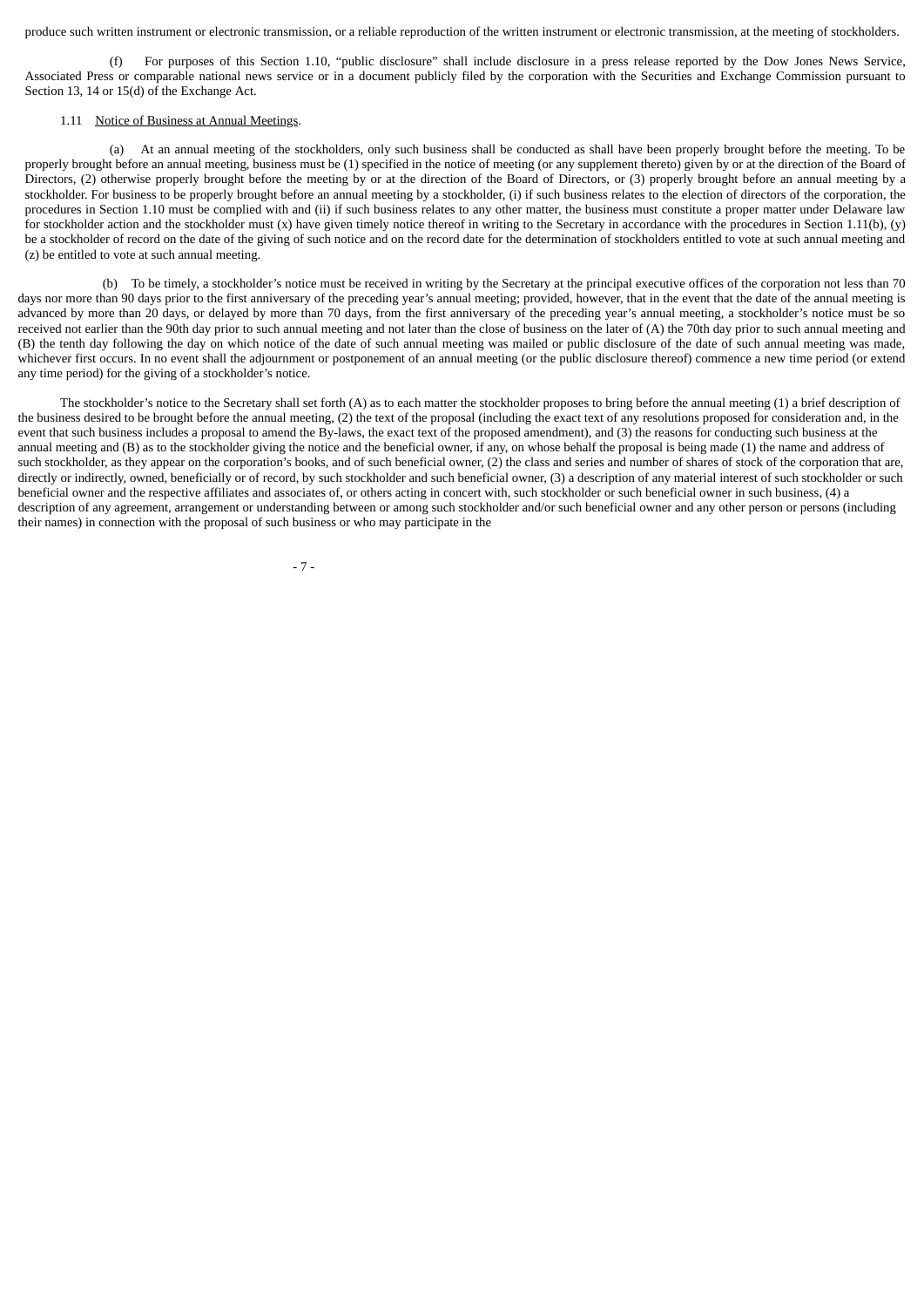solicitation of proxies in favor of such proposal, (5) a description of any agreement, arrangement or understanding (including any derivative or short positions, swaps, profit interests, options, warrants, convertible securities, stock appreciation or similar rights, hedging transactions, and borrowed or loaned shares) that has been entered into by, or on behalf of, such stockholder or such beneficial owner, the effect or intent of which is to mitigate loss to, manage risk or benefit of share price changes for, or increase or decrease the voting power of, such stockholder or such beneficial owner with respect to shares of stock of the corporation, (6) any other information relating to such stockholder and such beneficial owner that would be required to be disclosed in a proxy statement or other filings required to be made in connection with solicitations of proxies for the business proposed pursuant to Section 14 of the Exchange Act and the rules and regulations promulgated thereunder, (7) a representation that such stockholder intends to appear in person or by proxy at the annual meeting to bring such business before the meeting and (8) a representation whether such stockholder and/or such beneficial owner intends or is part of a group which intends  $(x)$  to deliver a proxy statement and/or form of proxy to holders of at least the percentage of the corporation's outstanding capital stock required to approve or adopt the proposal (and such representation shall be included in any such proxy statement and form of proxy) and/or (y) otherwise to solicit proxies or votes from stockholders in support of such proposal (and such representation shall be included in any such solicitation materials). Not later than 10 days after the record date for the meeting, the information required by Items (A)(3) and (B)(1)-(6) of the prior sentence shall be supplemented by the stockholder giving the notice to provide updated information as of the record date. Notwithstanding anything in these By-Laws to the contrary, no business shall be conducted at any annual meeting of stockholders except in accordance with the procedures in this Section 1.11; provided that any stockholder proposal which complies with Rule 14a-8 of the proxy rules (or any successor provision) promulgated under the Exchange Act and is to be included in the corporation's proxy statement for an annual meeting of stockholders shall be deemed to comply with the notice requirements of this Section 1.11. A stockholder shall not have complied with this Section 1.11(b) if the stockholder (or beneficial owner, if any, on whose behalf the proposal is made) solicits or does not solicit, as the case may be, proxies in support of such stockholder's proposal in contravention of the representations with respect thereto required by this Section 1.11.

(c) The chairman of any annual meeting shall have the power and duty to determine whether business was properly brought before the annual meeting in accordance with the provisions of this Section 1.11 (including whether the stockholder or beneficial owner, if any, on whose behalf the proposal is made solicited (or is part of a group which solicited) or did not so solicit, as the case may be, proxies or votes in support of such stockholder's proposal in compliance with the representation with respect thereto required by this Section 1.11), and if the chairman should determine that business was not properly brought before the annual meeting in accordance with the provisions of this Section 1.11, the chairman shall so declare to the meeting and such business shall not be brought before the annual meeting.

(d) Except as otherwise required by law, nothing in this Section 1.11 shall obligate the corporation or the Board of Directors to include in any proxy statement or other stockholder communication distributed on behalf of the corporation or the Board of Directors information with respect to any proposal submitted by a stockholder.

(e) Notwithstanding the foregoing provisions of this Section 1.11, unless otherwise required by law, if the stockholder (or a qualified representative of the stockholder) does not appear at the annual meeting to present business, such business shall not be considered, notwithstanding that proxies in respect of such business may have been received by the corporation.

- 8 -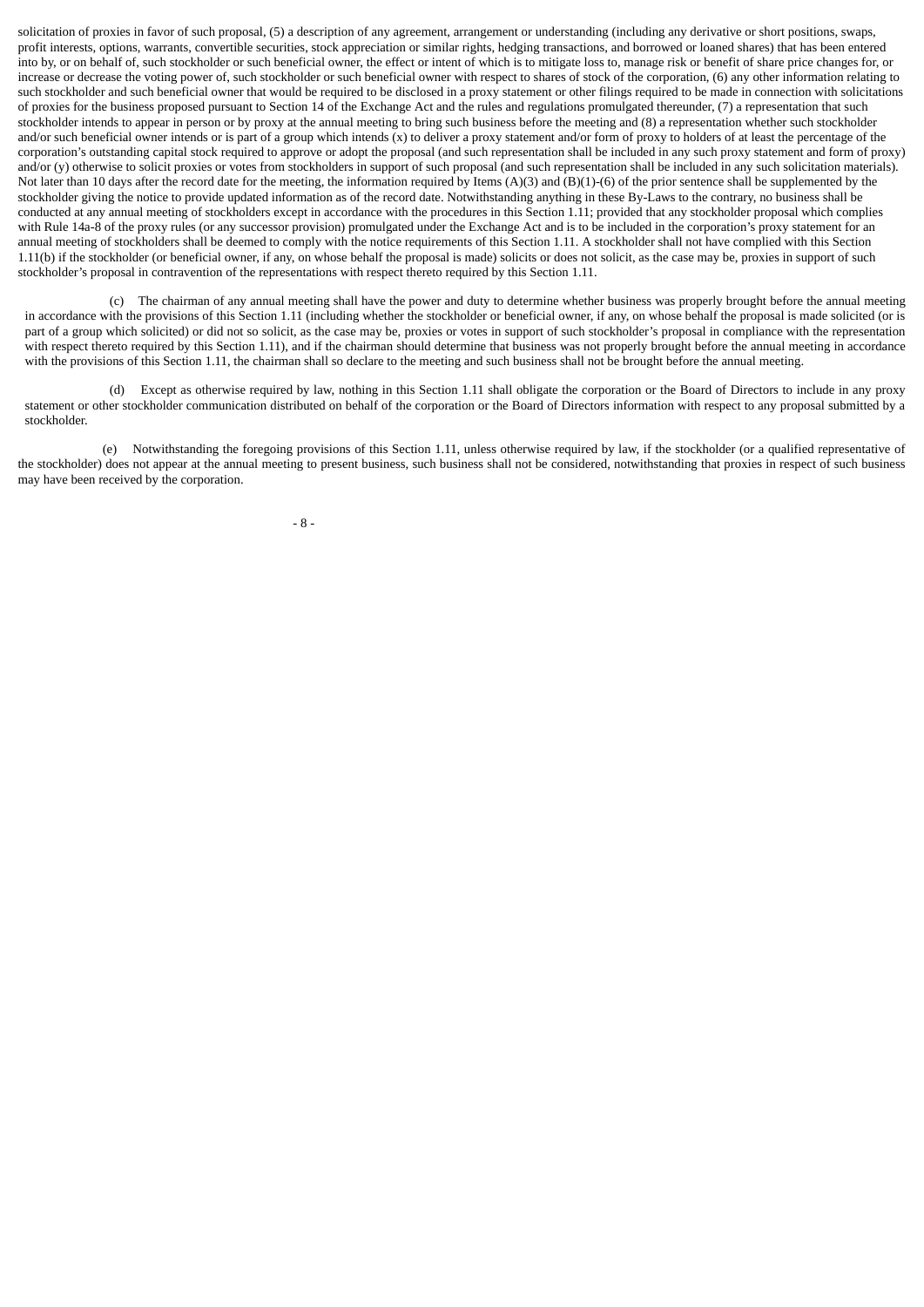(f) For purposes of this Section 1.11, the terms "qualified representative of the stockholder" and "public disclosure" shall have the same meaning as in

Section 1.10.

## 1.12 Conduct of Meetings.

(a) Meetings of stockholders shall be presided over by the Chairman of the Board, or in the Chairman's absence, the Vice Chairman of the Board, or in the absence of the Vice Chairman, the President; provided, however, that the Board of Directors may appoint any person to act as chairman of any meeting in the absence of the Chairman of the Board, the Vice Chairman or the President. The Secretary of the corporation shall act as secretary at all meetings of the stockholders; but in the absence of the Secretary at any meeting of the stockholders, the presiding officer may appoint any person to act as secretary of the meeting.

(b) The Board of Directors may adopt by resolution such rules, regulations and procedures for the conduct of any meeting of stockholders of the corporation as it shall deem appropriate including, without limitation, such guidelines and procedures as it may deem appropriate regarding the participation by means of remote communication of stockholders and proxyholders not physically present at a meeting. Except to the extent inconsistent with such rules, regulations and procedures as adopted by the Board of Directors, the chairman of any meeting of stockholders shall have the right and authority to convene and (for any or no reason) to recess and/or adjourn the meeting and prescribe such rules, regulations and procedures and to do all such acts as, in the judgment of such chairman, are appropriate for the proper conduct of the meeting. Such rules, regulations or procedures, whether adopted by the Board of Directors or prescribed by the chairman of the meeting, may include, without limitation, the following: (i) the establishment of an agenda or order of business for the meeting; (ii) rules and procedures for maintaining order at the meeting and the safety of those present; (iii) limitations on attendance at or participation in the meeting to stockholders entitled to vote at the meeting, their duly authorized and constituted proxies or such other persons as shall be determined; (iv) restrictions on entry to the meeting after the time fixed for the commencement thereof; and (v) limitations on the time allotted to questions or comments by participants. Unless and to the extent determined by the Board of Directors or the chairman of the meeting, meetings of stockholders shall not be required to be held in accordance with the rules of parliamentary procedure.

(c) The chairman of the meeting shall announce at the meeting when the polls for each matter to be voted upon at the meeting will be opened and closed. After the polls close, no ballots, proxies or votes or any revocations or changes thereto may be accepted.

(d) In advance of any meeting of stockholders, the Board of Directors, the Chairman of the Board, the Chief Executive Officer or the President shall appoint one or more inspectors of election to act at the meeting and make a written report thereof. One or more other persons may be designated as alternate inspectors to replace any inspector who fails to act. If no inspector or alternate is present, ready and willing to act at a meeting of stockholders, the chairman of the meeting shall appoint one or more inspectors to act at the meeting. Unless otherwise required by law, inspectors may be officers, employees or agents of the corporation. Each inspector, before entering upon the discharge of such inspector's duties, shall take and sign an oath faithfully to execute the duties of inspector with strict impartiality and according to the best of such inspector's ability. The inspector shall have the duties prescribed by law and shall take charge of the polls and, when the vote is completed, shall make a certificate of the result of the vote taken and of such other facts as may be required by law. Every vote taken by ballots shall be counted by a duly appointed inspector or duly appointed inspectors.

ARTICLE 2 - Directors

 $-9 -$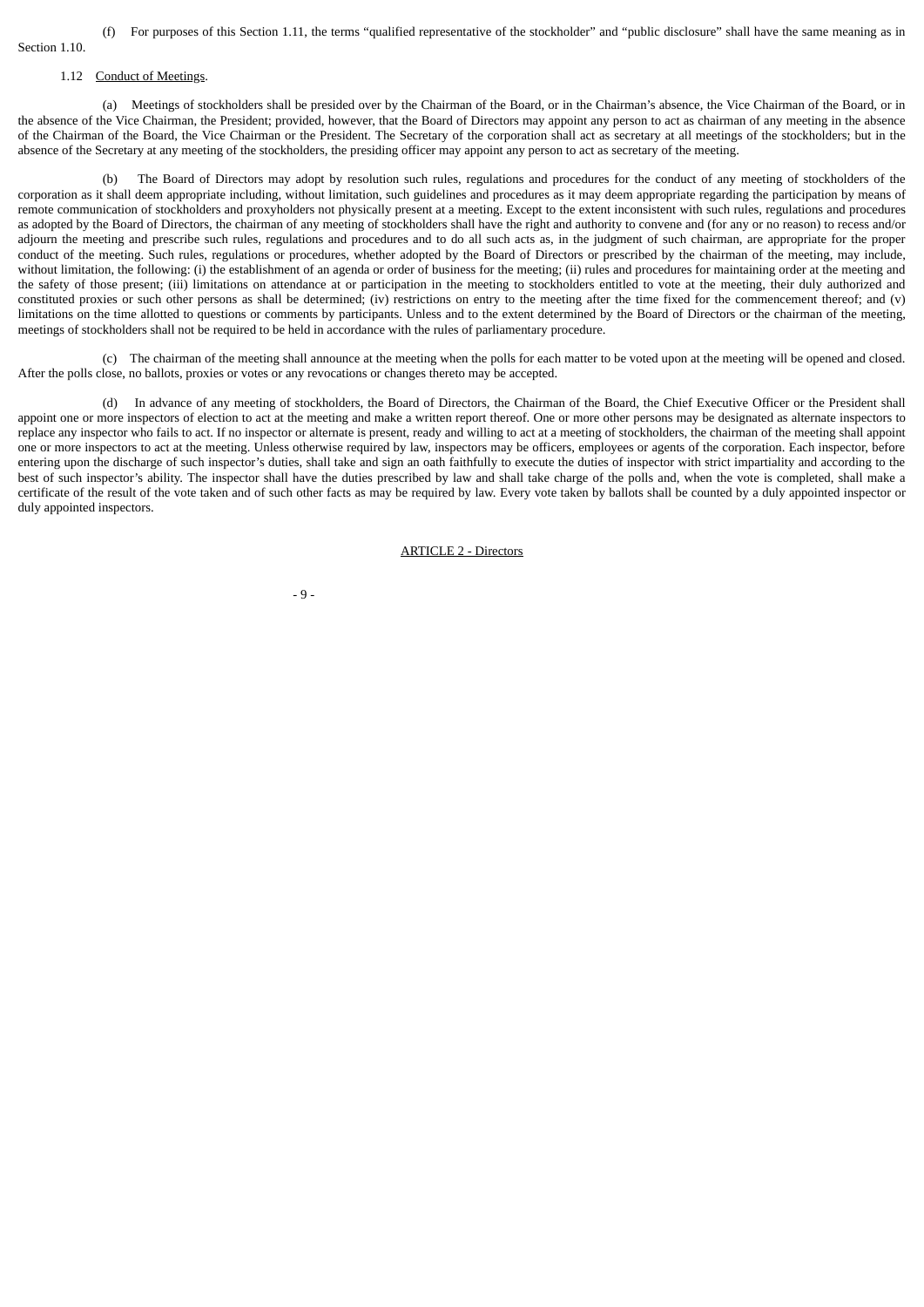2.1 General Powers. The business and affairs of the corporation shall be managed by or under the direction of a Board of Directors, who may exercise all of the powers of the corporation except as otherwise provided by law or the Certificate of Incorporation. In the event of a vacancy in the Board of Directors, the remaining directors, except as otherwise provided by law, may exercise the powers of the full Board until the vacancy is filled.

2.2 Number; Election and Qualification. The number of directors which shall constitute the whole Board of Directors shall be determined by resolution of the Board of Directors, but in no event shall be less than three. The number of directors may be decreased at any time and from time to time by a majority of the directors then in office, but only to eliminate vacancies existing by reason of the death, resignation, removal or expiration of the term of one or more directors. The directors shall be elected at the annual meeting of stockholders by such stockholders as have the right to vote on such election. Directors need not be stockholders of the corporation.

2.3 Classes of Directors. The Board of Directors shall be and is divided into three classes: Class I, Class II and Class III. No one class shall have more than one director more than any other class. If a fraction is contained in the quotient arrived at by dividing the designated number of directors by three, then, if such fraction is one-third, the extra director shall be a member of Class I, and if such fraction is two-thirds, one of the extra directors shall be a member of Class I and one of the extra directors shall be a member of Class II, unless otherwise provided from time to time by resolution adopted by the Board of Directors.

2.4 Terms of Office. Each director shall serve for a term ending on the date of the third annual meeting following the annual meeting at which such director was elected; provided that the term of each director shall be subject to the election and qualification of his or her successor and to his or her earlier death, resignation or removal.

2.5 Allocation of Directors Among Classes in the Event of Increases or Decreases in the Number of Directors. In the event of any increase or decrease in the authorized number of directors, (i) each director then serving as such shall nevertheless continue as a director of the class of which he or she is a member and (ii) the newly created or eliminated directorships resulting from such increase or decrease shall be apportioned by the Board of Directors among the three classes of directors so as to ensure that no one class has more than one director more than any other class. To the extent possible, consistent with the foregoing rule, any newly created directorships shall be added to those classes whose terms of office are to expire at the latest dates following such allocation, and any newly eliminated directorships shall be subtracted from those classes whose terms of offices are to expire at the earliest dates following such allocation, unless otherwise provided from time to time by resolution adopted by the Board of Directors.

2.6 Vacancies. Any vacancy in the Board of Directors, however occurring, including a vacancy resulting from an enlargement of the size of the Board, shall be filled only by vote of a majority of the directors then in office, although less than a quorum, or by a sole remaining director. A director elected to fill a vacancy shall be elected for the unexpired term of his or her predecessor in office, and a director chosen to fill a position resulting from an increase in the number of directors shall hold office until the next election of the class for which such director shall have been chosen, subject to the election and qualification of a successor and until such director's earlier death, resignation or removal.

2.7 Resignation. Any director may resign by delivering a resignation in writing or by electronic transmission to the corporation at its principal office or to the President or Secretary. Such resignation shall be effective upon receipt unless it is specified to be effective at some other time or upon the happening of some other event.

- 10 -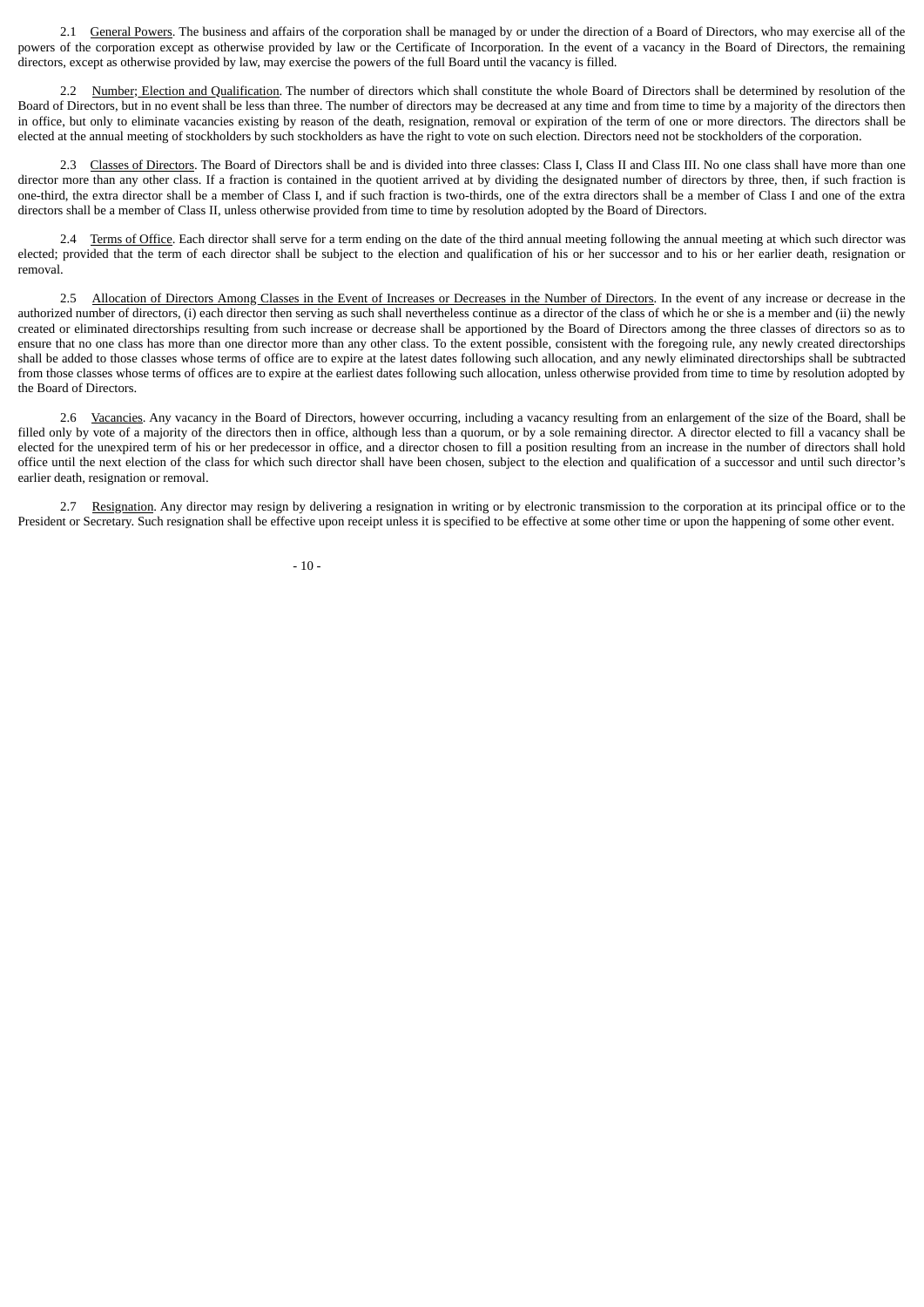2.8 Regular Meetings. Regular meetings of the Board of Directors may be held without notice at such time and place, either within or without the State of Delaware, as shall be determined from time to time by the Board of Directors; provided that any director who is absent when such a determination is made shall be given notice of the determination. A regular meeting of the Board of Directors may be held without notice immediately after and at the same place as the annual meeting of stockholders.

2.9 Special Meetings. Special meetings of the Board of Directors may be held at any time and place, within or without the State of Delaware, designated in a call by the Chairman of the Board, President, two or more directors, or by one director in the event that there is only a single director in office.

2.10 Notice of Special Meetings. Notice of any special meeting of directors shall be given to each director by the Secretary or by the officer or one of the directors calling the meeting. Notice shall be duly given to each director (i) by giving notice to such director in person or by telephone at least 24 hours in advance of the meeting, (ii) by sending an electronic transmission, or delivering written notice by hand, to such director's last known business, home or electronic transmission address at least 24 hours in advance of the meeting, or (iii) by mailing written notice to such director's last known business or home address at least 72 hours in advance of the meeting. A notice or waiver of notice of a meeting of the Board of Directors need not specify the purposes of the meeting.

2.11 Meetings by Conference Communication Equipment. Directors or any members of any committee designated by the directors may participate in a meeting of the Board of Directors or such committee by means of conference telephone or other communications equipment by means of which all persons participating in the meeting can hear each other, and participation by such means shall constitute presence in person at such meeting.

2.12 Quorum. A majority of the directors at any time in office shall constitute a quorum for the transaction of business. In the event one or more of the directors shall be disqualified to vote at any meeting, then the required quorum shall be reduced by one for each such director so disqualified; provided, however, that in no case shall less than one-third (1/3) of the number so fixed in accordance with the Certificate of Incorporation constitute a quorum. In the absence of a quorum at any such meeting, a majority of the directors present may adjourn the meeting from time to time without further notice other than announcement at the meeting, until a quorum shall be present.

2.13 Action at Meeting. At any meeting of the Board of Directors at which a quorum is present, the vote of a majority of those present shall be sufficient to take any action, unless a different vote is specified by law, the Certificate of Incorporation or these By-Laws.

2.14 Action by Consent. Any action required or permitted to be taken at any meeting of the Board of Directors or of any committee of the Board of Directors may be taken without a meeting, if all members of the Board or committee, as the case may be, consent to the action in writing or by electronic transmission, and the writing or writings or electronic transmission or transmissions are filed with the minutes of proceedings of the Board or committee.

2.15 Removal. Directors of the corporation may be removed only for cause by the affirmative vote of the holders of at least two-thirds of the shares of the capital stock of the corporation issued and outstanding and entitled to vote.

2.16 Committees. The Board of Directors may designate one or more committees, each committee to consist of one or more of the directors of the corporation. The Board may designate one or more directors as alternate members of any committee, who may replace any absent or disqualified member at any meeting

 $-11-$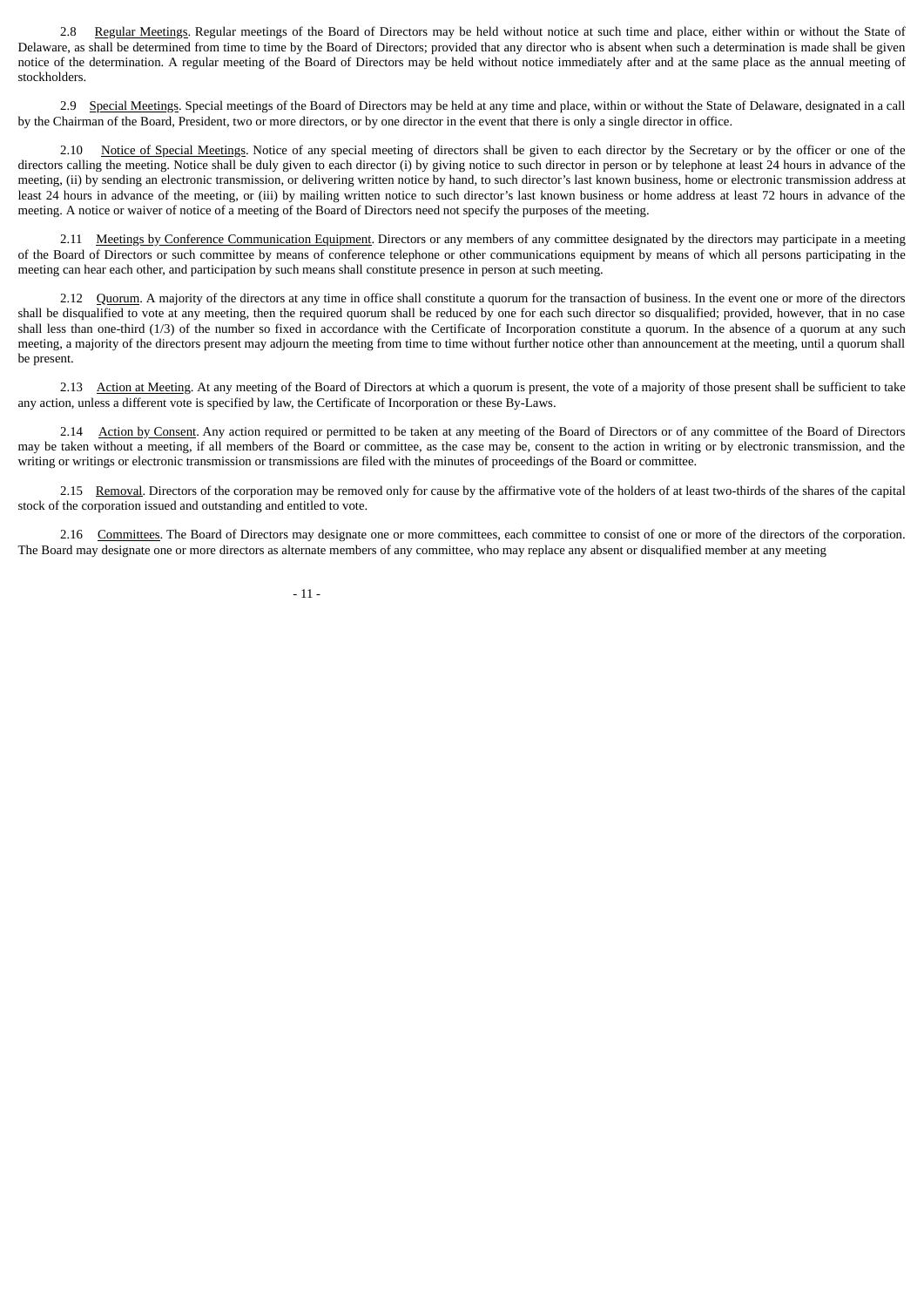of the committee. In the absence or disqualification of a member of a committee, the member or members of the committee present at any meeting and not disqualified from voting, whether or not he or they constitute a quorum, may unanimously appoint another member of the Board of Directors to act at the meeting in the place of any such absent or disqualified member. Any such committee, to the extent provided in the resolution of the Board of Directors and subject to the provisions of the General Corporation Law of the State of Delaware, shall have and may exercise all the powers and authority of the Board of Directors in the management of the business and affairs of the corporation and may authorize the seal of the corporation to be affixed to all papers which may require it. Each such committee shall keep minutes and make such reports as the Board of Directors may from time to time request. Except as the Board of Directors may otherwise determine, any committee may make rules for the conduct of its business, but unless otherwise provided by the directors or in such rules, its business shall be conducted as nearly as possible in the same manner as is provided in these By‑Laws for the Board of Directors.

2.17 Compensation of Directors. Directors may be paid such compensation for their services and such reimbursement for expenses of attendance at meetings as the Board of Directors may from time to time determine. No such payment shall preclude any director from serving the corporation or any of its parent or subsidiary corporations in any other capacity and receiving compensation for such service.

## ARTICLE 3 - Officers

3.1 Enumeration. The officers of the corporation shall consist of a President, a Secretary, a Treasurer and such other officers with such other titles as the Board of Directors shall determine, including a Chairman of the Board, a Vice Chairman of the Board, and one or more Vice Presidents, Assistant Treasurers and Assistant Secretaries. The Board of Directors may appoint such other officers as it may deem appropriate.

3.2 Election. The President, Treasurer and Secretary shall be elected annually by the Board of Directors at its first meeting following the annual meeting of stockholders. Other officers may be appointed by the Board of Directors at such meeting or at any other meeting.

3.3 Qualification. No officer need be a stockholder. Any two or more offices may be held by the same person.

3.4 Tenure. Except as otherwise provided by law, by the Certificate of Incorporation or by these By-Laws, each officer shall hold office until his or her successor is elected and qualified, unless a different term is specified in the vote choosing or appointing such officer, or until such officer's earlier death, resignation or removal.

3.5 Resignation and Removal. Any officer may resign by delivering a written resignation to the corporation at its principal office or to the President or Secretary. Such resignation shall be effective upon receipt unless it is specified to be effective at some other time or upon the happening of some other event.

Any officer may be removed at any time, with or without cause, by vote of the Board of Directors.

Except as the Board of Directors may otherwise determine, no officer who resigns or is removed shall have any right to any compensation as an officer for any period following such officer's resignation or removal, or any right to damages on account of such removal, whether such officer's compensation be by the month or by the year or otherwise, unless such compensation is expressly provided in a duly authorized written agreement with the corporation.

- 12 -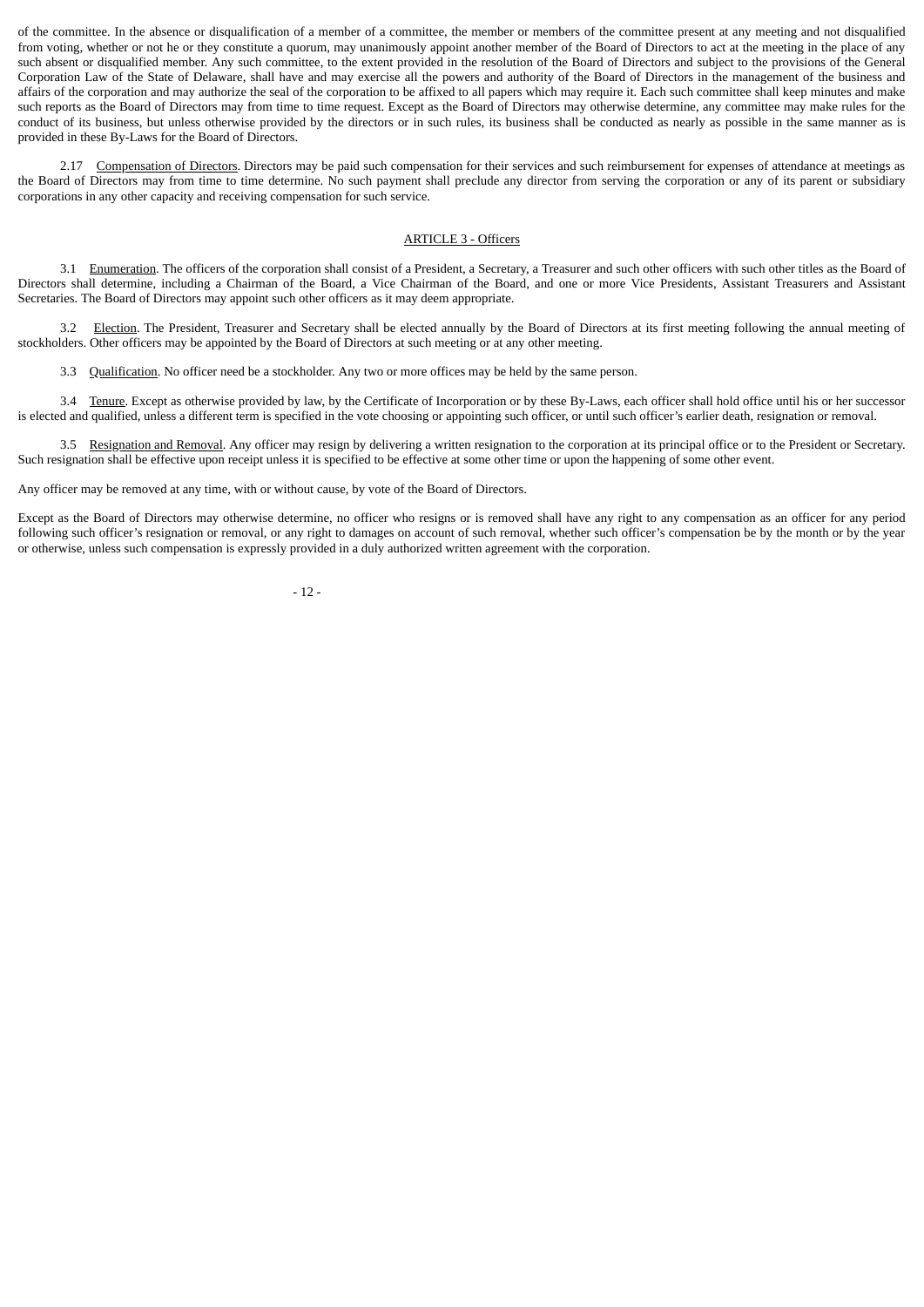3.6 Vacancies. The Board of Directors may fill any vacancy occurring in any office for any reason and may, in its discretion, leave unfilled for such period as it may determine any offices other than those of President, Treasurer and Secretary. Each such successor shall hold office for the unexpired term of his or her predecessor and until his or her successor is elected and qualified, or until his or her earlier death, resignation or removal.

3.7 Chairman of the Board and Vice Chairman of the Board. The Board of Directors may appoint a Chairman of the Board. If the Board of Directors appoints a Chairman of the Board, the Chairman shall perform such duties and possess such powers as are assigned to him or her by the Board of Directors. Unless otherwise provided by the Board of Directors, the Chairman shall preside at all meetings of the stockholders and at all meetings of the Board of Directors. If the Board of Directors appoints a Vice Chairman of the Board, the Vice Chairman shall, in the absence or disability of the Chairman of the Board, perform the duties and exercise the powers of the Chairman of the Board and shall perform such other duties and possess such other powers as may from time to time be vested in him or her by the Board of Directors.

3.8 President. The President shall, subject to the direction of the Board of Directors, have general charge and supervision of the business of the corporation. Unless the Board of Directors has designated the Chairman of the Board or another officer as Chief Executive Officer, the President shall be the Chief Executive Officer of the corporation. The President shall perform such other duties and shall have such other powers as the Board of Directors may from time to time prescribe.

3.9 Vice Presidents. Any Vice President shall perform such duties and possess such powers as the Board of Directors or the President may from time to time prescribe. In the event of the absence, inability or refusal to act of the President, the Vice President (or if there shall be more than one, the Vice Presidents in the order determined by the Board of Directors) shall perform the duties of the President and when so performing shall have all the powers of and be subject to all the restrictions upon the President. The Board of Directors may assign to any Vice President the title of Executive Vice President, Senior Vice President or any other title selected by the Board of Directors.

3.10 Secretary and Assistant Secretaries. The Secretary shall perform such duties and shall have such powers as the Board of Directors or the President may from time to time prescribe. In addition, the Secretary shall perform such duties and have such powers as are incident to the office of the secretary, including without limitation the duty and power to give notices of all meetings of stockholders and special meetings of the Board of Directors, to attend all meetings of stockholders and the Board of Directors and keep a record of the proceedings, to maintain a stock ledger and prepare lists of stockholders and their addresses as required, to be custodian of corporate records and the corporate seal and to affix and attest to the same on documents.

Any Assistant Secretary shall perform such duties and possess such powers as the Board of Directors, the President or the Secretary may from time to time prescribe. In the event of the absence, inability or refusal to act of the Secretary, the Assistant Secretary (or if there shall be more than one, the Assistant Secretaries in the order determined by the Board of Directors) shall perform the duties and exercise the powers of the Secretary.

In the absence of the Secretary or any Assistant Secretary at any meeting of stockholders or directors, the person presiding at the meeting shall designate a temporary secretary to keep a record of the meeting.

3.11 Treasurer and Assistant Treasurers. The Treasurer shall perform such duties and shall have such powers as may from time to time be assigned to him or her by the Board of Directors or the President. In addition, the Treasurer shall perform such duties and have such powers as are incident to the office of

- 13 -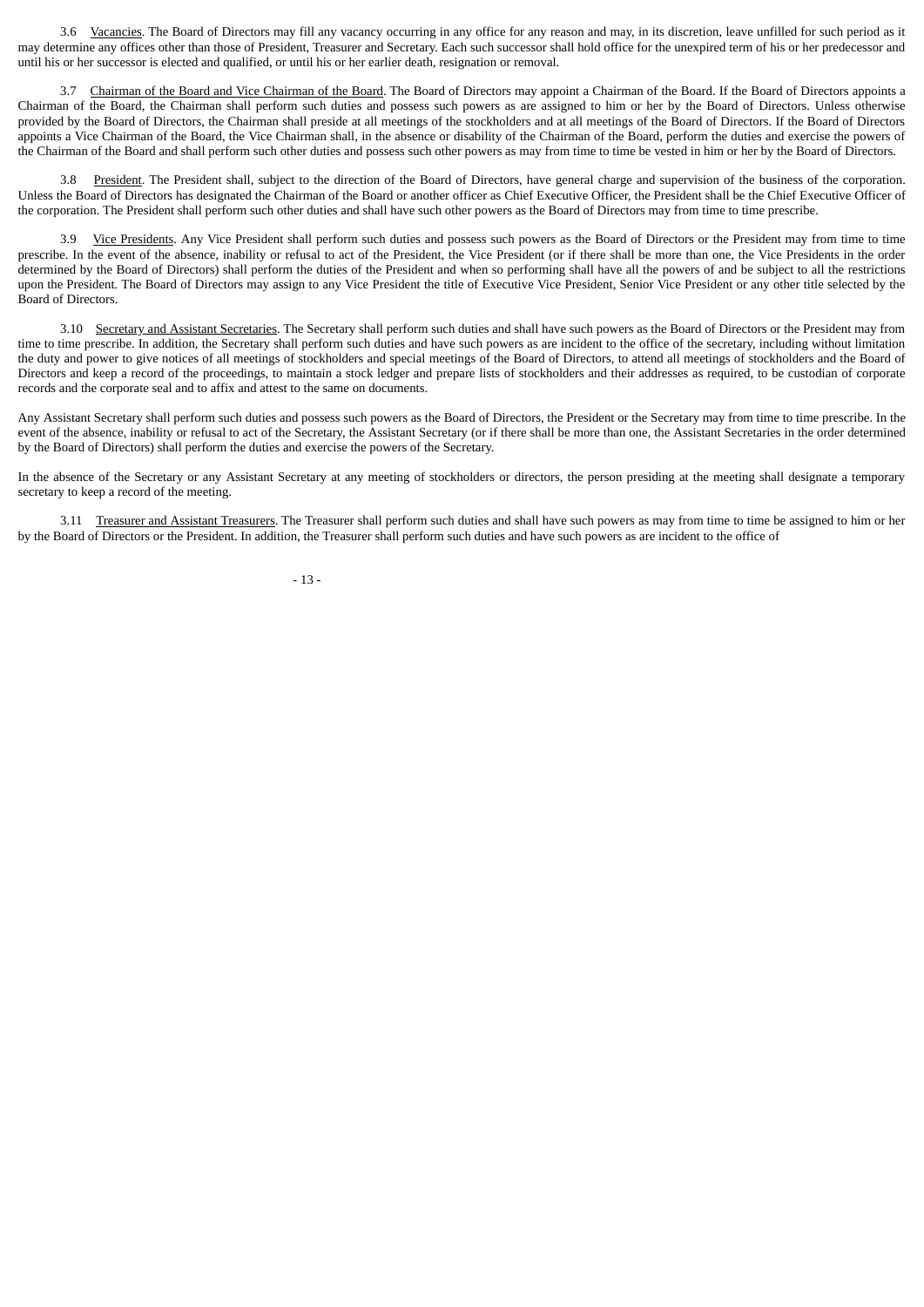treasurer, including without limitation the duty and power to keep and be responsible for all funds and securities of the corporation, to deposit funds of the corporation in depositories selected in accordance with these By-Laws, to disburse such funds as ordered by the Board of Directors, to make proper accounts of such funds, and to render as required by the Board of Directors statements of all such transactions and of the financial condition of the corporation.

The Assistant Treasurers shall perform such duties and possess such powers as the Board of Directors, the President or the Treasurer may from time to time prescribe. In the event of the absence, inability or refusal to act of the Treasurer, the Assistant Treasurer (or if there shall be more than one, the Assistant Treasurers in the order determined by the Board of Directors) shall perform the duties and exercise the powers of the Treasurer.

3.12 Salaries. Officers of the corporation shall be entitled to such salaries, compensation or reimbursement as shall be fixed or allowed from time to time by the Board of Directors.

## ARTICLE 4 - Capital Stock

4.1 Issuance of Stock. Unless otherwise voted by the stockholders and subject to the provisions of the Certificate of Incorporation, the whole or any part of any unissued balance of the authorized capital stock of the corporation or the whole or any part of any unissued balance of the authorized capital stock of the corporation held in its treasury may be issued, sold, transferred or otherwise disposed of by vote of the Board of Directors in such manner, for such consideration and on such terms as the Board of Directors may determine.

4.2 Certificates of Stock; Uncertificated Shares. The shares of the corporation shall be represented by certificates, provided that the Board of Directors may provide by resolution or resolutions that some or all of any or all classes or series of the corporation's stock shall be uncertificated shares. Any such resolution shall not apply to shares represented by a certificate until such certificate is surrendered to the corporation. Every holder of stock of the corporation represented by certificates shall be entitled to have a certificate, in such form as may be prescribed by law and by the Board of Directors, representing the number of shares held by such holder registered in certificate form. Each such certificate shall be signed in a manner that complies with Section 158 of the General Corporation Law of the State of Delaware.

Each certificate for shares of stock which are subject to any restriction on transfer pursuant to the Certificate of Incorporation, these By-Laws, applicable securities laws or any agreement among any number of stockholders or among such holders and the corporation shall have conspicuously noted on the face or back of the certificate either the full text of the restriction or a statement of the existence of such restriction.

If the corporation shall be authorized to issue more than one class of stock or more than one series of any class, the powers, designations, preferences and relative participating, optional or other special rights of each class of stock or series thereof and the qualifications, limitations or restrictions of such preferences and/or rights shall be set forth in full or summarized on the face or back of each certificate representing shares of such class or series of stock, provided that in lieu of the foregoing requirements there may be set forth on the face or back of each certificate representing shares of such class or series of stock a statement that the corporation will furnish without charge to each stockholder who so requests a copy of the full text of the powers, designations, preferences and relative, participating, optional or other special rights of each class of stock or series thereof and the qualifications, limitations or restrictions of such preferences and/or rights.

 $-14$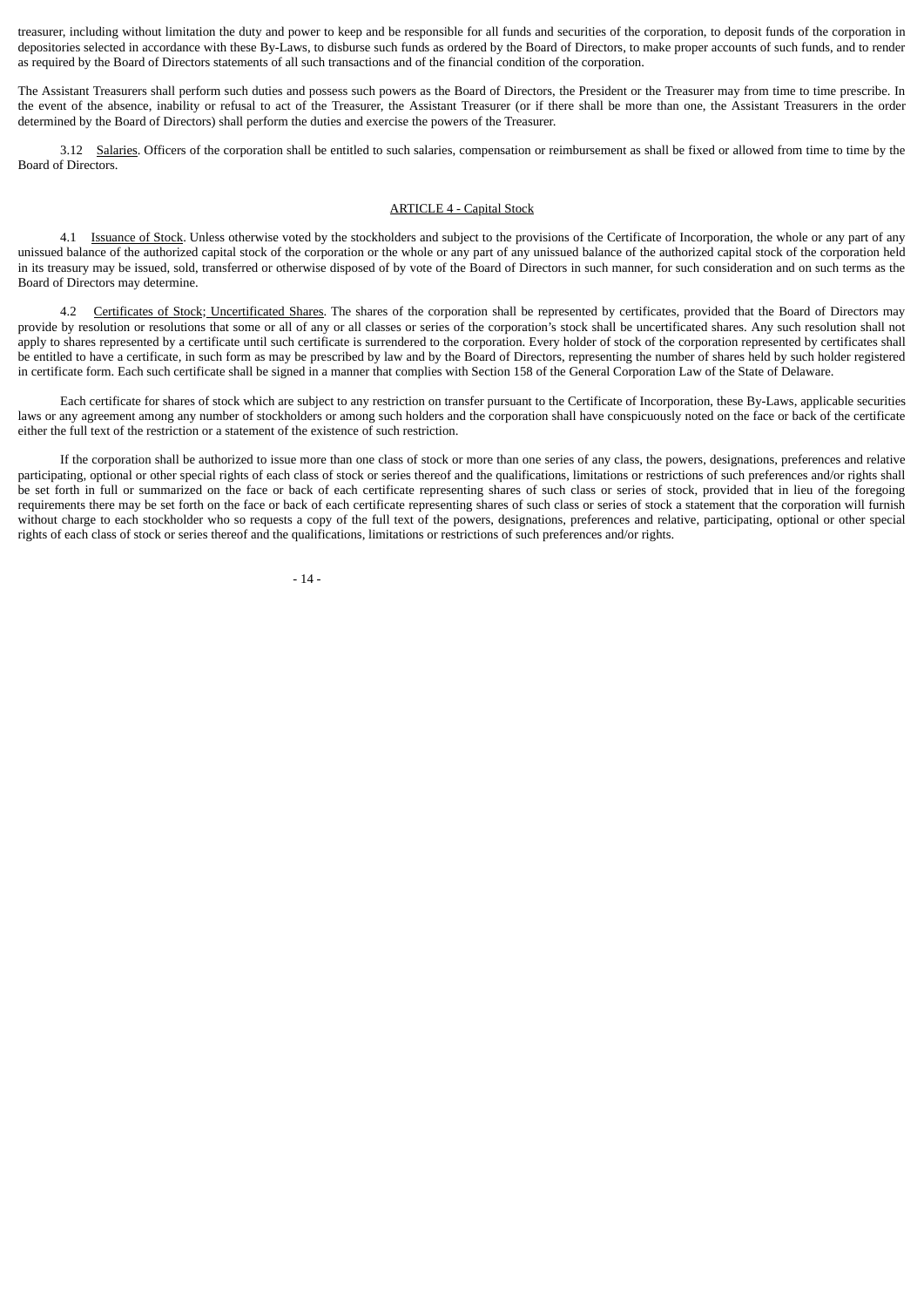Within a reasonable time after the issuance or transfer of uncertificated shares, the corporation shall send to the registered owner thereof a written notice containing the information required to be set forth or stated on certificates pursuant to Sections 151, 202(a) or 218(a) of the General Corporation Law of the State of Delaware or, with respect to Section 151 of General Corporation Law of the State of Delaware, a statement that the corporation will furnish without charge to each stockholder who so requests the powers, designations, preferences and relative participating, optional or other special rights of each class of stock or series thereof and the qualifications, limitations or restrictions of such preferences and/or rights.

4.3 Transfers. Except as otherwise established by rules and regulations adopted by the Board of Directors, and subject to applicable law, shares of stock may be transferred on the books of the corporation by the surrender to the corporation or its transfer agent of the certificate representing such shares properly endorsed or accompanied by a written assignment or power of attorney properly executed, and with such proof of authority or the authenticity of signature as the corporation or its transfer agent may reasonably require. Uncertificated shares may be transferred by delivery of a written assignment or power of attorney properly executed, and with such proof of authority or the authenticity of signature as the corporation or its transfer agent may reasonably require. Except as may be otherwise required by law, by the Certificate of Incorporation or by these By-Laws, the corporation shall be entitled to treat the record holder of stock as shown on its books as the owner of such stock for all purposes, including the payment of dividends and the right to vote with respect to such stock, regardless of any transfer, pledge or other disposition of such stock until the shares have been transferred on the books of the corporation in accordance with the requirements of these By-Laws.

4.4 Lost, Stolen or Destroyed Certificates. The corporation may issue a new certificate of stock in place of any previously issued certificate alleged to have been lost, stolen or destroyed, upon such terms and conditions as the corporation may prescribe, including the presentation of reasonable evidence of such loss, theft or destruction and the giving of such indemnity as the corporation may require for the protection of the corporation or any transfer agent or registrar.

4.5 Record Date. The Board of Directors may fix in advance a date as a record date for the determination of the stockholders entitled to notice of or to vote at any meeting of stockholders, or entitled to receive payment of any dividend or other distribution or allotment of any rights in respect of any change, conversion or exchange of stock, or for the purpose of any other lawful action. Such record date shall not be more than 60 nor less than ten days before the date of such meeting, nor more than 60 days prior to any other action to which such record date relates.

If no record date is fixed, the record date for determining stockholders entitled to notice of or to vote at a meeting of stockholders shall be at the close of business on the day before the day on which notice is given, or, if notice is waived, at the close of business on the day before the day on which the meeting is held. The record date for determining stockholders for any other purpose shall be at the close of business on the day on which the Board of Directors adopts the resolution relating to such purpose.

A determination of stockholders of record entitled to notice of or to vote at a meeting of stockholders shall apply to any adjournment of the meeting; provided, however, that the Board of Directors may fix a new record date for the adjourned meeting.

## ARTICLE 5 - General Provisions

5.1 Fiscal Year. Except as from time to time otherwise designated by the Board of Directors, the fiscal year of the corporation shall begin on the first day of January in each year and end on the last day of December in each year.

- 15 -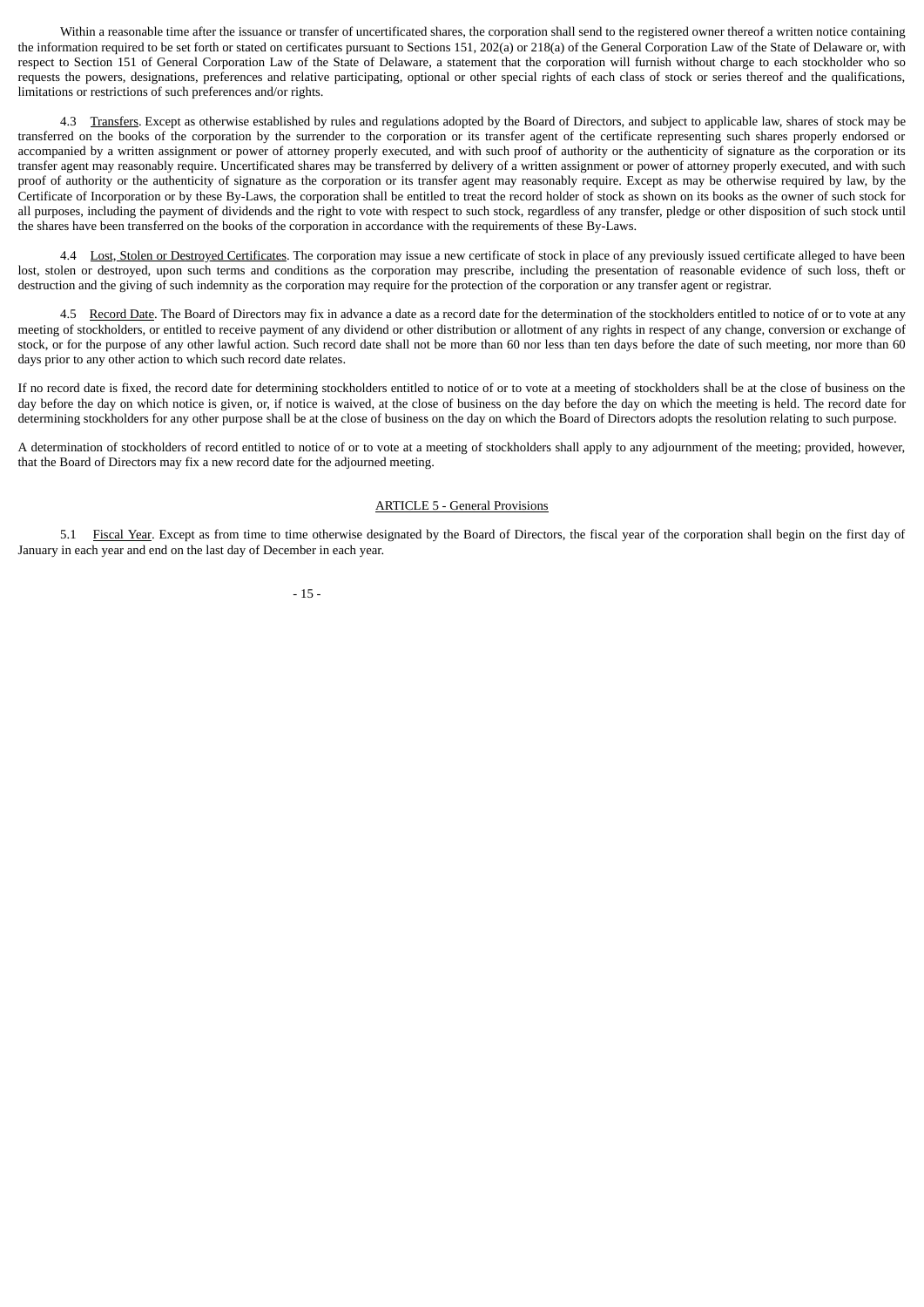5.2 Corporate Seal. The corporate seal shall be in such form as shall be approved by the Board of Directors.

5.3 Waiver of Notice. Whenever any notice whatsoever is required to be given by law, by the Certificate of Incorporation or by these By-Laws, a waiver of such notice either in writing or by electronic transmission given by the person entitled to such notice or such person's duly authorized attorney, whether before, at or after the time stated in such waiver, shall be deemed equivalent to such notice. Attendance of a person at a meeting shall constitute a waiver of notice of such meeting, except when the person attends a meeting for the express purpose of objecting at the beginning of the meeting, to the transaction of any business because the meeting is not lawfully called or convened. Neither the business to be transacted at nor the purpose of any regular or special meeting of the stockholders, directors, or members of a committee of directors need be specified in a waiver of notice.

5.4 Voting of Securities. Except as the directors may otherwise designate, the President or Treasurer may waive notice of, and act as, or appoint any person or persons to act as, proxy or attorney-in-fact for this corporation (with or without power of substitution) at any meeting of stockholders, shareholders, members, partners or otherwise of any other corporation or organization or entity, the securities of which may be held by this corporation.

5.5 Evidence of Authority. A certificate by the Secretary, or an Assistant Secretary, or a temporary Secretary, as to any action taken by the stockholders, directors, a committee or any officer or representative of the corporation shall as to all persons who rely on the certificate in good faith be conclusive evidence of such action.

5.6 Certificate of Incorporation. All references in these By-Laws to the Certificate of Incorporation shall be deemed to refer to the Certificate of Incorporation of the corporation, as amended and/or restated and in effect from time to time.

5.7 Transactions with Interested Parties. No contract or transaction between the corporation and one or more of the directors or officers, or between the corporation and any other corporation, partnership, association or other organization in which one or more of the directors or officers are directors or officers, or have a financial interest, shall be void or voidable solely for this reason, or solely because the director or officer is present at or participates in the meeting of the Board of Directors or a committee of the Board of Directors which authorizes the contract or transaction or solely because his, her or their votes are counted for such purpose, if:

(1) The material facts as to his or her relationship or interest and as to the contract or transaction are disclosed or are known to the Board of Directors or the committee, and the Board or committee in good faith authorizes the contract or transaction by the affirmative votes of a majority of the disinterested directors, even though the disinterested directors be less than a quorum;

(2) The material facts as to his or her relationship or interest and as to the contract or transaction are disclosed or are known to the stockholders entitled to vote thereon, and the contract or transaction is specifically approved in good faith by vote of the stockholders; or

(3) The contract or transaction is fair as to the corporation as of the time it is authorized, approved or ratified, by the Board of Directors, a committee of the Board of Directors, or the stockholders.

- 16 -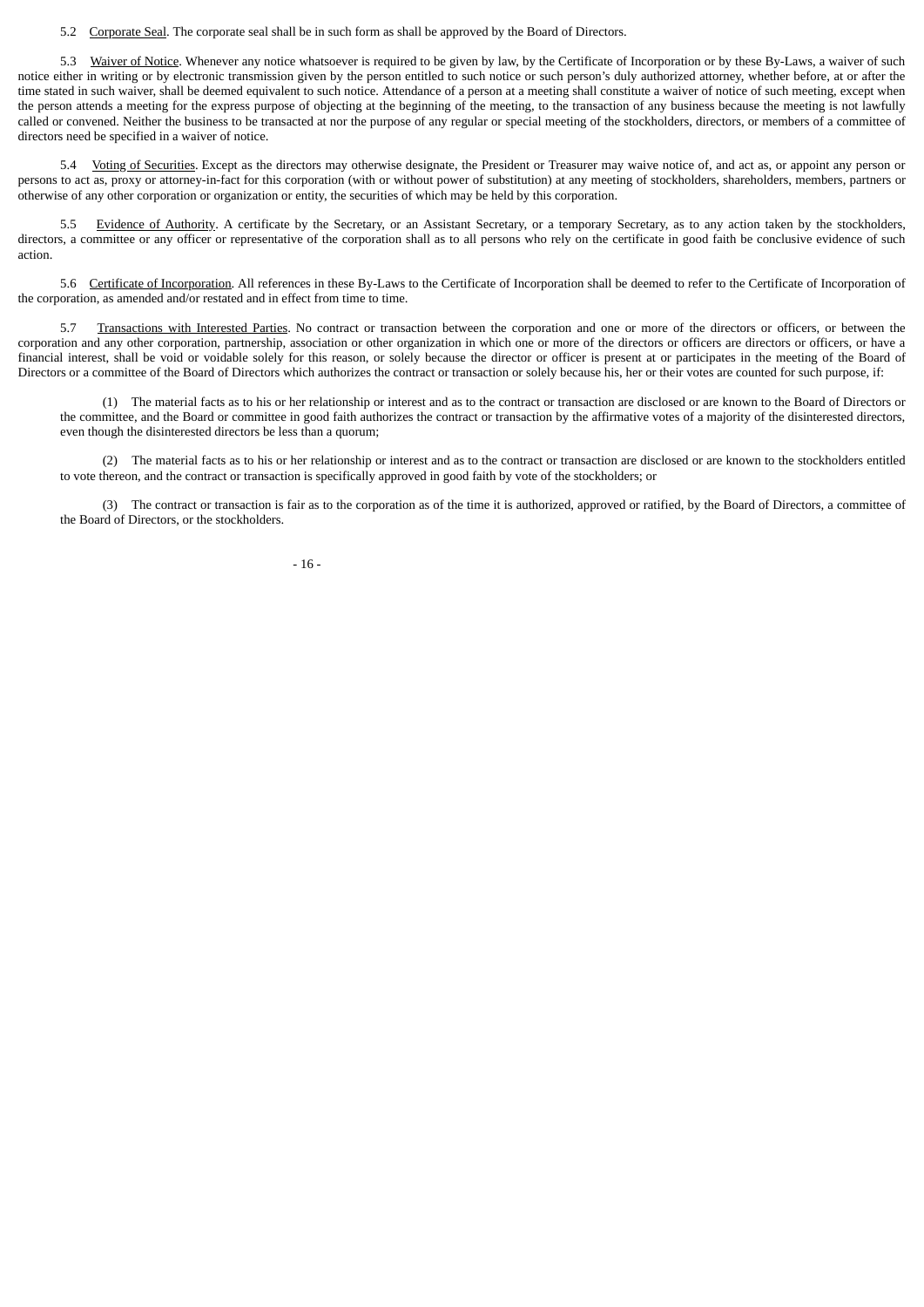Common or interested directors may be counted in determining the presence of a quorum at a meeting of the Board of Directors or of a committee which authorizes the contract or transaction.

5.8 Severability. Any determination that any provision of these By-Laws is for any reason inapplicable, illegal or ineffective shall not affect or invalidate any other provision of these By-Laws.

5.9 Pronouns. All pronouns used in these By-Laws shall be deemed to refer to the masculine, feminine or neuter, singular or plural, as the identity of the person or persons may require.

# ARTICLE 6 - Amendments

6.1 By the Board of Directors. These By-Laws may be altered, amended or repealed or new by-laws may be adopted by the affirmative vote of a majority of the directors present at any regular or special meeting of the Board of Directors at which a quorum is present.

6.2 By the Stockholders. Except as otherwise provided in Section 6.3, these By-Laws may be altered, amended or repealed or new by-laws may be adopted by the affirmative vote of the holders of a majority in voting power of the shares of the capital stock of the corporation issued and outstanding and entitled to vote at any regular or special meeting of stockholders, provided notice of such alteration, amendment, repeal or adoption of new by-laws shall have been stated in the notice of such regular or special meeting.

6.3 Certain Provisions. Notwithstanding any other provision of law, the Certificate of Incorporation or these By-Laws, and notwithstanding the fact that a lesser percentage may be specified by law, the affirmative vote of the holders of at least seventy-five percent (75%) of the voting power of the shares of the capital stock of the corporation issued and outstanding and entitled to vote on the matter shall be required in order for stockholders to amend or repeal, or to adopt any provision inconsistent with Section 1.3, Section 1.10, Section 1.11, Section 1.12, Article 2 or Article 6 of these By-Laws.

- 17 -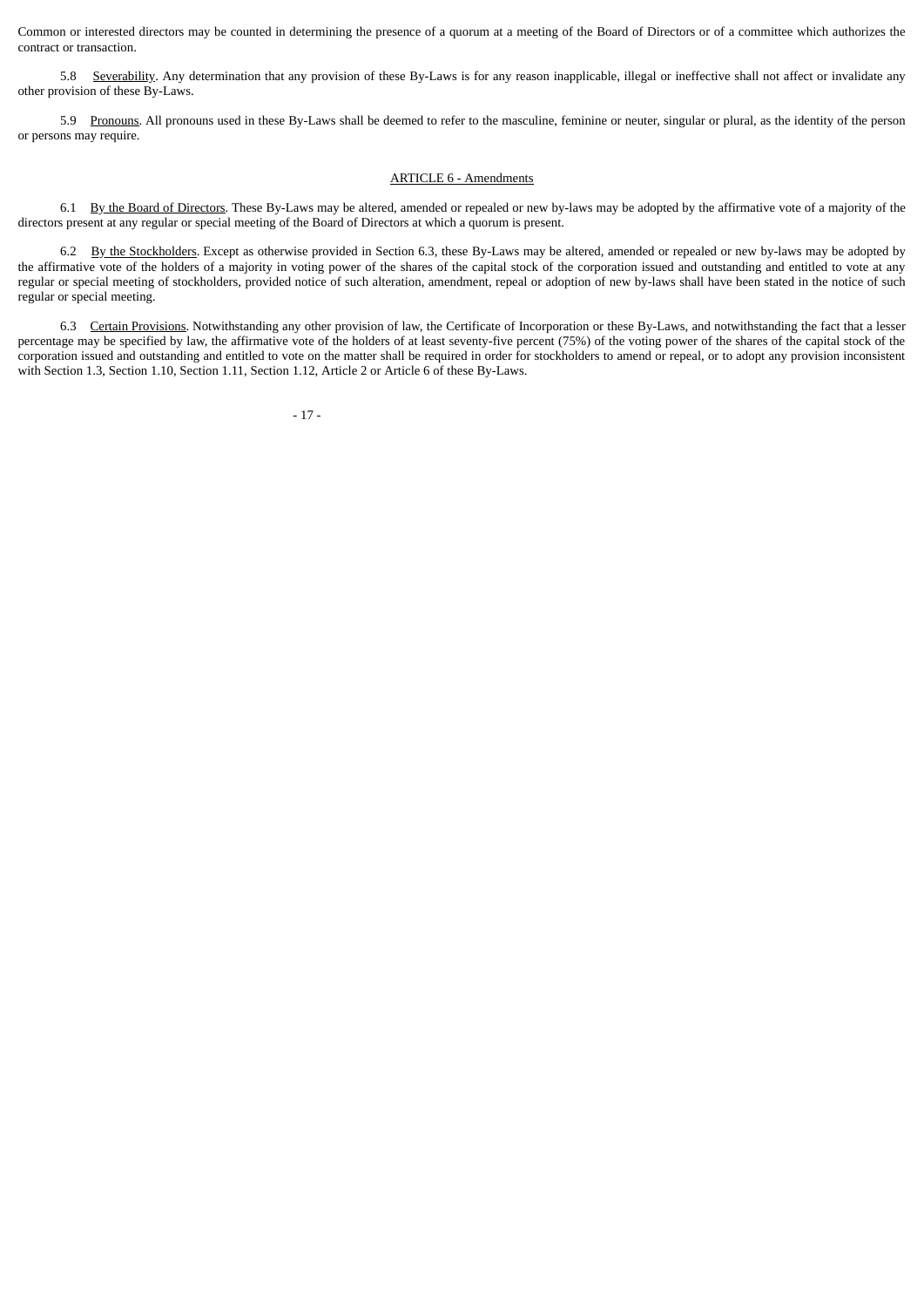# **DESCRIPTION OF SECURITIES REGISTERED UNDER SECTION 12 OF THE EXCHANGE ACT**

The following description of the securities of Akamai Technologies, Inc. ("us," "our," "we" or the "Company") registered under Section 12 of the Exchange Act is intended as a summary only and therefore is not a complete description. This description is based upon, and is qualified by reference to, our certificate of incorporation, our by-laws and applicable provisions of the Delaware General Corporation Law (the "DGCL"). You should read our certificate of incorporation and by-laws, which are incorporated by reference as Exhibit 3.1 and Exhibit 3.2, respectively, to the Annual Report on Form 10-K of which this Exhibit 4.4 is a part, for the provisions that are important to you.

### **Authorized Capital Stock**

Our authorized capital stock consists of 700,000,000 shares of common stock, \$0.01 par value per share, and 5,000,000 shares of preferred stock, \$0.01 par value per share, of which 700,000 shares have been designated as shares of Series A Junior Participating Preferred Stock, par value \$0.01 per share. Our common stock is registered under Section 12(b) of the Exchange Act.

### **Common Stock**

*Voting Rights*. Holders of our common stock are entitled to one vote for each share held on matters submitted to a vote of stockholders. Holders of our common stock do not have cumulative voting rights. Any matters, including the election of directors, to be voted upon by the stockholders at a meeting are decided by the vote of the holders of shares of stock having a majority in voting power of the votes cast by the holders of all of the shares of stock present or represented at the meeting and voting on such matter, except when a different vote is required by law, our certificate of incorporation or our by-laws. In any contested election of directors, a plurality standard will apply.

*Dividends*. Holders of common stock are entitled to receive their proportionate share of any dividends declared by the board of directors, subject to any preferential dividend rights of outstanding preferred stock.

*Liquidation, Dissolution and Winding Up*. Upon our liquidation, dissolution or winding up, the holders of common stock are entitled to receive ratably our net assets available after the payment of all debts and other liabilities and subject to the preferential rights of any outstanding preferred stock.

*Other Rights*. The common stock has no preemptive, subscription, redemption or conversion rights. All outstanding shares of common stock are fully paid and nonassessable. The rights, preferences and privileges of the common stock are subject to the rights of the holders of shares of any series of our preferred stock.

#### **Preferred Stock**

Our board of directors is authorized to issue shares of additional shares of preferred stock in one or more series without stockholder approval. The board of directors has discretion to determine the rights, preferences, privileges and restrictions, including voting rights, dividend rights, conversion rights, redemption privileges and liquidation preferences of each series of preferred stock. The purpose of authorizing the board of directors to issue preferred stock and determine its rights and preferences is to eliminate delays associated with a stockholder vote on specific issuances. The board's ability to issue preferred stock will provide desirable flexibility in connection with possible acquisitions and other corporate purposes and could make it more difficult for a third party to acquire, or could discourage a third party from acquiring, a majority of our outstanding voting stock. The issuance of preferred stock with voting and conversion rights may adversely affect the voting power of the holders of common stock.

# **Provisions of Our Certificate of Incorporation and By-laws and the DGCL That May Have Anti-Takeover Effects**

Board of Directors and Removal of Directors by Stockholders. Our certificate of incorporation and by-laws provide (1) that (a) until the election of directors at the annual meeting scheduled to be held in 2021, the board of directors be divided into classes, with staggered terms, and (b) commencing with the election of directors at the annual meeting scheduled to be held in 2021, the classification of the board of directors will cease and directors will be elected for a term expiring at the next annual meeting of stockholders, (2) that (a) until the election of directors at the annual meeting scheduled to be held in 2021, directors may be removed only for cause by the vote of the holders of at least two-thirds of the shares of our capital stock entitled to vote, and (b) thereafter, directors may be removed, with or without cause, by the vote of the holders of a majority of the shares of our capital stock entitled to vote, and (3) that any vacancy on the board of directors, however occurring, including a vacancy resulting from an enlargement of the board, may only be filled by vote of a majority of the directors then in office. The number of directors comprising our board of directors is fixed from time to time by the board of directors.

The filling of vacancies and, until the election of directors at the annual meeting scheduled to be held in 2021, the classification of the board of directors and the limitations on the removal of directors could make it more difficult for a third party to acquire, or discourage a third party from acquiring, us.

No Action by Written Consent or Stockholder Right to Call Special Meetings; Advance Notice Provisions. Our certificate of incorporation and by-laws provide (1) that any action required or permitted to be taken by the stockholders at an annual meeting or special meeting of stockholders may only be taken if it is properly brought before such meeting and may not be taken by written action in lieu of a meeting, and (2) that special meetings of the stockholders may only be called by the chairman of the board of directors, the president, or by the board of directors. Our by-laws also provide that, in order for any matter to be considered "properly brought" before a meeting, a stockholder must comply with requirements regarding advance notice to us. These provisions could delay until the next stockholders' meeting stockholder actions which are favored by the holders of a majority of our outstanding voting securities. These provisions may also discourage another person or entity from making a tender offer for our common stock, because such person or entity, even if it acquired a majority of our outstanding voting securities, would be able to take action as a stockholder only at a duly called stockholders meeting, and not by written consent.

*Amendments to Certificate of Incorporation and By-laws.* Delaware law provides that the vote of a majority of the shares entitled to vote on any matter is required to amend a corporation's certificate of incorporation or by-laws, unless a corporation's certificate of incorporation or by-laws, as the case may be, requires a greater percentage. Our certificate of incorporation requires the vote of the holders of at least 75% of the shares of our capital stock entitled to vote to amend or repeal the foregoing provisions of our certificate of incorporation regarding the election, removal and classification of members of the board of directors, special meetings of stockholders and written actions of stockholders in lieu of a meeting. Generally, our by-laws may be amended or repealed by a majority vote of the board of directors or the holders of a majority of the shares of our capital stock issued and outstanding and entitled to vote. Changes to our by-laws regarding special meetings of stockholders, advance notice provisions, and the election, removal and classification of members of the board of directors, among others, require the vote of the holders of at least 75% of the shares of our capital stock entitled to vote. The stockholder vote would be in addition to any separate class vote that might in the future be required pursuant to the terms of any series preferred stock that might be then outstanding.

*Delaware Business Combination Statute.* We are subject to the provisions of Section 203 of the Delaware General Corporation Law. Section 203 prohibits a publicly held Delaware corporation from engaging in a "business combination" with an "interested stockholder" for three years after the date of the transaction in which the person became an interested stockholder, unless the business combination is approved in a prescribed manner. A "business combination" includes mergers, asset sales and other transactions resulting in a financial benefit to the interested stockholder. An "interested stockholder" is a person who, together with affiliates and associates, owns, or within three years did own, 15% or more of the corporation's voting stock.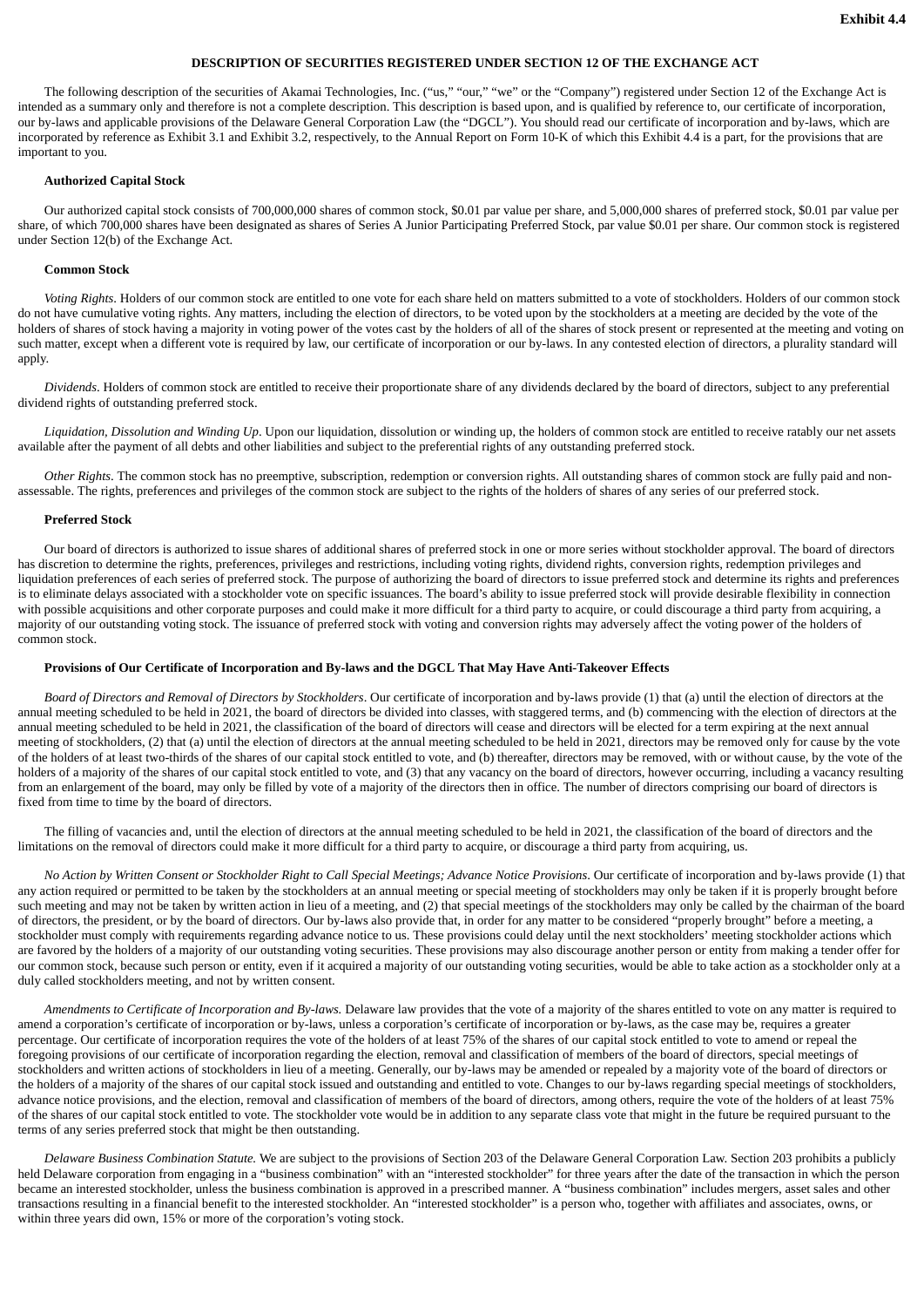# **Summary of the Registrant's Compensatory Arrangements with Executive Officers**

Effective January 1, 2020, the current base salary for the Registrant's named executive officers was as follows:

| <b>Name and Title</b>                                                  | <b>Base Salary for 2019</b> |
|------------------------------------------------------------------------|-----------------------------|
| F. Thomson Leighton<br><b>Chief Executive Officer</b>                  | \$1                         |
| Edward McGowan<br>Chief Financial Officer                              | \$450,000                   |
| Robert Blumofe<br>EVP - Platform & General Manager Enterprise Division | \$505,000                   |
| Adam Karon<br>EVP and General Manager Media Division                   | \$475,000                   |
| Rick McConnell<br>President and General Manager Web Division           | \$580,000                   |
| James Benson<br>Former Chief Financial Officer                         | \$20,000                    |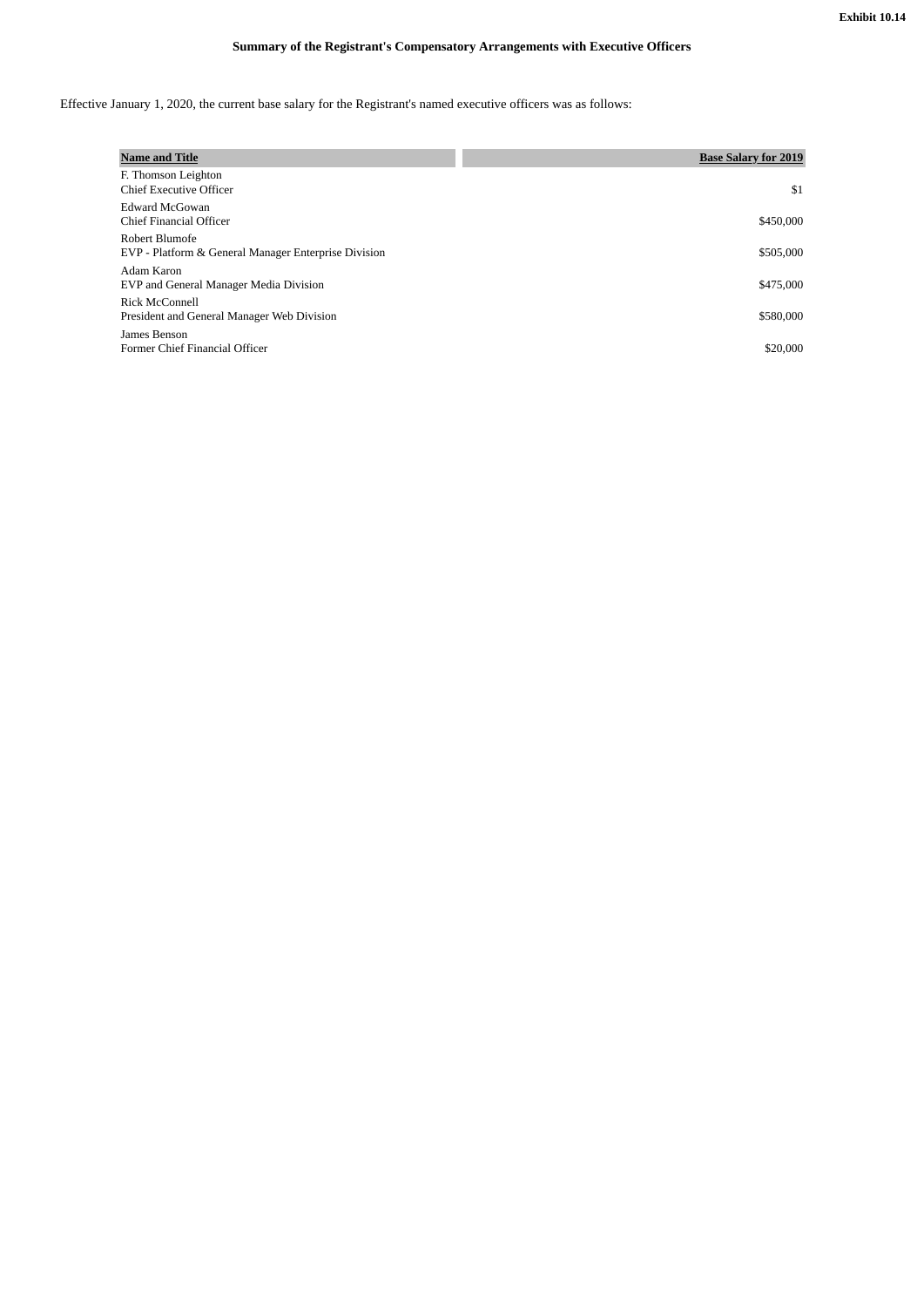10.15

#### *Performance Period: FY \_\_\_\_*

**Name:** 

**Title:** 

This \_\_\_ Executive Bonus Plan sets forth your annual incentive bonus compensation for \_\_\_\_ based on the achievement of certain corporate performance objectives. In order to receive your \_\_\_\_ annual incentive bonus, you must be an employee in good standing throughout all of \_\_\_\_ and the objectives must be achieved, as described more thoroughly below. The Compensation Committee of the Board of Directors will resolve all questions arising in the administration, interpretation and application of this plan, and the Compensation Committee's determination will be final and binding on all concerned. Where permitted by applicable law, the Compensation Committee reserves the right to modify, at its discretion and at any time, the terms of this plan, including, but not limited to, the performance objectives, targets, and payouts.

Target bonus amount:  $\frac{1}{2}$ 

To the extent earned, your bonus will be paid to you in fully-vested shares of Akamai common stock issued under the Akamai Technologies, Inc. 2013 Stock Incentive Plan, as amended. Any such payment shall be subject to applicable withholding requirements.

# *Performance Objectives/Targets*

Your \_\_\_\_ annual incentive bonus is comprised of two components: (1) corporate financial performance during Fiscal Year \_\_\_\_ against a non-GAAP revenue target (50%) (the "Revenue Component") and (2) corporate financial performance during Fiscal Year \_\_\_\_ against a non-GAAP operating income target (50%) (the "Operating Income Component" and, together with the Revenue Component, the "Financial Components"). The method for calculating corporate financial performance used to determine the Financial Components is described in the attached Schedule 1. In the event of any question as to whether the components of the Financial Components have been satisfied, the Compensation Committee shall make such determination. The Compensation Committee also has the authority to make downward discretionary changes to the payout amount. The amounts payable to you under the Financial Components are as follows:

*Revenue Component* Akamai Performance Against<br>Target from Schedule 1 Target Amount (\$M) Target from Schedule 1 Target Amount (\$M) Amount Payable to You

| 90% of Target \$          | 0% of Component   |                   |
|---------------------------|-------------------|-------------------|
| 100% of Target: $$$       | 100% of Component |                   |
| 110% or greater of Target |                   | 200% of Component |

*Operating Income Component* Akamai Performance Against<br>Target from Schedule 11 Target Amount (\$M) Target from Schedule 11 Target Amount (\$M) Amount Payable to You

90% of Target \$\_\_\_ 0% of Component 100% of Target: \$\_\_\_ 100% of Component 110% or greater of Target \$\_\_\_ 200% of Component EXHIBIT

1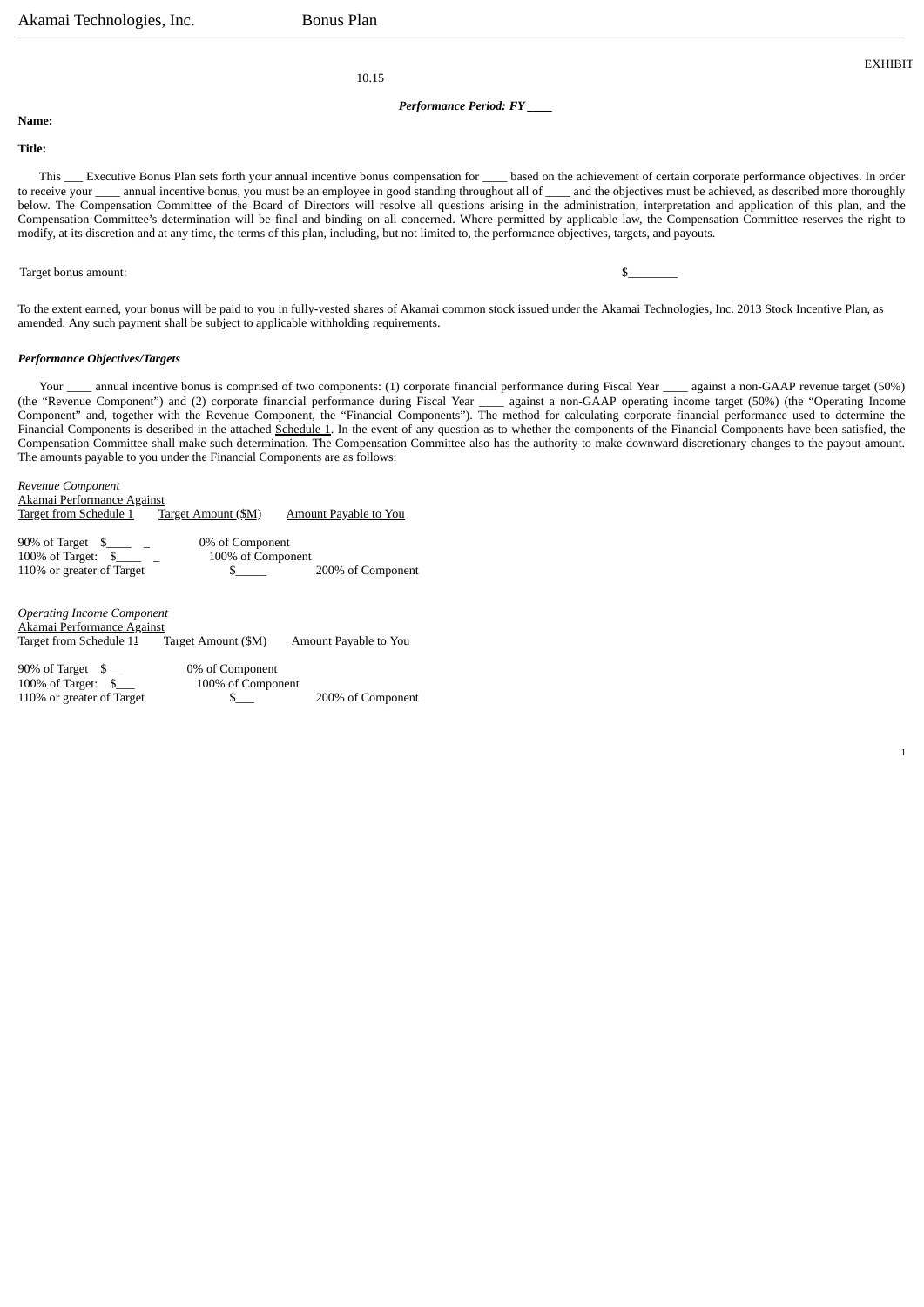Akamai Technologies, Inc. Bonus Plan

The issuance of shares of Akamai common stock earned by you (less tax withholding) will be made to you promptly following the Compensation Committee's written certification of the amount earned hereunder as described in the preceding paragraph. The number of shares issued upon achievement of your bonus will be calculated based on the closing sale price of the Akamai's common stock on the date of such certification.

2

Acceptance: Date

Approved by:

Date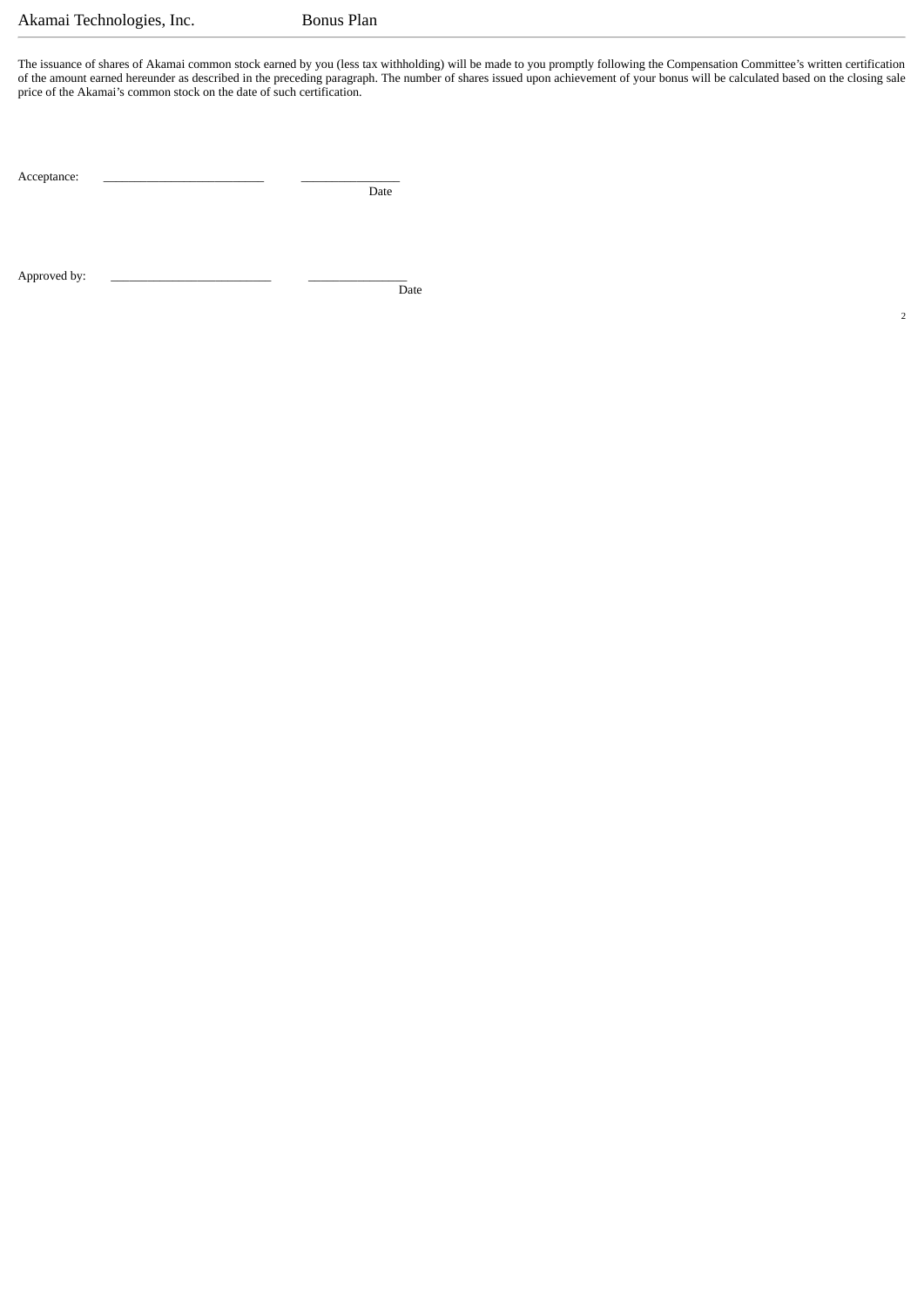#### **SCHEDULE 1**

# CORPORATE FINANCIAL PERFORMANCE MEASUREMENT METHODOLOGY

#### **Overview**; Definitions

The target amount for payment at 100% of the Revenue Component is \$ \_\_\_\_ million. The target amount for payment at 100% of the Non-GAAP Operating Income Component is \$ \_\_\_ million.

For purposes of this Agreement, such metrics shall have the following meanings:

"Revenue" shall mean the Company's consolidated revenue for fiscal year \_\_\_\_ calculated in accordance with generally accepted accounting principles in the United States (US) of America and adjusted for constant currency (defined as revenue denominated in US dollars plus revenue denominated in foreign currencies converted to US dollars budgeted foreign currency exchange rates) and other non-recurring or unusual items that may arise from time to time.

"Non-GAAP Operating Income" shall mean the Company's consolidated annual operating income for fiscal year \_\_\_\_, which is income from operations before income taxes, interest income, interest expense and other income/expense, adjusted for items excluded by the Company in determining non-GAAP earnings including amortization of acquired intangible assets; stock-based compensation; amortization of capitalized stock-based compensation; amortization of capitalized interest expense; acquisition-related costs; restructuring charges; gains and losses on legal settlements; costs incurred with respect to Akamai's internal FCPA investigation ; and other non-recurring or unusual items that may arise from time to time. Non-GAAP operating income will be adjusted for constant currency.

If, on December 31, \_\_\_, the Company is required to make periodic reports under the Securities Exchange Act of 1934, as amended (the "Exchange Act"), the Company's consolidated financial statements filed with the Securities and Exchange Commission on Form 10-K shall constitute its "Public Company Financial Statements" and shall apply. If, on December 31, \_\_\_\_, the Company is not required to make periodic reports under the Exchange Act, the Company's regularly prepared annual audited financial statements prepared by management shall be its "Private Company Financial Statements" and shall apply. The Public Company Financial Statements or Private Company Financial Statements, as applicable, may be referred to herein as the "\_\_\_\_ Financial Statements."

## B. Effect of an Acquisition or Disposition by Akamai

In the event that Akamai closes an Acquisition Transaction or Disposition Transaction during \_\_\_\_, the Compensation Committee shall make adjustments to affected performance targets to give effect to the expected impact on such targets of the applicable Acquisition Transaction or Disposition Transaction (including whether it is accretive or not) based on management's good faith estimate of the projected impact as presented to the Board of Directors and/or Compensation Committee. An "Acquisition Transaction" means (i) the purchase of more than 50% of the voting power of an entity, (ii) any merger, reorganization, consolidation, recapitalization, business combination, liquidation, dissolution or share exchange involving Akamai and an entity not previously owned by Akamai, or (iii) the purchase or other acquisition (including, without limitation, via license outside of the ordinary course of business or joint venture) of assets that constitute more than 50% of another entity's total assets or assets that account for more than 50% of the consolidated net revenues or net income of such entity. A "Disposition Transaction" means the sale of a division, business unit or set of business operations and/or related assets to a third party.

All determinations of the Compensation Committee regarding the estimated impact of an Acquisition Transaction shall be final, binding and non-appealable. The cumulative impact of all Acquisition Transactions shall be set forth in a statement delivered upon payment, if any, of the bonus contemplated by this plan. This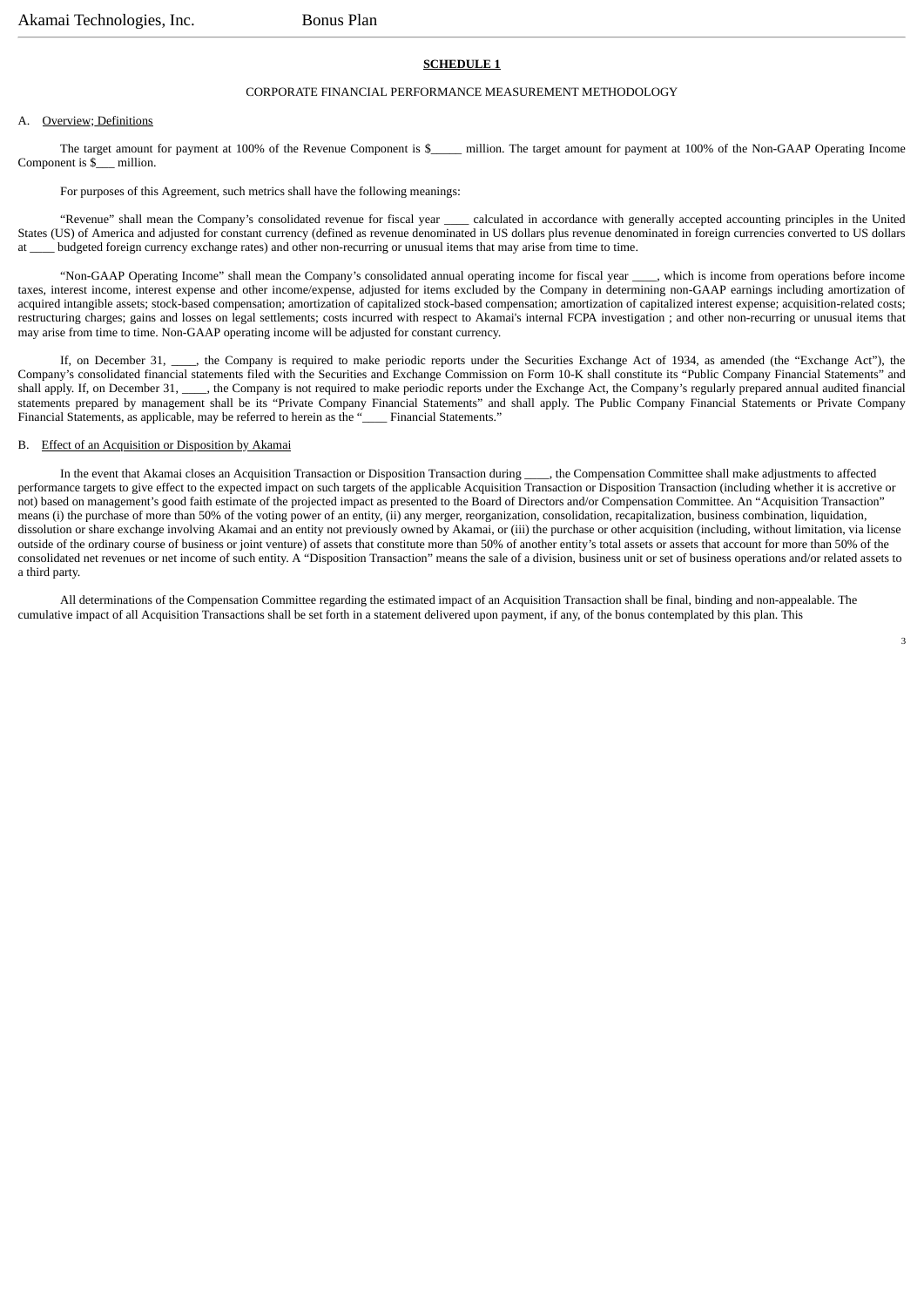plan shall be deemed to be automatically amended, without further action by the Company or the executive, to give effect to any adjustments required by this Section B.

4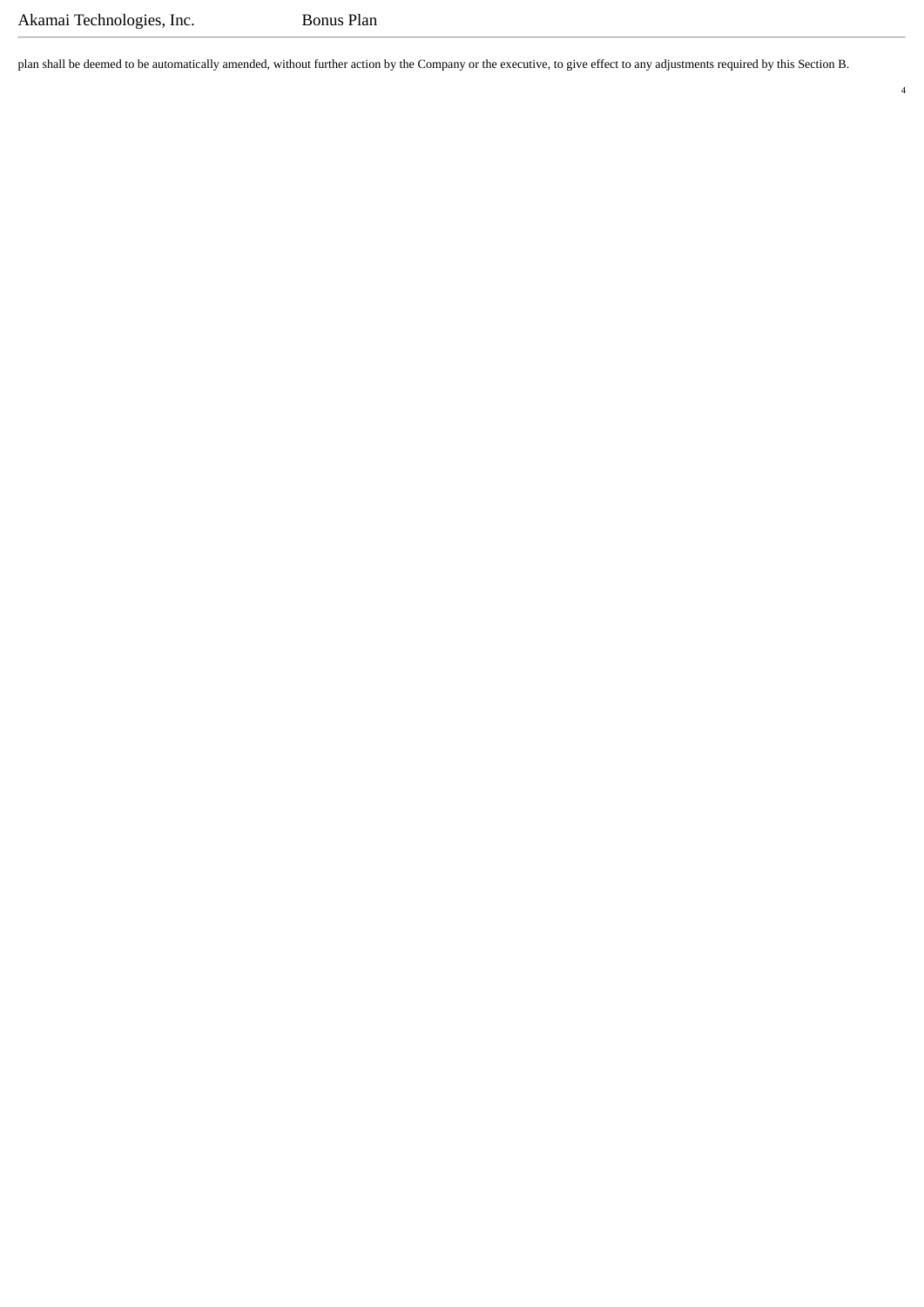# **SUBSIDIARIES OF THE REGISTRANT**

AKAMAI TECHNOLOGIES LTD. Incorporated in the United Kingdom AKAMAI TECHNOLOGIES GMBH **Incorporated in Germany** Incorporated in Germany AKAMAI TECHNOLOGIES SARL Incorporated in France AKAMAI TECHNOLOGIES NETHERLANDS BV **Incorporated in the Netherlands** AKAMAI INTERNATIONAL BV **Incorporated in the Netherlands** AKAMAI TECHNOLOGIES SECURITIES CORPORATION **Incorporated in Massachusetts** K STREAMING LLC **STREAMING LET A STREAMING** LLC AKAMAI SALES LLC **Organized in Delaware Organized in Delaware** AKAMAI JAPAN G.K. Incorporated in Japan AKAMAI TECHNOLOGIES INDIA PRIVATE LTD. Incorporated in India AKAMAI TECHNOLOGIES SPAIN SL **Incorporated in Spain** AKAMAI TECHNOLOGIES SINGAPORE PVT. LTD. **Incorporated in Singapore** AJ TECHNOLOGIES LTD **Incorporated in the Cayman Islands** AKAMAI (BEIJING) TECHNOLOGIES, CO. LTD. Incorporated in the People's Republic of China AKAMAI TECHNOLOGIES AB **Incorporated in Sweden** AKAMAI TECHNOLOGIES SOLUTIONS (INDIA) PRIVATE LTD. Incorporated in India AKAMAI INDIA NETWORKS PRIVATE LTD. Incorporated in India AKAMAI TECHNOLOGIES YUHAN HOESA **Incorporated in South Korea** AKAMAI TECHNOLOGIES S.R.I. SERIES S.R.I. SERIES AND THE SERIES OF THE SERIES OF THE SERIES OF THE SERIES OF THE SERIES OF THE SERIES OF THE SERIES OF THE SERIES OF THE SERIES OF THE SERIES OF THE SERIES OF THE SERIES OF TH AKAMAI TECHNOLOGIES INTERNATIONAL AG **incorporated in Switzerland** AKAMAI TECHNOLOGIES HONG KONG LIMITED **incorporated in Hong Kong** AKAMAI TECHNOLOGIES POLAND SP. Z.O.O. **Incorporated in Poland** Incorporated in Poland AKAMAI TECHNOLOGIES S.R.O. Incorporated in the Czech Republic AKAMAI TECHNOLOGIES E SERVICOS DO BRASIL LTDA. Incorporated in Brazil AKAMAI TECHNOLOGIES APJ PTE LTD. Incorporated in Singapore AKAMAI TECHNOLOGIES ISRAEL LIMITED **Incorporated in Israel** AKAMAI TECHNOLOGIES CANADA **incorporated in Canada** in Canada AKAMAI TECHNOLOGIES COSTA RICA SRL **Incorporated in Costa Rica** Incorporated in Costa Rica AKAMI TEKNOLOGI HIZMETLERI LIMIITED SIKRETI **Incorporated in Turkey** Incorporated in Turkey AKAMAI TECHNOLOGIES LIMITED **incorporated in Taiwan** Incorporated in Taiwan AKAMAI TECHNOLOGIES MALAYSIA SDN BHD **Incorporated in Malaysia** Incorporated in Malaysia AKAMAI TECHNOLOGIES BELGIUM SPRL **Incorporated in Belgium** Incorporated in Belgium AKAMAI TECHNOLOGIES LLC **Subset of the CONSTANT OF STATE OF A CONSTANT OF STATE OF A CONSTANT OF STATE OF A CONSTANT OF STATE OF A CONSTANT OF STATE OF A CONSTANT OF A CONSTANT OF A CONSTANT OF A CONSTANT OF A CONSTANT OF** AKAMAI TECHNOLOGIES DENMARK APS **incorporated in Denmark** Incorporated in Denmark AKAMAI TECHNOLOGIES LUXEMBOURGH SARL **Incorporated in Luxembourg** Incorporated in Luxembourg CODEMATE APS Incorporated in Denmark OCTOSHAPE APS **Incorporated in Denmark** SOHA SYSTEMS INDIA PRIVATE LTD. **Incorporated in India** NOMINUM, INC. Incorporated in Delaware AKAM TECHNOLOGIES MEXICO **incorporated in Mexico** incorporated in Mexico AKAMAI TECHNOLOGIES ARGENTINA SRL Incorporated in Argentina JANRAIN, INC. Incorporated in Delaware BEIJING JANRAIN TECHNOLOGY CO. LTD. **Incorporated in the People's Republic of China** CHAMELEONX LTD. Incorporated in Israel JANRAIN LTD. Incorporated in the United Kingdom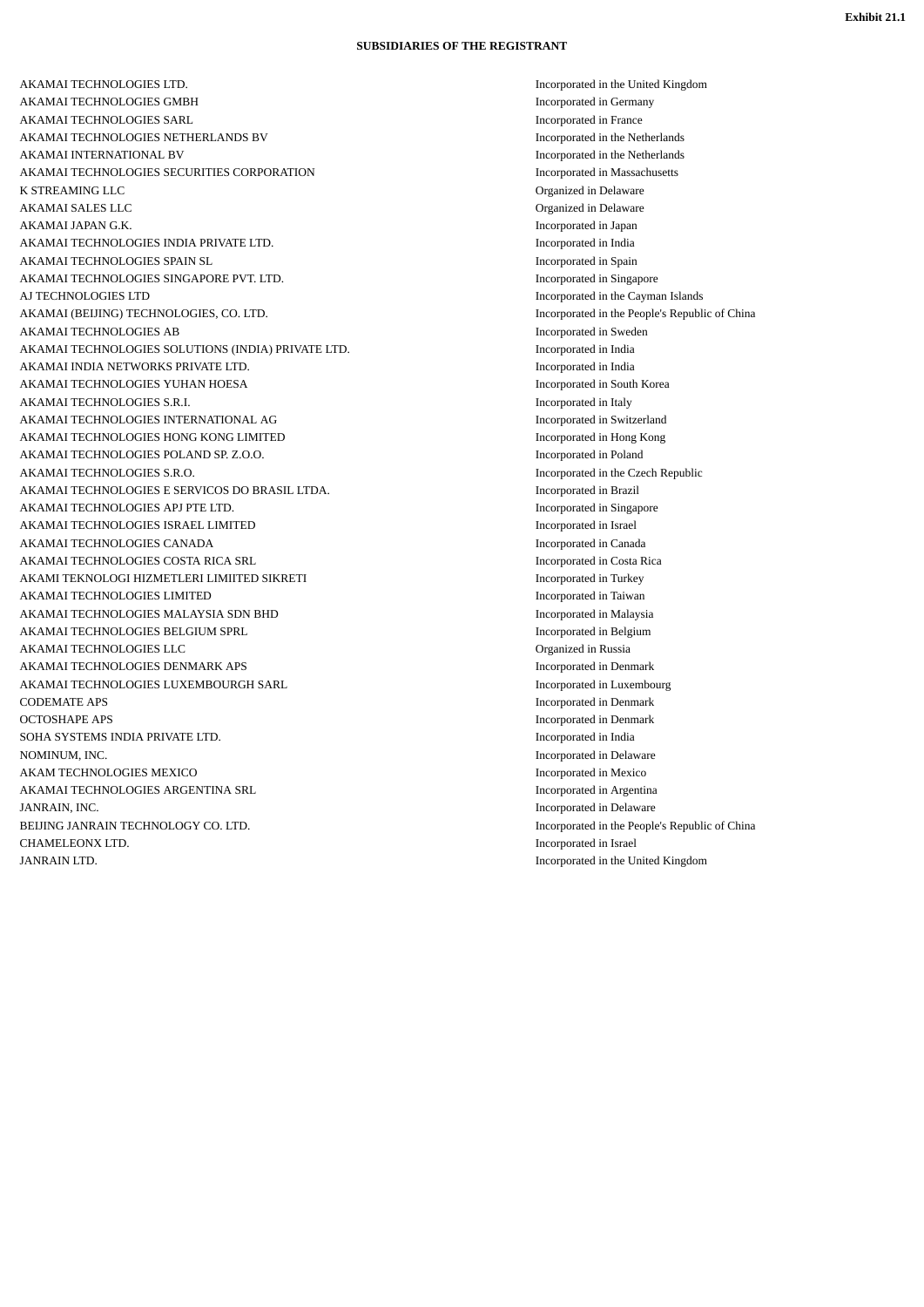# CONSENT OF INDEPENDENT REGISTERED PUBLIC ACCOUNTING FIRM

We hereby consent to the incorporation by reference in the Registration Statements on Form S-8 (Nos. 333-89889, 333-91558, 333-159340, 333-174577, 333-179789, 333-178989, 333-188989, 333-194278, 333-204208, 333-218537 and 333-231704) of Akamai Technologies, Inc. of our report dated February 28, 2020 relating to the financial statements and the effectiveness of internal control over financial reporting, which appears in this Form 10-K.

/s/ PricewaterhouseCoopers LLP

Boston, Massachusetts February 28, 2020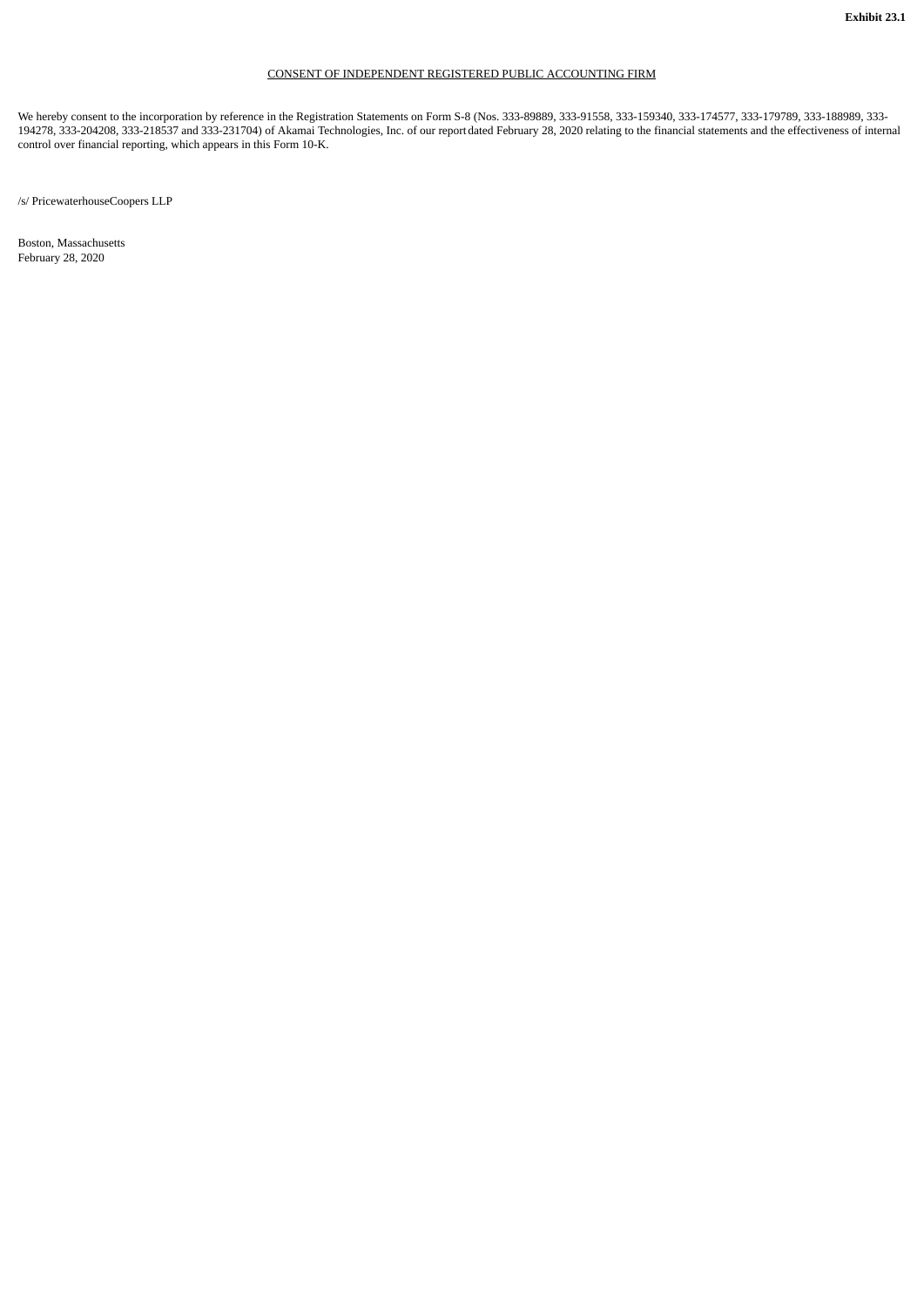# **CERTIFICATION OF CHIEF EXECUTIVE OFFICER**

#### I, F. Thomson Leighton, certify that:

- 1. I have reviewed this Annual Report on Form 10-K of Akamai Technologies, Inc.;
- 2. Based on my knowledge, this report does not contain any untrue statement of a material fact or omit to state a material fact necessary to make the statements made, in light of the circumstances under which such statements were made, not misleading with respect to the period covered by this report;
- 3. Based on my knowledge, the financial statements, and other financial information included in this report, fairly present in all material respects the financial condition, results of operations and cash flows of the registrant as of, and for, the periods presented in this report;
- 4. The registrant's other certifying officer and I are responsible for establishing and maintaining disclosure controls and procedures (as defined in Exchange Act Rules 13a-15(e) and 15d-15(e), and internal control over financial reporting (as defined in Exchange Act Rules 13a-15(f) and 15d-15(f)) for the registrant and have:
	- a) Designed such disclosure controls and procedures, or caused such disclosure controls and procedures to be designed under our supervision, to ensure that material information relating to the registrant, including its consolidated subsidiaries, is made known to us by others within those entities, particularly during the period in which this report is being prepared;
	- b) Designed such internal control over financial reporting, or caused such internal control over financial reporting to be designed under our supervision, to provide reasonable assurance regarding the reliability of financial reporting and the preparation of financial statements for external purposes in accordance with generally accepted accounting principles;
	- c) Evaluated the effectiveness of the registrant's disclosure controls and procedures and presented in this report our conclusions about the effectiveness of the disclosure controls and procedures, as of the end of the period covered by this report based on such evaluation; and
	- d) Disclosed in this report any change in the registrant's internal control over financial reporting that occurred during the registrant's most recent fiscal quarter (the registrant's fourth fiscal quarter in the case of an annual report) that has materially affected, or is reasonably likely to materially affect, the registrant's internal control over financial reporting; and
- 5. The registrant's other certifying officer and I have disclosed, based on our most recent evaluation of internal control over financial reporting, to the registrant's auditors and the audit committee of the registrant's board of directors (or persons performing the equivalent functions):
	- a) All significant deficiencies and material weaknesses in the design or operation of internal control over financial reporting which are reasonably likely to adversely affect the registrant's ability to record, process, summarize and report financial information; and
	- b) Any fraud, whether or not material, that involves management or other employees who have a significant role in the registrant's internal control over financial reporting.

Date: February 28, 2020 /s/ F. Thomson Leighton

F. Thomson Leighton, Chief Executive Officer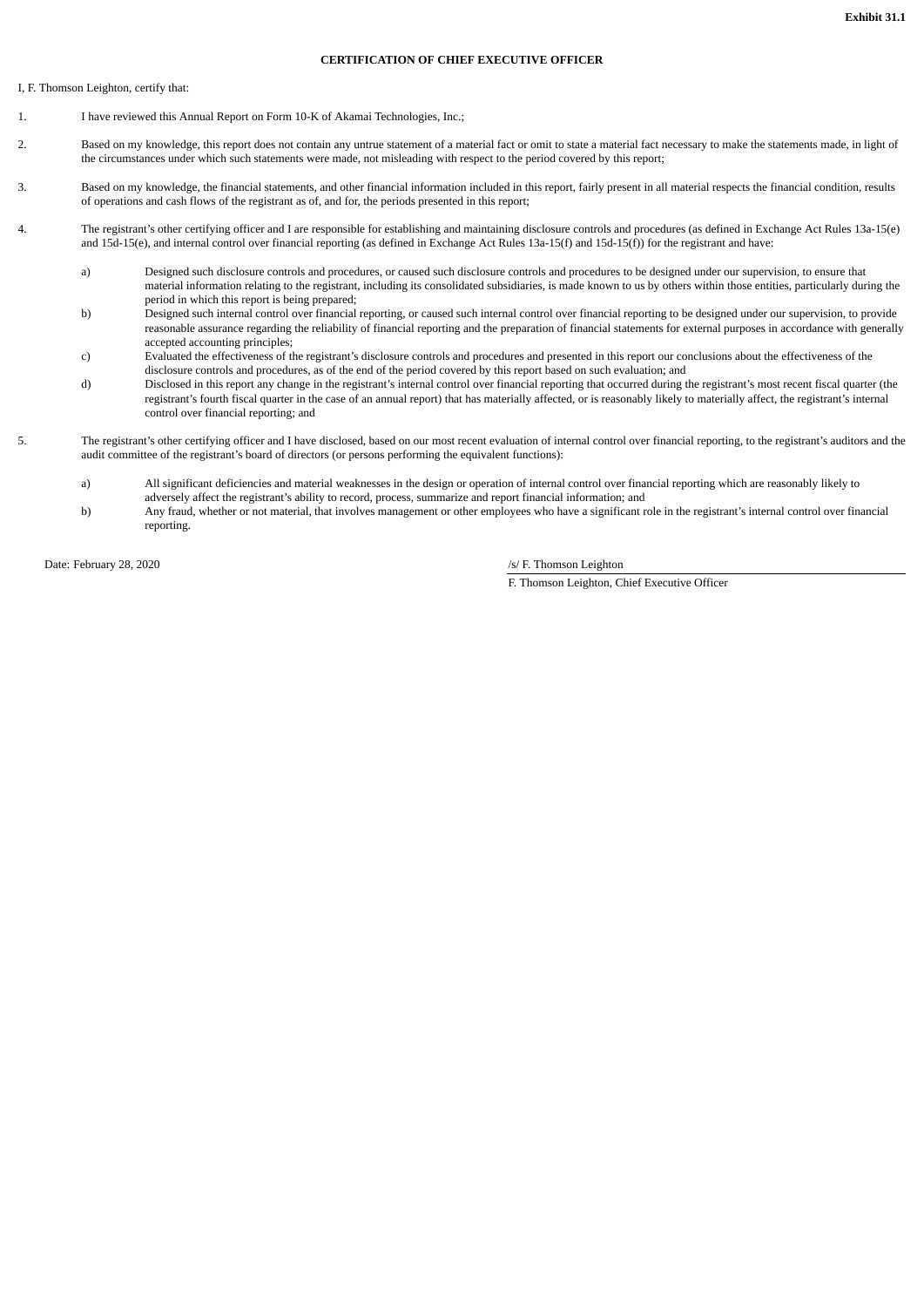# **CERTIFICATION OF CHIEF FINANCIAL OFFICER**

I, Edward McGowan, certify that:

1. I have reviewed this Annual Report on Form 10-K of Akamai Technologies, Inc.;

- 2. Based on my knowledge, this report does not contain any untrue statement of a material fact or omit to state a material fact necessary to make the statements made, in light of the circumstances under which such statements were made, not misleading with respect to the period covered by this report;
- 3. Based on my knowledge, the financial statements, and other financial information included in this report, fairly present in all material respects the financial condition, results of operations and cash flows of the registrant as of, and for, the periods presented in this report;
- 4. The registrant's other certifying officer and I are responsible for establishing and maintaining disclosure controls and procedures (as defined in Exchange Act Rules 13a-15(e) and 15d-15(e), and internal control over financial reporting (as defined in Exchange Act Rules 13a-15(f) and 15d-15(f)) for the registrant and have:
	- a) Designed such disclosure controls and procedures, or caused such disclosure controls and procedures to be designed under our supervision, to ensure that material information relating to the registrant, including its consolidated subsidiaries, is made known to us by others within those entities, particularly during the period in which this report is being prepared;
	- b) Designed such internal control over financial reporting, or caused such internal control over financial reporting to be designed under our supervision, to provide reasonable assurance regarding the reliability of financial reporting and the preparation of financial statements for external purposes in accordance with generally accepted accounting principles;
	- c) Evaluated the effectiveness of the registrant's disclosure controls and procedures and presented in this report our conclusions about the effectiveness of the disclosure controls and procedures, as of the end of the period covered by this report based on such evaluation; and
	- d) Disclosed in this report any change in the registrant's internal control over financial reporting that occurred during the registrant's most recent fiscal quarter (the registrant's fourth fiscal quarter in the case of an annual report) that has materially affected, or is reasonably likely to materially affect, the registrant's internal control over financial reporting; and
- 5. The registrant's other certifying officer and I have disclosed, based on our most recent evaluation of internal control over financial reporting, to the registrant's auditors and the audit committee of the registrant's board of directors (or persons performing the equivalent functions):
	- a) All significant deficiencies and material weaknesses in the design or operation of internal control over financial reporting which are reasonably likely to adversely affect the registrant's ability to record, process, summarize and report financial information; and
	- b) Any fraud, whether or not material, that involves management or other employees who have a significant role in the registrant's internal control over financial reporting.

Date: February 28, 2020 /s/ Edward McGowan

Edward McGowan, Chief Financial Officer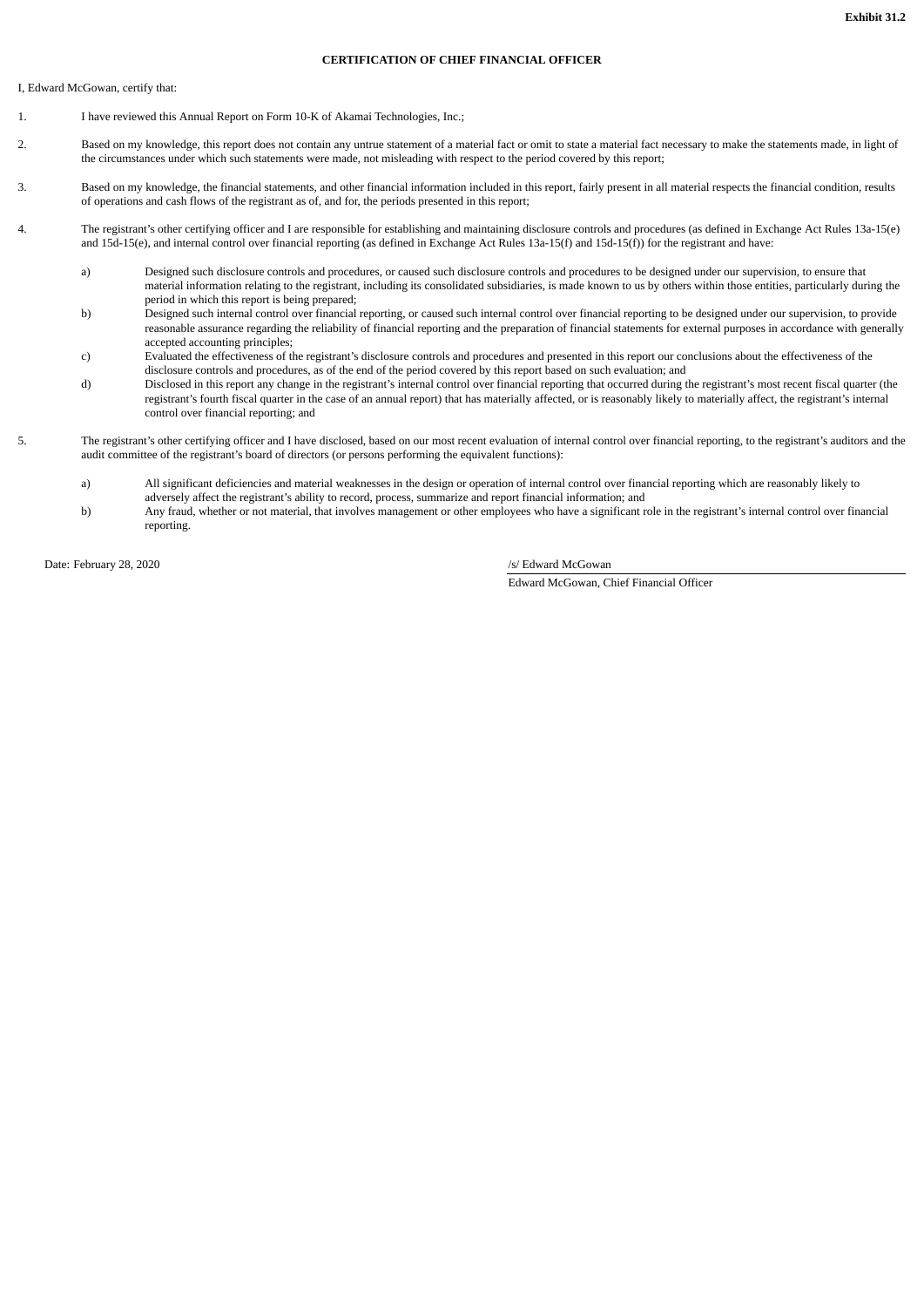# CERTIFICATION PURSUANT TO 18 U.S.C. SECTION 1350,

# AS ADOPTED PURSUANT TO

# SECTION 906 OF THE SARBANES-OXLEY ACT OF 2002

In connection with the annual report on Form 10-K of Akamai Technologies, Inc. (the "Company") for the period ended December 31, 2019 as filed with the Securities and Exchange Commission on the date hereof (the "Report"), the undersigned, F. Thomson Leighton, Chief Executive Officer of the Company, hereby certifies, pursuant to 18 U.S.C. Section 1350, that, to his knowledge:

- (1) the Report fully complies with the requirements of Section 13(a) or 15(d) of the Securities Exchange Act of 1934; and
- (2) the information contained in the Report fairly presents, in all material respects, the financial condition and results of operations of the Company.

Date February 28, 2020 **February 28, 2020** *S/S/ E. Thomson Leighton* 

F. Thomson Leighton, Chief Executive Officer

A signed original of this written statement required by Section 906 has been provided to Akamai Technologies, Inc. and will be retained by Akamai Technologies, Inc. and furnished to the Securities and Exchange Commission or its staff upon request.